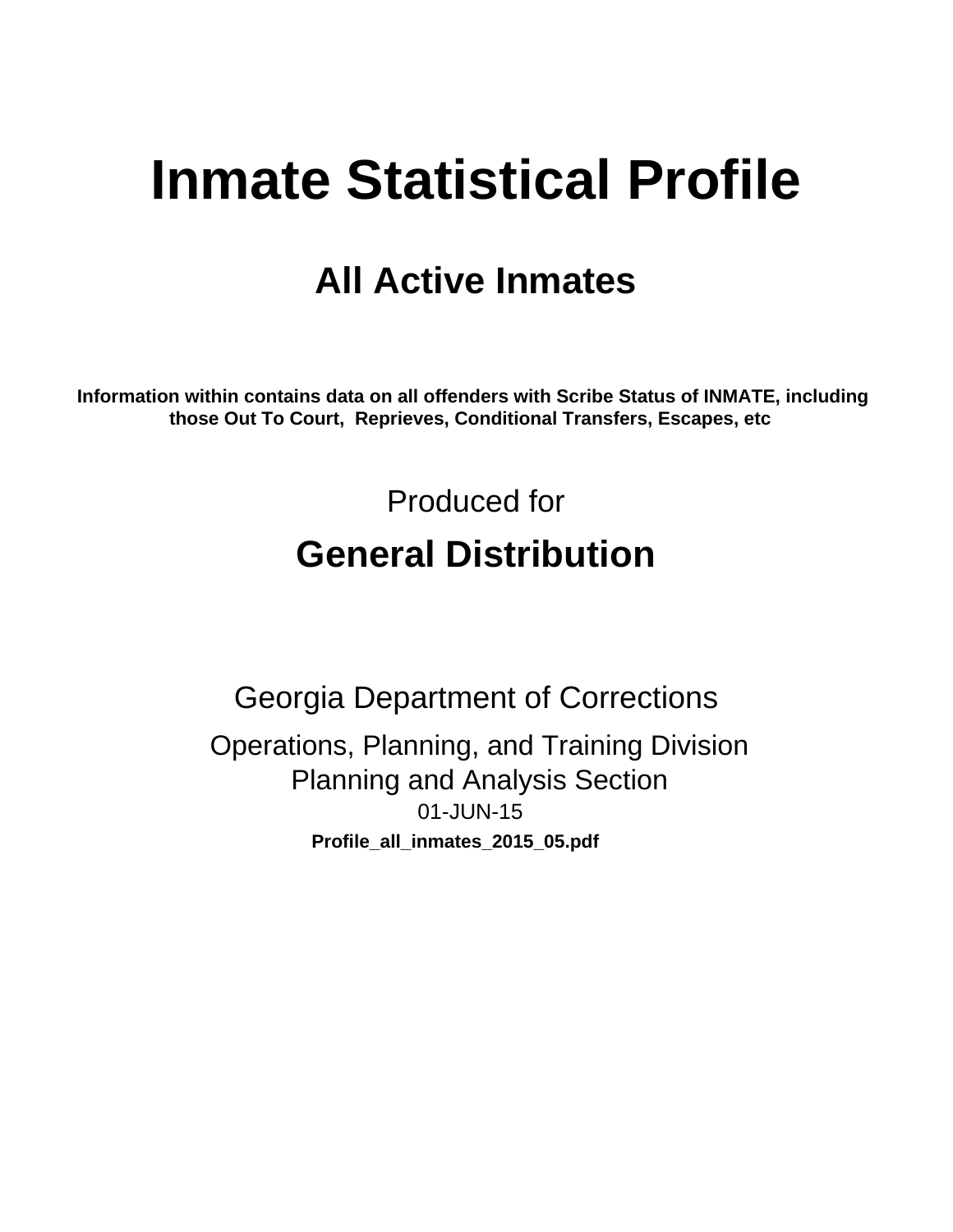# Inmate Statistical Profile 01-JUN-15

Contents

**All Active Inmates** 

Produced for General Distribution

# **Table of Contents**

| <b>Demographic information</b>                                       |
|----------------------------------------------------------------------|
| 4 Current age, broken out in ten year age groups                     |
| 5 Race group                                                         |
| 6 Marital status, self-reported at entry to prison                   |
| 7 Number of children, self-reported at entry to prison               |
| 8 Religious affiliation, self-reported at entry to prison            |
| 9 Home county - self-reported at entry to prison                     |
| 14 Employment status before prison, self-reported at entry to prison |
| 15 Age at admission                                                  |
| 17 Height, measured at entry to prison                               |
| 19 Weight, measured at entry to prison                               |
| 20 Military service                                                  |
| <b>Correctional information</b>                                      |
| 21 Type of admission to prison                                       |
| 22 Current / last institution type                                   |
| 23 Institution type - transitional centers                           |
| 24 Institution type - county prisons                                 |
| 26 Institution type - state prisons                                  |
| 28 Institution type - private prisons                                |
| 29 Institution type - inmate boot camp                               |
| 30 Number of disciplinary reports                                    |
| 31 Number of transfers                                               |
| 32 Number of escapes                                                 |
| 33 Split sentence - Probation to follow                              |
| 34 Probable future release type of still active inmates              |
| 35 Time served in current (or last) institution                      |
| Educational, psychological and physical information                  |
| 36 Highest grade level attained                                      |
| 37 Culture fair IQ scores                                            |
| 38 Wide Range Achievement Test (WRAT) reading score                  |
| 39 Wide Range Achievement Test (WRAT) math score                     |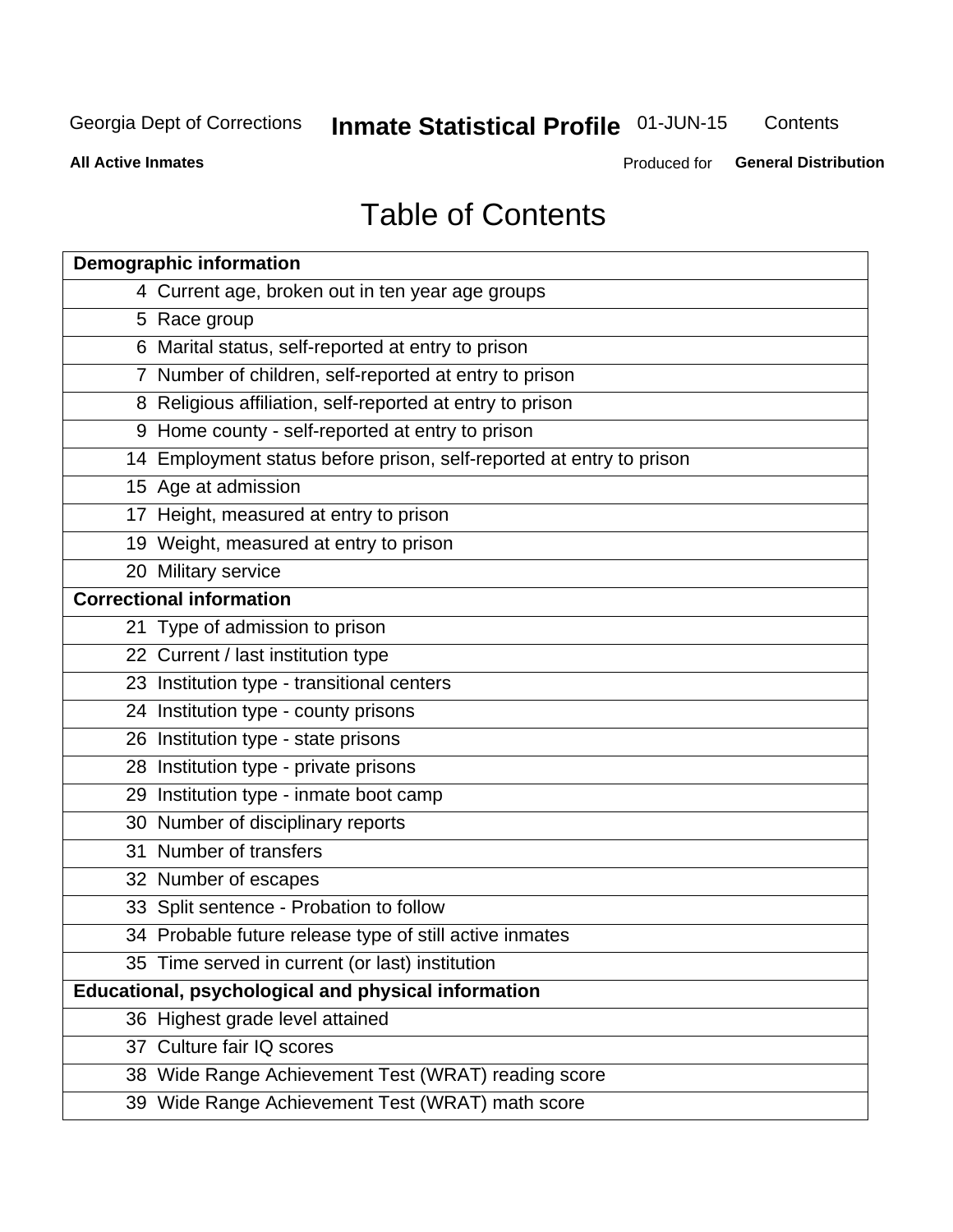# Inmate Statistical Profile 01-JUN-15

Contents

**All Active Inmates** 

Produced for General Distribution

# **Table of Contents**

| <b>Educational, psychological and physical information</b>       |
|------------------------------------------------------------------|
| 40 Wide Range Achievement Test (WRAT) spelling score             |
| 41 Current / last mental health treatment level                  |
| 42 PULHESDWIT medical scale - 'P' overall condition ('P'hysical) |
| 43 PULHESDWIT medical scale - 'U' upper body                     |
| 44 PULHESDWIT medical scale - 'L' lower body                     |
| 45 PULHESDWIT medical scale - 'H' hearing                        |
| 46 PULHESDWIT medical scale - 'E' vision                         |
| 47 PULHESDWIT medical scale -'S' psychiatric                     |
| 48 PULHESDWIT medical scale - 'D' dental                         |
| 49 PULHESDWIT medical scale - 'W' work ability                   |
| 50 PULHESDWIT medical scale - 'I' impairment                     |
| 51 PULHESDWIT medical scale - 'T' transportability               |
| <b>Crimes and criminal history information</b>                   |
| 52 Number of prior Georgia incarcerations                        |
| 53 Prison sentence in years                                      |
| 54 Primary offense, broken out into felonies vs misdemeanors     |
| 55 Primary offense, broken out into six broad crime categories   |
| 56 Primary offense, detailed offense code                        |
| 64 County of conviction of primary offense                       |
| 69 Circuit of conviction of primary offense                      |
| 71 Years served (jail + prison) in this incarceration            |
| <b>Medical information</b>                                       |
| 72 Results of most recent HIV test                               |
| 73 Results of most recent tuberculosis test                      |
| 74 Results of most recent syphilis test                          |
| 75 Results of most recent Hepatitis-C test                       |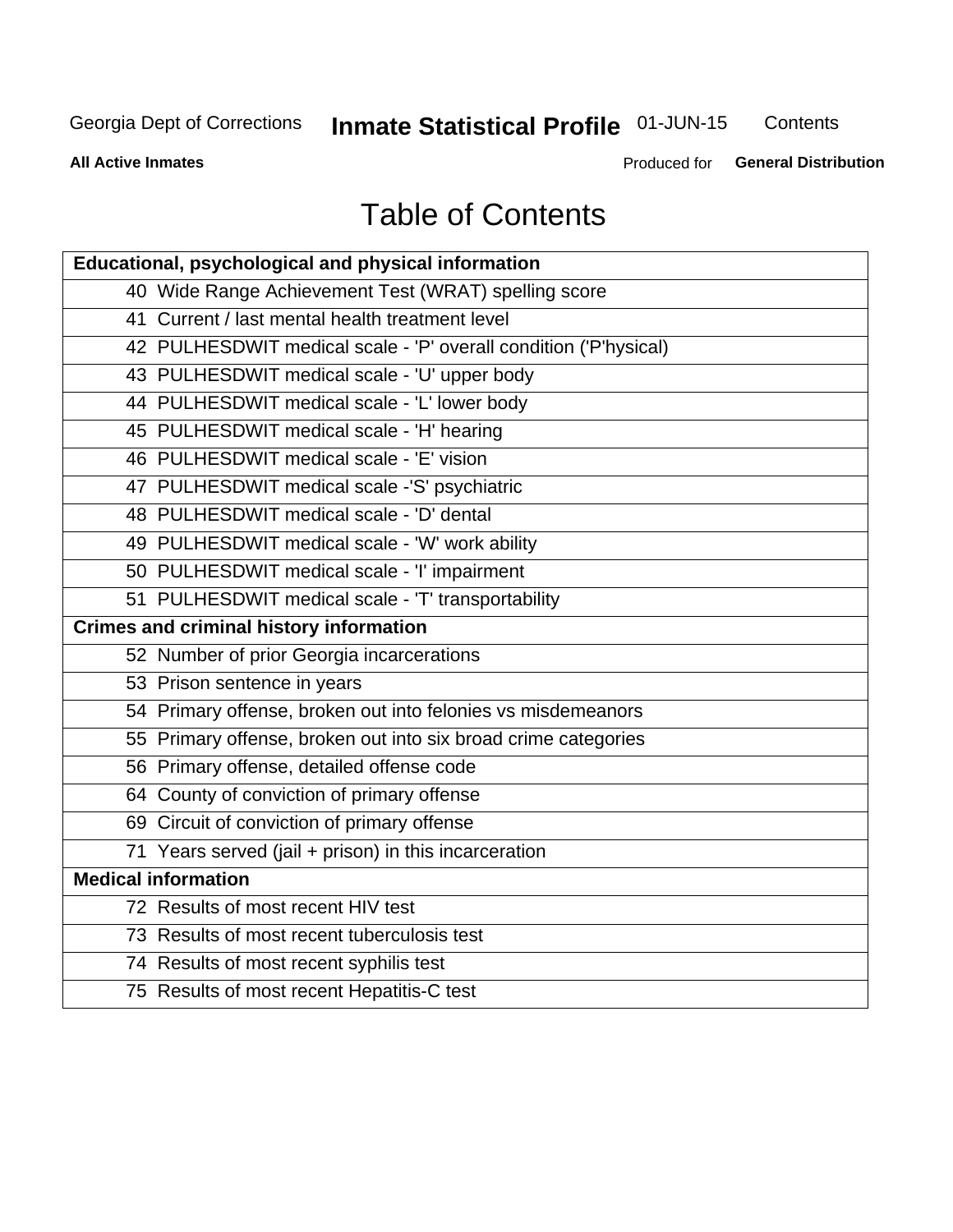### **All Active Inmates**

### Produced for General Distribution

# Current age, broken out in ten-year age groups

COL % - percent each COUNT is of its particular column

|                          | <b>Male</b>  |        |        | <b>Female</b>   |        |          | <b>Total</b> |        |
|--------------------------|--------------|--------|--------|-----------------|--------|----------|--------------|--------|
| <b>Current Age</b>       | <b>Count</b> | Col %  | Row %  | <b>Count</b>    | Col %  | Row %    | <b>Total</b> | Col %  |
| <b>Teens (1-19)</b>      | 721          | 1.44%  | 96.01% | 30 <sup>1</sup> | 0.84%  | 3.99%    | 751          | 1.40%  |
| <b>Twenties (20-29)</b>  | 14,959       | 29.88% | 93.58% | 1,027           | 28.71% | $6.42\%$ | 15,986       | 29.80% |
| Thirties (30-39)         | 14,892       | 29.75% | 92.54% | 1,201           | 33.58% | 7.46%    | 16,093       | 30.00% |
| <b>Forties (40-49)</b>   | 10,229       | 20.43% | 92.73% | 802             | 22.42% | 7.27%    | 11,031       | 20.57% |
| <b>Fifties (50-59)</b>   | 6,672        | 13.33% | 94.08% | 420             | 11.74% | 5.92%    | 7,092        | 13.22% |
| <b>Sixties (60-69)</b>   | 2,023        | 4.04%  | 96.06% | 83              | 2.32%  | $3.94\%$ | 2,106        | 3.93%  |
| Seventy + (70 and above) | 564          | 1.13%  | 97.58% | 14              | 0.39%  | $2.42\%$ | 578          | 1.08%  |
| <b>Total Reported</b>    | 50,060       | 100%   | 93.33% | 3,577           | 100%   | 6.67%    | 53,637       | 100%   |

| <b>Not Repo</b> | ៱៱៱    |                         | י ה    |
|-----------------|--------|-------------------------|--------|
| <b>Enorted</b>  | ' 44   |                         | 16J    |
| Total           | 50,182 | <b>R 578</b><br>J.J I L | 53,760 |

| <b>Mean</b><br>(average)       | 37.57    | 36.84 | 37.52 |
|--------------------------------|----------|-------|-------|
| Median (middle)                | つん<br>vu | JJ    | 35    |
| <b>Mode</b><br>(most frequent) | 26       | 26    | 26    |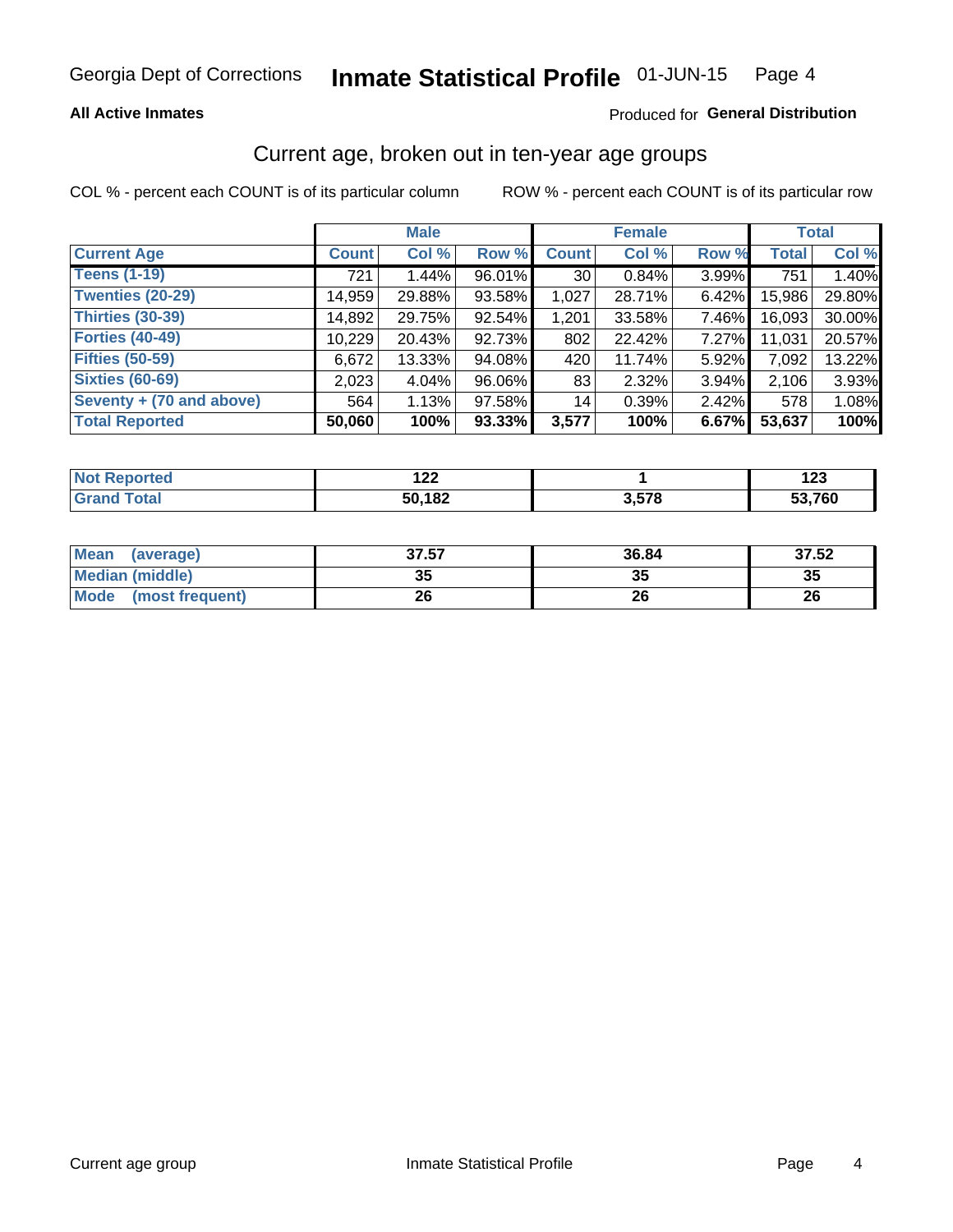#### Inmate Statistical Profile 01-JUN-15 Page 5

### **All Active Inmates**

### **Produced for General Distribution**

# Race group

COL % - percent each COUNT is of its particular column

|                   |                        |              | <b>Male</b> |           |             | <b>Female</b> |        |              | <b>Total</b> |  |
|-------------------|------------------------|--------------|-------------|-----------|-------------|---------------|--------|--------------|--------------|--|
|                   | <b>Race Group</b>      | <b>Count</b> | Col %       |           | Row % Count | Col %         | Row %  | <b>Total</b> | Col %        |  |
|                   | <b>White</b>           | 16,453       | 32.79%      | 89.22%    | 1,988       | 55.56%        | 10.78% | 18,441       | 34.30%       |  |
| $\mathbf{2}$      | <b>Black</b>           | 31,409       | 62.59%      | 95.41%    | 1,511       | 42.23%        | 4.59%  | 32,920       | 61.24%       |  |
| 5.                | <b>Other</b>           | 42           | $.08\%$     | 85.71%    |             | .20%          | 14.29% | 49           | .09%         |  |
| 6                 | <b>Asian</b>           | 162          | $.32\%$     | 92.57%    | 13          | .36%          | 7.43%  | 175          | .33%         |  |
| 9                 | <b>Unknown</b>         | 8            | $.02\%$     | 88.89%    |             | .03%          | 11.11% | 9            | .02%         |  |
| 10                | <b>Hispanic</b>        | 2,080        | 4.14%       | 97.33%    | 57          | 1.59%         | 2.67%  | 2,137        | 3.98%        |  |
| $12 \overline{ }$ | <b>Native American</b> | 27           | $.05\%$     | 96.43%    |             | .03%          | 3.57%  | 28           | .05%         |  |
| 13                | <b>Native Hawaiian</b> |              | .01%        | 100.00%   |             |               |        |              | .01%         |  |
|                   | <b>Total Reported</b>  | 50,182       | 100%        | $93.34\%$ | 3,578       | 100%          | 6.66%  | 53,760       | 100%         |  |

| <b>Not Reported</b> |        |       |        |
|---------------------|--------|-------|--------|
| <b>Grand Total</b>  | 50,182 | 3,578 | 53,760 |

| <b>Mode</b><br>---<br>most frequent) | Black | White | <b>Black</b> |
|--------------------------------------|-------|-------|--------------|
|                                      |       |       |              |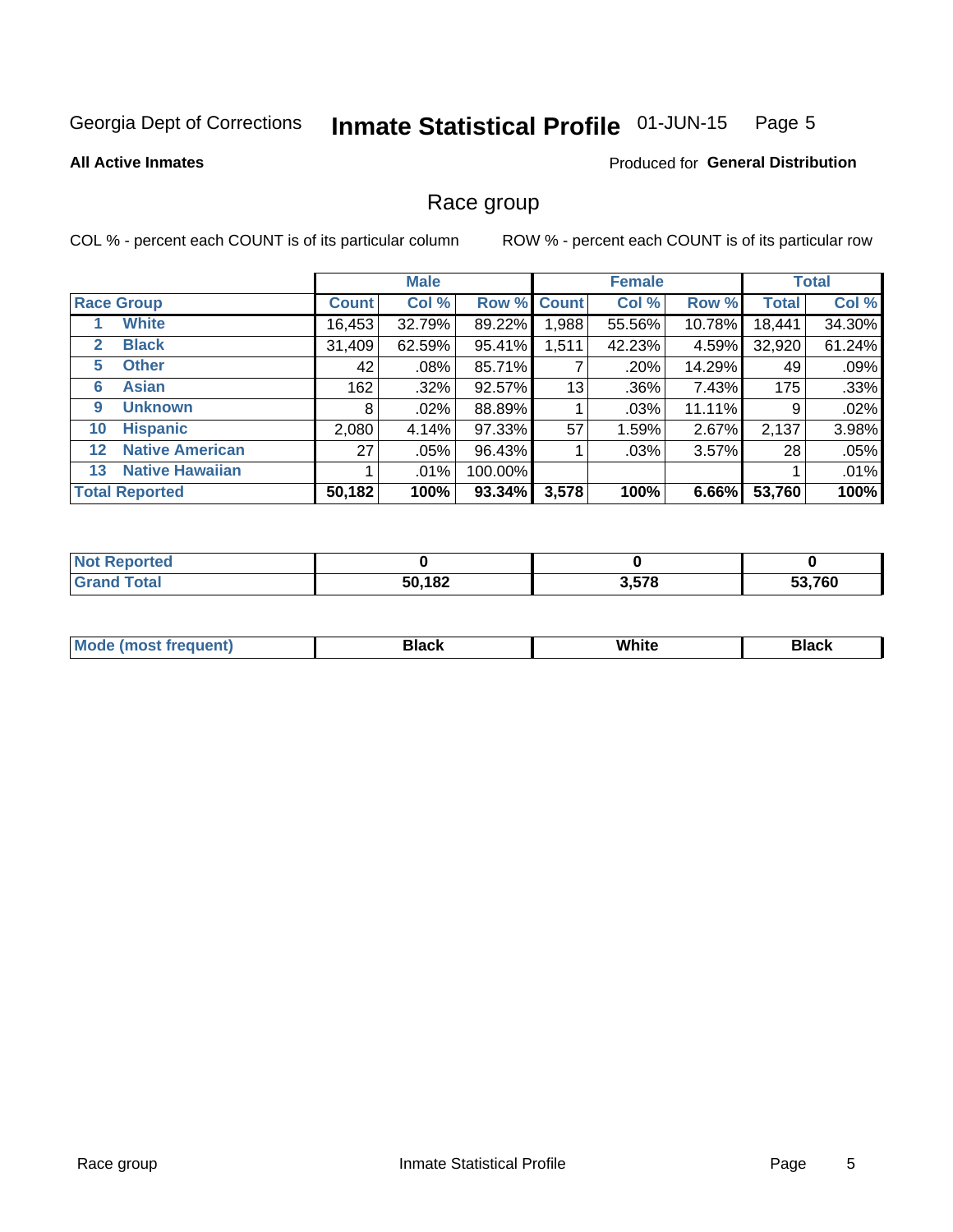#### Inmate Statistical Profile 01-JUN-15 Page 6

**All Active Inmates** 

### Produced for General Distribution

# Marital status, self-reported at entry to prison

COL % - percent each COUNT is of its particular column

|                            | <b>Male</b>  |        |        |              | <b>Female</b> | <b>Total</b> |              |        |
|----------------------------|--------------|--------|--------|--------------|---------------|--------------|--------------|--------|
| <b>Marital Status</b>      | <b>Count</b> | Col %  | Row %  | <b>Count</b> | Col %         | Row %        | <b>Total</b> | Col %  |
| <b>Unknown</b><br>$\bf{0}$ | 547          | 1.09%  | 94.47% | 32           | .89%          | 5.53%        | 579          | 1.08%  |
| <b>Divorced</b><br>D       | 4,574        | 9.11%  | 89.69% | 526          | 14.70%        | 10.31%       | 5,100        | 9.49%  |
| <b>Married</b><br>М        | 6,674        | 13.30% | 91.76% | 599          | 16.74%        | 8.24%        | 7,273        | 13.53% |
| <b>Separated</b><br>S.     | 1,748        | 3.48%  | 85.06% | 307          | 8.58%         | 14.94%       | 2,055        | 3.82%  |
| <b>Unmarried</b><br>U      | 36,173       | 72.08% | 94.85% | 1,966        | 54.95%        | 5.15%        | 38,139       | 70.94% |
| <b>Widow</b><br>W          | 466          | .93%   | 75.90% | 148          | 4.14%         | 24.10%       | 614          | 1.14%  |
| <b>Total Reported</b>      | 50,182       | 100%   | 93.34% | 3,578        | 100%          | 6.66%        | 53,760       | 100%   |

| <b>Not Reported</b> |               |     |        |
|---------------------|---------------|-----|--------|
| Total<br>Gra        | 50,182<br>ווכ | E70 | 53.760 |

|--|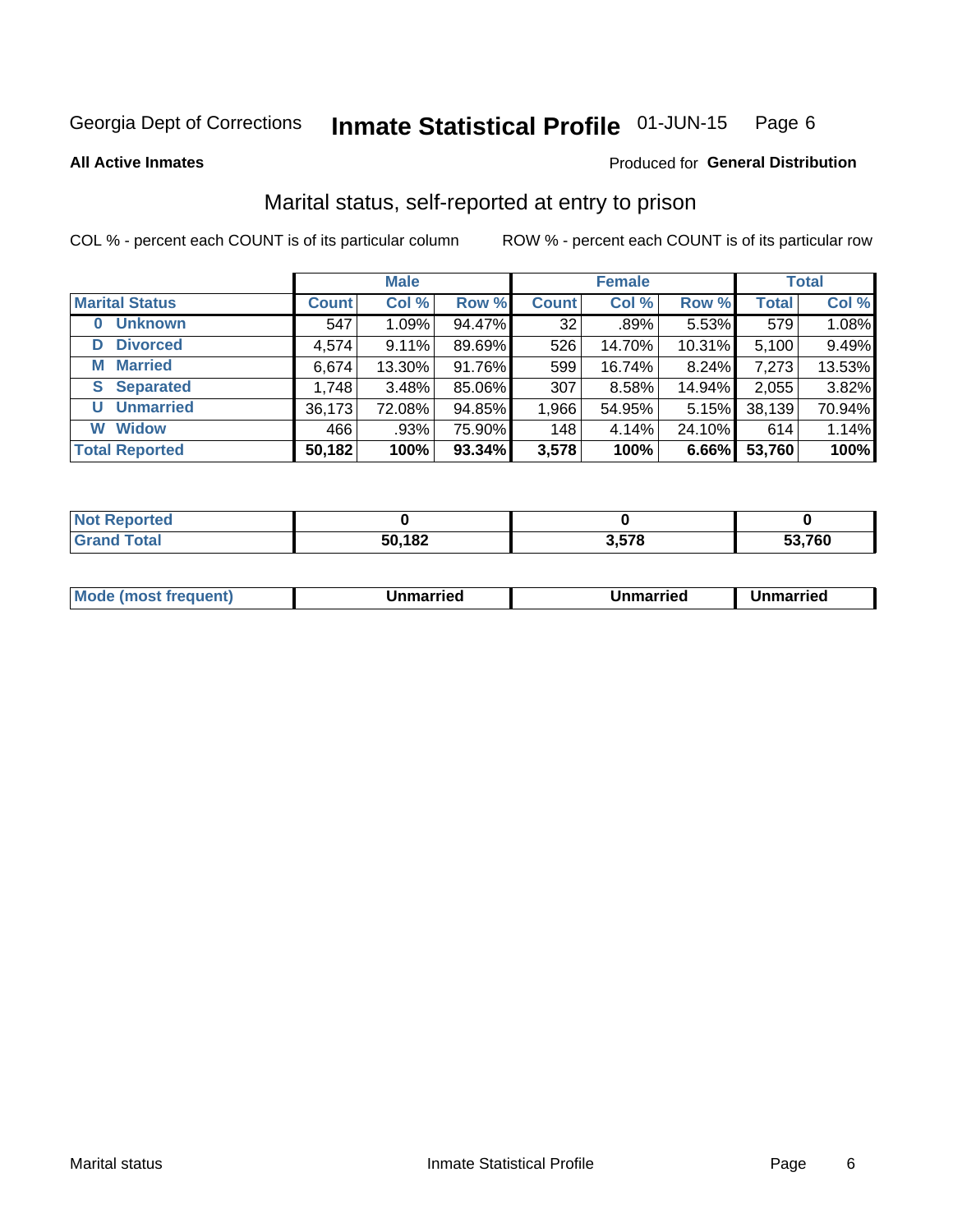#### Inmate Statistical Profile 01-JUN-15 Page 7

**All Active Inmates** 

### **Produced for General Distribution**

# Number of children, self reported at entry to prison

COL % - percent each COUNT is of its particular column

|                           |              | <b>Male</b> |        |              | <b>Female</b> |       |              | <b>Total</b> |
|---------------------------|--------------|-------------|--------|--------------|---------------|-------|--------------|--------------|
| <b>Number of Children</b> | <b>Count</b> | Col %       | Row %  | <b>Count</b> | Col %         | Row % | <b>Total</b> | Col %        |
| $\overline{0}$            | 20,282       | 40.82%      | 94.24% | 1,239        | 34.67%        | 5.76% | 21,521       | 40.41%       |
|                           | 11,083       | 22.31%      | 94.16% | 688          | 19.25%        | 5.84% | 11,771       | 22.10%       |
| $\overline{2}$            | 8,138        | 16.38%      | 91.61% | 745          | 20.84%        | 8.39% | 8,883        | 16.68%       |
| $\overline{\mathbf{3}}$   | 4,994        | 10.05%      | 91.15% | 485          | 13.57%        | 8.85% | 5,479        | 10.29%       |
| 4                         | 2,515        | 5.06%       | 91.06% | 247          | 6.91%         | 8.94% | 2,762        | 5.19%        |
| $\overline{\mathbf{5}}$   | 1,272        | 2.56%       | 93.32% | 91           | 2.55%         | 6.68% | 1,363        | 2.56%        |
| 6                         | 656          | 1.32%       | 93.58% | 45           | 1.26%         | 6.42% | 701          | 1.32%        |
| 7                         | 321          | 0.65%       | 94.69% | 18           | 0.50%         | 5.31% | 339          | 0.64%        |
| $\overline{\mathbf{8}}$   | 161          | 0.32%       | 93.60% | 11           | 0.31%         | 6.40% | 172          | 0.32%        |
| 9                         | 98           | 0.20%       | 98.00% | 2            | 0.06%         | 2.00% | 100          | 0.19%        |
| 10                        | 72           | 0.14%       | 98.63% |              | 0.03%         | 1.37% | 73           | 0.14%        |
| Over 10                   | 92           | 0.19%       | 97.87% | 2            | 0.06%         | 2.13% | 94           | 0.18%        |
| <b>Total Reported</b>     | 49,684       | 100%        | 93.29% | 3,574        | 100%          | 6.71% | 53,258       | 100.0%       |

| ៱៱៰<br>43L |     | 502    |
|------------|-----|--------|
| 50,182     | EZO | 53,760 |

| Mean<br>(average)       | 1.39 | 1.57 | 1.40 |
|-------------------------|------|------|------|
| Median (middle)         |      |      |      |
| Mode<br>(most frequent) |      |      |      |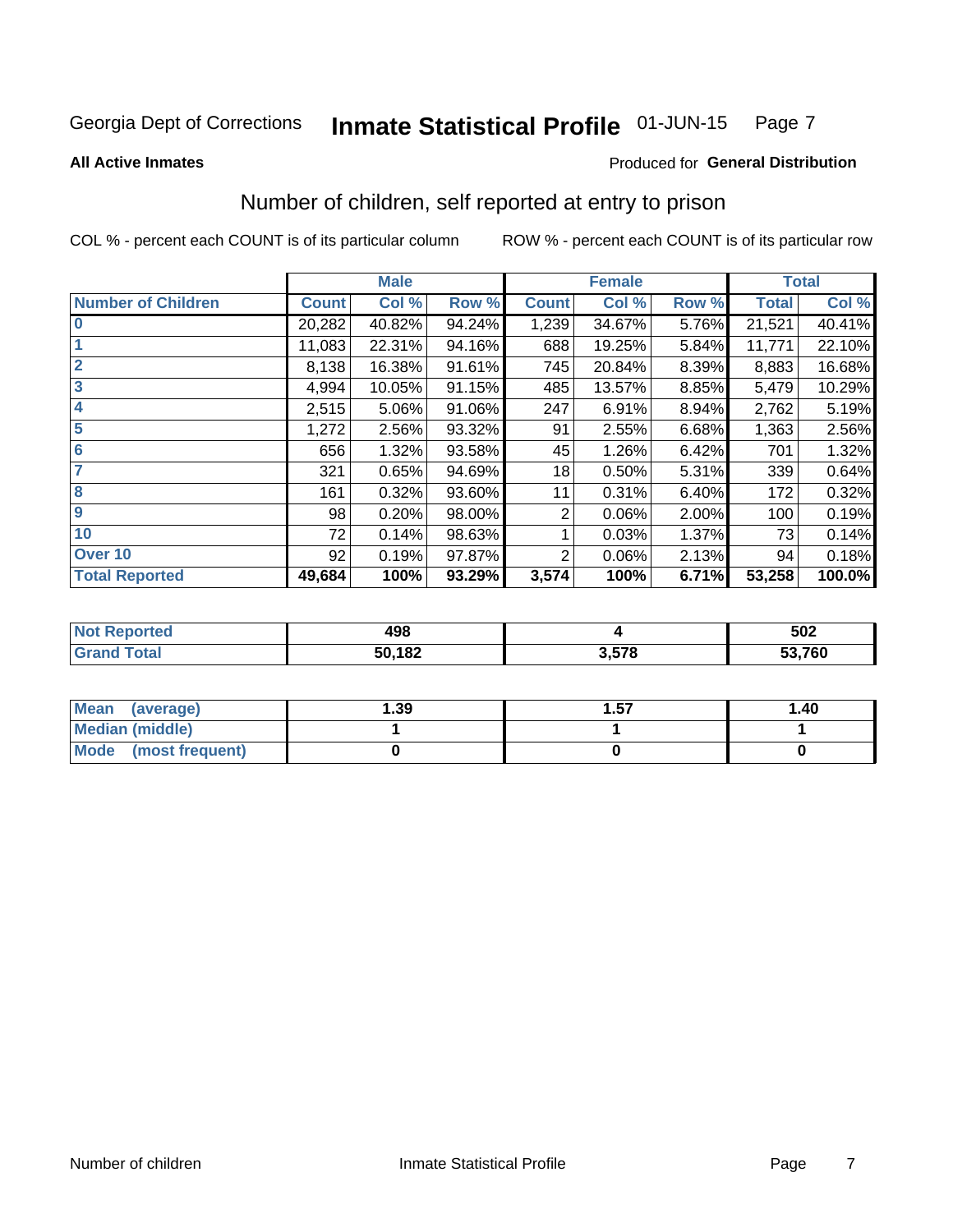#### Inmate Statistical Profile 01-JUN-15 Page 8

#### **All Active Inmates**

### Produced for General Distribution

# Religious affiliation, self-reported at entry to prison

COL % - percent each COUNT is of its particular column

|                         |                              |              | <b>Male</b> |         |              | <b>Female</b> |         |              | <b>Total</b> |
|-------------------------|------------------------------|--------------|-------------|---------|--------------|---------------|---------|--------------|--------------|
|                         | <b>Religious Affiliation</b> | <b>Count</b> | Col %       | Row %   | <b>Count</b> | Col %         | Row %   | <b>Total</b> | Col %        |
| 1                       | <b>Islam</b>                 | 996          | 4.87%       | 96.79%  | 33           | 1.25%         | 3.21%   | 1,029        | 4.46%        |
| $\overline{2}$          | <b>Catholic</b>              | 1,044        | 5.11%       | 87.66%  | 147          | 5.55%         | 12.34%  | 1,191        | 5.16%        |
| $\overline{\mathbf{3}}$ | <b>Baptist</b>               | 11,240       | 55.00%      | 85.22%  | 1,949        | 73.55%        | 14.78%  | 13,189       | 57.13%       |
| $\overline{\mathbf{4}}$ | <b>Methodist</b>             | 411          | 2.01%       | 85.98%  | 67           | 2.53%         | 14.02%  | 478          | 2.07%        |
| $\overline{5}$          | <b>EpiscopIn</b>             | 50           | .24%        | 90.91%  | 5            | .19%          | 9.09%   | 55           | .24%         |
| $6\overline{6}$         | <b>Presbytrn</b>             | 64           | .31%        | 90.14%  | 7            | .26%          | 9.86%   | 71           | .31%         |
| 7                       | <b>Chc Of God</b>            | 395          | 1.93%       | 88.37%  | 52           | 1.96%         | 11.63%  | 447          | 1.94%        |
| 8                       | <b>Holiness</b>              | 664          | 3.25%       | 81.98%  | 146          | 5.51%         | 18.02%  | 810          | 3.51%        |
| $\boldsymbol{9}$        | <b>Jewish</b>                | 40           | .20%        | 75.47%  | 13           | .49%          | 24.53%  | 53           | .23%         |
| 10                      | <b>Anglican</b>              | 17           | .08%        | 94.44%  |              | .04%          | 5.56%   | 18           | .08%         |
| 11                      | <b>Grk Orthdx</b>            | 6            | .03%        | 85.71%  | 1            | .04%          | 14.29%  | 7            | .03%         |
| 12                      | <b>Hindu</b>                 | 7            | .03%        | 100.00% |              |               |         | 7            | .03%         |
| 13                      | <b>Buddhist</b>              | 34           | .17%        | 72.34%  | 13           | .49%          | 27.66%  | 47           | .20%         |
| 14                      | <b>Taoist</b>                | 2            | .01%        | 66.67%  | 1            | .04%          | 33.33%  | 3            | .01%         |
| 15                      | <b>Shintoist</b>             | 4            | .02%        | 100.00% |              |               |         | 4            | .02%         |
| 16                      | <b>Seven D Ad</b>            | 63           | .31%        | 92.65%  | 5            | .19%          | 7.35%   | 68           | .29%         |
| 17                      | <b>Jehovah Wt</b>            | 269          | 1.32%       | 89.07%  | 33           | 1.25%         | 10.93%  | 302          | 1.31%        |
| 18                      | <b>Latr Day S</b>            | 25           | .12%        | 86.21%  | 4            | .15%          | 13.79%  | 29           | .13%         |
| 20                      | <b>Other Prot</b>            | 2,634        | 12.89%      | 94.65%  | 149          | 5.62%         | 5.35%   | 2,783        | 12.05%       |
| 96                      | <b>None</b>                  | 2,472        | 12.10%      | 99.04%  | 24           | .91%          | $.96\%$ | 2,496        | 10.81%       |
|                         | <b>Total Reported</b>        | 20,437       | 100%        | 88.52%  | 2,650        | 100%          | 11.48%  | 23,087       | 100%         |

| 29,745 | 928   | 30,673                 |
|--------|-------|------------------------|
| 50,182 | 3,578 | 53,760<br>$\mathbf{L}$ |

| <b>Mode</b><br>aptist<br>3aptist<br>Baptist<br>a imast.<br>Treduent) |
|----------------------------------------------------------------------|
|----------------------------------------------------------------------|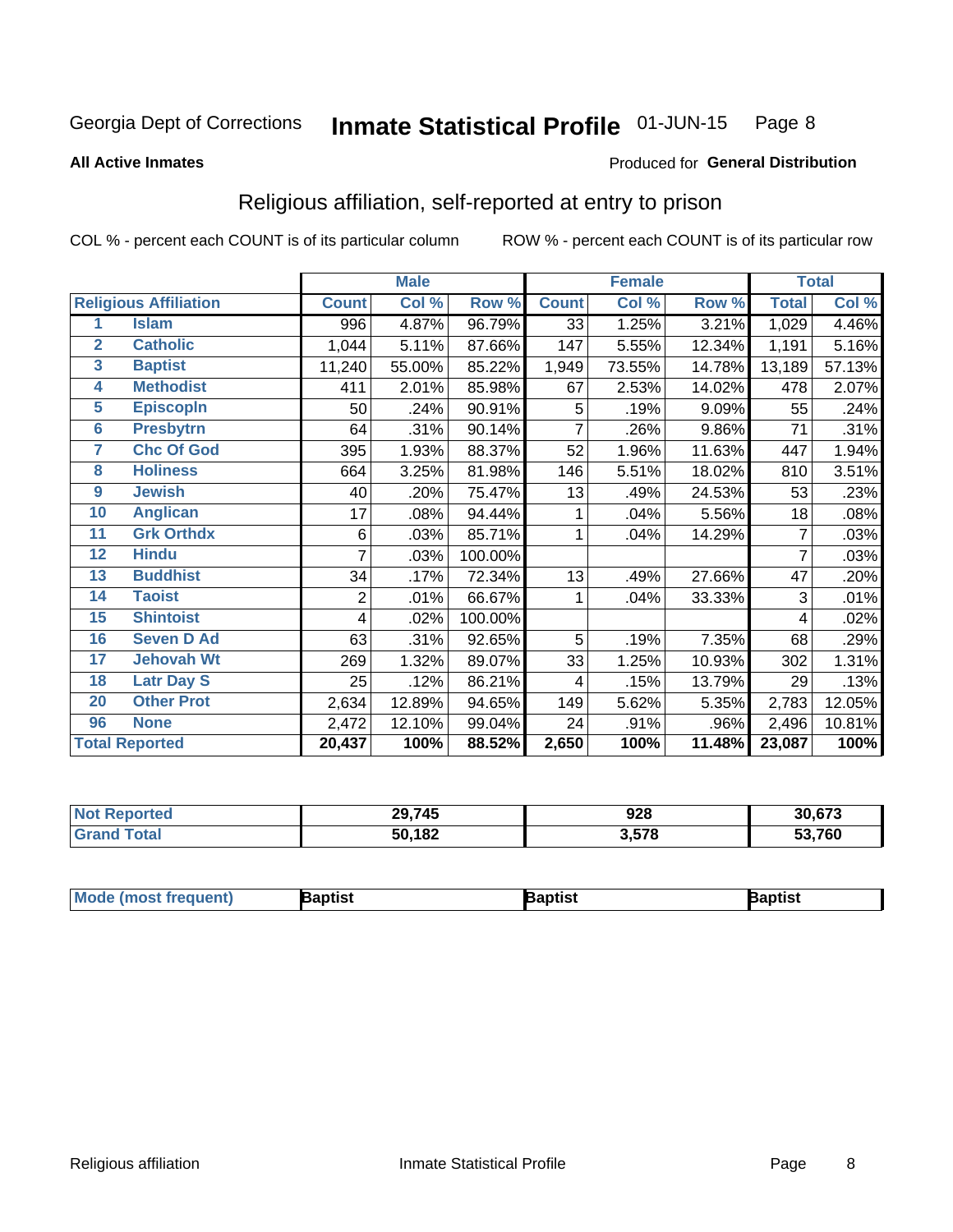#### Inmate Statistical Profile 01-JUN-15 Page 9

#### **All Active Inmates**

### **Produced for General Distribution**

# Home county, self-reported at entry to prison

COL % - percent each COUNT is of its particular column

|     |                             |              | <b>Male</b> |                  |                | <b>Female</b> |        | <b>Total</b> |        |
|-----|-----------------------------|--------------|-------------|------------------|----------------|---------------|--------|--------------|--------|
|     | <b>Home County</b>          | <b>Count</b> | Col %       | Row <sup>%</sup> | <b>Count</b>   | Col %         | Row %  | <b>Total</b> | Col %  |
| 000 | <b>Unknown</b>              | 5,590        | 11.14%      | 92.60%           | 447            | 12.49%        | 7.40%  | 6,037        | 11.23% |
| 001 | <b>Appling County</b>       | 111          | .22%        | 94.07%           | 7              | .20%          | 5.93%  | 118          | .22%   |
| 002 | <b>Atkinson County</b>      | 39           | .08%        | 92.86%           | 3              | .08%          | 7.14%  | 42           | .08%   |
| 003 | <b>Bacon County</b>         | 84           | .17%        | 94.38%           | 5              | .14%          | 5.62%  | 89           | .17%   |
| 004 | <b>Baker County</b>         | 20           | .04%        | 95.24%           | $\mathbf{1}$   | .03%          | 4.76%  | 21           | .04%   |
| 005 | <b>Baldwin County</b>       | 231          | .46%        | 91.67%           | 21             | .59%          | 8.33%  | 252          | .47%   |
| 006 | <b>Banks County</b>         | 59           | .12%        | 88.06%           | $\bf 8$        | .22%          | 11.94% | 67           | .12%   |
| 007 | <b>Barrow County</b>        | 270          | .54%        | 92.78%           | 21             | .59%          | 7.22%  | 291          | .54%   |
| 008 | <b>Bartow County</b>        | 507          | 1.01%       | 86.37%           | 80             | 2.24%         | 13.63% | 587          | 1.09%  |
| 009 | <b>Ben Hill County</b>      | 201          | .40%        | 92.63%           | 16             | .45%          | 7.37%  | 217          | .40%   |
| 010 | <b>Berrien County</b>       | 75           | .15%        | 94.94%           | 4              | .11%          | 5.06%  | 79           | .15%   |
| 011 | <b>Bibb County</b>          | 1,108        | 2.21%       | 96.01%           | 46             | 1.29%         | 3.99%  | 1,154        | 2.15%  |
| 012 | <b>Bleckley County</b>      | 55           | .11%        | 94.83%           | 3              | .08%          | 5.17%  | 58           | .11%   |
| 013 | <b>Brantley County</b>      | 64           | .13%        | 88.89%           | 8              | .22%          | 11.11% | 72           | .13%   |
| 014 | <b>Brooks County</b>        | 181          | .36%        | 97.84%           | 4              | .11%          | 2.16%  | 185          | .34%   |
| 015 | <b>Bryan County</b>         | 96           | .19%        | 96.00%           | 4              | .11%          | 4.00%  | 100          | .19%   |
| 016 | <b>Bulloch County</b>       | 362          | .72%        | 94.52%           | 21             | .59%          | 5.48%  | 383          | .71%   |
| 017 | <b>Burke County</b>         | 218          | .43%        | 95.61%           | 10             | .28%          | 4.39%  | 228          | .42%   |
| 018 | <b>Butts County</b>         | 138          | .27%        | 95.17%           | $\overline{7}$ | .20%          | 4.83%  | 145          | .27%   |
| 019 | <b>Calhoun County</b>       | 72           | .14%        | 97.30%           | $\overline{c}$ | .06%          | 2.70%  | 74           | .14%   |
| 020 | <b>Camden County</b>        | 135          | .27%        | 93.75%           | 9              | .25%          | 6.25%  | 144          | .27%   |
| 021 | <b>Candler County</b>       | 100          | .20%        | 82.64%           | 21             | .59%          | 17.36% | 121          | .23%   |
| 022 | <b>Carroll County</b>       | 517          | 1.03%       | 91.18%           | 50             | 1.40%         | 8.82%  | 567          | 1.05%  |
| 023 | <b>Catoosa County</b>       | 214          | .43%        | 90.30%           | 23             | .64%          | 9.70%  | 237          | .44%   |
| 024 | <b>Charlton County</b>      | 41           | .08%        | 87.23%           | 6              | .17%          | 12.77% | 47           | .09%   |
| 025 | <b>Chatham County</b>       | 1,780        | 3.55%       | 96.74%           | 60             | 1.68%         | 3.26%  | 1,840        | 3.42%  |
| 026 | <b>Chattahoochee County</b> | 29           | .06%        | 96.67%           | 1              | .03%          | 3.33%  | 30           | .06%   |
| 027 | <b>Chattooga County</b>     | 224          | .45%        | 88.89%           | 28             | .78%          | 11.11% | 252          | .47%   |
| 028 | <b>Cherokee County</b>      | 426          | .85%        | 91.03%           | 42             | 1.17%         | 8.97%  | 468          | .87%   |
| 029 | <b>Clarke County</b>        | 445          | .89%        | 92.32%           | 37             | 1.03%         | 7.68%  | 482          | .90%   |
| 030 | <b>Clay County</b>          | 31           | .06%        | 93.94%           | $\overline{2}$ | .06%          | 6.06%  | 33           | .06%   |
| 031 | <b>Clayton County</b>       | 1,491        | 2.97%       | 94.55%           | 86             | 2.40%         | 5.45%  | 1,577        | 2.93%  |
| 032 | <b>Clinch County</b>        | 46           | .09%        | 90.20%           | 5              | .14%          | 9.80%  | 51           | .09%   |
| 033 | <b>Cobb County</b>          | 2,040        | 4.07%       | 91.23%           | 196            | 5.48%         | 8.77%  | 2,236        | 4.16%  |
| 034 | <b>Coffee County</b>        | 262          | .52%        | 93.57%           | 18             | .50%          | 6.43%  | 280          | .52%   |
| 035 | <b>Colquitt County</b>      | 227          | .45%        | 94.58%           | 13             | .36%          | 5.42%  | 240          | .45%   |
| 036 | <b>Columbia County</b>      | 294          | .59%        | 90.18%           | 32             | .89%          | 9.82%  | 326          | .61%   |
| 037 | <b>Cook County</b>          | 147          | .29%        | 96.08%           | $\,6$          | .17%          | 3.92%  | 153          | .28%   |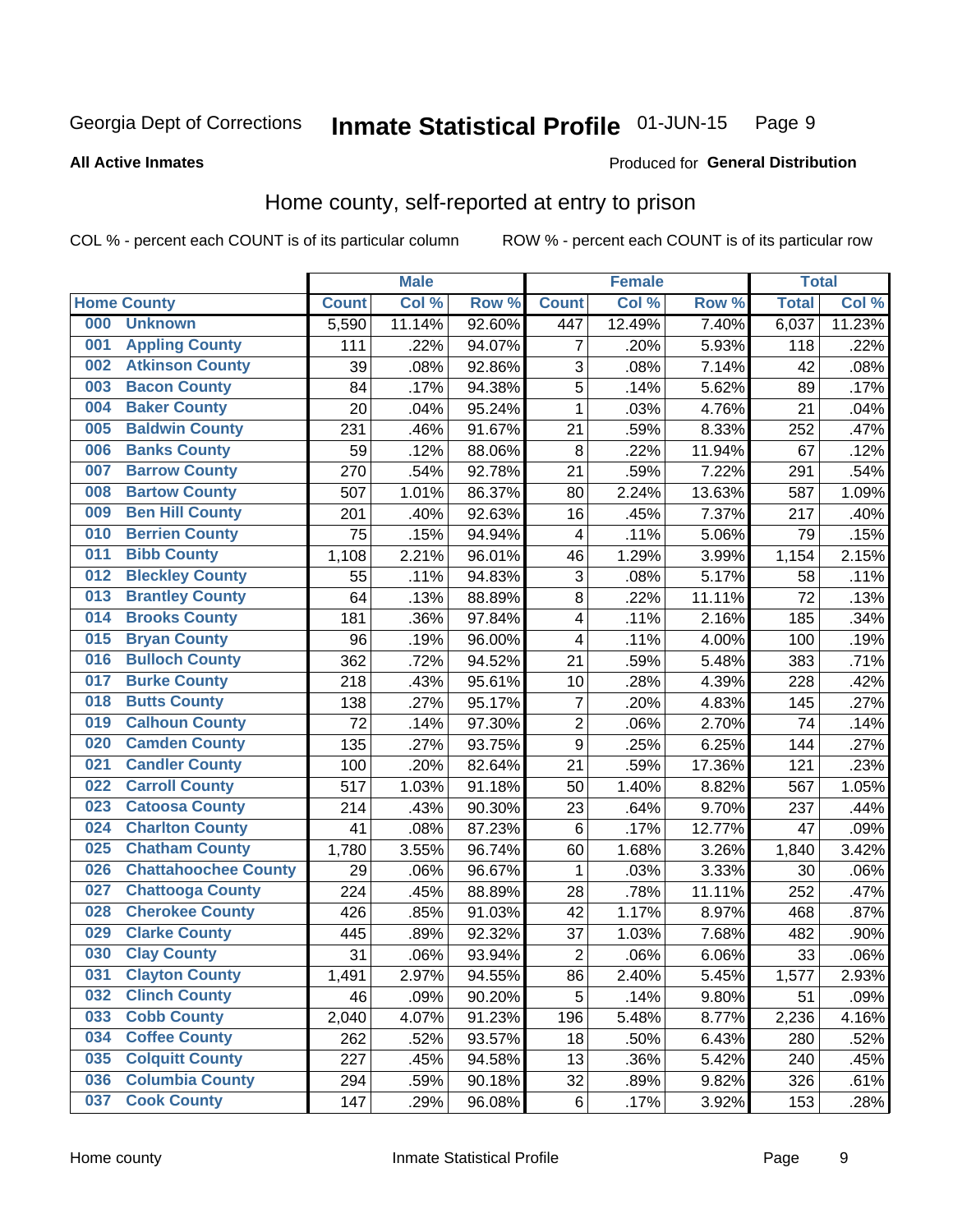#### **Inmate Statistical Profile 01-JUN-15** Page 10

**All Active Inmates** 

### Produced for General Distribution

# Home county, self-reported at entry to prison

COL % - percent each COUNT is of its particular column

|     |                         |              | <b>Male</b> |                  |                         | <b>Female</b> |        | <b>Total</b> |       |
|-----|-------------------------|--------------|-------------|------------------|-------------------------|---------------|--------|--------------|-------|
|     | <b>Home County</b>      | <b>Count</b> | Col %       | Row <sup>%</sup> | <b>Count</b>            | Col %         | Row %  | <b>Total</b> | Col % |
| 038 | <b>Coweta County</b>    | 410          | .82%        | 93.18%           | 30                      | .84%          | 6.82%  | 440          | .82%  |
| 039 | <b>Crawford County</b>  | 40           | .08%        | 90.91%           | 4                       | .11%          | 9.09%  | 44           | .08%  |
| 040 | <b>Crisp County</b>     | 228          | .45%        | 96.61%           | 8                       | .22%          | 3.39%  | 236          | .44%  |
| 041 | <b>Dade County</b>      | 63           | .13%        | 87.50%           | $\boldsymbol{9}$        | .25%          | 12.50% | 72           | .13%  |
| 042 | <b>Dawson County</b>    | 97           | .19%        | 91.51%           | $\boldsymbol{9}$        | .25%          | 8.49%  | 106          | .20%  |
| 043 | <b>Decatur County</b>   | 249          | .50%        | 93.61%           | 17                      | .48%          | 6.39%  | 266          | .49%  |
| 044 | <b>Dekalb County</b>    | 3,059        | 6.10%       | 94.50%           | 178                     | 4.97%         | 5.50%  | 3,237        | 6.02% |
| 045 | <b>Dodge County</b>     | 118          | .24%        | 90.08%           | 13                      | .36%          | 9.92%  | 131          | .24%  |
| 046 | <b>Dooly County</b>     | 79           | .16%        | 95.18%           | 4                       | .11%          | 4.82%  | 83           | .15%  |
| 047 | <b>Dougherty County</b> | 867          | 1.73%       | 93.83%           | 57                      | 1.59%         | 6.17%  | 924          | 1.72% |
| 048 | <b>Douglas County</b>   | 632          | 1.26%       | 94.61%           | 36                      | 1.01%         | 5.39%  | 668          | 1.24% |
| 049 | <b>Early County</b>     | 84           | .17%        | 92.31%           | $\overline{7}$          | .20%          | 7.69%  | 91           | .17%  |
| 050 | <b>Echols County</b>    | 6            | .01%        | 100.00%          |                         |               |        | 6            | .01%  |
| 051 | <b>Effingham County</b> | 182          | .36%        | 93.81%           | 12                      | .34%          | 6.19%  | 194          | .36%  |
| 052 | <b>Elbert County</b>    | 126          | .25%        | 94.03%           | 8                       | .22%          | 5.97%  | 134          | .25%  |
| 053 | <b>Emanuel County</b>   | 155          | .31%        | 95.68%           | 7                       | .20%          | 4.32%  | 162          | .30%  |
| 054 | <b>Evans County</b>     | 75           | .15%        | 94.94%           | $\overline{\mathbf{4}}$ | .11%          | 5.06%  | 79           | .15%  |
| 055 | <b>Fannin County</b>    | 88           | .18%        | 87.13%           | 13                      | .36%          | 12.87% | 101          | .19%  |
| 056 | <b>Fayette County</b>   | 178          | .35%        | 87.25%           | 26                      | .73%          | 12.75% | 204          | .38%  |
| 057 | <b>Floyd County</b>     | 763          | 1.52%       | 90.73%           | 78                      | 2.18%         | 9.27%  | 841          | 1.56% |
| 058 | <b>Forsyth County</b>   | 243          | .48%        | 91.01%           | 24                      | .67%          | 8.99%  | 267          | .50%  |
| 059 | <b>Franklin County</b>  | 118          | .24%        | 90.08%           | 13                      | .36%          | 9.92%  | 131          | .24%  |
| 060 | <b>Fulton County</b>    | 5,088        | 10.14%      | 95.59%           | 235                     | 6.57%         | 4.41%  | 5,323        | 9.90% |
| 061 | <b>Gilmer County</b>    | 104          | .21%        | 94.55%           | 6                       | .17%          | 5.45%  | 110          | .20%  |
| 062 | <b>Glascock County</b>  | 14           | .03%        | 93.33%           | 1                       | .03%          | 6.67%  | 15           | .03%  |
| 063 | <b>Glynn County</b>     | 399          | .80%        | 93.44%           | 28                      | .78%          | 6.56%  | 427          | .79%  |
| 064 | <b>Gordon County</b>    | 295          | .59%        | 87.28%           | 43                      | 1.20%         | 12.72% | 338          | .63%  |
| 065 | <b>Grady County</b>     | 143          | .28%        | 94.70%           | 8                       | .22%          | 5.30%  | 151          | .28%  |
| 066 | <b>Greene County</b>    | 108          | .22%        | 93.10%           | 8                       | .22%          | 6.90%  | 116          | .22%  |
| 067 | <b>Gwinnett County</b>  | 1,690        | 3.37%       | 92.05%           | 146                     | 4.08%         | 7.95%  | 1,836        | 3.42% |
| 068 | <b>Habersham County</b> | 100          | .20%        | 85.47%           | 17                      | .48%          | 14.53% | 117          | .22%  |
| 069 | <b>Hall County</b>      | 606          | 1.21%       | 92.52%           | 49                      | 1.37%         | 7.48%  | 655          | 1.22% |
| 070 | <b>Hancock County</b>   | 59           | .12%        | 92.19%           | 5                       | .14%          | 7.81%  | 64           | .12%  |
| 071 | <b>Haralson County</b>  | 172          | .34%        | 93.99%           | 11                      | .31%          | 6.01%  | 183          | .34%  |
| 072 | <b>Harris County</b>    | 93           | .19%        | 91.18%           | 9                       | .25%          | 8.82%  | 102          | .19%  |
| 073 | <b>Hart County</b>      | 148          | .29%        | 96.10%           | 6                       | .17%          | 3.90%  | 154          | .29%  |
| 074 | <b>Heard County</b>     | 54           | .11%        | 94.74%           | 3                       | .08%          | 5.26%  | 57           | .11%  |
| 075 | <b>Henry County</b>     | 545          | 1.09%       | 92.53%           | 44                      | 1.23%         | 7.47%  | 589          | 1.10% |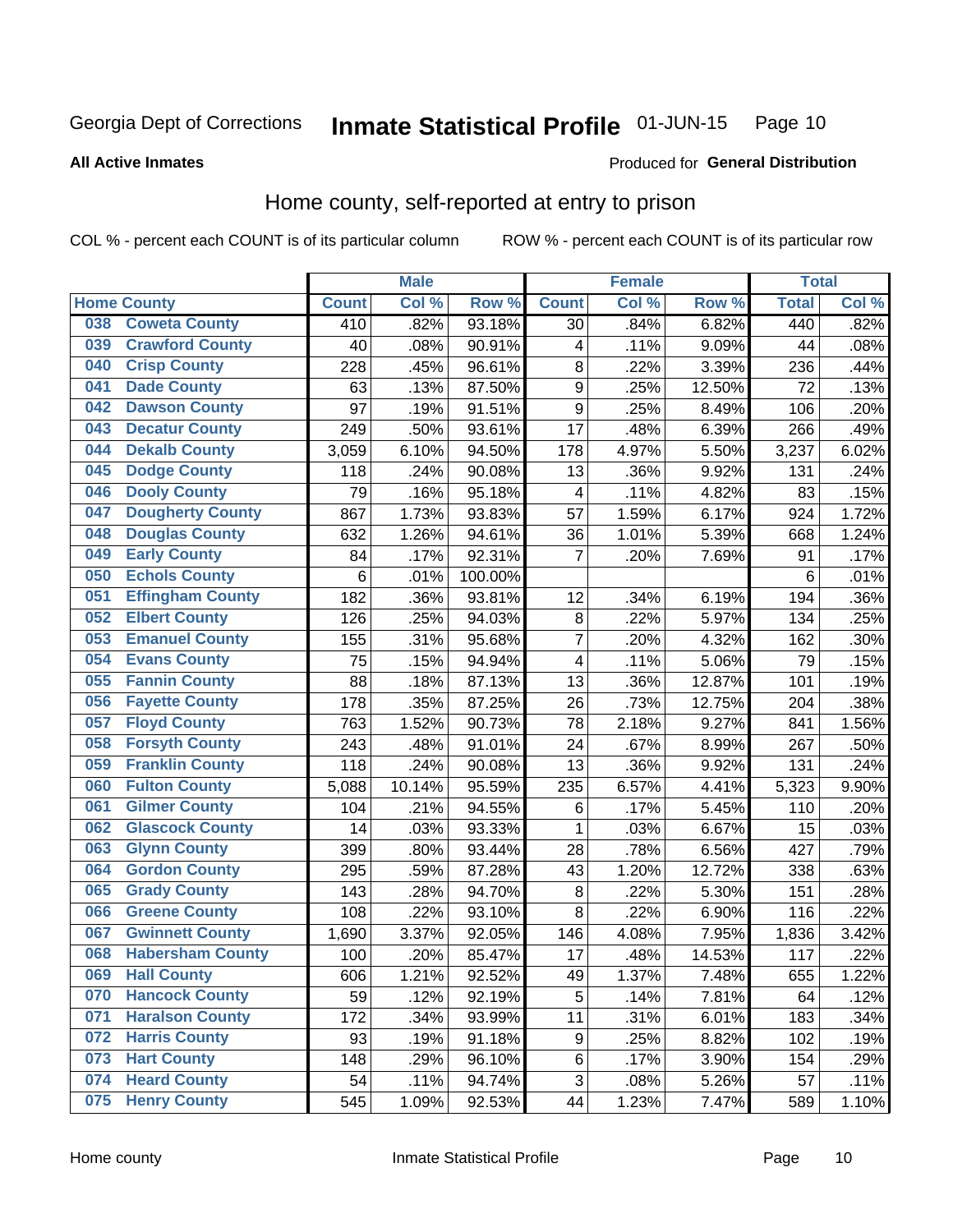#### Inmate Statistical Profile 01-JUN-15 Page 11

### **All Active Inmates**

# Produced for General Distribution

# Home county, self-reported at entry to prison

COL % - percent each COUNT is of its particular column

|                  |                          |              | <b>Male</b> |        |                  | <b>Female</b> |                  | <b>Total</b> |       |
|------------------|--------------------------|--------------|-------------|--------|------------------|---------------|------------------|--------------|-------|
|                  | <b>Home County</b>       | <b>Count</b> | Col %       | Row %  | <b>Count</b>     | Col %         | Row <sup>%</sup> | <b>Total</b> | Col % |
| 076              | <b>Houston County</b>    | 561          | 1.12%       | 93.34% | 40               | 1.12%         | 6.66%            | 601          | 1.12% |
| 077              | <b>Irwin County</b>      | 68           | .14%        | 95.77% | 3                | .08%          | 4.23%            | 71           | .13%  |
| 078              | <b>Jackson County</b>    | 231          | .46%        | 93.15% | 17               | .48%          | 6.85%            | 248          | .46%  |
| 079              | <b>Jasper County</b>     | 74           | .15%        | 94.87% | 4                | .11%          | 5.13%            | 78           | .15%  |
| 080              | <b>Jeff Davis County</b> | 90           | .18%        | 95.74% | 4                | .11%          | 4.26%            | 94           | .17%  |
| 081              | <b>Jefferson County</b>  | 179          | .36%        | 95.72% | 8                | .22%          | 4.28%            | 187          | .35%  |
| 082              | <b>Jenkins County</b>    | 62           | .12%        | 93.94% | 4                | .11%          | 6.06%            | 66           | .12%  |
| 083              | <b>Johnson County</b>    | 39           | .08%        | 88.64% | 5                | .14%          | 11.36%           | 44           | .08%  |
| 084              | <b>Jones County</b>      | 117          | .23%        | 92.13% | 10               | .28%          | 7.87%            | 127          | .24%  |
| 085              | <b>Lamar County</b>      | 62           | .12%        | 92.54% | 5                | .14%          | 7.46%            | 67           | .12%  |
| 086              | <b>Lanier County</b>     | 34           | .07%        | 94.44% | $\overline{2}$   | .06%          | 5.56%            | 36           | .07%  |
| 087              | <b>Laurens County</b>    | 279          | .56%        | 94.90% | 15               | .42%          | 5.10%            | 294          | .55%  |
| 088              | <b>Lee County</b>        | 95           | .19%        | 91.35% | 9                | .25%          | 8.65%            | 104          | .19%  |
| 089              | <b>Liberty County</b>    | 222          | .44%        | 95.69% | 10               | .28%          | 4.31%            | 232          | .43%  |
| 090              | <b>Lincoln County</b>    | 26           | .05%        | 89.66% | 3                | .08%          | 10.34%           | 29           | .05%  |
| 091              | <b>Long County</b>       | 47           | .09%        | 87.04% | $\overline{7}$   | .20%          | 12.96%           | 54           | .10%  |
| 092              | <b>Lowndes County</b>    | 466          | .93%        | 95.49% | 22               | .61%          | 4.51%            | 488          | .91%  |
| 093              | <b>Lumpkin County</b>    | 103          | .21%        | 93.64% | $\overline{7}$   | .20%          | 6.36%            | 110          | .20%  |
| 094              | <b>Macon County</b>      | 79           | .16%        | 97.53% | $\overline{2}$   | .06%          | 2.47%            | 81           | .15%  |
| 095              | <b>Madison County</b>    | 158          | .31%        | 96.34% | $\,6$            | .17%          | 3.66%            | 164          | .31%  |
| 096              | <b>Marion County</b>     | 42           | .08%        | 89.36% | 5                | .14%          | 10.64%           | 47           | .09%  |
| 097              | <b>Mcduffie County</b>   | 147          | .29%        | 95.45% | $\overline{7}$   | .20%          | 4.55%            | 154          | .29%  |
| 098              | <b>Mcintosh County</b>   | 64           | .13%        | 98.46% | $\mathbf{1}$     | .03%          | 1.54%            | 65           | .12%  |
| 099              | <b>Meriwether County</b> | 161          | .32%        | 92.53% | 13               | .36%          | 7.47%            | 174          | .32%  |
| 100              | <b>Miller County</b>     | 29           | .06%        | 90.63% | 3                | .08%          | 9.38%            | 32           | .06%  |
| 101              | <b>Mitchell County</b>   | 160          | .32%        | 94.67% | $\boldsymbol{9}$ | .25%          | 5.33%            | 169          | .31%  |
| 102              | <b>Monroe County</b>     | 121          | .24%        | 94.53% | $\overline{7}$   | .20%          | 5.47%            | 128          | .24%  |
| 103              | <b>Montgomery County</b> | 58           | .12%        | 89.23% | $\overline{7}$   | .20%          | 10.77%           | 65           | .12%  |
| 104              | <b>Morgan County</b>     | 110          | .22%        | 95.65% | 5                | .14%          | 4.35%            | 115          | .21%  |
| 105              | <b>Murray County</b>     | 162          | .32%        | 93.10% | 12               | .34%          | 6.90%            | 174          | .32%  |
| 106              | <b>Muscogee County</b>   | 1,049        | 2.09%       | 95.62% | 48               | 1.34%         | 4.38%            | 1,097        | 2.04% |
| 107              | <b>Newton County</b>     | 562          | 1.12%       | 91.68% | 51               | 1.43%         | 8.32%            | 613          | 1.14% |
| 108              | <b>Oconee County</b>     | 38           | .08%        | 88.37% | 5                | .14%          | 11.63%           | 43           | .08%  |
| 109              | <b>Oglethorpe County</b> | 70           | .14%        | 94.59% | 4                | .11%          | 5.41%            | 74           | .14%  |
| 110              | <b>Paulding County</b>   | 307          | .61%        | 90.83% | 31               | .87%          | 9.17%            | 338          | .63%  |
| 111              | <b>Peach County</b>      | 118          | .24%        | 95.16% | 6                | .17%          | 4.84%            | 124          | .23%  |
| $\overline{112}$ | <b>Pickens County</b>    | 100          | .20%        | 90.09% | 11               | .31%          | 9.91%            | 111          | .21%  |
| 113              | <b>Pierce County</b>     | 89           | .18%        | 91.75% | $\bf 8$          | .22%          | 8.25%            | 97           | .18%  |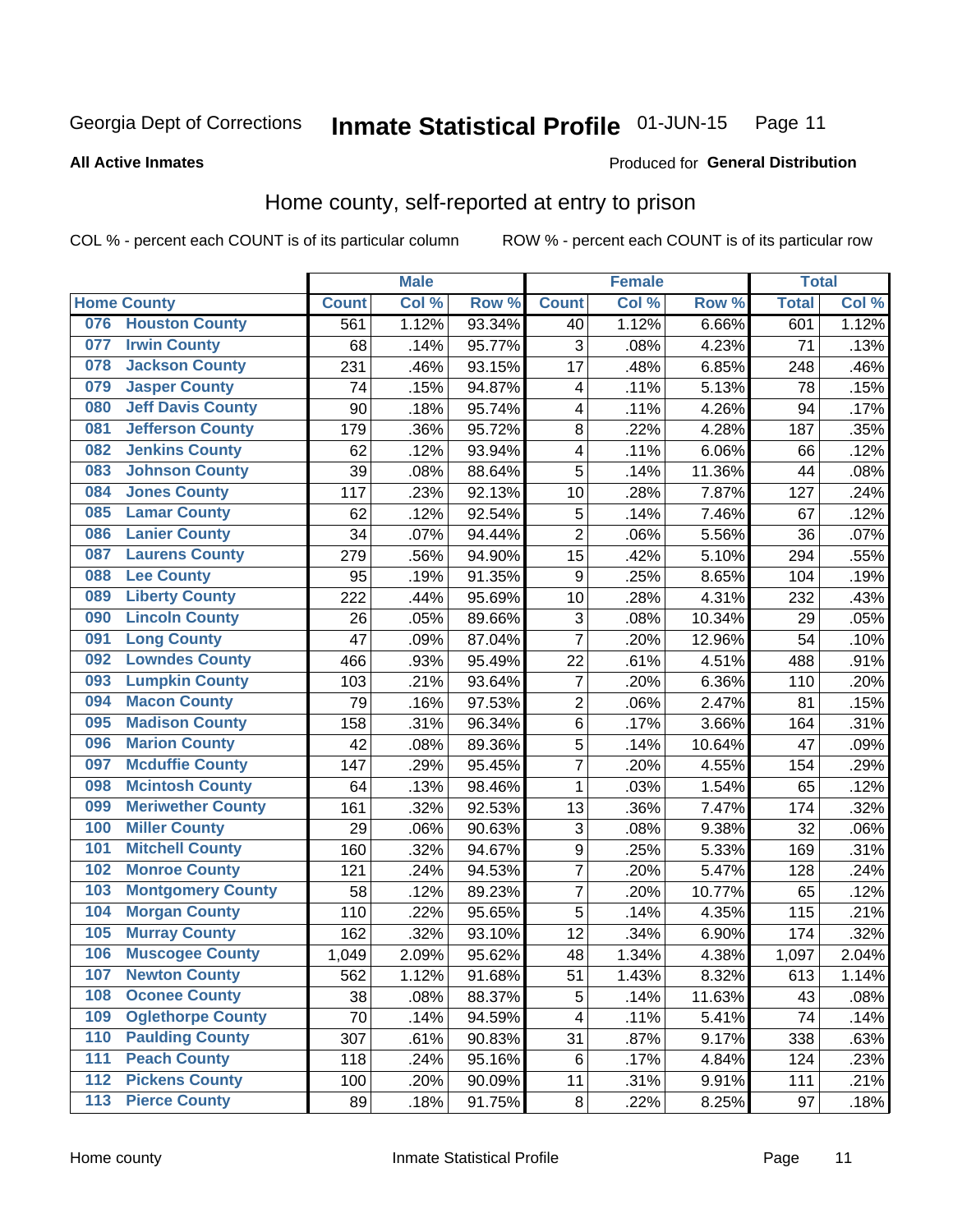#### Inmate Statistical Profile 01-JUN-15 Page 12

**All Active Inmates** 

### Produced for General Distribution

# Home county, self-reported at entry to prison

COL % - percent each COUNT is of its particular column

|                    |                          |                 | <b>Male</b> |         |                  | <b>Female</b> |        | <b>Total</b>    |       |
|--------------------|--------------------------|-----------------|-------------|---------|------------------|---------------|--------|-----------------|-------|
| <b>Home County</b> |                          | <b>Count</b>    | Col %       | Row %   | <b>Count</b>     | Col %         | Row %  | <b>Total</b>    | Col % |
| 114                | <b>Pike County</b>       | $\overline{52}$ | .10%        | 92.86%  | 4                | .11%          | 7.14%  | $\overline{56}$ | .10%  |
| 115                | <b>Polk County</b>       | 243             | .48%        | 93.10%  | 18               | .50%          | 6.90%  | 261             | .49%  |
| 116                | <b>Pulaski County</b>    | 72              | .14%        | 94.74%  | 4                | .11%          | 5.26%  | 76              | .14%  |
| 117                | <b>Putnam County</b>     | 153             | .30%        | 92.73%  | 12               | .34%          | 7.27%  | 165             | .31%  |
| 118                | <b>Quitman County</b>    | 18              | .04%        | 94.74%  | 1                | .03%          | 5.26%  | 19              | .04%  |
| 119                | <b>Rabun County</b>      | 43              | .09%        | 86.00%  | $\overline{7}$   | .20%          | 14.00% | 50              | .09%  |
| 120                | <b>Randolph County</b>   | 66              | .13%        | 97.06%  | $\overline{2}$   | .06%          | 2.94%  | 68              | .13%  |
| 121                | <b>Richmond County</b>   | 1,704           | 3.40%       | 94.61%  | 97               | 2.71%         | 5.39%  | 1,801           | 3.35% |
| 122                | <b>Rockdale County</b>   | 382             | .76%        | 92.05%  | 33               | .92%          | 7.95%  | 415             | .77%  |
| 123                | <b>Schley County</b>     | 18              | .04%        | 90.00%  | $\mathbf 2$      | .06%          | 10.00% | 20              | .04%  |
| 124                | <b>Screven County</b>    | 122             | .24%        | 96.06%  | $\overline{5}$   | .14%          | 3.94%  | 127             | .24%  |
| 125                | <b>Seminole County</b>   | 61              | .12%        | 92.42%  | 5                | .14%          | 7.58%  | 66              | .12%  |
| 126                | <b>Spalding County</b>   | 476             | .95%        | 93.52%  | 33               | .92%          | 6.48%  | 509             | .95%  |
| 127                | <b>Stephens County</b>   | 128             | .26%        | 90.14%  | 14               | .39%          | 9.86%  | 142             | .26%  |
| 128                | <b>Stewart County</b>    | 30              | .06%        | 100.00% |                  |               |        | 30              | .06%  |
| 129                | <b>Sumter County</b>     | 191             | .38%        | 94.09%  | 12               | .34%          | 5.91%  | 203             | .38%  |
| 130                | <b>Talbot County</b>     | 44              | .09%        | 95.65%  | $\overline{c}$   | .06%          | 4.35%  | 46              | .09%  |
| 131                | <b>Taliaferro County</b> | 19              | .04%        | 95.00%  | $\mathbf{1}$     | .03%          | 5.00%  | 20              | .04%  |
| 132                | <b>Tattnall County</b>   | 157             | .31%        | 96.32%  | $\,6$            | .17%          | 3.68%  | 163             | .30%  |
| 133                | <b>Taylor County</b>     | 56              | .11%        | 91.80%  | 5                | .14%          | 8.20%  | 61              | .11%  |
| 134                | <b>Telfair County</b>    | 101             | .20%        | 91.82%  | $\boldsymbol{9}$ | .25%          | 8.18%  | 110             | .20%  |
| 135                | <b>Terrell County</b>    | 79              | .16%        | 92.94%  | $\,6$            | .17%          | 7.06%  | 85              | .16%  |
| 136                | <b>Thomas County</b>     | 195             | .39%        | 93.75%  | 13               | .36%          | 6.25%  | 208             | .39%  |
| 137                | <b>Tift County</b>       | 318             | .63%        | 96.36%  | 12               | .34%          | 3.64%  | 330             | .61%  |
| 138                | <b>Toombs County</b>     | 309             | .62%        | 91.42%  | 29               | .81%          | 8.58%  | 338             | .63%  |
| 139                | <b>Towns County</b>      | 27              | .05%        | 87.10%  | 4                | .11%          | 12.90% | 31              | .06%  |
| 140                | <b>Treutlen County</b>   | 72              | .14%        | 93.51%  | 5                | .14%          | 6.49%  | 77              | .14%  |
| 141                | <b>Troup County</b>      | 499             | .99%        | 92.07%  | 43               | 1.20%         | 7.93%  | 542             | 1.01% |
| $\overline{142}$   | <b>Turner County</b>     | 61              | .12%        | 91.04%  | $\,6$            | .17%          | 8.96%  | 67              | .12%  |
| 143                | <b>Twiggs County</b>     | 58              | .12%        | 95.08%  | 3                | .08%          | 4.92%  | 61              | .11%  |
| 144                | <b>Union County</b>      | 55              | .11%        | 76.39%  | 17               | .48%          | 23.61% | 72              | .13%  |
| 145                | <b>Upson County</b>      | 145             | .29%        | 91.77%  | 13               | .36%          | 8.23%  | 158             | .29%  |
| 146                | <b>Walker County</b>     | 356             | .71%        | 92.95%  | 27               | .75%          | 7.05%  | 383             | .71%  |
| 147                | <b>Walton County</b>     | 434             | .86%        | 91.95%  | 38               | 1.06%         | 8.05%  | 472             | .88%  |
| 148                | <b>Ware County</b>       | 275             | .55%        | 94.50%  | 16               | .45%          | 5.50%  | 291             | .54%  |
| 149                | <b>Warren County</b>     | 31              | .06%        | 96.88%  | 1                | .03%          | 3.13%  | 32              | .06%  |
| 150                | <b>Washington County</b> | 179             | .36%        | 91.79%  | 16               | .45%          | 8.21%  | 195             | .36%  |
| 151                | <b>Wayne County</b>      | 190             | .38%        | 92.23%  | 16               | .45%          | 7.77%  | 206             | .38%  |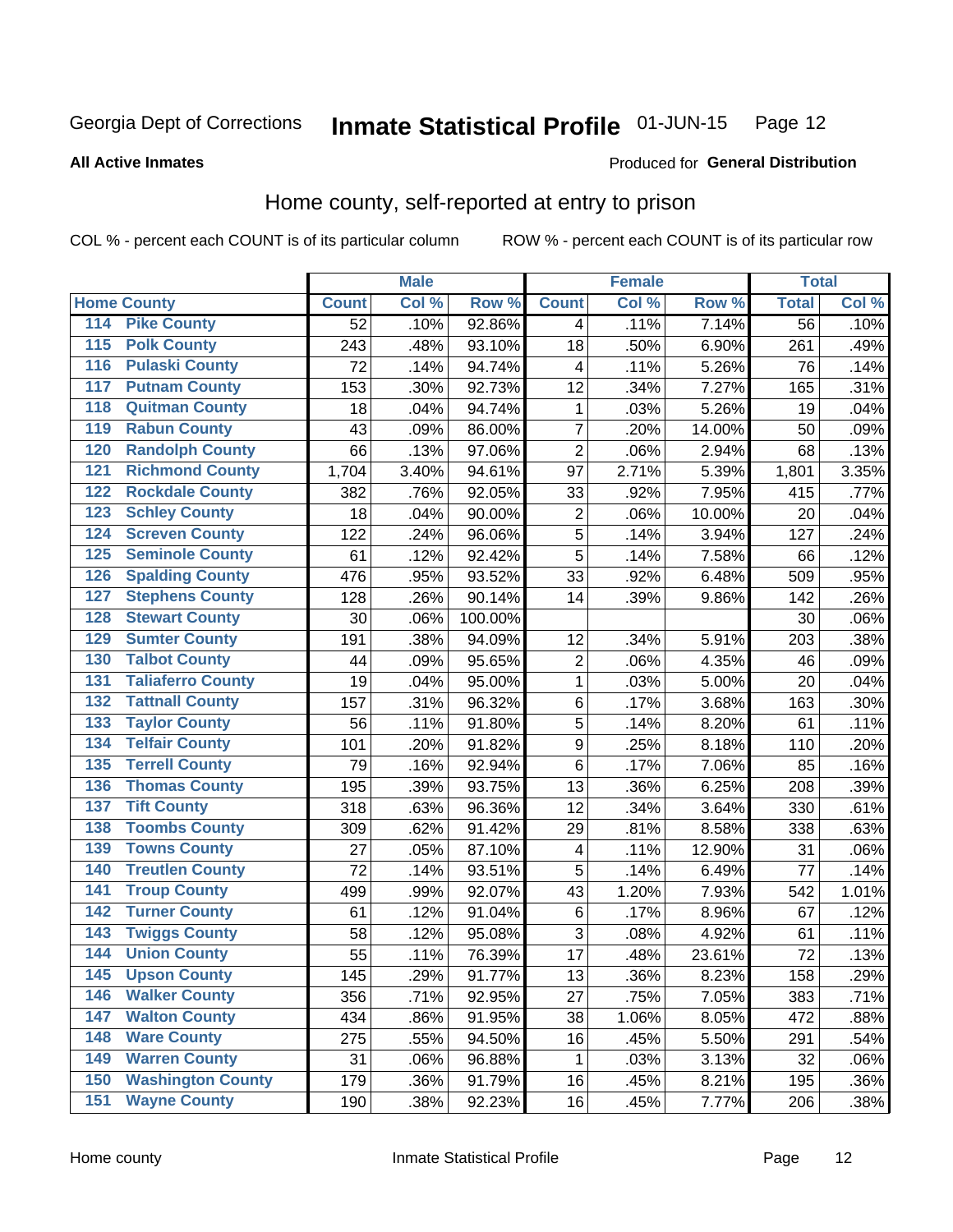#### Inmate Statistical Profile 01-JUN-15 Page 13

**All Active Inmates** 

### Produced for General Distribution

# Home county, self-reported at entry to prison

COL % - percent each COUNT is of its particular column

|     |                             |              | <b>Male</b> |         |              | <b>Female</b> |        | <b>Total</b> |         |
|-----|-----------------------------|--------------|-------------|---------|--------------|---------------|--------|--------------|---------|
|     | <b>Home County</b>          | <b>Count</b> | Col %       | Row %   | <b>Count</b> | Col %         | Row %  | <b>Total</b> | Col %   |
| 152 | <b>Webster County</b>       | 8            | .02%        | 100.00% |              |               |        | 8            | .01%    |
| 153 | <b>Wheeler County</b>       | 20           | .04%        | 95.24%  |              | .03%          | 4.76%  | 21           | .04%    |
| 154 | <b>White County</b>         | 88           | .18%        | 88.00%  | 12           | .34%          | 12.00% | 100          | .19%    |
| 155 | <b>Whitfield County</b>     | 401          | .80%        | 88.72%  | 51           | 1.43%         | 11.28% | 452          | .84%    |
| 156 | <b>Wilcox County</b>        | 56           | .11%        | 93.33%  | 4            | .11%          | 6.67%  | 60           | .11%    |
| 157 | <b>Wilkes County</b>        | 66           | .13%        | 94.29%  | 4            | .11%          | 5.71%  | 70           | .13%    |
| 158 | <b>Wilkinson County</b>     | 52           | .10%        | 94.55%  | 3            | .08%          | 5.45%  | 55           | .10%    |
| 159 | <b>Worth County</b>         | 102          | .20%        | 93.58%  | 7            | .20%          | 6.42%  | 109          | .20%    |
| 999 | <b>Other Custody/Out Of</b> | 183          | .36%        | 92.89%  | 14           | .39%          | 7.11%  | 197          | $.37\%$ |
|     | <b>State</b>                |              |             |         |              |               |        |              |         |
|     | <b>Total Rported</b>        | 50,182       | 100%        | 93.34%  | 3,578        | 100%          | 6.66%  | 53,760       | 100%    |

| 'No<br>rtea<br>.<br>     |        |     |        |
|--------------------------|--------|-----|--------|
| `otal<br><b>Gra</b><br>- | 50,182 | E70 | 53,760 |

| Mode (most frequent) | <b>Fulton County</b> | <b>Fulton County</b> | <b>Fulton County</b> |
|----------------------|----------------------|----------------------|----------------------|
|                      |                      |                      |                      |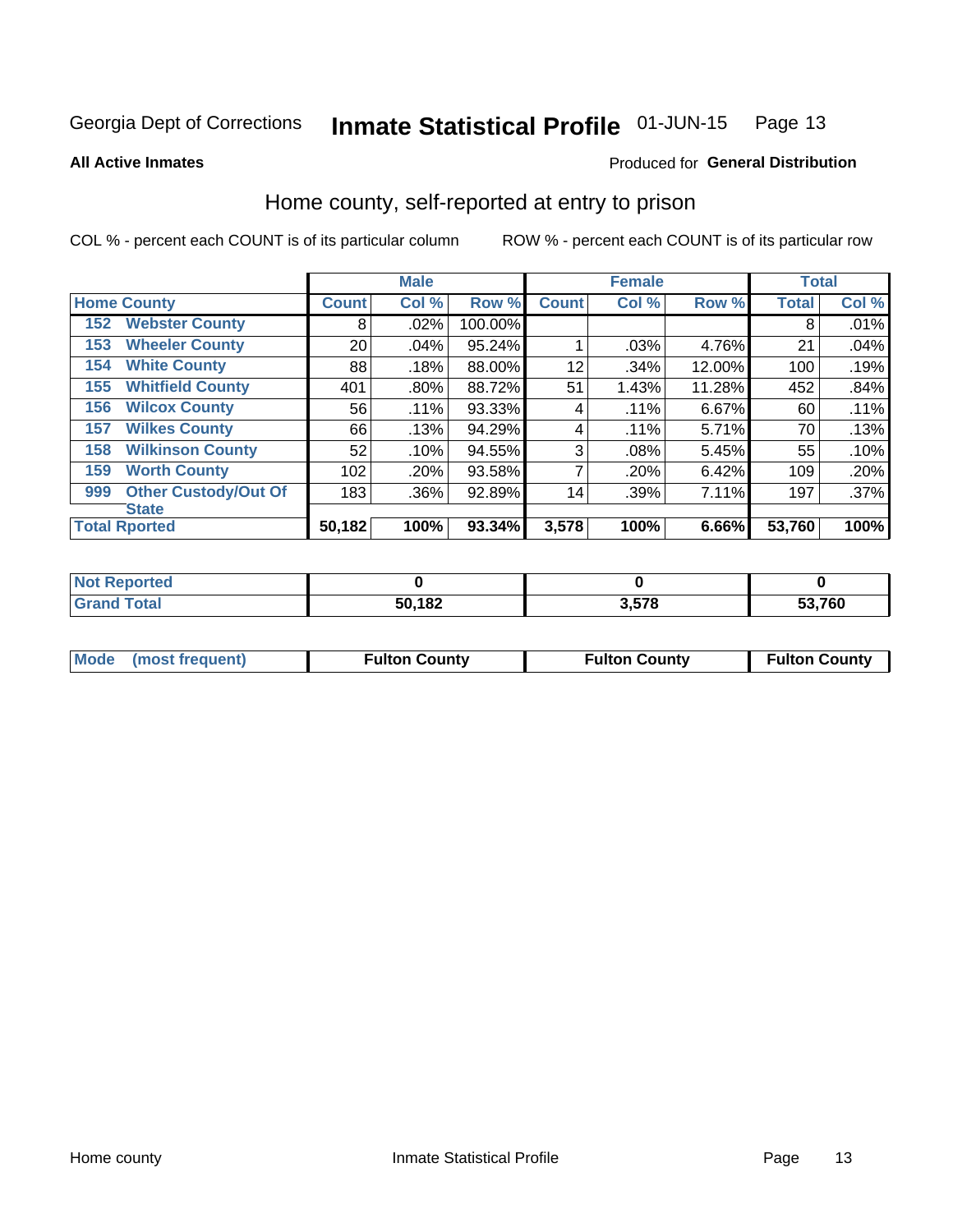#### Inmate Statistical Profile 01-JUN-15 Page 14

### **All Active Inmates**

## Produced for General Distribution

# Employment status before prison, self-reported at entry to prison

COL % - percent each COUNT is of its particular column

|                           |              | <b>Male</b> |         |              | <b>Female</b> |        |        | <b>Total</b> |
|---------------------------|--------------|-------------|---------|--------------|---------------|--------|--------|--------------|
| <b>Employment Status</b>  | <b>Count</b> | Col %       | Row %   | <b>Count</b> | Col %         | Row %  | Total  | Col %        |
| <b>Full Time</b><br>01    | 18,483       | 44.84%      | 95.30%  | 912          | 28.39%        | 4.70%  | 19,395 | 43.65%       |
| <b>Part Time</b><br>02    | 3,390        | 8.22%       | 93.52%  | 235          | 7.32%         | 6.48%  | 3,625  | 8.16%        |
| Unempl $<$ 6M<br>03       | 2,579        | 6.26%       | 97.58%  | 64           | 1.99%         | 2.42%  | 2,643  | 5.95%        |
| Unempl > 6M<br>04         | 9,471        | 22.98%      | 87.75%  | 1,322        | 41.16%        | 12.25% | 10,793 | 24.29%       |
| <b>Never Worked</b><br>05 | 4,273        | 10.37%      | 94.75%  | 237          | 7.38%         | 5.25%  | 4,510  | 10.15%       |
| <b>Student</b><br>06      | ,165         | 2.83%       | 96.20%  | 46           | 1.43%         | 3.80%  | 1,211  | 2.73%        |
| 07<br><b>Incapable</b>    | ,854         | 4.50%       | 82.40%  | 396          | 12.33%        | 17.60% | 2,250  | 5.06%        |
| <b>UNKNOWN</b><br>20      | 2            | .01%        | 100.00% |              |               |        | 2      | .01%         |
| <b>Total Reported</b>     | 41,217       | 100%        | 92.77%  | 3,212        | 100%          | 7.23%  | 44,429 | 100%         |

| <b>Not Reported</b> | 8,967  | 366   | 9,333  |
|---------------------|--------|-------|--------|
| <b>Grand Total</b>  | 50,184 | 3,578 | 53,762 |

| <b>Mode (most frequent)</b> | Unempl > 6M | <b>Full Time</b> |
|-----------------------------|-------------|------------------|
|                             |             |                  |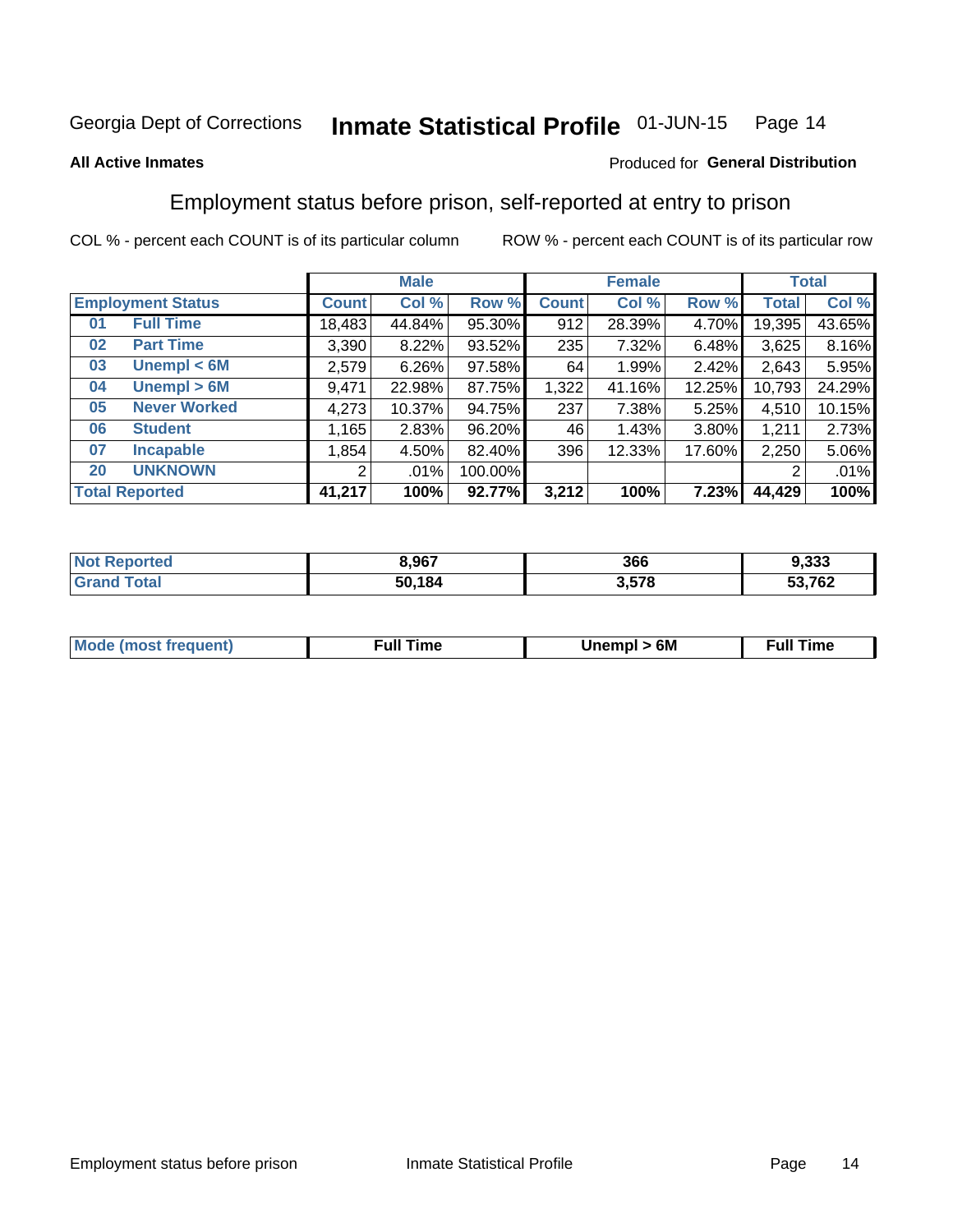### **All Active Inmates**

Produced for General Distribution

# Age at admission

COL % - percent each COUNT is of its particular column

|                         |                 | <b>Male</b> |        |                | <b>Female</b> |        |              | <b>Total</b> |
|-------------------------|-----------------|-------------|--------|----------------|---------------|--------|--------------|--------------|
| <b>Age At Admission</b> | <b>Count</b>    | Col %       | Row %  | <b>Count</b>   | Col %         | Row %  | <b>Total</b> | Col %        |
| 14                      | $\overline{17}$ | 0.03%       | 89.47% | $\overline{2}$ | 0.06%         | 10.53% | 19           | 0.04%        |
| $\overline{15}$         | 58              | 0.12%       | 98.31% | 1              | 0.03%         | 1.69%  | 59           | 0.11%        |
| 16                      | 180             | 0.36%       | 97.30% | 5              | 0.14%         | 2.70%  | 185          | 0.34%        |
| $\overline{17}$         | 717             | 1.43%       | 96.24% | 28             | 0.78%         | 3.76%  | 745          | 1.39%        |
| $\overline{18}$         | 1,324           | 2.64%       | 97.14% | 39             | 1.09%         | 2.86%  | 1,363        | 2.54%        |
| 19                      | 1,980           | 3.95%       | 96.59% | 70             | 1.96%         | 3.41%  | 2,050        | 3.81%        |
| 20                      | 2,226           | 4.44%       | 95.50% | 105            | 2.94%         | 4.50%  | 2,331        | 4.34%        |
| $\overline{21}$         | 2,207           | 4.40%       | 95.54% | 103            | 2.88%         | 4.46%  | 2,310        | 4.30%        |
| $\overline{22}$         | 2,310           | 4.60%       | 95.30% | 114            | 3.19%         | 4.70%  | 2,424        | 4.51%        |
| 23                      | 2,119           | 4.22%       | 93.76% | 141            | 3.94%         | 6.24%  | 2,260        | 4.20%        |
| 24                      | 2,054           | 4.09%       | 93.03% | 154            | 4.31%         | 6.97%  | 2,208        | 4.11%        |
| $\overline{25}$         | 1,904           | 3.79%       | 93.15% | 140            | 3.91%         | 6.85%  | 2,044        | 3.80%        |
| $\overline{26}$         | 1,851           | 3.69%       | 93.48% | 129            | 3.61%         | 6.52%  | 1,980        | 3.68%        |
| $\overline{27}$         | 1,784           | 3.56%       | 92.97% | 135            | 3.77%         | 7.03%  | 1,919        | 3.57%        |
| 28                      | 1,714           | 3.42%       | 92.95% | 130            | 3.63%         | 7.05%  | 1,844        | 3.43%        |
| 29                      | 1,712           | 3.41%       | 92.59% | 137            | 3.83%         | 7.41%  | 1,849        | 3.44%        |
| 30                      | 1,669           | 3.33%       | 93.87% | 109            | 3.05%         | 6.13%  | 1,778        | 3.31%        |
| 31                      | 1,545           | 3.08%       | 91.96% | 135            | 3.77%         | 8.04%  | 1,680        | 3.13%        |
| 32                      | 1,472           | 2.93%       | 92.00% | 128            | 3.58%         | 8.00%  | 1,600        | 2.98%        |
| 33                      | 1,464           | 2.92%       | 91.84% | 130            | 3.63%         | 8.16%  | 1,594        | 2.97%        |
| 34                      | 1,432           | 2.85%       | 92.57% | 115            | 3.21%         | 7.43%  | 1,547        | 2.88%        |
| 35                      | 1,317           | 2.62%       | 92.16% | 112            | 3.13%         | 7.84%  | 1,429        | 2.66%        |
| 36                      | 1,289           | 2.57%       | 92.93% | 98             | 2.74%         | 7.07%  | 1,387        | 2.58%        |
| $\overline{37}$         | 1,165           | 2.32%       | 92.09% | 100            | 2.80%         | 7.91%  | 1,265        | 2.35%        |
| 38                      | 1,084           | 2.16%       | 92.81% | 84             | 2.35%         | 7.19%  | 1,168        | 2.17%        |
| 39                      | 1,025           | 2.04%       | 92.09% | 88             | 2.46%         | 7.91%  | 1,113        | 2.07%        |
| 40                      | 1,014           | 2.02%       | 92.35% | 84             | 2.35%         | 7.65%  | 1,098        | 2.04%        |
| 41                      | 971             | 1.93%       | 92.74% | 76             | 2.12%         | 7.26%  | 1,047        | 1.95%        |
| 42                      | 909             | 1.81%       | 92.76% | 71             | 1.98%         | 7.24%  | 980          | 1.82%        |
| 43                      | 907             | 1.81%       | 90.70% | 93             | 2.60%         | 9.30%  | 1,000        | 1.86%        |
| 44                      | 818             | 1.63%       | 90.79% | 83             | 2.32%         | 9.21%  | 901          | 1.68%        |
| 45                      | 803             | 1.60%       | 91.25% | 77             | 2.15%         | 8.75%  | 880          | 1.64%        |
| 46                      | 695             | 1.38%       | 91.33% | 66             | 1.85%         | 8.67%  | 761          | 1.42%        |
| 47                      | 703             | 1.40%       | 92.74% | 55             | 1.54%         | 7.26%  | 758          | 1.41%        |
| 48                      | 689             | 1.37%       | 91.87% | 61             | 1.71%         | 8.13%  | 750          | 1.40%        |
| 49                      | 639             | 1.27%       | 92.88% | 49             | 1.37%         | 7.12%  | 688          | 1.28%        |
| 50                      | 540             | 1.08%       | 91.06% | 53             | 1.48%         | 8.94%  | 593          | 1.10%        |
| 51                      | 485             | 0.97%       | 91.86% | 43             | 1.20%         | 8.14%  | 528          | 0.98%        |
| 52                      | 471             | 0.94%       | 89.71% | 54             | 1.51%         | 10.29% | 525          | 0.98%        |
| 53                      | 431             | 0.86%       | 89.79% | 49             | 1.37%         | 10.21% | 480          | 0.89%        |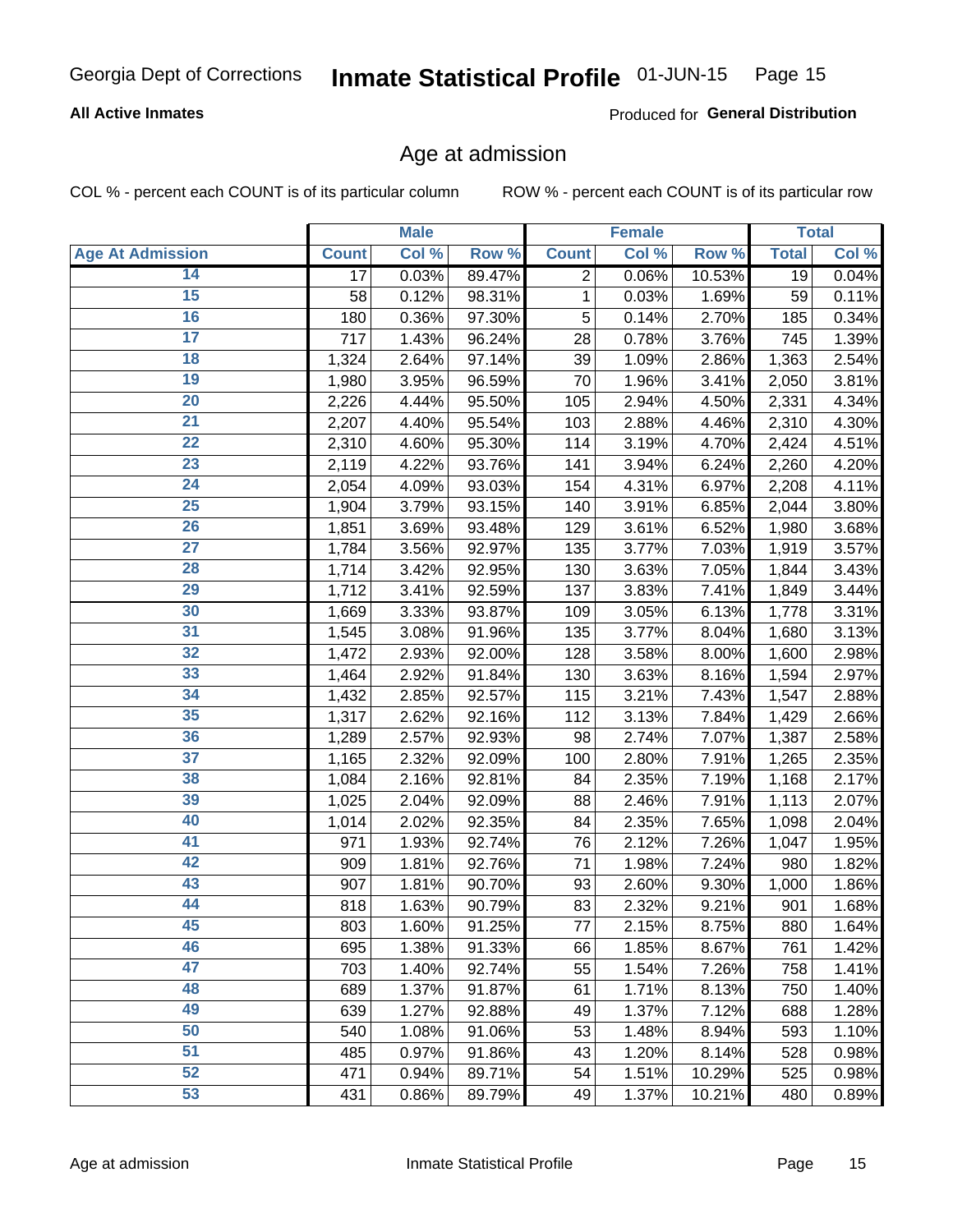### **All Active Inmates**

Produced for General Distribution

# Age at admission

COL % - percent each COUNT is of its particular column

|                         |                | <b>Male</b> |         |                         | <b>Female</b> |                  |                 | <b>Total</b> |
|-------------------------|----------------|-------------|---------|-------------------------|---------------|------------------|-----------------|--------------|
| <b>Age At Admission</b> | <b>Count</b>   | Col %       | Row %   | <b>Count</b>            | Col %         | Row <sup>%</sup> | <b>Total</b>    | Col %        |
| 54                      | 396            | 0.79%       | 92.96%  | $\overline{30}$         | 0.84%         | 7.04%            | 426             | 0.79%        |
| 55                      | 330            | 0.66%       | 94.56%  | 19                      | 0.53%         | 5.44%            | 349             | 0.65%        |
| 56                      | 292            | 0.58%       | 94.81%  | 16                      | 0.45%         | 5.19%            | 308             | 0.57%        |
| $\overline{57}$         | 234            | 0.47%       | 93.98%  | 15                      | 0.42%         | 6.02%            | 249             | 0.46%        |
| 58                      | 205            | 0.41%       | 96.70%  | $\overline{7}$          | 0.20%         | 3.30%            | 212             | 0.39%        |
| 59                      | 187            | 0.37%       | 93.50%  | 13                      | 0.36%         | 6.50%            | 200             | 0.37%        |
| 60                      | 144            | 0.29%       | 95.36%  | $\overline{7}$          | 0.20%         | 4.64%            | 151             | 0.28%        |
| 61                      | 127            | 0.25%       | 96.21%  | 5                       | 0.14%         | 3.79%            | 132             | 0.25%        |
| 62                      | 108            | 0.22%       | 97.30%  | $\overline{3}$          | 0.08%         | 2.70%            | 111             | 0.21%        |
| 63                      | 82             | 0.16%       | 96.47%  | $\overline{3}$          | 0.08%         | 3.53%            | 85              | 0.16%        |
| 64                      | 85             | 0.17%       | 97.70%  | $\overline{2}$          | 0.06%         | 2.30%            | 87              | 0.16%        |
| 65                      | 50             | 0.10%       | 92.59%  | $\overline{\mathbf{4}}$ | 0.11%         | 7.41%            | 54              | 0.10%        |
| 66                      | 47             | 0.09%       | 100.00% |                         |               |                  | 47              | 0.09%        |
| 67                      | 34             | 0.07%       | 97.14%  | 1                       | 0.03%         | 2.86%            | 35              | 0.07%        |
| 68                      | 31             | 0.06%       | 96.88%  | $\mathbf{1}$            | 0.03%         | 3.13%            | 32              | 0.06%        |
| 69                      | 32             | 0.06%       | 100.00% |                         |               |                  | 32              | 0.06%        |
| 70                      | 24             | 0.05%       | 92.31%  | $\overline{2}$          | 0.06%         | 7.69%            | 26              | 0.05%        |
| $\overline{71}$         | 10             | 0.02%       | 100.00% |                         |               |                  | 10              | 0.02%        |
| $\overline{72}$         | 21             | 0.04%       | 95.45%  | 1                       | 0.03%         | 4.55%            | $\overline{22}$ | 0.04%        |
| $\overline{73}$         | $\overline{7}$ | 0.01%       | 100.00% |                         |               |                  | $\overline{7}$  | 0.01%        |
| 74                      | 8              | 0.02%       | 80.00%  | $\overline{2}$          | 0.06%         | 20.00%           | 10              | 0.02%        |
| 75                      | 8              | 0.02%       | 100.00% |                         |               |                  | 8               | 0.01%        |
| 76                      | 8              | 0.02%       | 100.00% |                         |               |                  | 8               | 0.01%        |
| $\overline{77}$         | $\,6$          | 0.01%       | 100.00% |                         |               |                  | 6               | 0.01%        |
| 78                      | $\mathbf{1}$   | 0.01%       | 100.00% |                         |               |                  | $\mathbf{1}$    | 0.01%        |
| 79                      | $\overline{2}$ | 0.01%       | 100.00% |                         |               |                  | $\overline{2}$  | 0.01%        |
| 80                      | $\mathbf{1}$   | 0.01%       | 100.00% |                         |               |                  | $\mathbf{1}$    | 0.01%        |
| 81                      | $\overline{2}$ | 0.01%       | 100.00% |                         |               |                  | $\overline{2}$  | 0.01%        |
| $\overline{82}$         | $\overline{2}$ | 0.01%       | 100.00% |                         |               |                  | $\overline{2}$  | 0.01%        |
| 83                      | 1              | 0.01%       | 100.00% |                         |               |                  | $\mathbf{1}$    | 0.01%        |
| 84                      | $\overline{2}$ | 0.01%       | 100.00% |                         |               |                  | $\overline{2}$  | 0.01%        |
| <b>Total Reported</b>   | 50,181         | 100%        | 93.35%  | 3,577                   | 100%          | 6.65%            | 53,758          | 100%         |

| <b>Not Reported</b> |        |       |        |
|---------------------|--------|-------|--------|
| <b>Total</b>        | 50,182 | 3.578 | 53,760 |

| <b>Mean</b><br>(average)       | 32.33 | 33.92  | 32.43    |
|--------------------------------|-------|--------|----------|
| Median (middle)                | 30    | ົ<br>◡ | 30       |
| <b>Mode</b><br>(most frequent) | ∸∸    |        | n,<br>LL |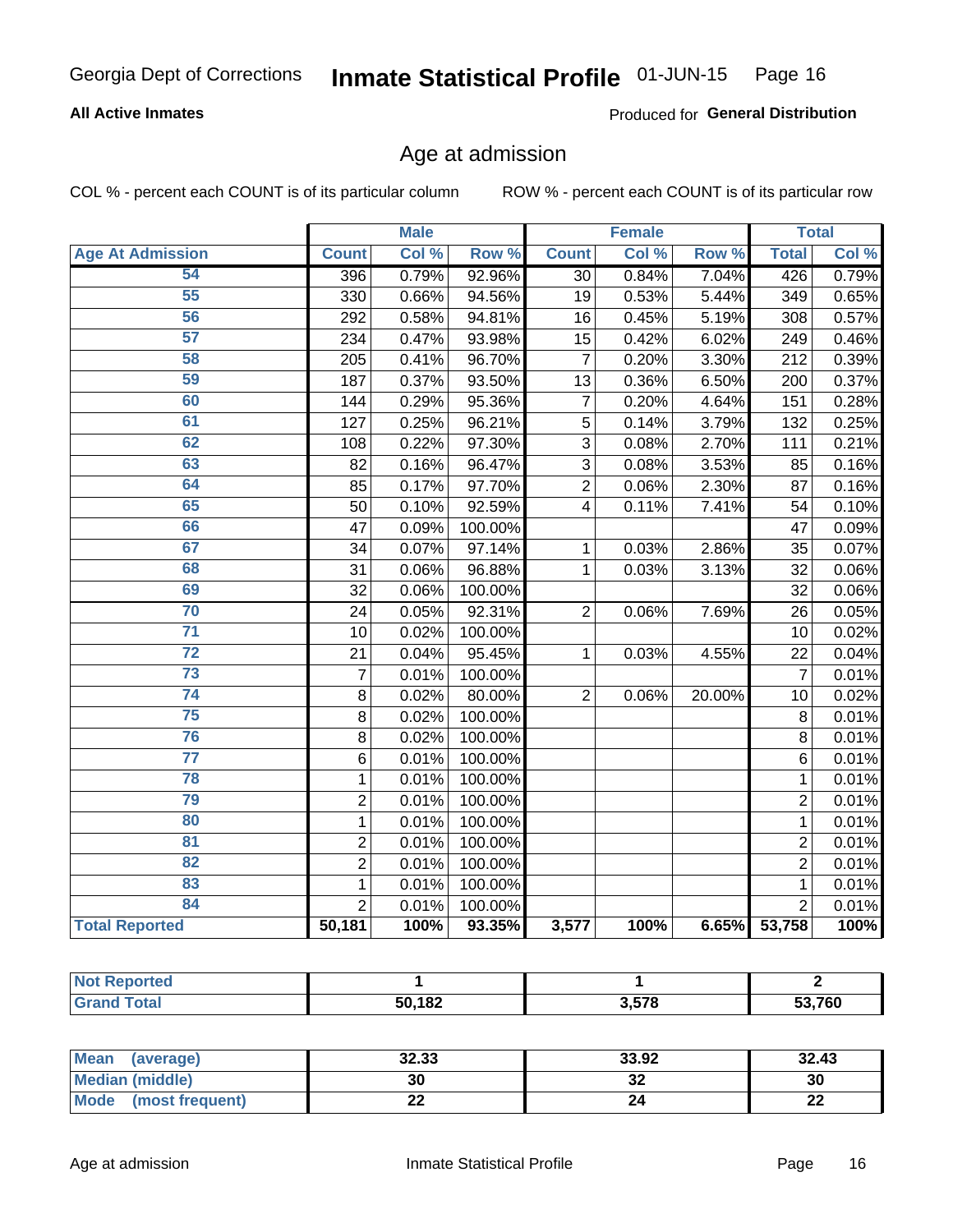## **All Active Inmates**

### Produced for General Distribution

# Height, measured at entry to prison

COL % - percent each COUNT is of its particular column

|                         |                | <b>Male</b> |         |                | <b>Female</b> |         |                | <b>Total</b> |
|-------------------------|----------------|-------------|---------|----------------|---------------|---------|----------------|--------------|
| <b>Height</b>           | <b>Count</b>   | Col %       | Row %   | <b>Count</b>   | Col %         | Row %   | <b>Total</b>   | Col %        |
| $\overline{\mathbf{0}}$ | 533            | 1.06%       | 98.16%  | 10             | 0.28%         | 1.84%   | 543            | 1.01%        |
| 4'00"                   | 1              | 0.01%       | 100.00% |                |               |         | 1              | 0.01%        |
| 4'01''                  |                |             |         | 1              | 0.03%         | 100.00% | 1              | 0.01%        |
| 4'02"                   | 1              | 0.01%       | 100.00% |                |               |         | 1              | 0.01%        |
| 4'03''                  | $\overline{2}$ | 0.01%       | 100.00% |                |               |         | $\overline{2}$ | 0.01%        |
| 4'04"                   | $\mathbf{1}$   | 0.01%       | 100.00% |                |               |         | 1              | 0.01%        |
| 4'06"                   | 1              | 0.01%       | 50.00%  | 1              | 0.03%         | 50.00%  | 2              | 0.01%        |
| 4'08"                   | $\overline{2}$ | 0.01%       | 50.00%  | $\overline{2}$ | 0.06%         | 50.00%  | 4              | 0.01%        |
| 4'09"                   | 3              | 0.01%       | 23.08%  | 10             | 0.28%         | 76.92%  | 13             | 0.02%        |
| 4'10"                   | 3              | 0.01%       | 16.67%  | 15             | 0.42%         | 83.33%  | 18             | 0.03%        |
| 4'11''                  | 10             | 0.02%       | 14.49%  | 59             | 1.65%         | 85.51%  | 69             | 0.13%        |
| 5'00''                  | 83             | 0.17%       | 37.05%  | 141            | 3.94%         | 62.95%  | 224            | 0.42%        |
| 5'01''                  | 95             | 0.19%       | 32.09%  | 201            | 5.62%         | 67.91%  | 296            | 0.55%        |
| 5'02"                   | 241            | 0.48%       | 38.93%  | 378            | 10.56%        | 61.07%  | 619            | 1.15%        |
| 5'03''                  | 369            | 0.74%       | 47.61%  | 406            | 11.35%        | 52.39%  | 775            | 1.44%        |
| 5'04"                   | 982            | 1.96%       | 63.77%  | 558            | 15.60%        | 36.23%  | 1,540          | 2.86%        |
| 5'05"                   | 1,725          | 3.44%       | 81.64%  | 388            | 10.84%        | 18.36%  | 2,113          | 3.93%        |
| 5'06''                  | 3,420          | 6.82%       | 87.60%  | 484            | 13.53%        | 12.40%  | 3,904          | 7.26%        |
| 5'07"                   | 4,126          | 8.22%       | 91.18%  | 399            | 11.15%        | 8.82%   | 4,525          | 8.42%        |
| 5'08''                  | 4,995          | 9.95%       | 96.30%  | 192            | 5.37%         | 3.70%   | 5,187          | 9.65%        |
| 5'09''                  | 6,298          | 12.55%      | 97.30%  | 175            | 4.89%         | 2.70%   | 6,473          | 12.04%       |
| 5'10''                  | 5,549          | 11.06%      | 98.70%  | 73             | 2.04%         | 1.30%   | 5,622          | 10.46%       |
| 5'11"                   | 5,859          | 11.68%      | 99.25%  | 44             | 1.23%         | 0.75%   | 5,903          | 10.98%       |
| 6'00''                  | 5,599          | 11.16%      | 99.63%  | 21             | 0.59%         | 0.37%   | 5,620          | 10.45%       |
| 6'01''                  | 4,064          | 8.10%       | 99.68%  | 13             | 0.36%         | 0.32%   | 4,077          | 7.58%        |
| 6'02"                   | 3,005          | 5.99%       | 99.90%  | 3              | 0.08%         | 0.10%   | 3,008          | 5.60%        |
| 6'03''                  | 1,641          | 3.27%       | 99.88%  | $\overline{c}$ | 0.06%         | 0.12%   | 1,643          | 3.06%        |
| 6'04"                   | 884            | 1.76%       | 99.77%  | $\overline{2}$ | 0.06%         | 0.23%   | 886            | 1.65%        |
| 6'05"                   | 374            | 0.75%       | 100.00% |                |               |         | 374            | 0.70%        |
| 6'06''                  | 174            | 0.35%       | 100.00% |                |               |         | 174            | 0.32%        |
| 6'07''                  | 45             | 0.09%       | 100.00% |                |               |         | 45             | 0.08%        |
| 6'08"                   | 41             | 0.08%       | 100.00% |                |               |         | 41             | 0.08%        |
| 6'09''                  | 34             | 0.07%       | 100.00% |                |               |         | 34             | 0.06%        |
| 6'10''                  | 6              | 0.01%       | 100.00% |                |               |         | 6              | 0.01%        |
| 6'11''                  | 8              | 0.02%       | 100.00% |                |               |         | 8              | 0.01%        |
| 7'00"                   | 5              | 0.01%       | 100.00% |                |               |         | 5              | 0.01%        |
| 7'02"                   | 1              | 0.01%       | 100.00% |                |               |         | 1              | 0.01%        |
| 7'03''                  | 1              | 0.01%       | 100.00% |                |               |         | 1              | 0.01%        |
| 7'10''                  | 1              | 0.01%       | 100.00% |                |               |         | 1              | 0.01%        |
| <b>Total Reported</b>   | 50,182         | 100%        | 93.34%  | 3,578          | 100%          | 6.66%   | 53,760         | 100%         |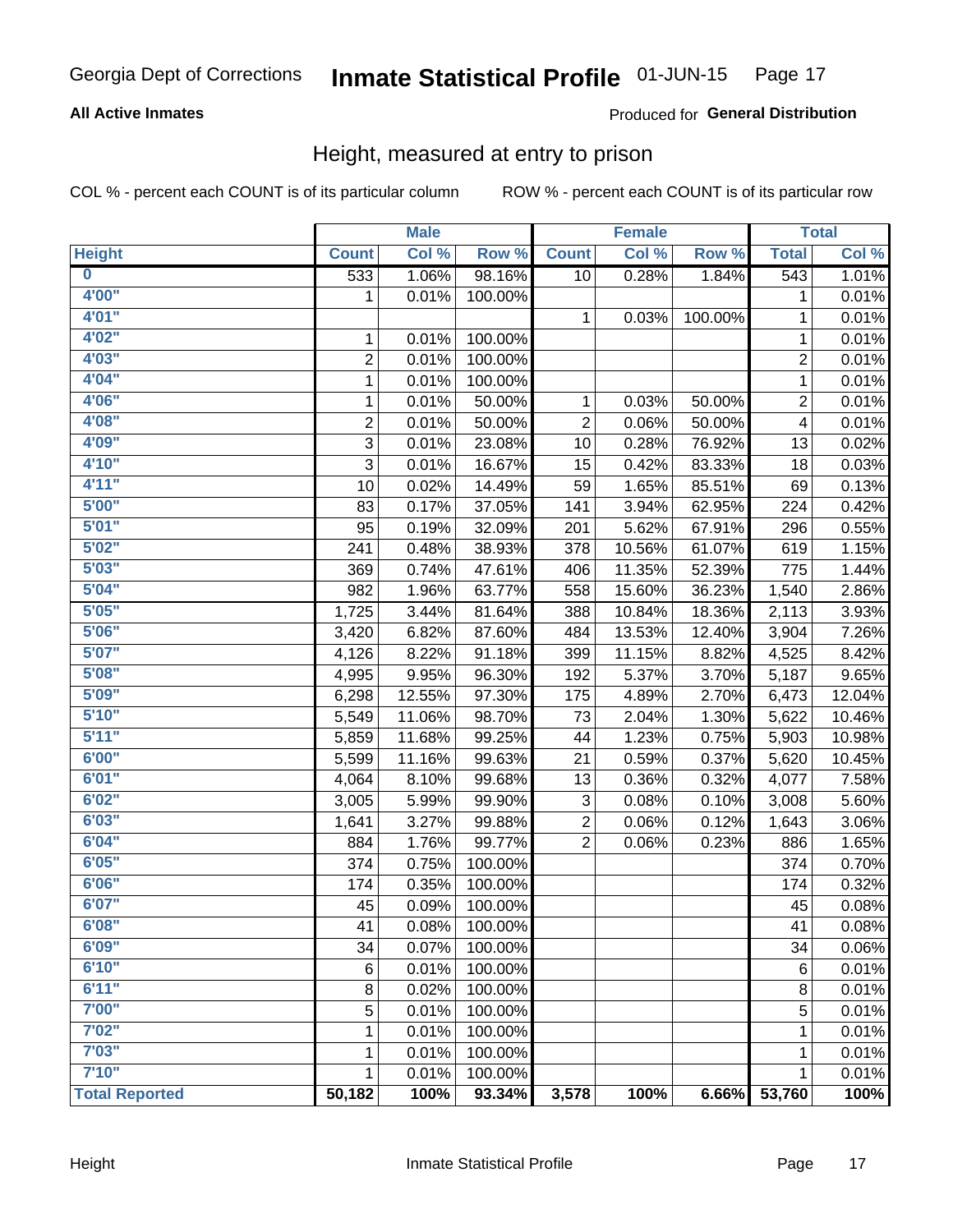### **All Active Inmates**

Produced for General Distribution

# Height, measured at entry to prison

COL % - percent each COUNT is of its particular column

|                     | <b>Male</b> | Female | $\tau$ otal |
|---------------------|-------------|--------|-------------|
| <b>Not Reported</b> |             |        |             |
| <b>Grand Total</b>  | 50,182      | 3,578  | 53,760      |

| <b>Mean</b> | erage) | 5'10" | 5'05" | <b>CIA AIL</b><br>. . |
|-------------|--------|-------|-------|-----------------------|
|             |        |       |       |                       |
| <b>Mode</b> |        | 5'09" | 5'04" | 5'09"                 |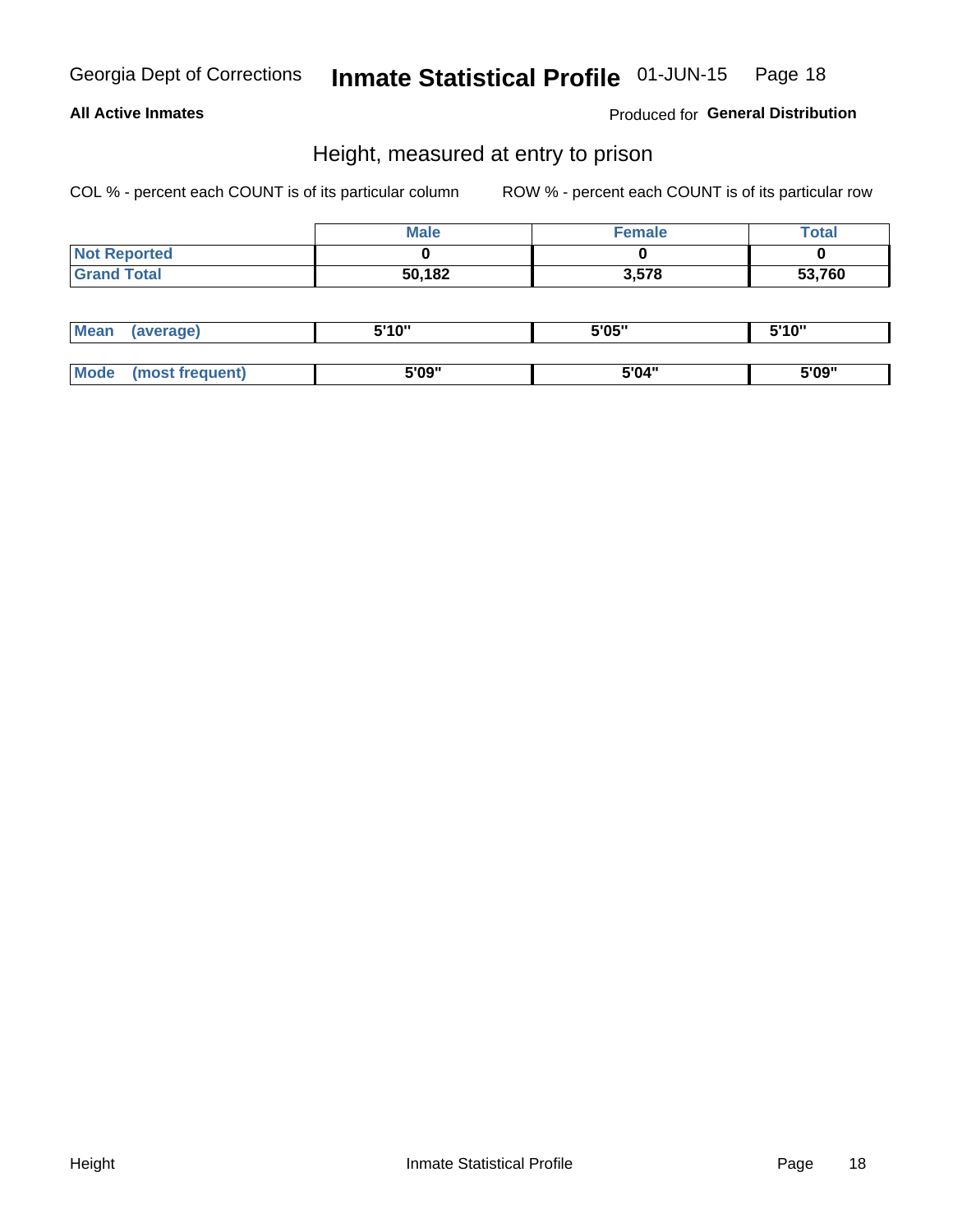**All Active Inmates** 

Produced for General Distribution

# Weight, measured at entry to prison

COL % - percent each COUNT is of its particular column ROW % - percent each COUNT is of its particular row

|                                |                | <b>Male</b> |         |                | Female           |        |                | <b>Total</b>        |
|--------------------------------|----------------|-------------|---------|----------------|------------------|--------|----------------|---------------------|
| Weight                         | <b>Count</b>   | Col %       | Row %   | <b>Count</b>   | Col %            | Row %  | <b>Total</b>   | Col %               |
| <b>Under 80 pounds</b>         | 11             | 0.02%       | 100.00% |                |                  |        | 11             | 0.02%               |
| 80 - 89 pounds                 | $\overline{2}$ | 0.01%       | 100.00% |                |                  |        | $\overline{2}$ | 0.01%               |
| 90 - 99 pounds                 | 3              | 0.01%       | 20.00%  | 12             | 0.34%            | 80.00% | 15             | 0.03%               |
| 100 - 109 pounds               | 28             | 0.06%       | 52.83%  | 25             | 0.70%            | 47.17% | 53             | 0.10%               |
| 110 - 119 pounds               | 96             | 0.19%       | 46.38%  | 111            | 3.11%            | 53.62% | 207            | 0.39%               |
| 120 - 129 pounds               | 474            | 0.96%       | 72.26%  | 182            | 5.10%            | 27.74% | 656            | 1.23%               |
| 130 - 139 pounds               | 1,515          | 3.05%       | 81.98%  | 333            | 9.33%            | 18.02% | 1,848          | 3.47%               |
| 140 - 149 pounds               | 3,229          | 6.51%       | 89.25%  | 389            | 10.90%           | 10.75% | 3,618          | 6.80%               |
| 150 - 159 pounds               | 5,034          | 10.15%      | 92.27%  | 422            | 11.82%           | 7.73%  | 5,456          | 10.26%              |
| 160 - 169 pounds               | 6,564          | 13.23%      | 94.12%  | 410            | 11.49%           | 5.88%  | 6,974          | 13.11%              |
| 170 - 179 pounds               | 6,308          | 12.71%      | 94.53%  | 365            | 10.23%           | 5.47%  | 6,673          | 12.55%              |
| 180 - 189 pounds               | 6,542          | 13.19%      | 95.21%  | 329            | 9.22%            | 4.79%  | 6,871          | 12.92%              |
| 190 - 199 pounds               | 4,570          | 9.21%       | 95.67%  | 207            | 5.80%            | 4.33%  | 4,777          | 8.98%               |
| 200 - 209 pounds               | 4,052          | 8.17%       | 95.43%  | 194            | 5.44%            | 4.57%  | 4,246          | 7.98%               |
| 210 - 219 pounds               | 2,998          | 6.04%       | 96.18%  | 119            | 3.33%            | 3.82%  | 3,117          | 5.86%               |
| 220 - 229 pounds               | 2,401          | 4.84%       | 95.43%  | 115            | 3.22%            | 4.57%  | 2,516          | 4.73%               |
| 230 - 239 pounds               | 1,664          | 3.35%       | 94.60%  | 95             | 2.66%            | 5.40%  | 1,759          | 3.31%               |
| 240 - 249 pounds               | 1,203          | 2.42%       | 94.06%  | 76             | 2.13%            | 5.94%  | 1,279          | 2.40%               |
| 250 - 259 pounds               | 872            | 1.76%       | 94.68%  | 49             | 1.37%            | 5.32%  | 921            | 1.73%               |
| 260 - 269 pounds               | 603            | 1.22%       | 93.20%  | 44             | 1.23%            | 6.80%  | 647            | 1.22%               |
| 270 - 279 pounds               | 410            | 0.83%       | 96.24%  | 16             | 0.45%            | 3.76%  | 426            | 0.80%               |
| 280 - 289 pounds               | 314            | 0.63%       | 93.45%  | 22             | 0.62%            | 6.55%  | 336            | 0.63%               |
| 290 - 299 pounds               | 174            | 0.35%       | 94.57%  | 10             | 0.28%            | 5.43%  | 184            | 0.35%               |
| 300 - 309 pounds               | 170            | 0.34%       | 87.63%  | 24             | 0.67%            | 12.37% | 194            | 0.36%               |
| 310 - 319 pounds               | 93             | 0.19%       | 96.88%  | 3              | 0.08%            | 3.13%  | 96             | 0.18%               |
| 320 - 329 pounds               | 83             | 0.17%       | 97.65%  | $\overline{2}$ | 0.06%            | 2.35%  | 85             | 0.16%               |
| 330 - 339 pounds               | 53             | 0.11%       | 94.64%  | 3              | 0.08%            | 5.36%  | 56             | 0.11%               |
| 340 - 349 pounds               | 37             | 0.07%       | 92.50%  | $\overline{3}$ | 0.08%            | 7.50%  | 40             | 0.08%               |
| 350 - 359 pounds               | 40             | 0.08%       | 86.96%  | 6              | 0.17%            | 13.04% | 46             | 0.09%               |
| 360 - 369 pounds               | 16             | 0.03%       | 100.00% |                |                  |        | 16             | 0.03%               |
| 370 - 379 pounds               | 19             | 0.04%       | 95.00%  | 1              | 0.03%            | 5.00%  | 20             | $\overline{0.04\%}$ |
| 380 - 389 pounds               | 7              | 0.01%       | 87.50%  | 1              | 0.03%            | 12.50% | 8              | 0.02%               |
| 390 - 399 pounds               | $\overline{4}$ | 0.01%       | 80.00%  | 1              | 0.03%            | 20.00% | 5              | 0.01%               |
| 400 pounds and over            | 24             | 0.05%       | 100.00% |                |                  |        | 24             | 0.05%               |
| <b>Total Reported</b>          | 49,613         | 100%        | 93.29%  | 3,569          | 100%             | 6.71%  | 53,182         | 100.0%              |
|                                |                |             |         |                |                  |        |                |                     |
| <b>Not Reported</b>            |                | 569         |         |                | 9                |        |                | 578                 |
| <b>Grand Total</b>             |                | 50,182      |         |                | 3,578            |        |                | 53,760              |
|                                |                |             |         |                |                  |        |                |                     |
| <b>Mean</b><br>(average)       |                | 186         |         |                | $\overline{172}$ |        |                | 185                 |
| <b>Median (middle)</b>         |                | 180         |         |                | 165              |        |                | 180                 |
| <b>Mode</b><br>(most frequent) |                | 180         |         |                | 150              |        |                | 180                 |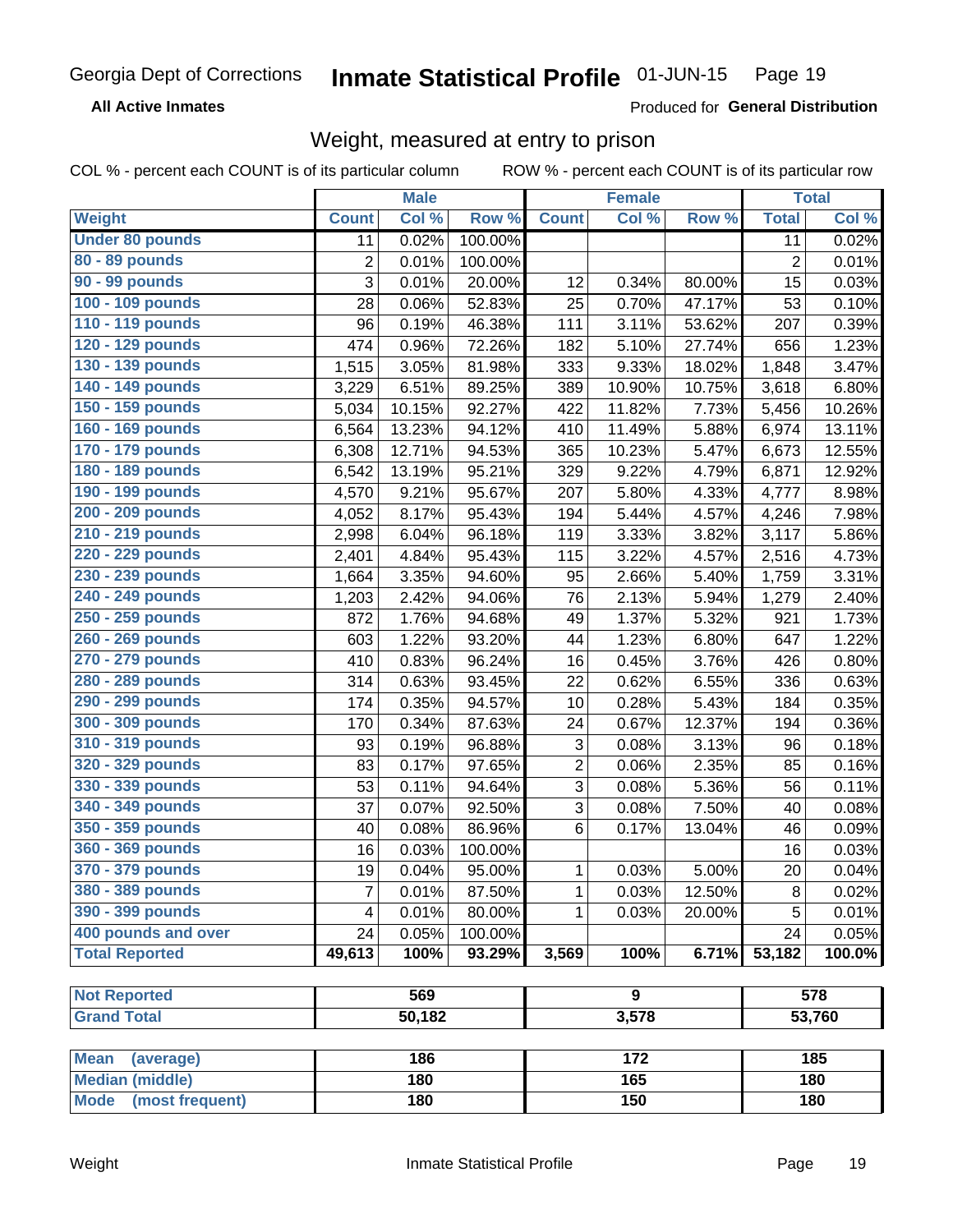#### Inmate Statistical Profile 01-JUN-15 Page 20

**All Active Inmates** 

### Produced for General Distribution

# Veterans validated by Veteran's Administration

COL % - percent each COUNT is of its particular column

|                             |              | <b>Male</b> |        |                    | <b>Female</b> |        |              | <b>Total</b> |  |
|-----------------------------|--------------|-------------|--------|--------------------|---------------|--------|--------------|--------------|--|
| <b>Military service</b>     | <b>Count</b> | Col %       |        | <b>Row % Count</b> | Col %         | Row %  | <b>Total</b> | Col %        |  |
| <b>Others</b><br>$\bf{0}$   | 802          | 34.54%      | 98.04% | 16                 | 36.36%        | 1.96%  | 818          | 34.57%       |  |
| <b>Air Force</b>            | 894          | 38.50%      | 97.81% | 20                 | 45.45%        | 2.19%  | 914          | 38.63%       |  |
| $\mathbf{2}$<br><b>Army</b> | 126          | 5.43%       | 97.67% | 3                  | 6.82%         | 2.33%  | 129          | 5.45%        |  |
| <b>Navy</b><br>3            | 296          | 12.75%      | 99.66% |                    | 2.27%         | .34%   | 297          | 12.55%       |  |
| <b>Marines</b><br>4         | 8            | .34%        | 88.89% |                    | 2.27%         | 11.11% | 9            | .38%         |  |
| <b>Coast Guard</b><br>5.    | 196          | 8.44%       | 98.49% | 3                  | 6.82%         | 1.51%  | 199          | 8.41%        |  |
| <b>Total Reported</b>       | 2,322        | 100%        | 98.14% | 44                 | 100%          | 1.86%  | 2,366        | 100%         |  |

| rted | 47,860 | 3.534 | 51,394         |
|------|--------|-------|----------------|
|      | 50,182 | 3,578 | 53,760<br>$-1$ |

| <b>Mode (most frequent)</b> | <b>Force</b> | ™∩rra | <b>Force</b><br>- |
|-----------------------------|--------------|-------|-------------------|
|                             |              |       |                   |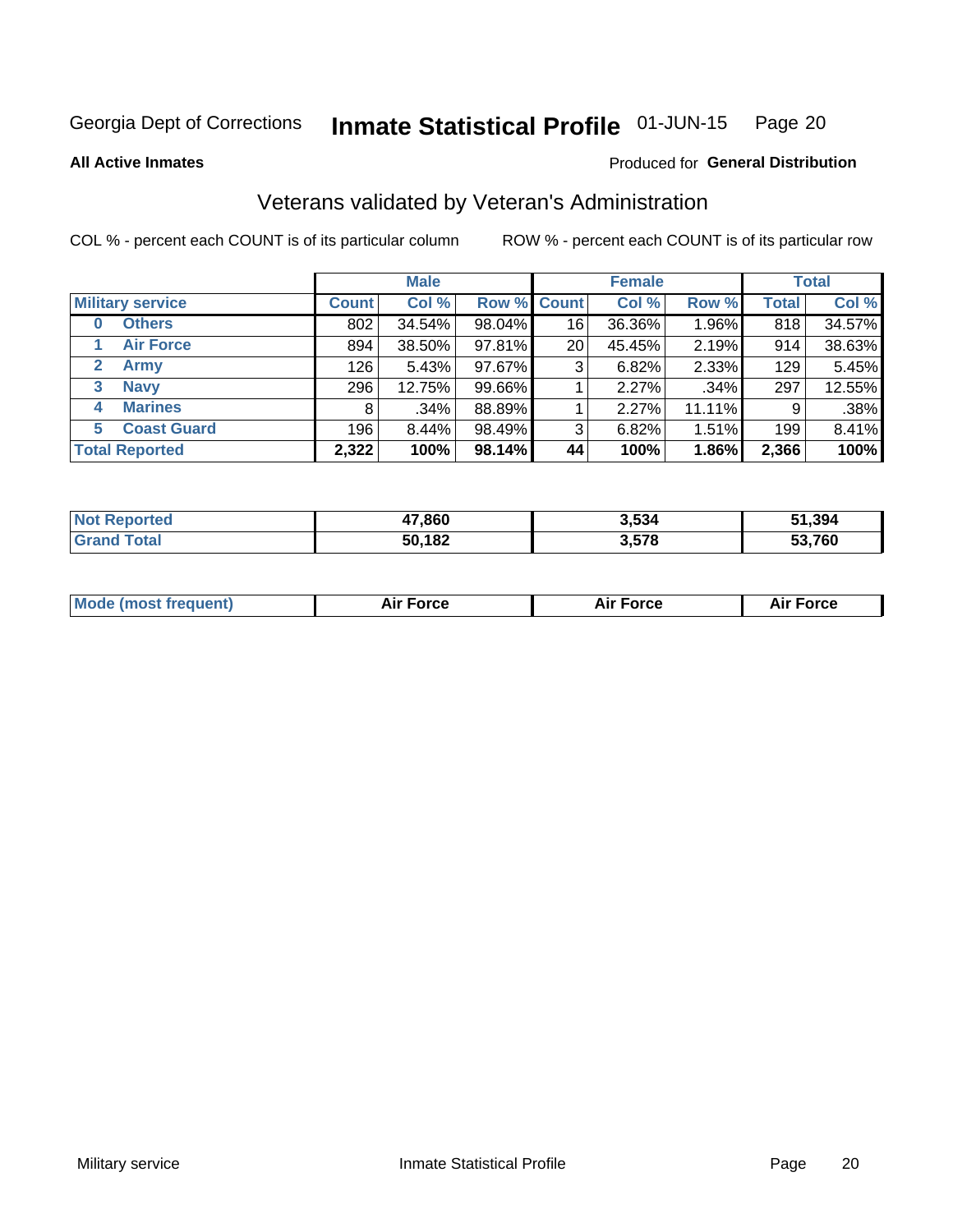#### Inmate Statistical Profile 01-JUN-15 Page 21

### **All Active Inmates**

# Produced for General Distribution

# Type of admission to prison

COL % - percent each COUNT is of its particular column

|    |                                |                | <b>Male</b> |                    |     | <b>Female</b> |        | <b>Total</b> |        |
|----|--------------------------------|----------------|-------------|--------------------|-----|---------------|--------|--------------|--------|
|    | <b>Type of Admission</b>       | <b>Count</b>   | Col %       | <b>Row % Count</b> |     | Col %         | Row %  | Total        | Col %  |
| 52 | <b>New Sentence</b>            | 41,035         | 81.81%      | 93.33% 2,931       |     | 81.94%        | 6.67%  | 43,966       | 81.82% |
| 53 | <b>Probation Rev Partial</b>   | 1,785          | 3.56%       | 91.02%             | 176 | 4.92%         | 8.98%  | 1,961        | 3.65%  |
| 54 | <b>Probation Rev Remainder</b> | 2,749          | 5.48%       | 91.15%             | 267 | 7.46%         | 8.85%  | 3,016        | 5.61%  |
| 55 | <b>Parole Rev New Sentence</b> | 1,833          | 3.65%       | 96.22%             | 72  | 2.01%         | 3.78%  | 1,905        | 3.55%  |
| 56 | <b>Parole Rev No New</b>       | 2,687          | 5.36%       | 95.39%             | 130 | 3.63%         | 4.61%  | 2,817        | 5.24%  |
|    | <b>Sentence</b>                |                |             |                    |     |               |        |              |        |
| 57 | <b>Released In Error</b>       | 6              | .01%        | 85.71%             |     | .03%          | 14.29% |              | .01%   |
| 65 | <b>Return Appeal/Bond</b>      | 2              | .01%        | 100.00%            |     |               |        | 2            | .01%   |
| 66 | <b>Prob Viol/Total Rev</b>     |                | .01%        | 100.00%            |     |               |        |              | .01%   |
| 67 | <b>Admit Fm Other Cust</b>     | 7              | .01%        | 100.00%            |     |               |        |              | .01%   |
| 69 | <b>New Sent/Par Rev Pnd</b>    | 6              | .01%        | 100.00%            |     |               |        | 6            | .01%   |
| 70 | <b>Life W/O Parole</b>         | 14             | .03%        | 100.00%            |     |               |        | 14           | .03%   |
| 72 | <b>Par Rev/Rsn Unknown</b>     | 28             | .06%        | 100.00%            |     |               |        | 28           | .05%   |
| 74 | <b>Pb Parole Rescinded</b>     | $\overline{2}$ | .01%        | 100.00%            |     |               |        | 2            | .01%   |
| 76 | <b>Par Rev/Revoc Center</b>    |                | .01%        | 100.00%            |     |               |        |              | .01%   |
|    | <b>Total Reported</b>          | 50,156         | 100%        | 93.34% 3,577       |     | 100%          | 6.66%  | 53,733       | 100%   |

| N <sub>of</sub> | ^^     |                | $\sim$ |
|-----------------|--------|----------------|--------|
| ™orted in       | ZU     |                |        |
| Total<br>Grr    | 50,182 | E70<br>ა.ა / ი | 53,760 |

| <b>Mode (most frequent)</b> | <b>New Sentence</b> | <b>New Sentence</b> | <b>New Sentence</b> |
|-----------------------------|---------------------|---------------------|---------------------|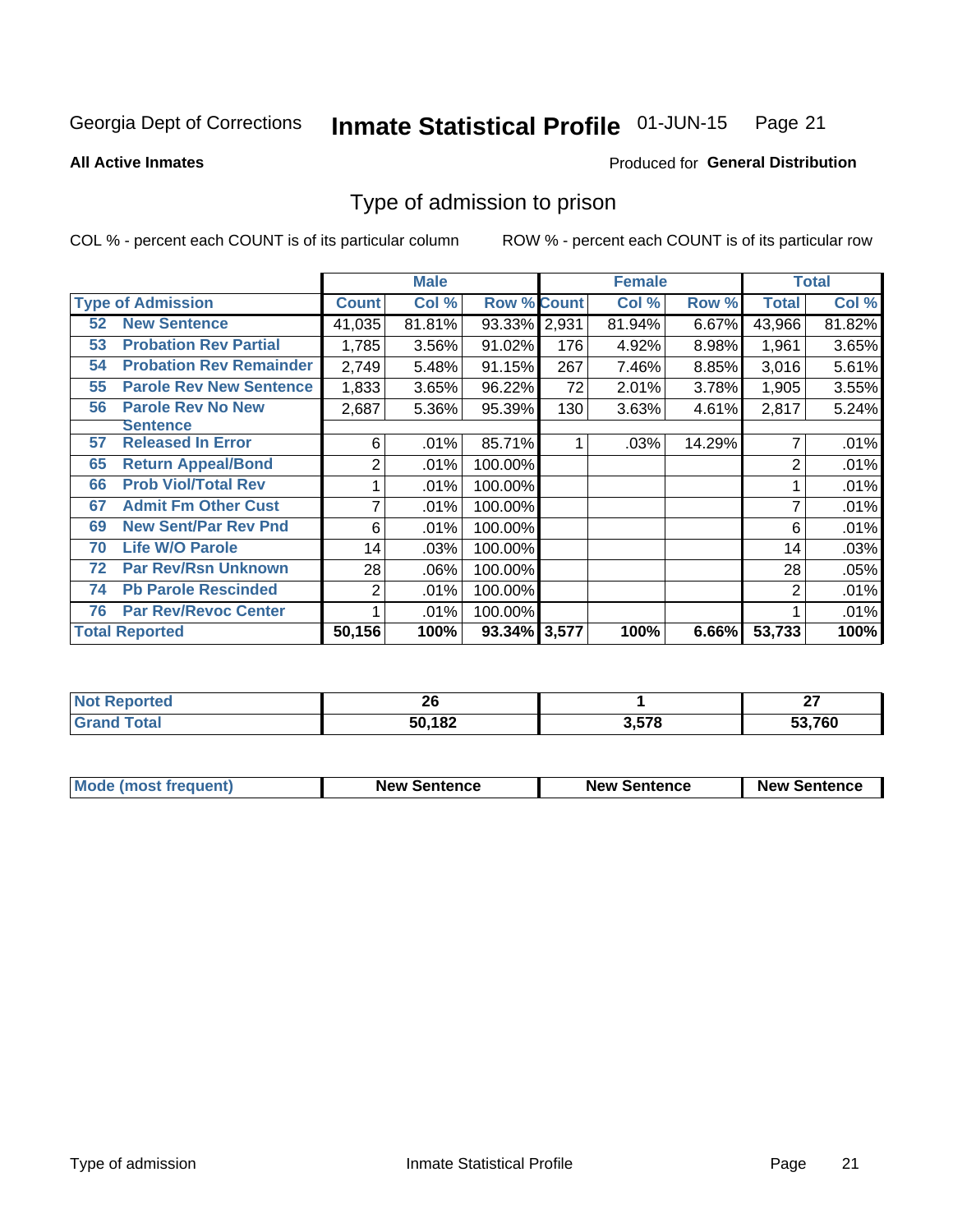#### Inmate Statistical Profile 01-JUN-15 Page 22

**All Active Inmates** 

### Produced for General Distribution

# Current / last type of institution

COL % - percent each COUNT is of its particular column

|                                   |                | <b>Male</b> |             |       | <b>Female</b> |        |              | <b>Total</b> |
|-----------------------------------|----------------|-------------|-------------|-------|---------------|--------|--------------|--------------|
| <b>Type of Institution</b>        | <b>Count</b>   | Col %       | Row % Count |       | Col %         | Row %  | <b>Total</b> | Col %        |
| <b>County Ci</b>                  | 5,096          | 10.20%      | 99.98%      |       | .03%          | .02%   | 5,097        | 9.52%        |
| <b>Probation Detention Center</b> |                | .01%        | 100.00%     |       |               |        |              | .01%         |
| <b>State Prison</b>               | 34,817         | 69.67%      | 91.28%      | 3,328 | 93.01%        | 8.72%  | 38,145       | 71.23%       |
| <b>Transitional Center</b>        | 2,024          | 4.05%       | 89.76%      | 231   | $6.46\%$      | 10.24% | 2,255        | 4.21%        |
| <b>Private Prison</b>             | 8,019          | 16.05%      | 100.00%     |       |               |        | 8,019        | 14.97%       |
| <b>County Jail</b>                | 13             | .03%        | 92.86%      |       | .03%          | 7.14%  | 14           | .03%         |
| <b>Rsat - Center</b>              | 3 <sup>1</sup> | .01%        | 15.79%      | 16    | .45%          | 84.21% | 19           | .04%         |
| <b>State Hospital</b>             | 3 <sup>1</sup> | .01%        | 75.00%      |       | .03%          | 25.00% | 4            | .01%         |
| <b>Total Reported</b>             | 49,977         | 100%        | $93.32\%$   | 3,578 | 100%          | 6.68%  | 53,555       | 100%         |

| Reported |        |       |        |
|----------|--------|-------|--------|
| Total    | 49,977 | 3,578 | 53.555 |

| Mode (most frequent) | <b>State Prison</b> | <b>State Prison</b> | <b>State Prisonl</b> |
|----------------------|---------------------|---------------------|----------------------|
|                      |                     |                     |                      |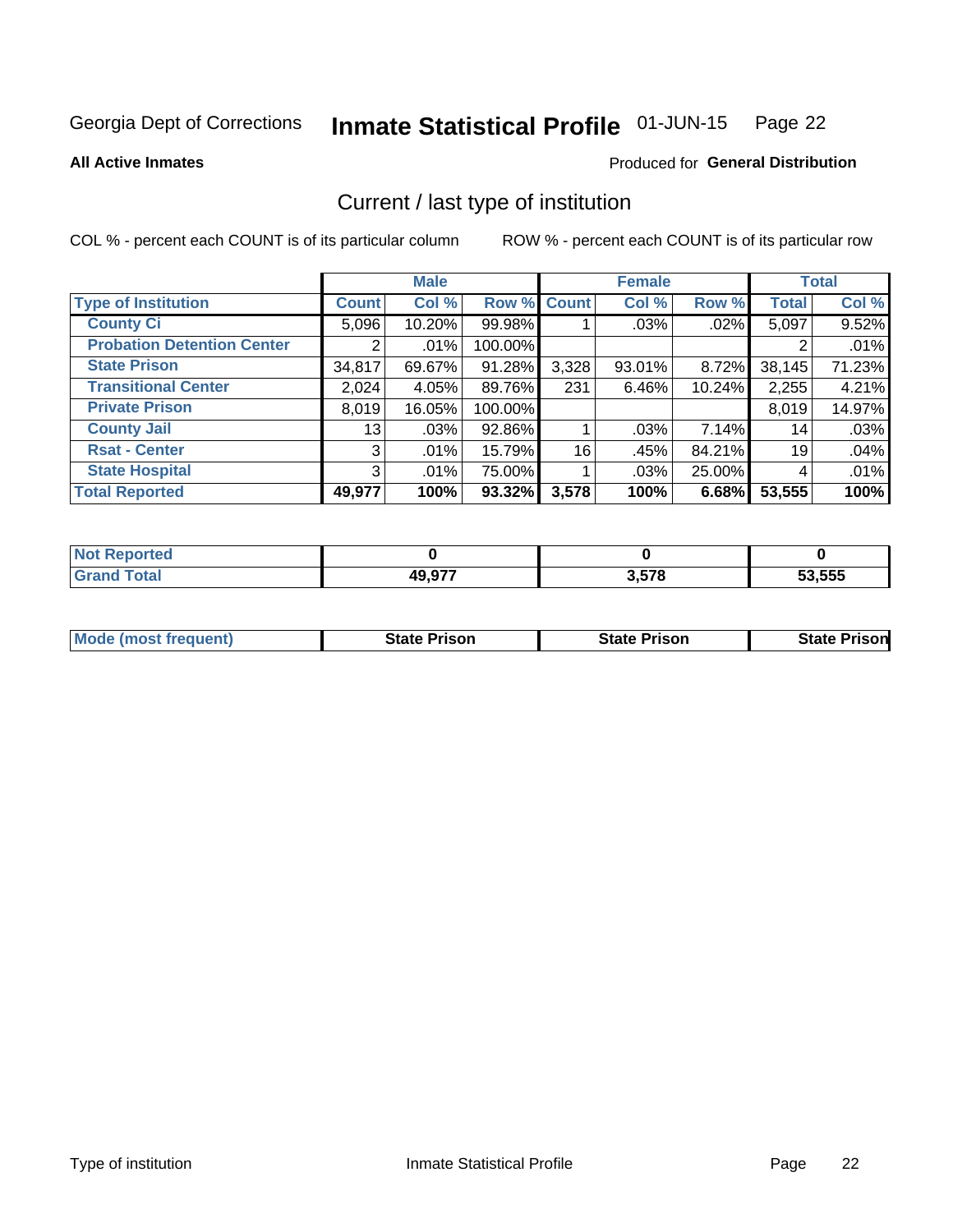#### Inmate Statistical Profile 01-JUN-15 Page 23

**All Active Inmates** 

### Produced for General Distribution

# Institution type - transitional centers

COL % - percent each COUNT is of its particular column

|                                          |              | <b>Male</b> |         |              | <b>Female</b> |         |              | <b>Total</b> |
|------------------------------------------|--------------|-------------|---------|--------------|---------------|---------|--------------|--------------|
| <b>Institution Type - Trans. Centers</b> | <b>Count</b> | Col %       | Row %   | <b>Count</b> | Col %         | Row %   | <b>Total</b> | Col %        |
| <b>Albany Tc</b>                         | 149          | 6.76%       | 100.00% |              |               |         | 149          | 5.87%        |
| <b>Arrendale State Prison</b>            |              |             |         | 103          | 30.84%        | 100.00% | 103          | 4.06%        |
| <b>Atlanta Tc</b>                        | 256          | 11.62%      | 100.00% |              |               |         | 256          | 10.09%       |
| <b>Augusta Tc</b>                        | 199          | 9.03%       | 100.00% |              |               |         | 199          | 7.84%        |
| <b>Charles D. Hudson Tc</b>              | 154          | 6.99%       | 100.00% |              |               |         | 154          | 6.07%        |
| <b>Clayton Tc</b>                        | 347          | 15.74%      | 100.00% |              |               |         | 347          | 13.67%       |
| <b>Coastal Tc</b>                        | 260          | 11.80%      | 100.00% |              |               |         | 260          | 10.24%       |
| <b>Columbus Tc</b>                       | 137          | 6.22%       | 100.00% |              |               |         | 137          | 5.40%        |
| <b>Macon Tc</b>                          | 157          | 7.12%       | 100.00% |              |               |         | 157          | 6.19%        |
| <b>Macon Womens Tc</b>                   |              |             |         | 3            | .90%          | 100.00% | 3            | .12%         |
| <b>Metro Tc</b>                          |              |             |         | 228          | 68.26%        | 100.00% | 228          | 8.98%        |
| <b>Phillips State Prison</b>             | 180          | 8.17%       | 100.00% |              |               |         | 180          | 7.09%        |
| <b>Smith Tc</b>                          | 204          | 9.26%       | 100.00% |              |               |         | 204          | 8.04%        |
| <b>Valdosta Tc</b>                       | 161          | 7.30%       | 100.00% |              |               |         | 161          | 6.34%        |
| <b>Total Reported</b>                    | 2,204        | 100%        | 86.84%  | 334          | 100%          | 13.16%  | 2,538        | 100%         |

| <b>orted</b><br>$\sim$ |       |                    |       |
|------------------------|-------|--------------------|-------|
| <b>ota</b>             | 2,204 | <b>00.</b><br>ىر ر | 2,538 |

| Mode (most frequent) | <b>Clayton Tc</b> | <b>Metro Tc</b> | <b>Clayton Tc</b> |
|----------------------|-------------------|-----------------|-------------------|
|                      |                   |                 |                   |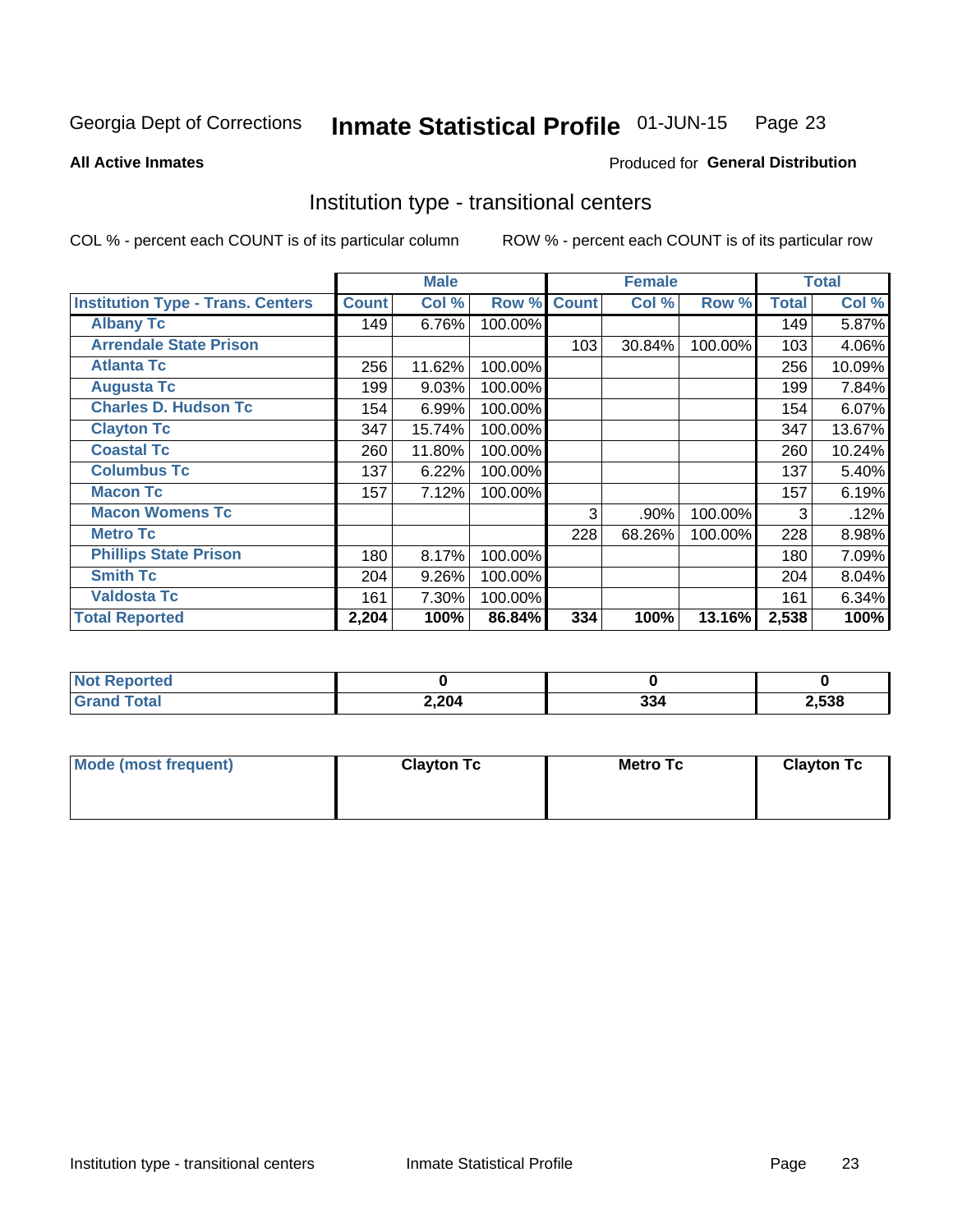#### Inmate Statistical Profile 01-JUN-15 Page 24

### **All Active Inmates**

# Produced for General Distribution

# Institution type - county prisons

COL % - percent each COUNT is of its particular column

|                                          |                         | <b>Male</b> |         |              | <b>Female</b> |       |                | <b>Total</b> |
|------------------------------------------|-------------------------|-------------|---------|--------------|---------------|-------|----------------|--------------|
| <b>Institution Type - County Prisons</b> | <b>Count</b>            | Col %       | Row %   | <b>Count</b> | Col %         | Row % | <b>Total</b>   | Col %        |
| <b>Baldwin County Ci</b>                 | 1                       | .02%        | 100.00% |              |               |       | 1              | .02%         |
| <b>Bulloch County Ci</b>                 | 143                     | 2.81%       | 100.00% |              |               |       | 143            | 2.81%        |
| <b>Carroll County Ci</b>                 | 243                     | 4.77%       | 100.00% |              |               |       | 243            | 4.77%        |
| <b>Clarke County Ci</b>                  | 105                     | 2.06%       | 100.00% |              |               |       | 105            | 2.06%        |
| <b>Clayton County Ci</b>                 | 235                     | 4.61%       | 100.00% |              |               |       | 235            | 4.61%        |
| <b>Colquitt County Ci</b>                | 187                     | 3.67%       | 100.00% |              |               |       | 187            | 3.67%        |
| <b>Coweta County Ci</b>                  | 205                     | 4.02%       | 100.00% |              |               |       | 205            | 4.02%        |
| <b>Decatur County Ci</b>                 | 200                     | 3.92%       | 100.00% |              |               |       | 200            | 3.92%        |
| <b>Dougherty County Ci</b>               | 1                       | .02%        | 100.00% |              |               |       | 1              | .02%         |
| <b>Effingham County Ci</b>               | 190                     | 3.73%       | 100.00% |              |               |       | 190            | 3.73%        |
| <b>Floyd County Ci</b>                   | 427                     | 8.38%       | 100.00% |              |               |       | 427            | 8.38%        |
| <b>Fulton County Ci</b>                  | 9                       | .18%        | 100.00% |              |               |       | 9              | .18%         |
| <b>Gilmer County Ci</b>                  | $\overline{\mathbf{4}}$ | .08%        | 100.00% |              |               |       | 4              | .08%         |
| <b>Grady County Ci</b>                   | $\overline{2}$          | .04%        | 100.00% |              |               |       | $\overline{2}$ | .04%         |
| <b>Gwinnett County Ci</b>                | 125                     | 2.45%       | 100.00% |              |               |       | 125            | 2.45%        |
| <b>Hall County Ci</b>                    | 208                     | 4.08%       | 100.00% |              |               |       | 208            | 4.08%        |
| <b>Hancock County Ci</b>                 | 1                       | .02%        | 100.00% |              |               |       | 1              | .02%         |
| Harris County Ci                         | 120                     | 2.35%       | 100.00% |              |               |       | 120            | 2.35%        |
| <b>Hart County Ci</b>                    | 5                       | .10%        | 100.00% |              |               |       | 5              | .10%         |
| <b>Jackson County Ci</b>                 | 155                     | 3.04%       | 100.00% |              |               |       | 155            | 3.04%        |
| Jefferson County Ci                      | 181                     | 3.55%       | 100.00% |              |               |       | 181            | 3.55%        |
| <b>Meriwether County Ci</b>              | 3                       | .06%        | 100.00% |              |               |       | 3              | .06%         |
| <b>Miller County Ci</b>                  | $\overline{2}$          | .04%        | 100.00% |              |               |       | $\overline{2}$ | .04%         |
| <b>Mitchell County Ci</b>                | 100                     | 1.96%       | 100.00% |              |               |       | 100            | 1.96%        |
| <b>Morgan County Ci</b>                  | $\mathbf{1}$            | .02%        | 100.00% |              |               |       | 1              | .02%         |
| <b>Muscogee County Ci</b>                | 528                     | 10.36%      | 100.00% |              |               |       | 528            | 10.36%       |
| <b>Richmond County Ci</b>                | 220                     | 4.32%       | 100.00% |              |               |       | 220            | 4.32%        |
| <b>Screven County Ci</b>                 | 146                     | 2.86%       | 100.00% |              |               |       | 146            | 2.86%        |
| <b>Spalding County Ci</b>                | 386                     | 7.57%       | 100.00% |              |               |       | 386            | 7.57%        |
| <b>Stewart County Ci</b>                 | $\overline{2}$          | .04%        | 100.00% |              |               |       | $\overline{2}$ | .04%         |
| <b>Sumter County Ci</b>                  | 356                     | 6.99%       | 100.00% |              |               |       | 356            | 6.98%        |
| Terrell County Ci                        | 139                     | 2.73%       | 100.00% |              |               |       | 139            | 2.73%        |
| <b>Thomas County Ci</b>                  | 183                     | 3.59%       | 100.00% |              |               |       | 183            | 3.59%        |
| <b>Tift County Ci</b>                    | $\overline{2}$          | .04%        | 100.00% |              |               |       | $\overline{2}$ | .04%         |
| <b>Troup County Ci</b>                   | 270                     | 5.30%       | 100.00% |              |               |       | 270            | 5.30%        |
| <b>Upson County Ci</b>                   | $\overline{c}$          | .04%        | 100.00% |              |               |       | $\overline{2}$ | .04%         |
| <b>Walker County Ci</b>                  | $\overline{\mathbf{4}}$ | .08%        | 100.00% |              |               |       | 4              | .08%         |
| <b>Walton County Ci</b>                  | 3                       | .06%        | 100.00% |              |               |       | 3              | .06%         |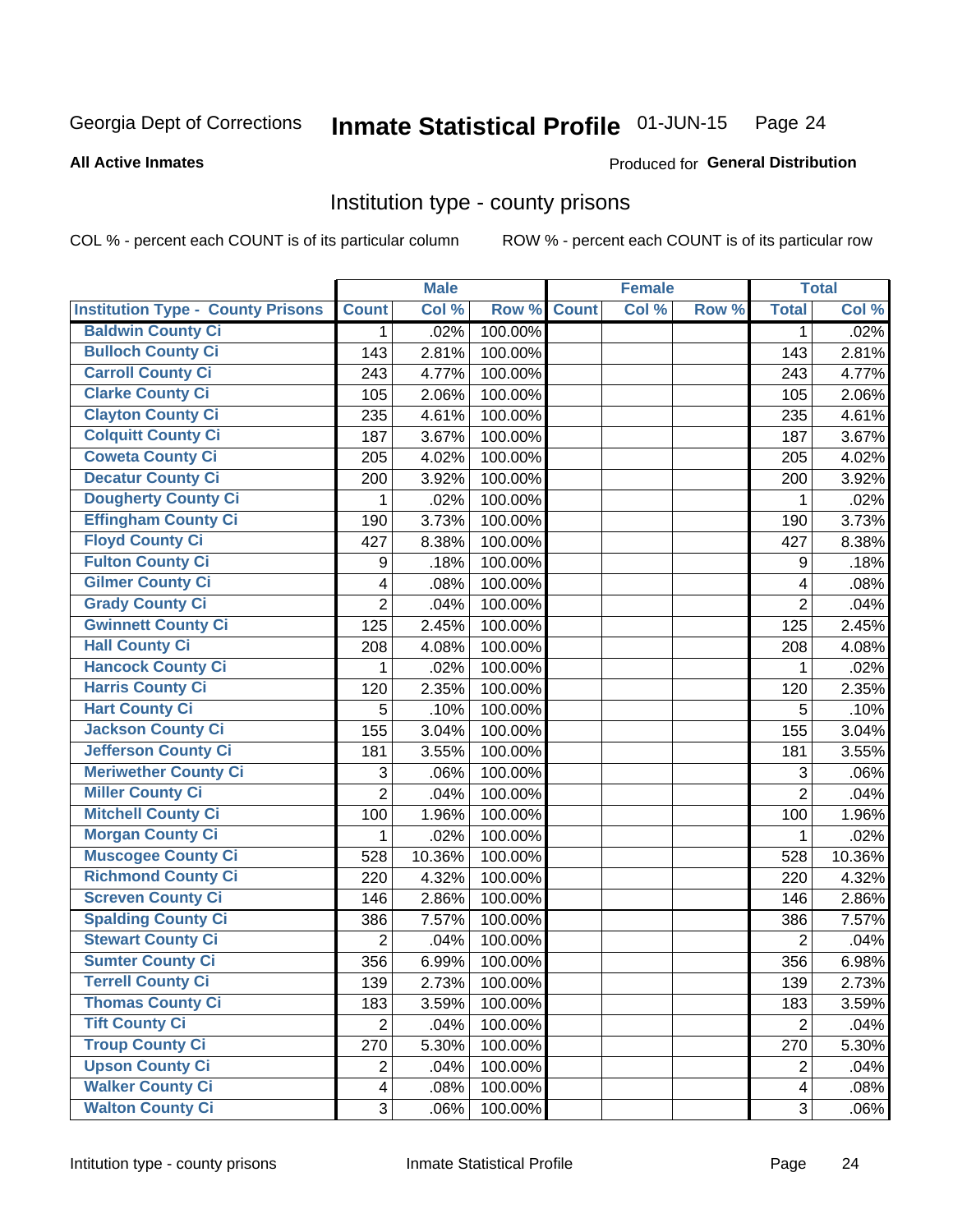# Inmate Statistical Profile 01-JUN-15 Page 25

**All Active Inmates** 

### Produced for General Distribution

# Institution type - county prisons

COL % - percent each COUNT is of its particular column

|                                          | <b>Male</b>  |         |                    | <b>Female</b> | <b>Total</b> |       |         |
|------------------------------------------|--------------|---------|--------------------|---------------|--------------|-------|---------|
| <b>Institution Type - County Prisons</b> | <b>Count</b> | Col%    | <b>Row % Count</b> | Col%          | Row %        | Total | Col %   |
| <b>Wilkes County Ci</b>                  |              | .02%    | 100.00%            |               |              |       | $.02\%$ |
| <b>Womens Ci</b>                         |              |         |                    | 100.00%       | 100.00%      |       | .02%    |
| <b>Worth County Ci</b>                   |              | $.02\%$ | 100.00%            |               |              |       | $.02\%$ |
| <b>Total Reported</b>                    | 5,096        | 100%    | $99.98\%$          | 100%          | $.02\%$      | 5,097 | 100%    |

| τeα |       |       |
|-----|-------|-------|
|     | 5.096 | 5,097 |

| Mode (most frequent) | <b>Muscogee County Ci</b> | <b>Womens CilMuscogee County</b> |
|----------------------|---------------------------|----------------------------------|
|----------------------|---------------------------|----------------------------------|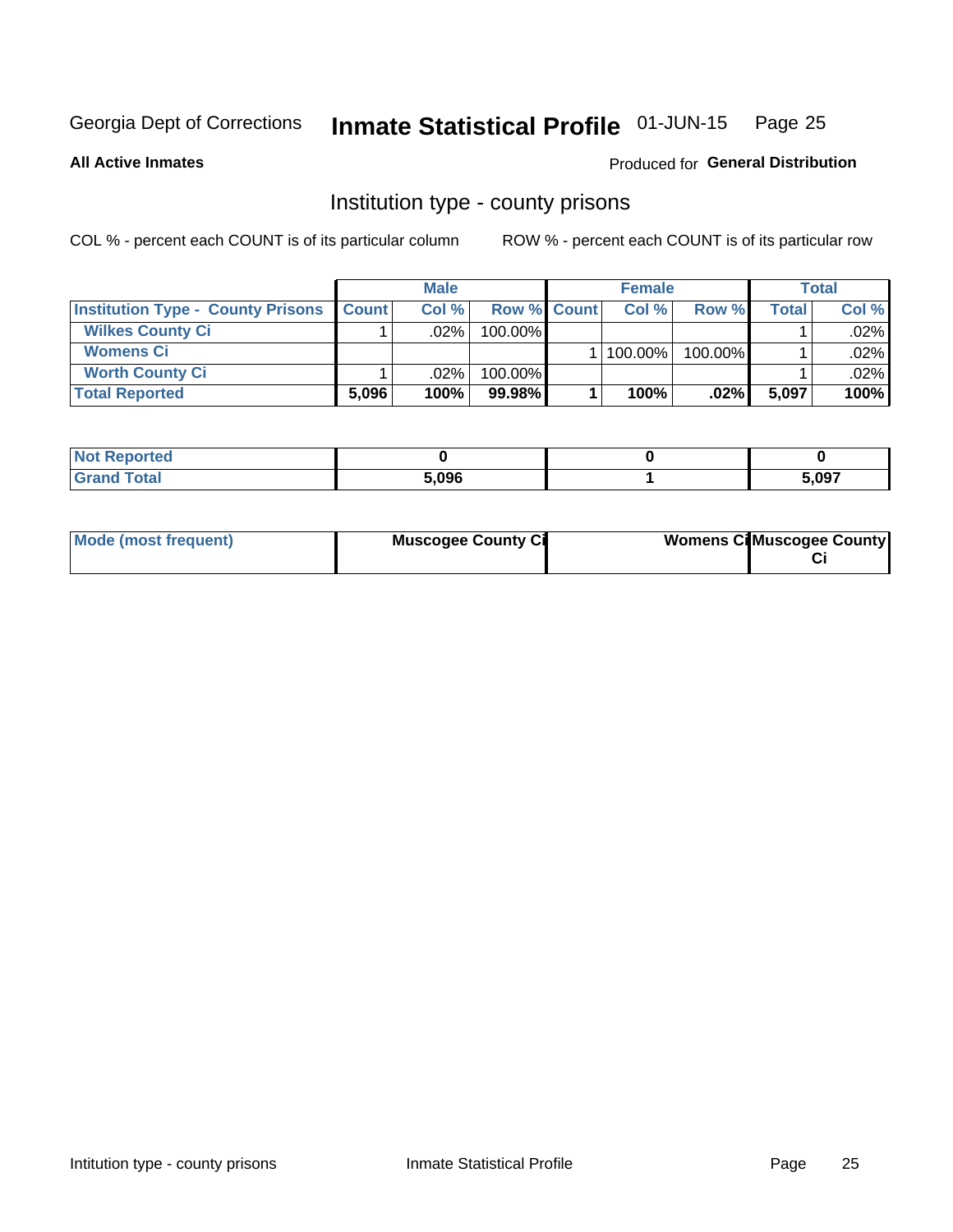#### Inmate Statistical Profile 01-JUN-15 Page 26

### **All Active Inmates**

### Produced for General Distribution

# Institution type - state prisons

COL % - percent each COUNT is of its particular column

|                                         |                | <b>Male</b> |         |              | <b>Female</b> |         | <b>Total</b>   |       |
|-----------------------------------------|----------------|-------------|---------|--------------|---------------|---------|----------------|-------|
| <b>Institution Type - State Prisons</b> | <b>Count</b>   | Col %       | Row %   | <b>Count</b> | Col %         | Row %   | <b>Total</b>   | Col % |
| <b>Arrendale State Prison</b>           |                |             |         | 1,366        | 41.05%        | 100.00% | 1,366          | 3.58% |
| <b>Augusta State Med. Prison</b>        | 1,231          | 3.54%       | 100.00% |              |               |         | 1,231          | 3.23% |
| <b>Autry State Prison</b>               | 1,664          | 4.78%       | 100.00% |              |               |         | 1,664          | 4.36% |
| <b>Baldwin State Prison</b>             | 948            | 2.72%       | 100.00% |              |               |         | 948            | 2.49% |
| <b>Burruss Correctional Training</b>    | 698            | 2.00%       | 100.00% |              |               |         | 698            | 1.83% |
| <b>Ctr</b>                              |                |             |         |              |               |         |                |       |
| <b>Calhoun State Prison</b>             | 1,651          | 4.74%       | 100.00% |              |               |         | 1,651          | 4.33% |
| <b>Central State Prison</b>             | 1,083          | 3.11%       | 100.00% |              |               |         | 1,083          | 2.84% |
| <b>Chatham State Prison</b>             | 6              | .02%        | 100.00% |              |               |         | 6              | .02%  |
| <b>Coastal State Prison</b>             | 1,653          | 4.75%       | 100.00% |              |               |         | 1,653          | 4.33% |
| <b>Dodge State Prison</b>               | 1,228          | 3.53%       | 100.00% |              |               |         | 1,228          | 3.22% |
| <b>Dooly State Prison</b>               | 1,684          | 4.84%       | 100.00% |              |               |         | 1,684          | 4.41% |
| <b>Emanuel - Swainsboro</b>             |                |             |         | 334          | 10.04%        | 100.00% | 334            | .88%  |
| <b>Ga Diag Class Prison</b>             | 3,189          | 9.16%       | 99.97%  | 1            | .03%          | .03%    | 3,190          | 8.36% |
| <b>Ga State Prison</b>                  | 1,473          | 4.23%       | 100.00% |              |               |         | 1,473          | 3.86% |
| <b>Hancock State Prison</b>             | 1,106          | 3.18%       | 100.00% |              |               |         | 1,106          | 2.90% |
| <b>Hays State Prison</b>                | 1,026          | 2.95%       | 100.00% |              |               |         | 1,026          | 2.69% |
| <b>Helms Facility</b>                   | 17             | .05%        | 50.00%  | 17           | .51%          | 50.00%  | 34             | .09%  |
| <b>Johnson State Prison</b>             | 1,528          | 4.39%       | 100.00% |              |               |         | 1,528          | 4.01% |
| <b>Lee State Prison</b>                 | 740            | 2.13%       | 100.00% |              |               |         | 740            | 1.94% |
| Long                                    | 202            | .58%        | 100.00% |              |               |         | 202            | .53%  |
| <b>Lowndes Unit</b>                     | 6              | .02%        | 100.00% |              |               |         | 6              | .02%  |
| <b>Macon State Prison</b>               | 1,699          | 4.88%       | 100.00% |              |               |         | 1,699          | 4.45% |
| <b>Metro State Prison (W)</b>           |                |             |         | $\mathbf 1$  | .03%          | 100.00% | 1              | .01%  |
| <b>Montgomery State Prison</b>          | 412            | 1.18%       | 100.00% |              |               |         | 412            | 1.08% |
| <b>Phillips State Prison</b>            | 1,010          | 2.90%       | 100.00% |              |               |         | 1,010          | 2.65% |
| <b>Pulaski State Prison</b>             |                |             |         | 1,181        | 35.49%        | 100.00% | 1,181          | 3.10% |
| <b>Putnam State Prison</b>              | $\overline{2}$ | .01%        | 100.00% |              |               |         | 2              | .01%  |
| <b>Rivers State Prison</b>              | $\mathbf{1}$   | .01%        | 100.00% |              |               |         | $\mathbf{1}$   | .01%  |
| <b>Rogers State Prison</b>              | 1,388          | 3.99%       | 100.00% |              |               |         | 1,388          | 3.64% |
| <b>Rutledge State Prison</b>            | 598            | 1.72%       | 100.00% |              |               |         | 598            | 1.57% |
| <b>Smith State Prison</b>               | 1,491          | 4.28%       | 100.00% |              |               |         | 1,491          | 3.91% |
| <b>Telfair State Prison</b>             | 1,322          | 3.80%       | 100.00% |              |               |         | 1,322          | 3.47% |
| <b>Valdosta State Prison</b>            | 921            | 2.65%       | 100.00% |              |               |         | 921            | 2.41% |
| <b>Walker State Prison</b>              | 419            | 1.20%       | 100.00% |              |               |         | 419            | 1.10% |
| <b>Ware State Prison</b>                | 1,342          | 3.85%       | 100.00% |              |               |         | 1,342          | 3.52% |
| <b>Washington State Prison</b>          | 1,223          | 3.51%       | 100.00% |              |               |         | 1,223          | 3.21% |
| <b>Wayne State Prison</b>               | $\overline{2}$ | .01%        | 100.00% |              |               |         | $\overline{2}$ | .01%  |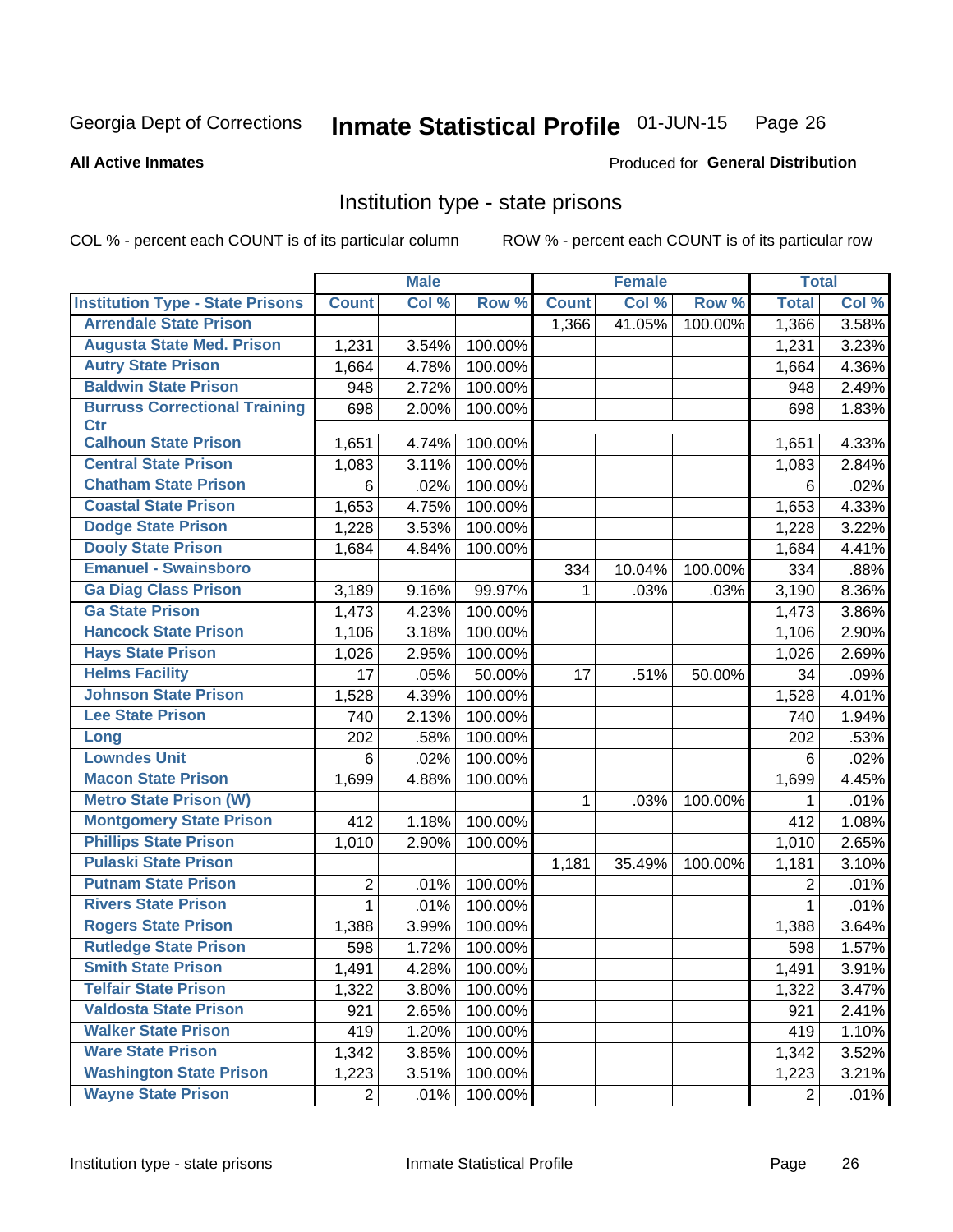#### Inmate Statistical Profile 01-JUN-15 Page 27

**All Active Inmates** 

Produced for General Distribution

# Institution type - state prisons

COL % - percent each COUNT is of its particular column

|                                         | <b>Male</b>                 |        |         |                               | <b>Female</b> | <b>Total</b> |                                       |        |  |
|-----------------------------------------|-----------------------------|--------|---------|-------------------------------|---------------|--------------|---------------------------------------|--------|--|
| <b>Institution Type - State Prisons</b> | <b>Count</b>                | Col %  | Row %   | <b>Count</b>                  | Col %         | Row %        | <b>Total</b>                          | Col %  |  |
| <b>Whitworth Facility</b>               |                             |        |         | 428                           | 12.86%        | 100.00%      | 428                                   | 1.12%  |  |
| <b>Wilcox State Prison</b>              | 1,854                       | 5.32%  | 100.00% |                               |               |              | 1,854                                 | 4.86%  |  |
| <b>Total Reported</b>                   | 34,817                      | 100%   | 91.28%  | 3,328                         | 100%          | 8.72%        | 38,145                                | 100%   |  |
| <b>Not Reported</b>                     |                             | 0      |         |                               | 0             |              | 0                                     |        |  |
|                                         |                             |        |         |                               |               |              |                                       |        |  |
| <b>Grand Total</b>                      |                             | 34,817 |         |                               | 3,328         |              |                                       | 38,145 |  |
| <b>Mode (most frequent)</b>             | <b>Ga Diag Class Prison</b> |        |         | <b>Arrendale State Prison</b> |               |              | <b>Ga Diag Class</b><br><b>Prison</b> |        |  |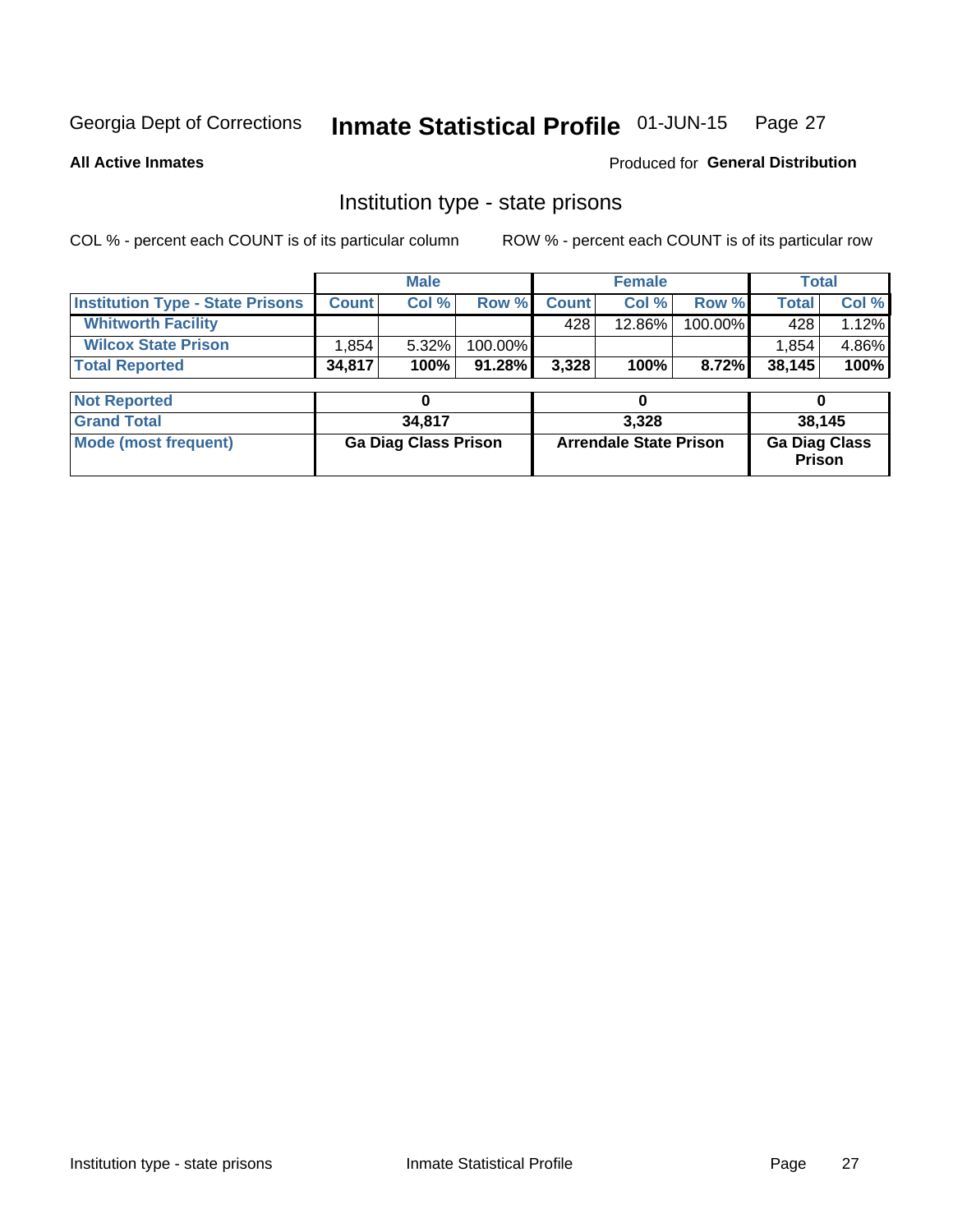#### Inmate Statistical Profile 01-JUN-15 Page 28

**All Active Inmates** 

### Produced for General Distribution

# Institution type - private prisons

COL % - percent each COUNT is of its particular column

|                                           | <b>Male</b>  |        |                    | <b>Female</b> |       |       | <b>Total</b> |        |
|-------------------------------------------|--------------|--------|--------------------|---------------|-------|-------|--------------|--------|
| <b>Institution Type - Private Prisons</b> | <b>Count</b> | Col %  | <b>Row % Count</b> |               | Col % | Row % | Total        | Col %  |
| <b>Coffee Corr Facility</b>               | 2.676        | 33.37% | 100.00%            |               |       |       | 2,676        | 33.37% |
| <b>Jenkins Corr Facility</b>              | $.168+$      | 14.57% | $100.00\%$         |               |       |       | 1,168        | 14.57% |
| <b>Riverbend Corr Facility</b>            | 1.504        | 18.76% | 100.00%            |               |       |       | 1,504        | 18.76% |
| <b>Wheeler Corr Facility</b>              | 2,671        | 33.31% | 100.00%            |               |       |       | 2,671        | 33.31% |
| <b>Total Reported</b>                     | 8,019        | 100%   | 100%               |               |       | %     | 8,019        | 100%   |

| <b>Not</b><br>Reported |       |       |
|------------------------|-------|-------|
| <b>Total</b>           | 8,019 | 8,019 |

| Mode (most frequent) | <b>Coffee Corr Facility</b> | <b>Null</b> | <b>Coffee Corr</b><br><b>Facility</b> |
|----------------------|-----------------------------|-------------|---------------------------------------|
|----------------------|-----------------------------|-------------|---------------------------------------|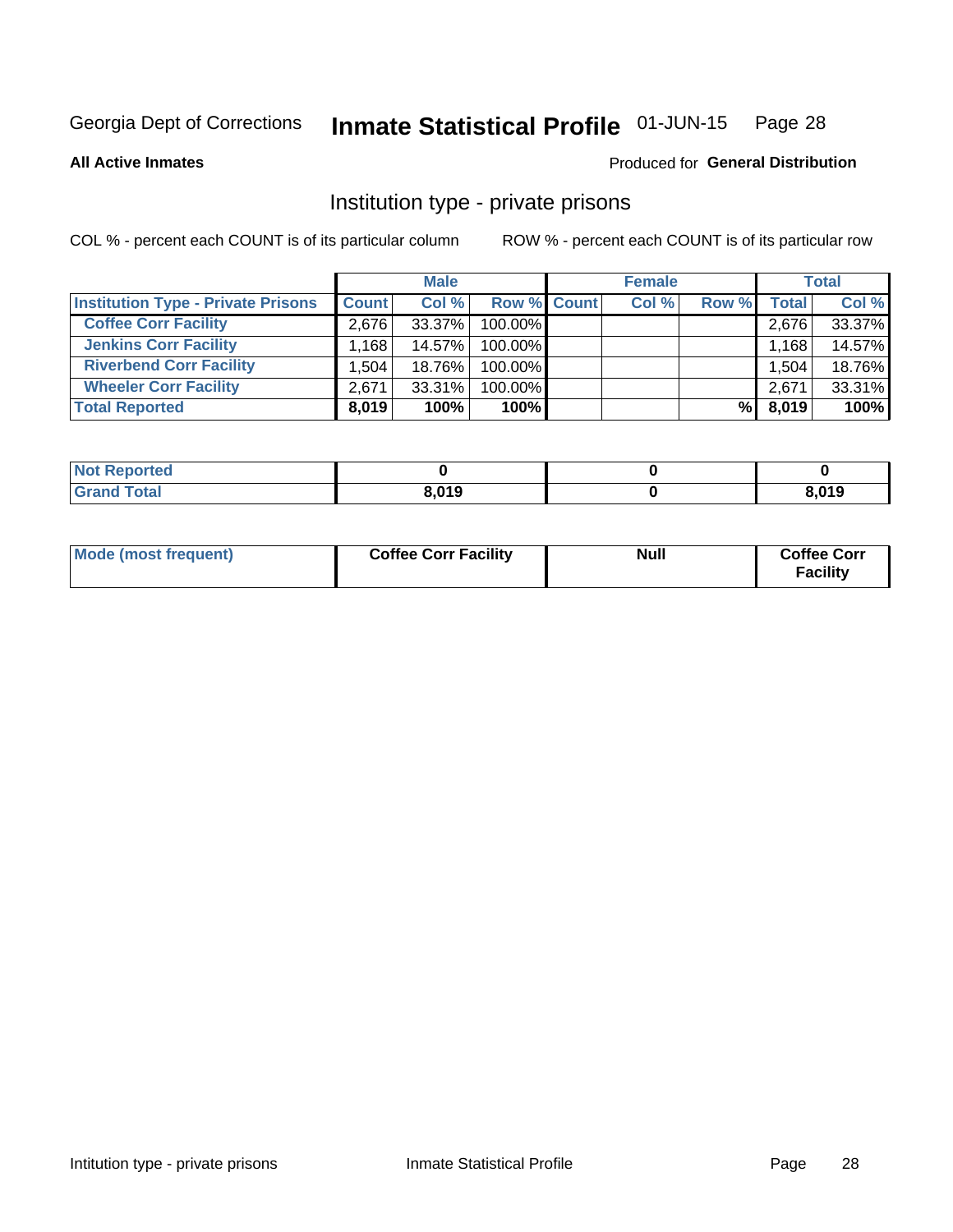#### Inmate Statistical Profile 01-JUN-15 Page 29

**All Active Inmates** 

### Produced for General Distribution

# Institution type - inmate boot camp

COL % - percent each COUNT is of its particular column

|                                      |                 | <b>Male</b> |              |              | <b>Female</b> |             | <b>Total</b> |
|--------------------------------------|-----------------|-------------|--------------|--------------|---------------|-------------|--------------|
| <b>Institution Type - Boot Camps</b> | <b>I</b> Count⊥ | Col %       | <b>Row %</b> | <b>Count</b> | Col %         | Row % Total | Col %        |
| <b>Total Rported</b>                 |                 |             |              |              |               |             |              |

| <b>Not Reported</b>            |  |  |
|--------------------------------|--|--|
| <b>Total</b><br>C <sub>r</sub> |  |  |

| Mod<br>uamo | Nul.<br>$- - - - - -$ | <b>Null</b> | <br>uu.<br>------ |
|-------------|-----------------------|-------------|-------------------|
|             |                       |             |                   |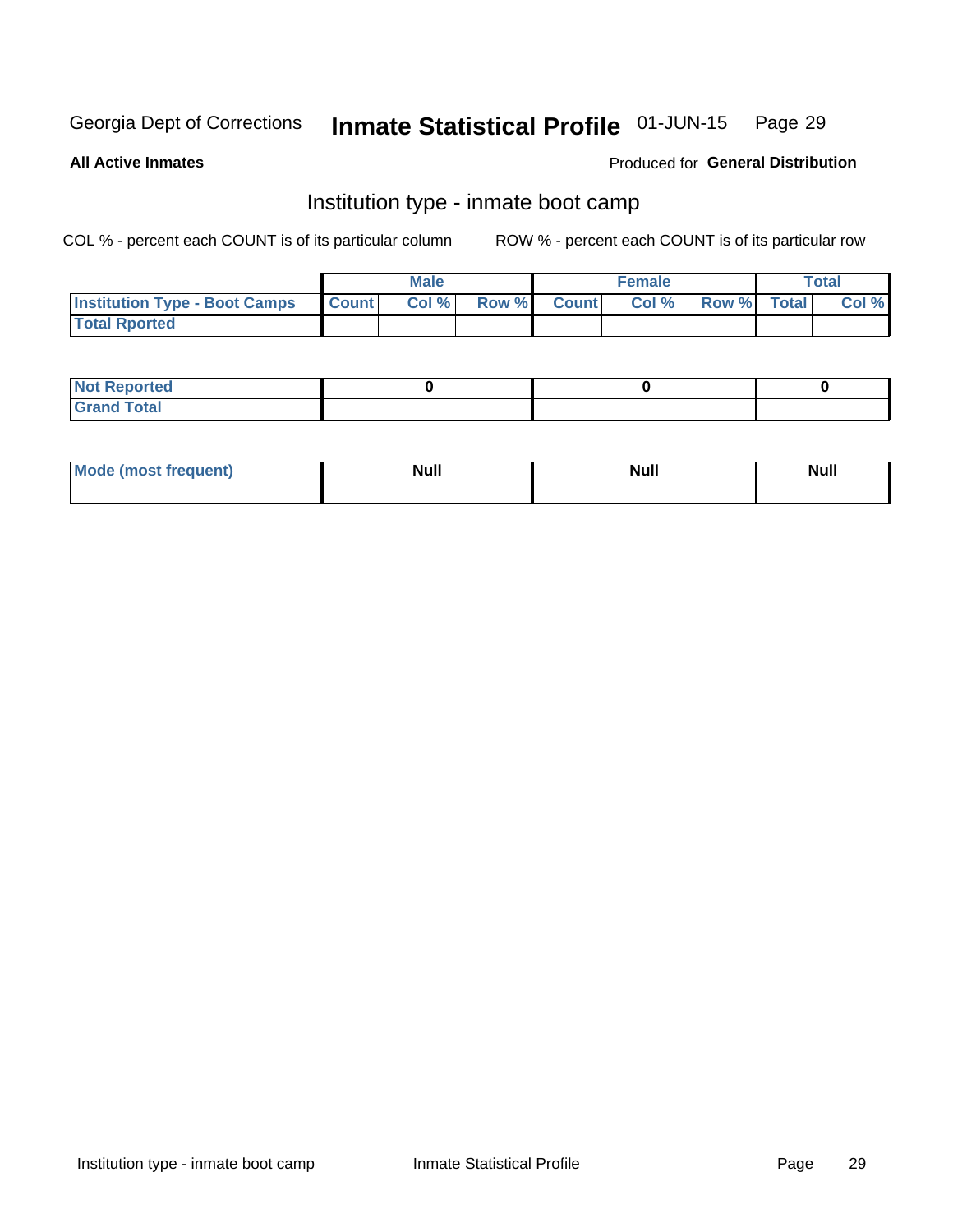#### Inmate Statistical Profile 01-JUN-15 Page 30

#### **All Active Inmates**

### Produced for General Distribution

# Number of disciplinary reports

COL % - percent each COUNT is of its particular column

|                                       |              | <b>Male</b> |             |       | <b>Female</b> |          |              | <b>Total</b> |
|---------------------------------------|--------------|-------------|-------------|-------|---------------|----------|--------------|--------------|
| <b>Number of Disciplinary Reports</b> | <b>Count</b> | Col %       | Row % Count |       | Col %         | Row %    | <b>Total</b> | Col %        |
|                                       | 20,494       | 40.84%      | 91.21%      | 1,975 | 55.20%        | 8.79%    | 22,469       | 41.80%       |
|                                       | 6,598        | 13.15%      | 92.55%      | 531   | 14.84%        | 7.45%    | 7,129        | 13.26%       |
| $\mathbf{2}$                          | 4,111        | 8.19%       | 94.48%      | 240   | 6.71%         | $5.52\%$ | 4,351        | 8.09%        |
| 3                                     | 2,878        | 5.74%       | 94.80%      | 158   | 4.42%         | $5.20\%$ | 3,036        | 5.65%        |
|                                       | 2,177        | 4.34%       | 95.82%      | 95    | 2.66%         | 4.18%    | 2,272        | 4.23%        |
| 5                                     | 1,667        | $3.32\%$    | 94.77%      | 92    | 2.57%         | 5.23%    | 1,759        | 3.27%        |
| <b>More Than 5</b>                    | 12,257       | 24.43%      | 96.18%      | 487   | 13.61%        | 3.82%    | 12,744       | 23.71%       |
| <b>Total Reported</b>                 | 50,182       | 100%        | 93.34%      | 3,578 | 100.0%        | 6.66%    | 53,760       | 100.0%       |

| วrted<br>NO: |        |       |        |
|--------------|--------|-------|--------|
| Total        | 50,182 | 3,578 | 53,760 |

| Mean (average)         | 5.51 | 3.14 | 5.35 |
|------------------------|------|------|------|
| <b>Median (middle)</b> |      |      |      |
| Mode (most frequent)   |      |      |      |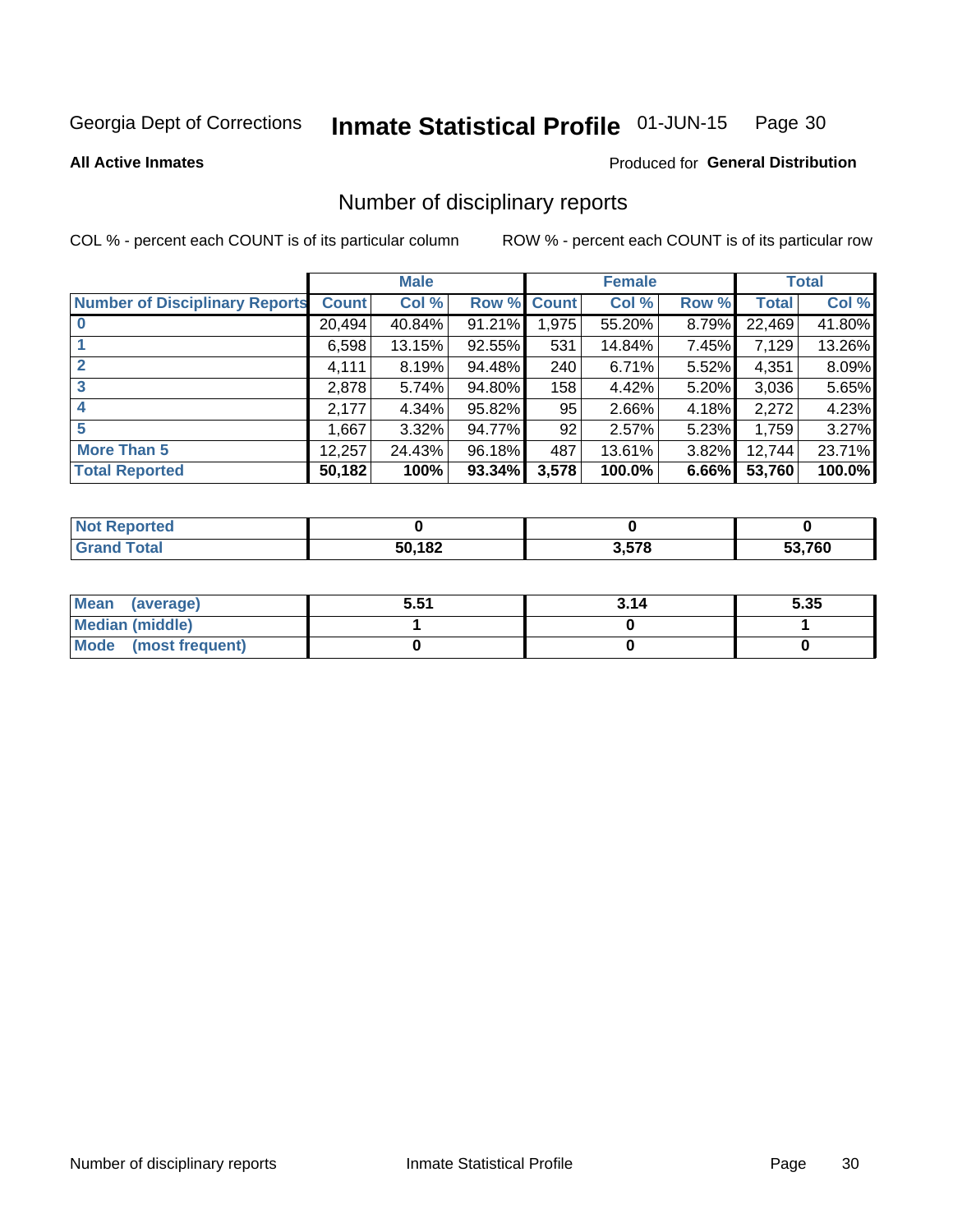#### Inmate Statistical Profile 01-JUN-15 Page 31

**All Active Inmates** 

### **Produced for General Distribution**

# Number of transfers

COL % - percent each COUNT is of its particular column

|                            |              | <b>Male</b> |                    |                 | <b>Female</b> |        |              | <b>Total</b> |
|----------------------------|--------------|-------------|--------------------|-----------------|---------------|--------|--------------|--------------|
| <b>Number of Transfers</b> | <b>Count</b> | Col %       | <b>Row % Count</b> |                 | Col %         | Row %  | <b>Total</b> | Col %        |
|                            | 4,066        | $8.10\%$    | 85.65%             | 681             | 19.03%        | 14.35% | 4,747        | 8.83%        |
|                            | 365          | 0.73%       | 79.87%             | 92 <sub>1</sub> | 2.57%         | 20.13% | 457          | 0.85%        |
| $\mathbf{2}$               | 15,221       | 30.33%      | 90.78%             | 1,545           | 43.18%        | 9.22%  | 16,766       | 31.19%       |
| 3                          | 1.512        | 3.01%       | 90.81%             | 153             | 4.28%         | 9.19%  | 1,665        | 3.10%        |
|                            | 7,978        | 15.90%      | 93.94%             | 515             | 14.39%        | 6.06%  | 8,493        | 15.80%       |
| 5                          | ,889         | 3.76%       | 94.73%             | 105             | 2.93%         | 5.27%  | 1,994        | 3.71%        |
| <b>More Than 5</b>         | 19,151       | 38.16%      | 97.52%             | 487             | 13.61%        | 2.48%  | 19,638       | 36.53%       |
| <b>Total Reported</b>      | 50,182       | 100%        | 93.34%             | 3,578           | 100%          | 6.66%  | 53,760       | 100.0%       |

| วrted<br>NO1 |        |       |        |
|--------------|--------|-------|--------|
| <b>Total</b> | 50 182 | 3,578 | 53.760 |

| Mean (average)       | 6.11 | 2.92 | 5.90 |
|----------------------|------|------|------|
| Median (middle)      |      |      |      |
| Mode (most frequent) |      |      |      |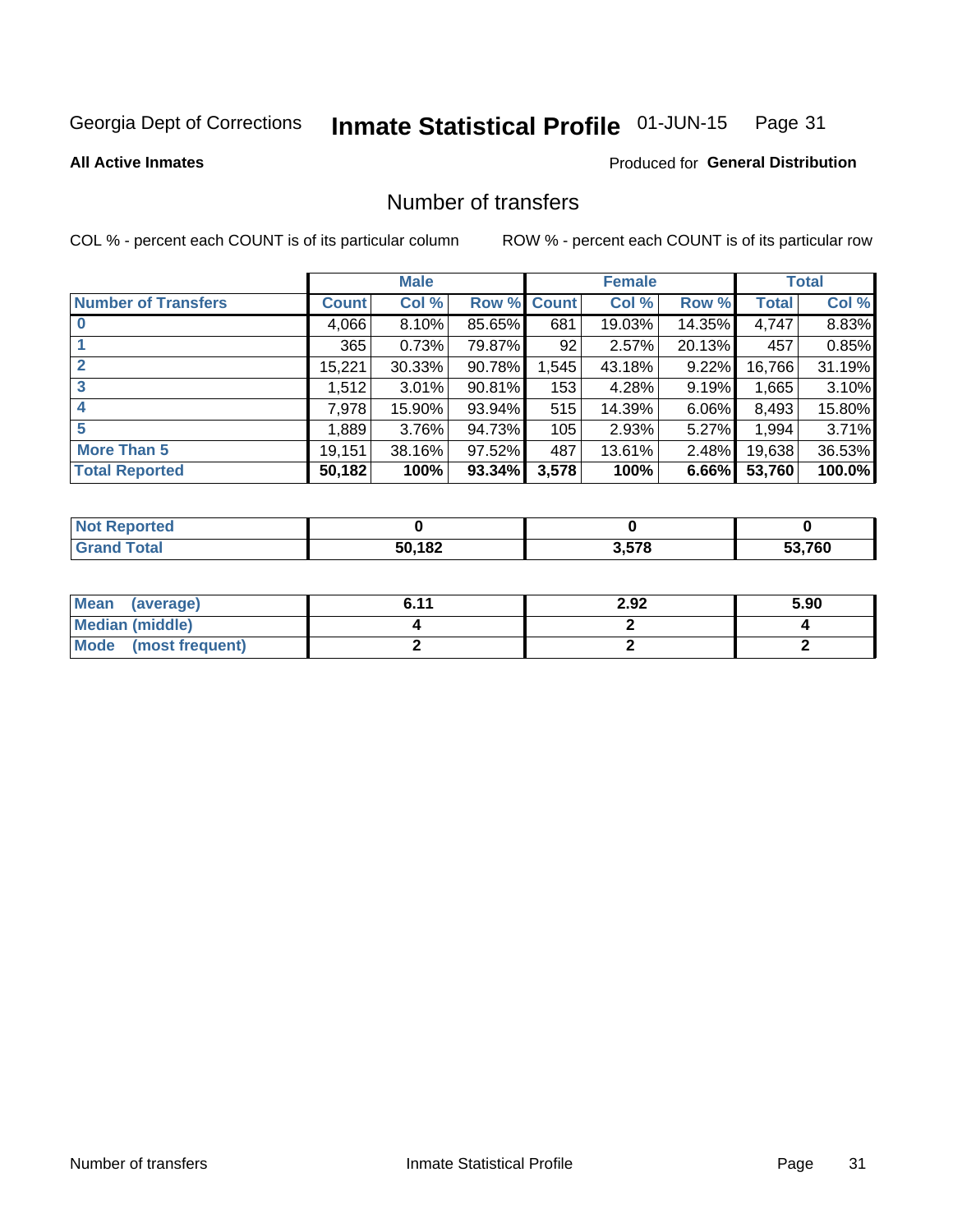#### Inmate Statistical Profile 01-JUN-15 Page 32

**All Active Inmates** 

Produced for General Distribution

# Number of escapes

COL % - percent each COUNT is of its particular column

|                          |              | <b>Male</b> |             |       | <b>Female</b> |          |        | <b>Total</b> |
|--------------------------|--------------|-------------|-------------|-------|---------------|----------|--------|--------------|
| <b>Number of Escapes</b> | <b>Count</b> | Col %       | Row % Count |       | Col %         | Row %    | Total  | Col %        |
|                          | 49,635       | 98.91%      | 93.30%      | 3,564 | 99.61%        | $6.70\%$ | 53,199 | 98.96%       |
|                          | 505          | 1.01%       | $97.30\%$   | 14    | 0.39%         | 2.70%    | 519    | 0.97%        |
|                          | 35           | 0.07%       | 100.00%     |       |               |          | 35     | 0.07%        |
|                          | 6.           | 0.01%       | $100.00\%$  |       |               |          | 6      | 0.01%        |
|                          |              | 0.01%       | 100.00%     |       |               |          |        | 0.01%        |
| <b>Total Reported</b>    | 50,182       | 100%        | $93.34\%$   | 3,578 | 100%          | $6.66\%$ | 53,760 | 100.0%       |

| <b>norted</b><br>NOT. |        |       |        |
|-----------------------|--------|-------|--------|
| <b>Total</b>          | 50,182 | 3,578 | 53,760 |

| Mean (average)       |  |  |
|----------------------|--|--|
| Median (middle)      |  |  |
| Mode (most frequent) |  |  |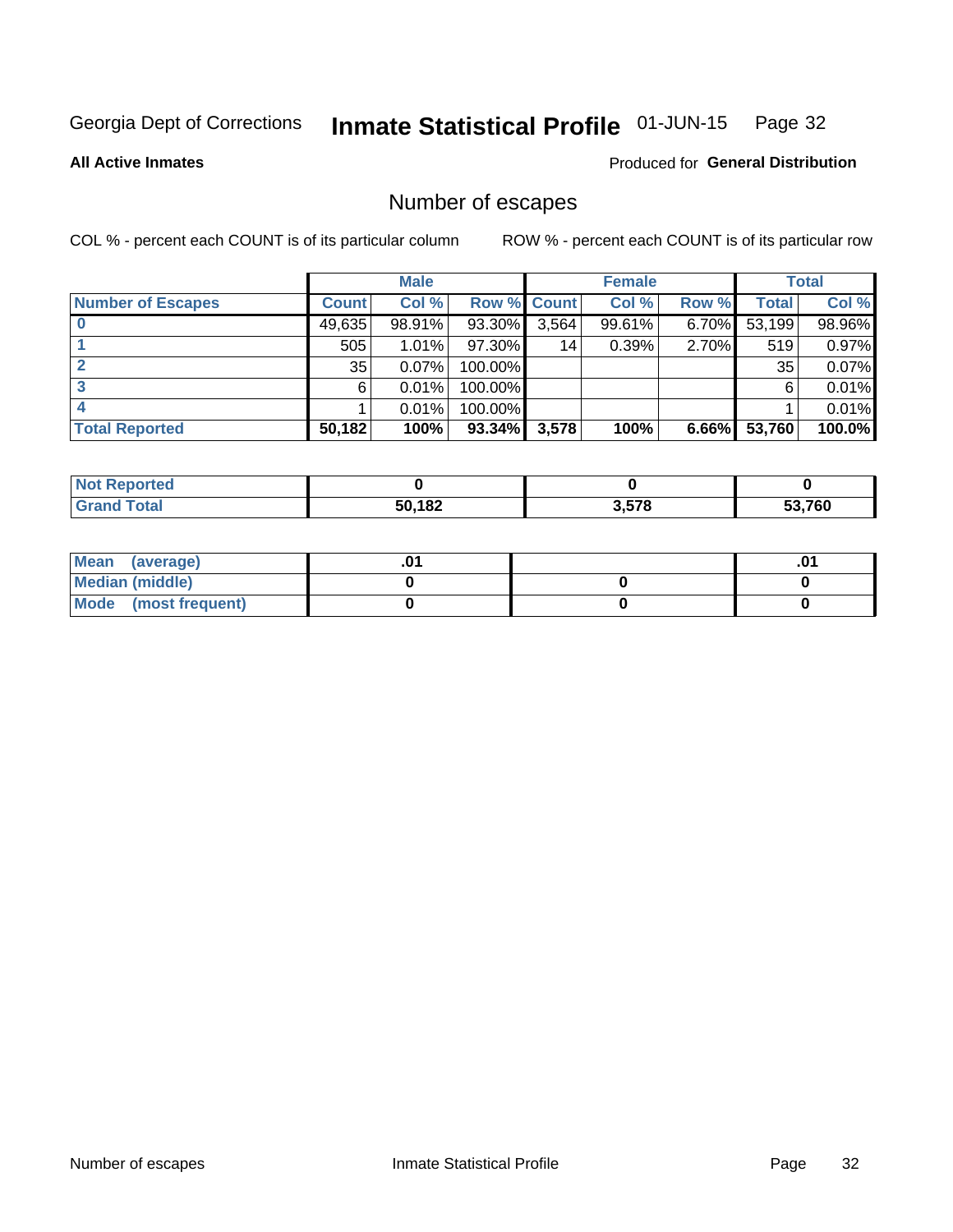#### Inmate Statistical Profile 01-JUN-15 Page 33

**All Active Inmates** 

### Produced for General Distribution

# Split sentences - Probation to follow

COL % - percent each COUNT is of its particular column

|                            |              | <b>Male</b> |                    |     | <b>Female</b> |       |                 | <b>Total</b> |
|----------------------------|--------------|-------------|--------------------|-----|---------------|-------|-----------------|--------------|
| <b>Probation to follow</b> | <b>Count</b> | Col%        | <b>Row % Count</b> |     | Col %         | Row % | Total           | Col %        |
| <b>Yes</b>                 | 33.938       | 67.63%      | 92.68% 2.681       |     | 74.93%        |       | 7.32% 36,619    | 68.12%       |
| <b>No</b>                  | 16.244       | $32.37\%$   | 94.77%             | 897 | 25.07%        |       | 5.23% 17,141    | 31.88%       |
| <b>Total Reported</b>      | 50,182       | 100%        | $93.34\%$ 3,578    |     | 100%          |       | $6.66\%$ 53,760 | 100%         |

| ________ | 50,182<br>.<br>___ | 3.578 | - - - - - |
|----------|--------------------|-------|-----------|
|          |                    |       |           |

| requent<br>′es<br>Yes<br><b>YAC</b><br>. |  | $Moo$ |  |  |  |
|------------------------------------------|--|-------|--|--|--|
|------------------------------------------|--|-------|--|--|--|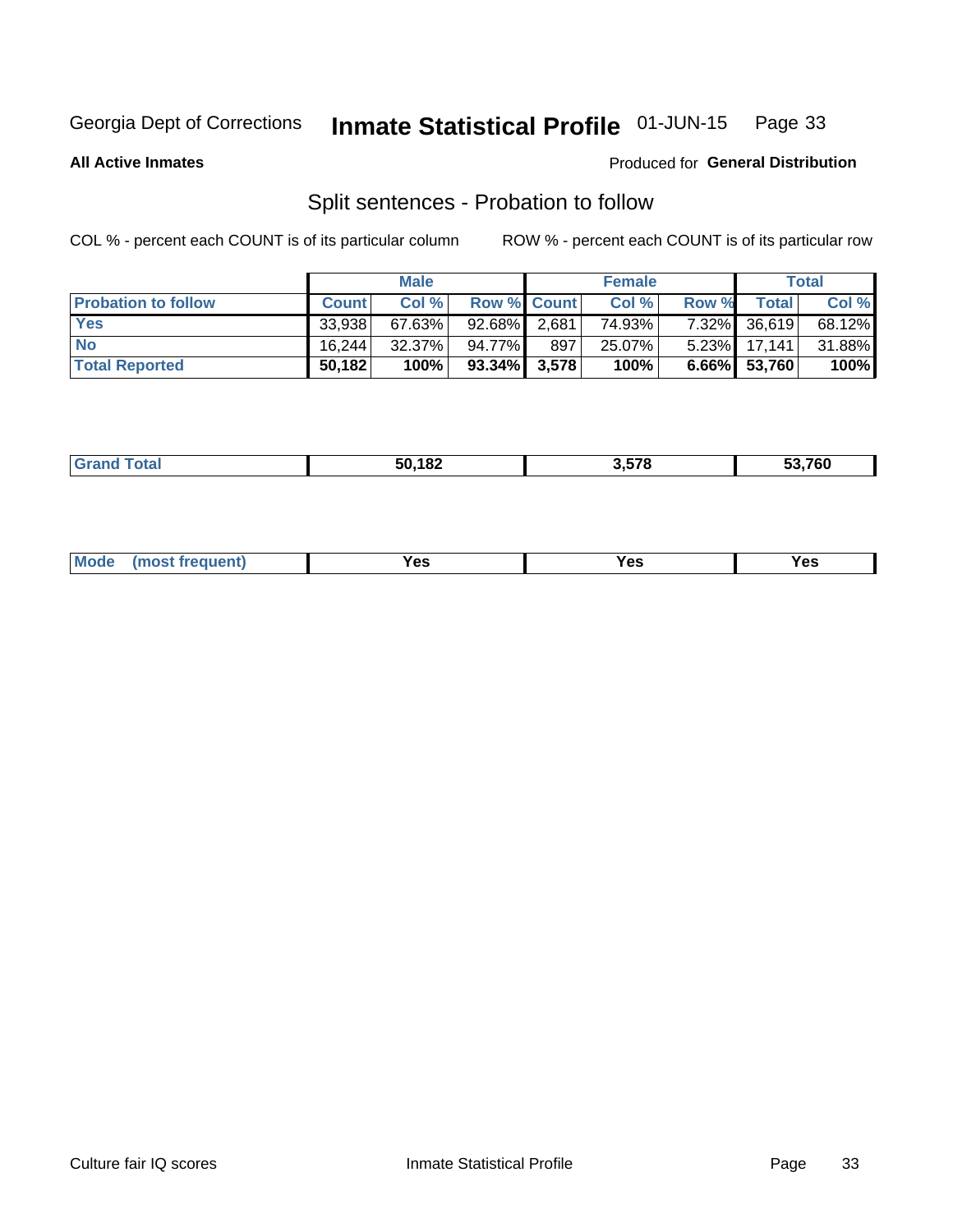#### Inmate Statistical Profile 01-JUN-15 Page 34

**All Active Inmates** 

### **Produced for General Distribution**

# Probable future release type of still active inmates

COL % - percent each COUNT is of its particular column

|                                         |              | <b>Male</b> |                    |       | <b>Female</b> |          | <b>Total</b> |        |
|-----------------------------------------|--------------|-------------|--------------------|-------|---------------|----------|--------------|--------|
| <b>Probable Future Release Type</b>     | <b>Count</b> | Col %       | <b>Row % Count</b> |       | Col %         | Row %    | <b>Total</b> | Col %  |
| <b>Paroled with probation to follow</b> | 21,365       | 42.91%      | 91.88% 1.887       |       | 52.93%        | 8.12%    | 23,252       | 43.58% |
| Paroled w/o probation to follow         | 8,346        | 16.76%      | 93.31%             | 598   | 16.77%        | 6.69%    | 8,944        | 16.76% |
| <b>Maxout with probation to follow</b>  | 11,954       | 24.01%      | $93.90\%$          | 777 I | 21.80%        | 6.10%    | 12,731       | 23.86% |
| <b>Maxout w/o probation to follow</b>   | 3,396        | 6.82%       | 96.15%             | 136   | 3.81%         | 3.85%    | 3,532        | 6.62%  |
| Life, LWOP or death sentence            | 4.726        | 9.49%       | 96.59%             | 167   | 4.68%         | $3.41\%$ | 4,893        | 9.17%  |
| <b>Total Reported</b>                   | 49,787       | 100%        | $93.32\%$ 3,565    |       | 100%          | 6.68%    | 53,352       | 100%   |

| <b>10 787</b> | 3.565 | 53,352 |
|---------------|-------|--------|

| Mode (most frequent) | <b>PAR with PROB follow</b> | <b>PAR with PROB follow</b> | <b>PAR with PROB</b><br>follow |
|----------------------|-----------------------------|-----------------------------|--------------------------------|
|                      |                             |                             |                                |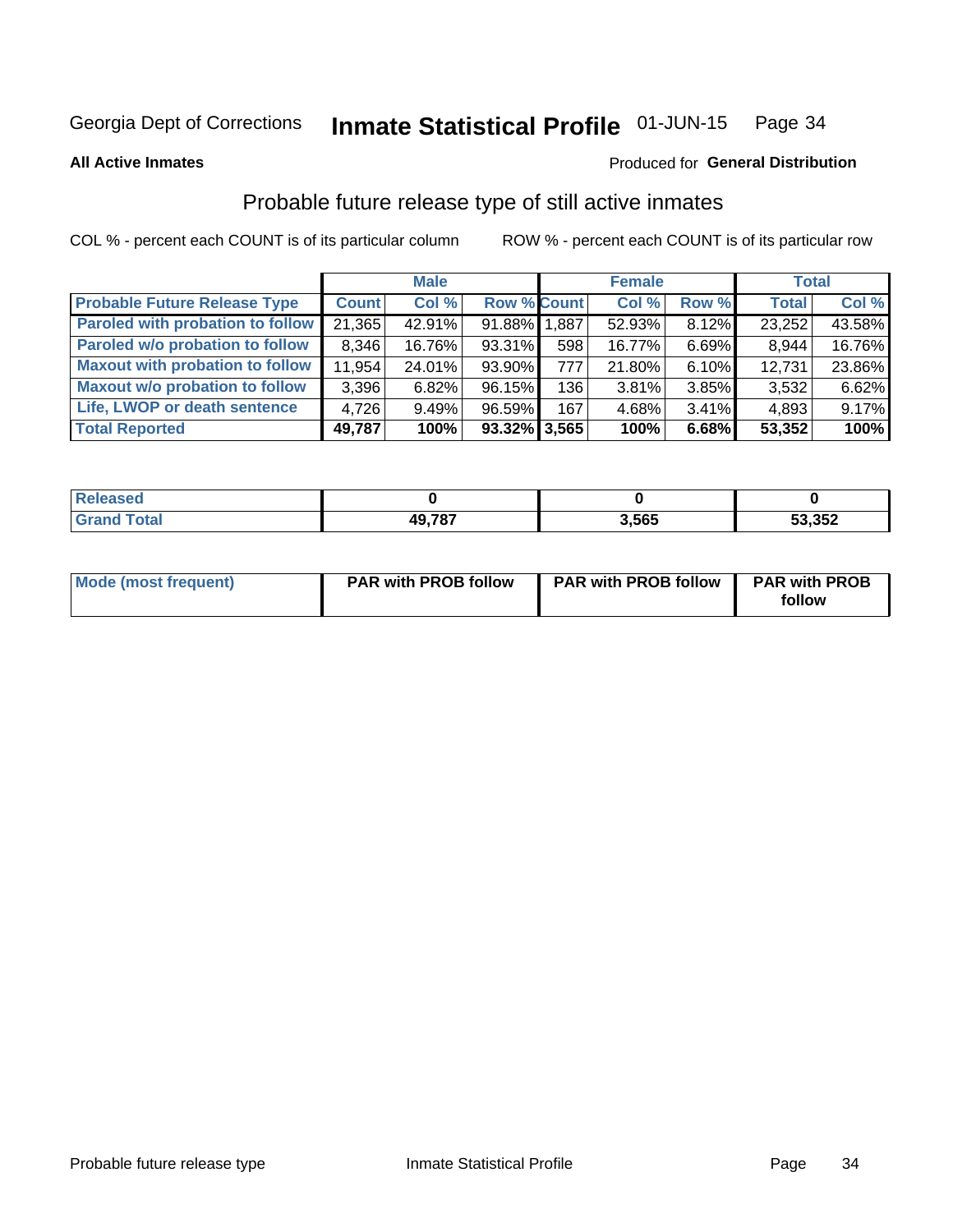### **All Active Inmates**

# Produced for General Distribution

# Time served in current (or last) institution

COL % - percent each COUNT is of its particular column

|                            | <b>Male</b>  |        | <b>Female</b> |              |        | <b>Total</b> |              |        |
|----------------------------|--------------|--------|---------------|--------------|--------|--------------|--------------|--------|
| <b>Time In Institution</b> | <b>Count</b> | Col %  | Row %         | <b>Count</b> | Col %  | Row %        | <b>Total</b> | Col %  |
| 0 to 3 months              | 11,953       | 23.82% | 92.60%        | 955          | 26.69% | 7.40%        | 12,908       | 24.01% |
| 3.01 to 6 months           | 7,527        | 15.00% | 92.59%        | 602          | 16.83% | 7.41%        | 8,129        | 15.12% |
| 6.01 to 9 months           | 6,560        | 13.07% | 94.06%        | 414          | 11.57% | 5.94%        | 6,974        | 12.97% |
| 9.01 to 12 months          | 4,055        | 8.08%  | 93.50%        | 282          | 7.88%  | 6.50%        | 4,337        | 8.07%  |
| 12.01 to 18 months         | 5,459        | 10.88% | 94.46%        | 320          | 8.94%  | 5.54%        | 5,779        | 10.75% |
| <b>18.01 to 24 months</b>  | 3,475        | 6.92%  | 94.97%        | 184          | 5.14%  | 5.03%        | 3,659        | 6.81%  |
| 2.01 to 3 years            | 4,220        | 8.41%  | 93.30%        | 303          | 8.47%  | 6.70%        | 4,523        | 8.41%  |
| $3.01$ to 4 years          | 2,615        | 5.21%  | 95.40%        | 126          | 3.52%  | 4.60%        | 2,741        | 5.10%  |
| 4.01 to 5 years            | 1,443        | 2.88%  | 88.10%        | 195          | 5.45%  | 11.90%       | 1,638        | 3.05%  |
| 5.01 to 6 years            | 855          | 1.70%  | 94.58%        | 49           | 1.37%  | 5.42%        | 904          | 1.68%  |
| 6.01 to 7 years            | 609          | 1.21%  | 92.69%        | 48           | 1.34%  | 7.31%        | 657          | 1.22%  |
| 7.01 to 8 years            | 307          | 0.61%  | 94.46%        | 18           | 0.50%  | 5.54%        | 325          | 0.60%  |
| $8.01$ to 9 years          | 172          | 0.34%  | 93.48%        | 12           | 0.34%  | 6.52%        | 184          | 0.34%  |
| 9.01 to 10 years           | 156          | 0.31%  | 92.31%        | 13           | 0.36%  | 7.69%        | 169          | 0.31%  |
| Over 10 years              | 776          | 1.55%  | 93.16%        | 57           | 1.59%  | 6.84%        | 833          | 1.55%  |
| <b>Total Reported</b>      | 50,182       | 100%   | 93.34%        | 3,578        | 100%   | 6.66%        | 53,760       | 100%   |

| <b>NOT</b><br>пео |        |     |        |
|-------------------|--------|-----|--------|
|                   | 50,182 | E70 | 53.760 |

| <b>Mean</b><br>(average) | 23 months | 18 months | 22 months |  |
|--------------------------|-----------|-----------|-----------|--|
| Median (middle)          | 8 months  | 8 months  | 8 months  |  |
| Mode<br>(most frequent)  | 0 months  | months    | ∖ months  |  |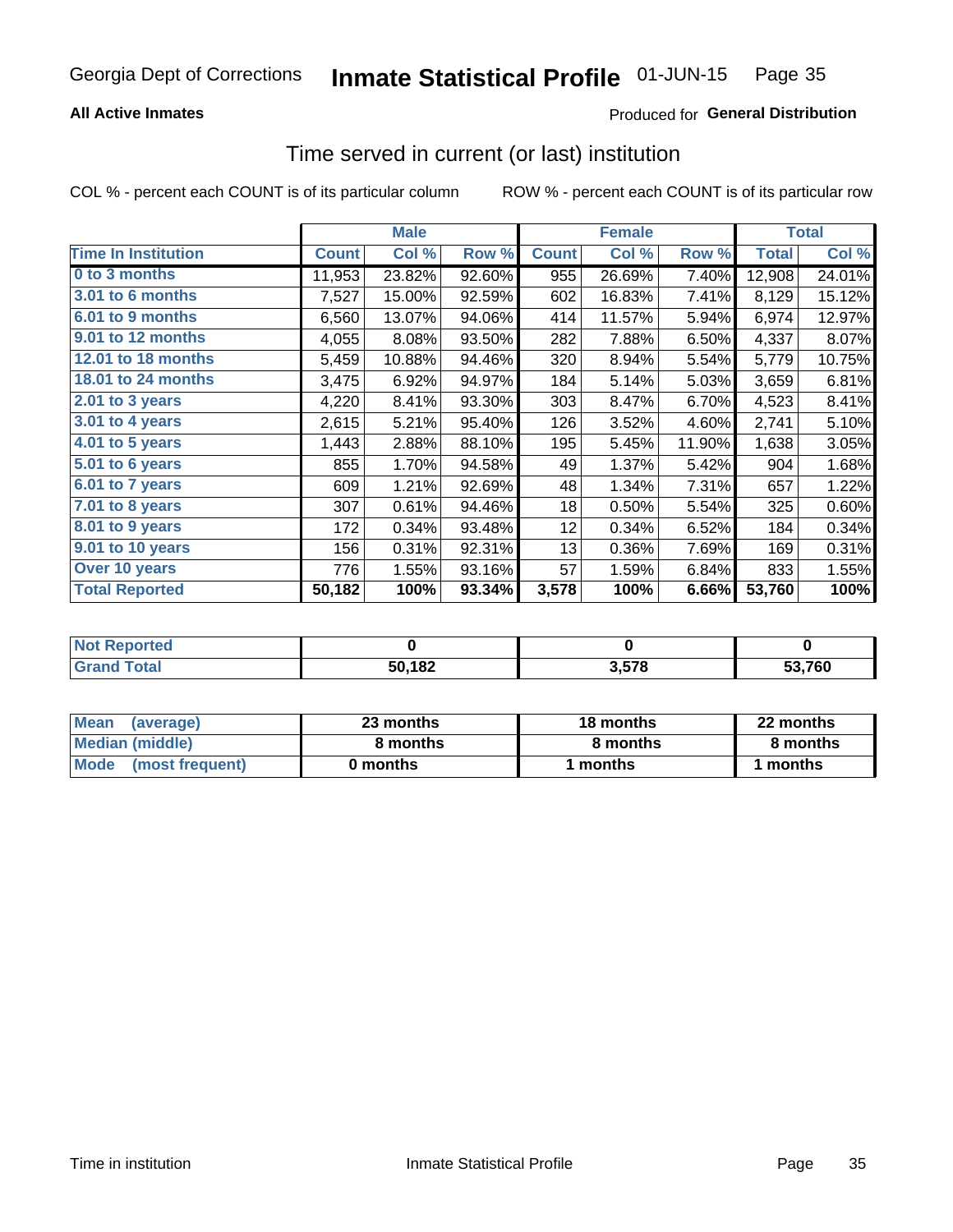#### Inmate Statistical Profile 01-JUN-15 Page 36

#### **All Active Inmates**

### Produced for General Distribution

# Highest grade level attained

COL % - percent each COUNT is of its particular column

|                              |                 | <b>Male</b> |         |                | <b>Female</b> |        |                 | <b>Total</b> |
|------------------------------|-----------------|-------------|---------|----------------|---------------|--------|-----------------|--------------|
| <b>Grade Level</b>           | <b>Count</b>    | Col %       | Row %   | <b>Count</b>   | Col %         | Row %  | <b>Total</b>    | Col %        |
| No school at all             | $\overline{19}$ | 0.05%       | 95.00%  | 1              | 0.04%         | 5.00%  | $\overline{20}$ | 0.05%        |
| <b>Grade 1</b>               | 21              | 0.05%       | 100.00% |                |               |        | 21              | 0.05%        |
| <b>Grade 2</b>               | 42              | 0.10%       | 91.30%  | 4              | 0.15%         | 8.70%  | 46              | 0.10%        |
| Grade 3                      | 95              | 0.23%       | 97.94%  | $\overline{2}$ | 0.07%         | 2.06%  | 97              | 0.22%        |
| <b>Grade 4</b>               | 92              | 0.22%       | 94.85%  | 5              | 0.18%         | 5.15%  | 97              | 0.22%        |
| <b>Grade 5</b>               | 131             | 0.32%       | 95.62%  | $\,6$          | 0.22%         | 4.38%  | 137             | 0.31%        |
| Grade 6                      | 458             | 1.10%       | 95.22%  | 23             | 0.84%         | 4.78%  | 481             | 1.09%        |
| <b>Grade 7</b>               | 812             | 1.96%       | 94.42%  | 48             | 1.76%         | 5.58%  | 860             | 1.95%        |
| Grade 8                      | 2,939           | 7.09%       | 94.62%  | 167            | 6.13%         | 5.38%  | 3,106           | 7.03%        |
| Grade 9                      | 5,449           | 13.14%      | 95.20%  | 275            | 10.09%        | 4.80%  | 5,724           | 12.96%       |
| Grade 10                     | 7,539           | 18.19%      | 95.72%  | 337            | 12.36%        | 4.28%  | 7,876           | 17.83%       |
| Grade 11                     | 7,391           | 17.83%      | 95.33%  | 362            | 13.28%        | 4.67%  | 7,753           | 17.55%       |
| <b>Grade 12 or GED</b>       | 12,363          | 29.82%      | 92.87%  | 949            | 34.81%        | 7.13%  | 13,312          | 30.13%       |
| Some tech school             | 306             | 0.74%       | 82.70%  | 64             | 2.35%         | 17.30% | 370             | 0.84%        |
| <b>Completed tech school</b> | 352             | 0.85%       | 86.70%  | 54             | 1.98%         | 13.30% | 406             | 0.92%        |
| College, 1 year              | 1,120           | 2.70%       | 89.39%  | 133            | 4.88%         | 10.61% | 1,253           | 2.84%        |
| College, 2 year              | 1,359           | 3.28%       | 89.06%  | 167            | 6.13%         | 10.94% | 1,526           | 3.45%        |
| College, 3 year              | 377             | 0.91%       | 89.13%  | 46             | 1.69%         | 10.87% | 423             | 0.96%        |
| <b>Bachelor's degree</b>     | 464             | 1.12%       | 87.38%  | 67             | 2.46%         | 12.62% | 531             | 1.20%        |
| <b>Master's degree</b>       | 86              | 0.21%       | 88.66%  | 11             | 0.40%         | 11.34% | 97              | 0.22%        |
| Ph.D. degree                 | 16              | 0.04%       | 94.12%  | 1              | 0.04%         | 5.88%  | 17              | 0.04%        |
| Law degree                   | 11              | 0.03%       | 73.33%  | 4              | 0.15%         | 26.67% | 15              | 0.03%        |
| <b>Some medical school</b>   | $\overline{2}$  | 0.01%       | 100.00% |                |               |        | $\overline{2}$  | 0.01%        |
| <b>Medical degree</b>        | 9               | 0.02%       | 100.00% |                |               |        | 9               | 0.02%        |
|                              | 1               | 0.01%       | 100.00% |                |               |        | 1               | 0.01%        |
| <b>Total Reported</b>        | 41,454          | 100%        | 93.83%  | 2,726          | 100.0%        | 6.17%  | 44,180          | 100.0%       |

| 3,728  | 852  | 1,580 |
|--------|------|-------|
| 50,182 | 2572 | 700   |

| <b>Mean</b><br>(average) | 10.74           | 11.30           | 10.78           |
|--------------------------|-----------------|-----------------|-----------------|
| Median (middle)          | Grade 11        | Grade 12 or GED | Grade 11        |
| Mode<br>(most frequent)  | Grade 12 or GED | Grade 12 or GED | Grade 12 or GED |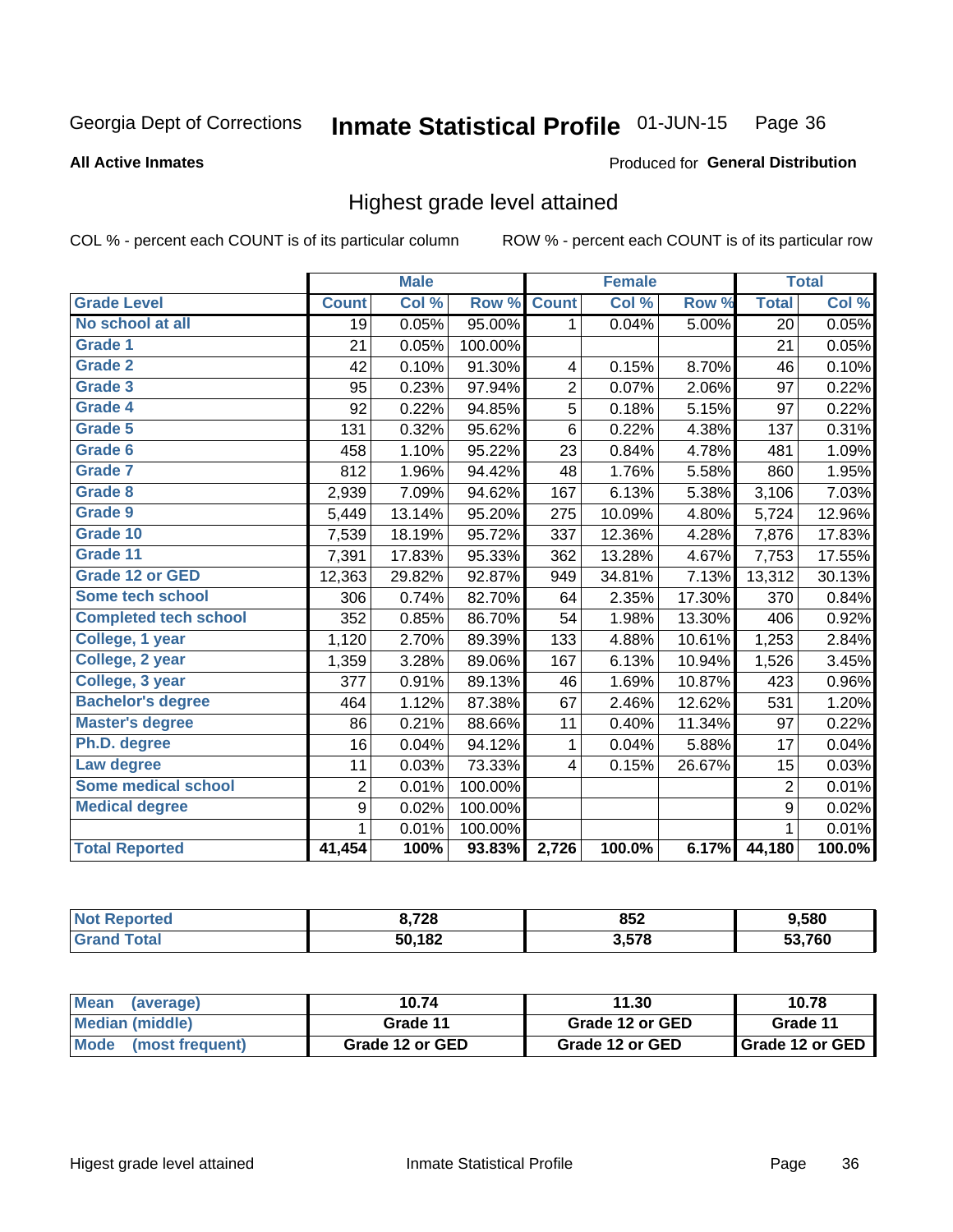#### Inmate Statistical Profile 01-JUN-15 Page 37

**Produced for General Distribution** 

#### **All Active Inmates**

## Culture fair IQ scores

COL % - percent each COUNT is of its particular column

|                       |              | <b>Male</b> |         |              | <b>Female</b> |        |              | <b>Total</b> |
|-----------------------|--------------|-------------|---------|--------------|---------------|--------|--------------|--------------|
| <b>IQ Scores</b>      | <b>Count</b> | Col %       | Row %   | <b>Count</b> | Col %         | Row %  | <b>Total</b> | Col %        |
| $60 - 69$             | 1,048        | 2.36%       | 94.67%  | 59           | 1.87%         | 5.33%  | 1,107        | 2.33%        |
| $70 - 79$             | 3,079        | 6.93%       | 93.39%  | 218          | 6.93%         | 6.61%  | 3,297        | 6.93%        |
| $80 - 89$             | 6,595        | 14.84%      | 89.39%  | 783          | 24.87%        | 10.61% | 7,378        | 15.50%       |
| $90 - 99$             | 12,366       | 27.82%      | 91.55%  | 1,141        | 36.25%        | 8.45%  | 13,507       | 28.38%       |
| $100 - 109$           | 12,238       | 27.53%      | 95.77%  | 540          | 17.15%        | 4.23%  | 12,778       | 26.84%       |
| $110 - 119$           | 7,614        | 17.13%      | 97.34%  | 208          | 6.61%         | 2.66%  | 7,822        | 16.43%       |
| 120 - 129             | 1,439        | 3.24%       | 92.01%  | 125          | 3.97%         | 7.99%  | 1,564        | 3.29%        |
| 130 - 139             | 61           | 0.14%       | 55.45%  | 49           | 1.56%         | 44.55% | 110          | 0.23%        |
| 140 & Up              | 11           | 0.02%       | 30.56%  | 25           | 0.79%         | 69.44% | 36           | 0.08%        |
|                       |              | 0.01%       | 100.00% |              |               |        |              | 0.01%        |
| <b>Total Reported</b> | 44,452       | 100%        | 93.39%  | 3,148        | 100%          | 6.61%  | 47,600       | 100.0%       |

| <b>Not Reported</b>  | 4,843  | 287   | 5,130  |
|----------------------|--------|-------|--------|
| Not Valid (under 60) | 887    | 143   | 1,030  |
| <b>Grand Total</b>   | 50,182 | 3,578 | 53,760 |

| Mean<br>(average)      | 98 | 96 | 98 |
|------------------------|----|----|----|
| <b>Median (middle)</b> | 99 | 94 | 99 |
| Mode (most frequent)   | 99 | 96 | 99 |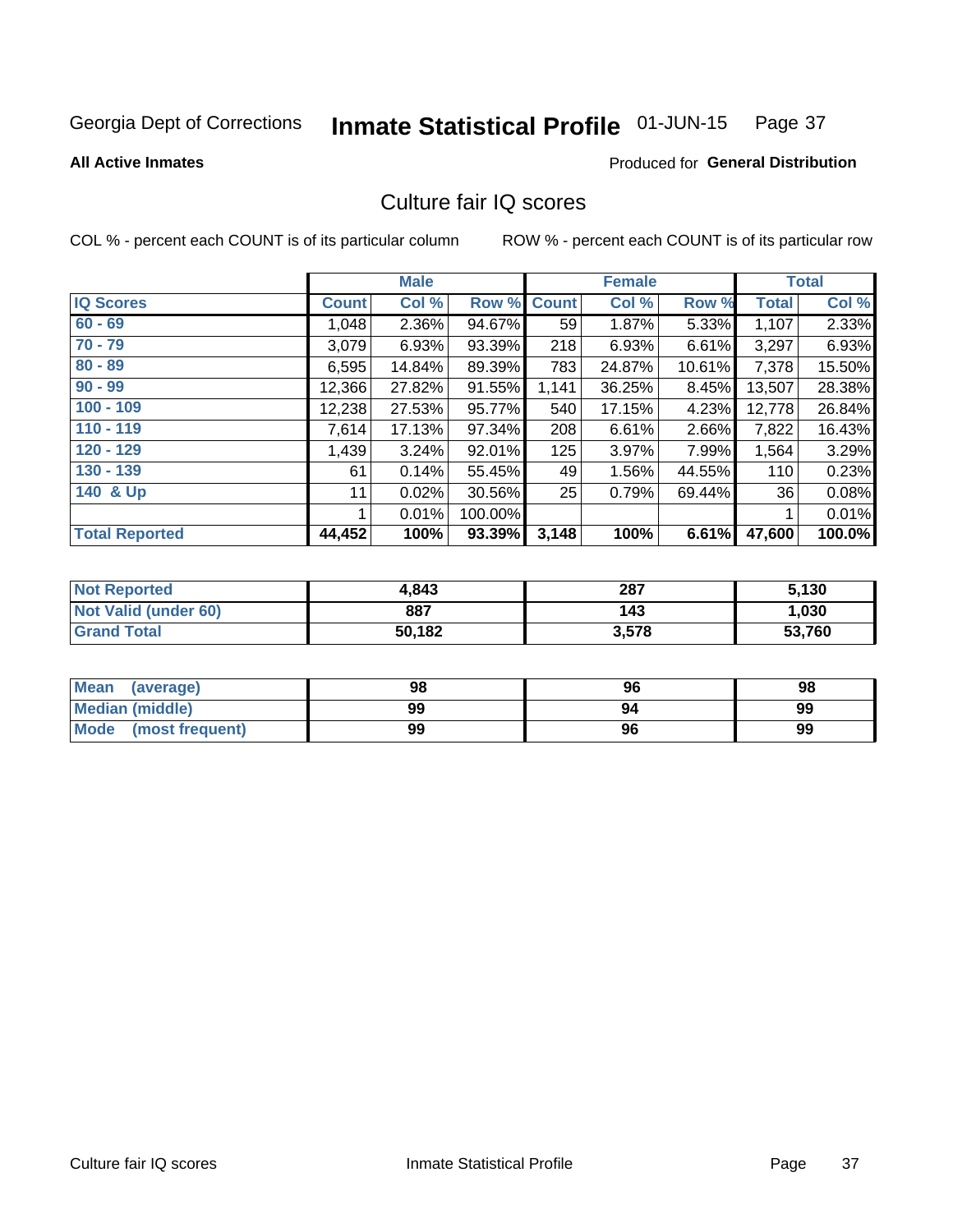**All Active Inmates** 

#### Inmate Statistical Profile 01-JUN-15 Page 38

### Produced for General Distribution

## Wide Range Achievement Test (WRAT) reading score

COL % - percent each COUNT is of its particular column

|                           |              | <b>Male</b> |        |              | <b>Female</b> |        |              | <b>Total</b> |
|---------------------------|--------------|-------------|--------|--------------|---------------|--------|--------------|--------------|
| <b>WRAT Reading Score</b> | <b>Count</b> | Col %       | Row %  | <b>Count</b> | Col %         | Row %  | <b>Total</b> | Col %        |
| $0.1$ to $0.9$            | 1,004        | 2.21%       | 99.31% | 7            | 0.21%         | 0.69%  | 1,011        | 2.07%        |
| 1.0 to 1.9                | 906          | 1.99%       | 98.05% | 18           | 0.55%         | 1.95%  | 924          | 1.90%        |
| 2.0 to 2.9                | 1,676        | 3.69%       | 96.49% | 61           | 1.85%         | 3.51%  | 1,737        | 3.56%        |
| 3.0 to 3.9                | 3,750        | 8.25%       | 96.57% | 133          | 4.03%         | 3.43%  | 3,883        | 7.97%        |
| 4.0 to 4.9                | 4,325        | 9.52%       | 94.54% | 250          | 7.58%         | 5.46%  | 4,575        | 9.39%        |
| 5.0 to 5.9                | 3,739        | 8.23%       | 94.51% | 217          | 6.58%         | 5.49%  | 3,956        | 8.12%        |
| 6.0 to 6.9                | 4,197        | 9.24%       | 93.06% | 313          | 9.49%         | 6.94%  | 4,510        | 9.25%        |
| 7.0 to 7.9                | 1,673        | 3.68%       | 93.67% | 113          | 3.43%         | 6.33%  | 1,786        | 3.66%        |
| 8.0 to 8.9                | 3,270        | 7.20%       | 92.40% | 269          | 8.16%         | 7.60%  | 3,539        | 7.26%        |
| 9.0 to 9.9                | 2,098        | 4.62%       | 93.12% | 155          | 4.70%         | 6.88%  | 2,253        | 4.62%        |
| 10.0 to 10.9              | 2,827        | 6.22%       | 90.49% | 297          | 9.01%         | 9.51%  | 3,124        | 6.41%        |
| 11.0 to 11.9              | 4,088        | 9.00%       | 89.57% | 476          | 14.43%        | 10.43% | 4,564        | 9.37%        |
| 12.0 to 12.9              | 11,045       | 24.31%      | 92.57% | 887          | 26.90%        | 7.43%  | 11,932       | 24.48%       |
| 13                        | 836          | 1.84%       | 89.13% | 102          | 3.09%         | 10.87% | 938          | 1.92%        |
| <b>Total Reported</b>     | 45,434       | 100%        | 93.23% | 3,298        | 100.0%        | 6.77%  | 48,732       | 100%         |

| erteu.<br>INO: | .748   | 280            | 5.028  |
|----------------|--------|----------------|--------|
| $-1$           | 50,182 | 578<br>J.J I U | 53.760 |

| <b>Mean</b><br>(average) | 8.23       | 9.33 | 8.30 |
|--------------------------|------------|------|------|
| Median (middle)          | י ה<br>0.Z | 10.2 | 8.5  |
| Mode<br>(most frequent)  | 12.9       | 12.9 | 12.9 |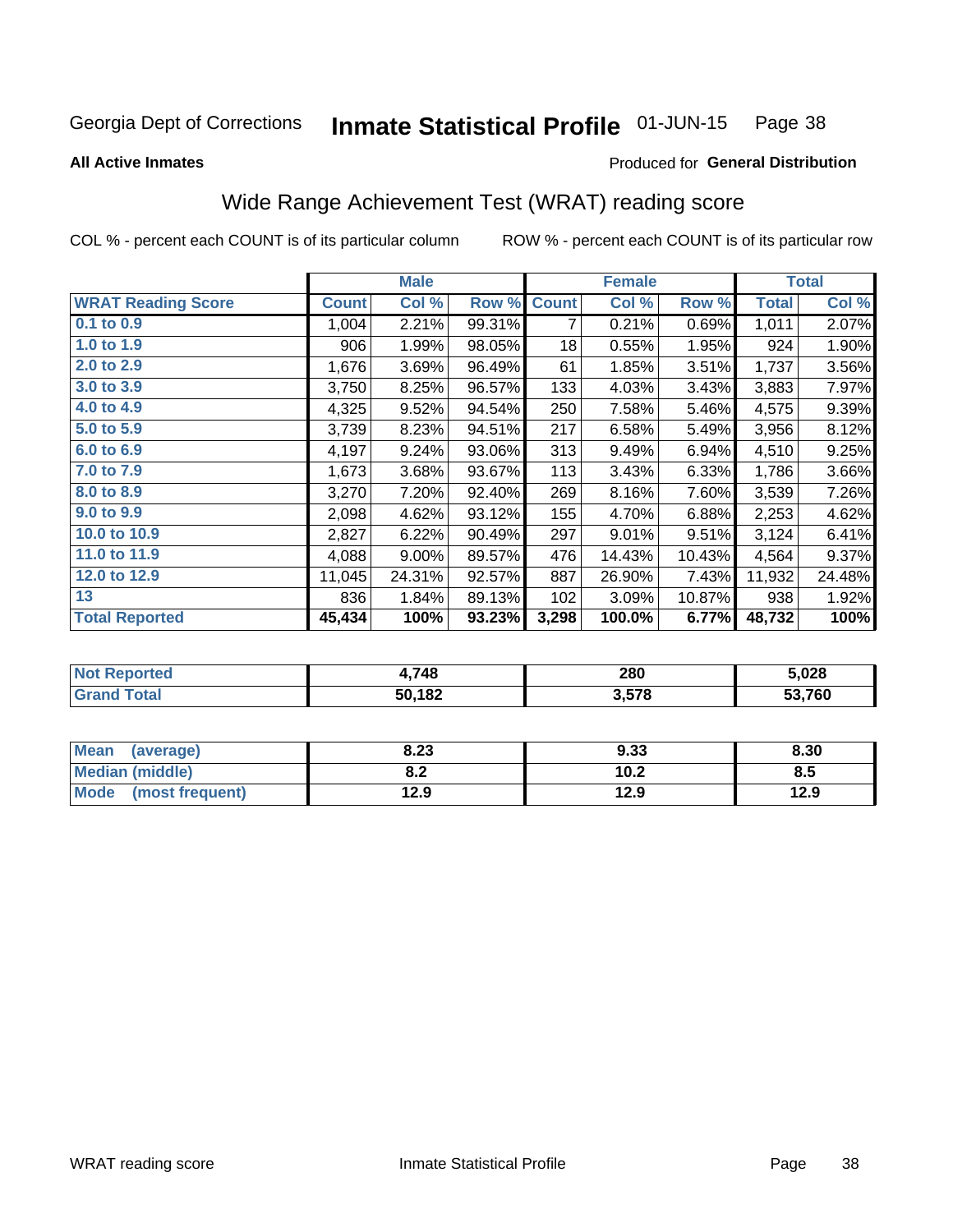#### Inmate Statistical Profile 01-JUN-15 Page 39

**All Active Inmates** 

### Produced for General Distribution

## Wide Range Achievement Test (WRAT) math score

COL % - percent each COUNT is of its particular column

|                              |              | <b>Male</b> |        |              | <b>Female</b> |        |              | <b>Total</b> |
|------------------------------|--------------|-------------|--------|--------------|---------------|--------|--------------|--------------|
| <b>WRAT Mathematic Score</b> | <b>Count</b> | Col %       | Row %  | <b>Count</b> | Col %         | Row %  | <b>Total</b> | Col %        |
| $0.1$ to $0.9$               | 90           | 0.20%       | 98.90% | 1            | 0.03%         | 1.10%  | 91           | 0.19%        |
| 1.0 to 1.9                   | 302          | 0.66%       | 96.79% | 10           | 0.30%         | 3.21%  | 312          | 0.64%        |
| 2.0 to 2.9                   | 939          | 2.07%       | 95.82% | 41           | 1.24%         | 4.18%  | 980          | 2.01%        |
| 3.0 to 3.9                   | 2,209        | 4.86%       | 95.67% | 100          | 3.03%         | 4.33%  | 2,309        | 4.74%        |
| 4.0 to 4.9                   | 5,574        | 12.27%      | 94.83% | 304          | 9.21%         | 5.17%  | 5,878        | 12.06%       |
| 5.0 to 5.9                   | 7,299        | 16.06%      | 94.24% | 446          | 13.52%        | 5.76%  | 7,745        | 15.89%       |
| 6.0 to 6.9                   | 9,573        | 21.07%      | 93.64% | 650          | 19.70%        | 6.36%  | 10,223       | 20.97%       |
| 7.0 to 7.9                   | 3,893        | 8.57%       | 93.67% | 263          | 7.97%         | 6.33%  | 4,156        | 8.53%        |
| 8.0 to 8.9                   | 4,661        | 10.26%      | 91.50% | 433          | 13.12%        | 8.50%  | 5,094        | 10.45%       |
| 9.0 to 9.9                   | 2,597        | 5.72%       | 91.86% | 230          | 6.97%         | 8.14%  | 2,827        | 5.80%        |
| 10.0 to 10.9                 | 610          | 1.34%       | 96.52% | 22           | 0.67%         | 3.48%  | 632          | 1.30%        |
| 11.0 to 11.9                 | 1,812        | 3.99%       | 91.84% | 161          | 4.88%         | 8.16%  | 1,973        | 4.05%        |
| 12.0 to 12.9                 | 5,776        | 12.71%      | 90.32% | 619          | 18.76%        | 9.68%  | 6,395        | 13.12%       |
| 13                           | 105          | 0.23%       | 84.00% | 20           | 0.61%         | 16.00% | 125          | 0.26%        |
| <b>Total Reported</b>        | 45,440       | 100%        | 93.23% | 3,300        | 100.0%        | 6.77%  | 48,740       | 100.0%       |

| Reported<br><b>NOT</b> | .742   | 270<br>21 V | 5,020  |
|------------------------|--------|-------------|--------|
| <b>cotal</b>           | 50,182 | 3,578       | 53,760 |

| <b>Mean</b><br>(average) | 7.33 | 8.04 | 7 27<br>، د ، |
|--------------------------|------|------|---------------|
| Median (middle)          | ν.,  |      | 6.9           |
| Mode<br>(most frequent)  | l2.9 | 12.9 | 12.9          |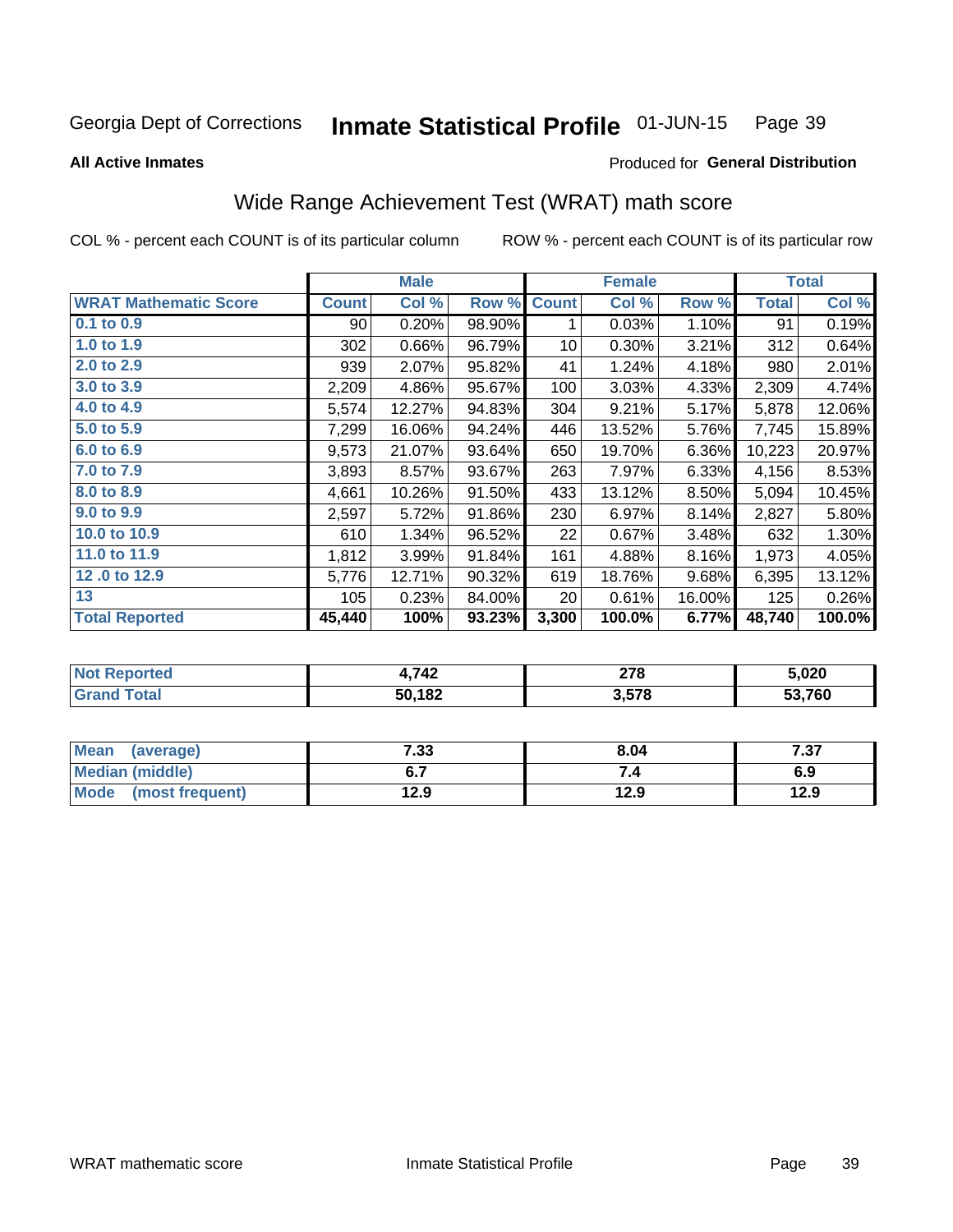#### Inmate Statistical Profile 01-JUN-15 Page 40

#### **All Active Inmates**

### Produced for General Distribution

## Wide Range Achievement Test (WRAT) spelling score

COL % - percent each COUNT is of its particular column

|                            |              | <b>Male</b> |        |              | <b>Female</b> |        |              | <b>Total</b> |
|----------------------------|--------------|-------------|--------|--------------|---------------|--------|--------------|--------------|
| <b>WRAT Spelling Score</b> | <b>Count</b> | Col %       | Row %  | <b>Count</b> | Col %         | Row %  | <b>Total</b> | Col %        |
| 0.1 to 0.9                 | 1,001        | 2.20%       | 99.50% | 5            | 0.15%         | 0.50%  | 1,006        | 2.06%        |
| 1.0 to 1.9                 | 1,259        | 2.77%       | 98.90% | 14           | 0.42%         | 1.10%  | 1,273        | 2.61%        |
| 2.0 to 2.9                 | 2,290        | 5.04%       | 97.57% | 57           | 1.73%         | 2.43%  | 2,347        | 4.82%        |
| 3.0 to 3.9                 | 3,301        | 7.26%       | 97.32% | 91           | 2.76%         | 2.68%  | 3,392        | 6.96%        |
| 4.0 to 4.9                 | 3,271        | 7.20%       | 96.40% | 122          | 3.70%         | 3.60%  | 3,393        | 6.96%        |
| 5.0 to 5.9                 | 5,299        | 11.66%      | 95.86% | 229          | 6.94%         | 4.14%  | 5,528        | 11.34%       |
| 6.0 to 6.9                 | 4,452        | 9.80%       | 95.41% | 214          | 6.49%         | 4.59%  | 4,666        | 9.57%        |
| 7.0 to 7.9                 | 4,011        | 8.83%       | 93.89% | 261          | 7.91%         | 6.11%  | 4,272        | 8.76%        |
| 8.0 to 8.9                 | 3,791        | 8.34%       | 93.51% | 263          | 7.97%         | 6.49%  | 4,054        | 8.32%        |
| 9.0 to 9.9                 | 2,292        | 5.04%       | 93.47% | 160          | 4.85%         | 6.53%  | 2,452        | 5.03%        |
| 10.0 to 10.9               | 2,142        | 4.71%       | 93.17% | 157          | 4.76%         | 6.83%  | 2,299        | 4.72%        |
| 11.0 to 11.9               | 3,236        | 7.12%       | 91.62% | 296          | 8.97%         | 8.38%  | 3,532        | 7.25%        |
| 12.0 to 12.9               | 8,705        | 19.16%      | 86.40% | 1,370        | 41.53%        | 13.60% | 10,075       | 20.67%       |
| 13                         | 394          | 0.87%       | 86.78% | 60           | 1.82%         | 13.22% | 454          | 0.93%        |
| <b>Total Reported</b>      | 45,444       | 100%        | 93.23% | 3,299        | 100%          | 6.77%  | 48,743       | 100%         |

| τeα<br>NO | +,738  | 270<br><u>.</u><br>__ | こ ハイフ<br>. |
|-----------|--------|-----------------------|------------|
| int       | 50,182 | 2 57R<br>J.J I U      | 53,760     |

| <b>Mean</b><br>(average) | , ,<br>د ، | 9.91 | 7.88 |
|--------------------------|------------|------|------|
| <b>Median (middle)</b>   | ن. ا       |      | .    |
| Mode (most frequent)     | 12.9       | 12.9 | 12.9 |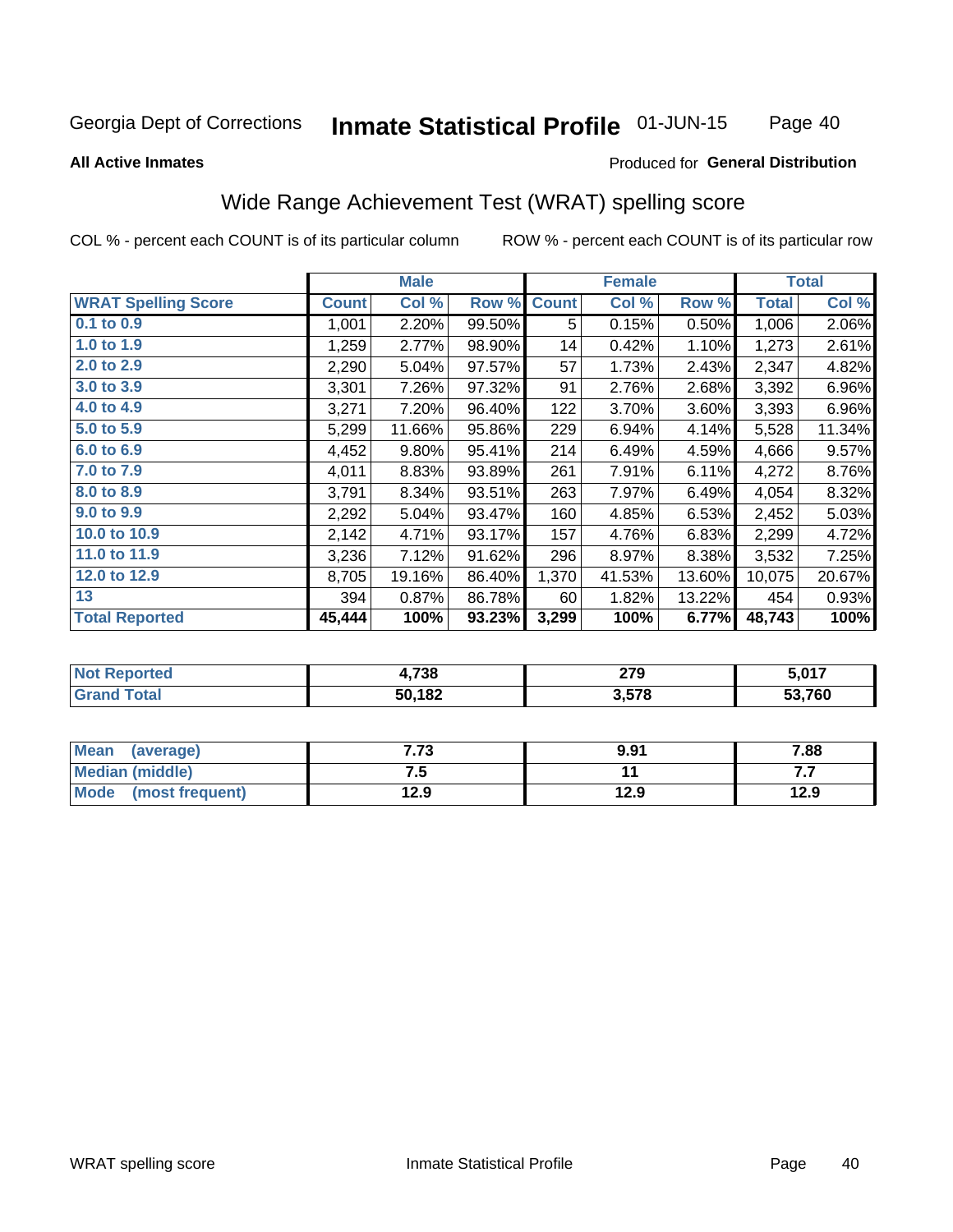#### Inmate Statistical Profile 01-JUN-15 Page 41

**All Active Inmates** 

### **Produced for General Distribution**

## Current / last mental health treatment level

COL % - percent each COUNT is of its particular column

|                                    |              | <b>Male</b> |         |              | <b>Female</b> |        |              | <b>Total</b> |
|------------------------------------|--------------|-------------|---------|--------------|---------------|--------|--------------|--------------|
| <b>Mental Health Treatment Lev</b> | <b>Count</b> | Col %       | Row %   | <b>Count</b> | Col %         | Row %  | <b>Total</b> | Col %        |
| 1 No problem at current time       | 8,267        | 53.23%      | 92.75%  | 646          | 26.23%        | 7.25%  | 8,913        | 49.53%       |
| 2 Receiving outpatient             | 5,408        | 34.82%      | 75.54%  | 1,751        | 71.09%        | 24.46% | 7,159        | 39.78%       |
| <b>Treatment</b>                   |              |             |         |              |               |        |              |              |
| 3 Inpatient, moderate              | 1,484        | 9.55%       | 96.49%  | 54           | 2.19%         | 3.51%  | 1,538        | 8.55%        |
| Treatment                          |              |             |         |              |               |        |              |              |
| 4 Inpatient, intensive             | 345          | 2.22%       | 96.64%  | 12           | 0.49%         | 3.36%  | 357          | 1.98%        |
| <b>Treatment</b>                   |              |             |         |              |               |        |              |              |
| <b>5 Undergoing crisis</b>         | 27           | 0.17%       | 100.00% |              |               |        | 27           | 0.15%        |
| <b>stabilization</b>               |              |             |         |              |               |        |              |              |
| <b>6 Hospital for criminally</b>   |              | 0.01%       | 100.00% |              |               |        |              | 0.01%        |
| <b>Tinsane</b>                     |              |             |         |              |               |        |              |              |
| <b>Total Evaluated</b>             | 15,532       | 100%        | 86.31%  | 2,463        | 100%          | 13.69% | 17,995       | 100%         |

| Never had MH evaluation | 34,650 | .115  | 35,765 |
|-------------------------|--------|-------|--------|
| <b>Grand Total</b>      | 50,182 | 3,578 | 53,760 |

| Median (middle) | No problem at current time | <b>Receiving outpatient</b><br>treatment | <b>Receiving</b><br>outpatient<br>treatment |
|-----------------|----------------------------|------------------------------------------|---------------------------------------------|
| <b>Mode</b>     | No problem at current time | <b>Receiving outpatient</b>              | No problem at                               |
| (most frequent) |                            | treatment                                | current time                                |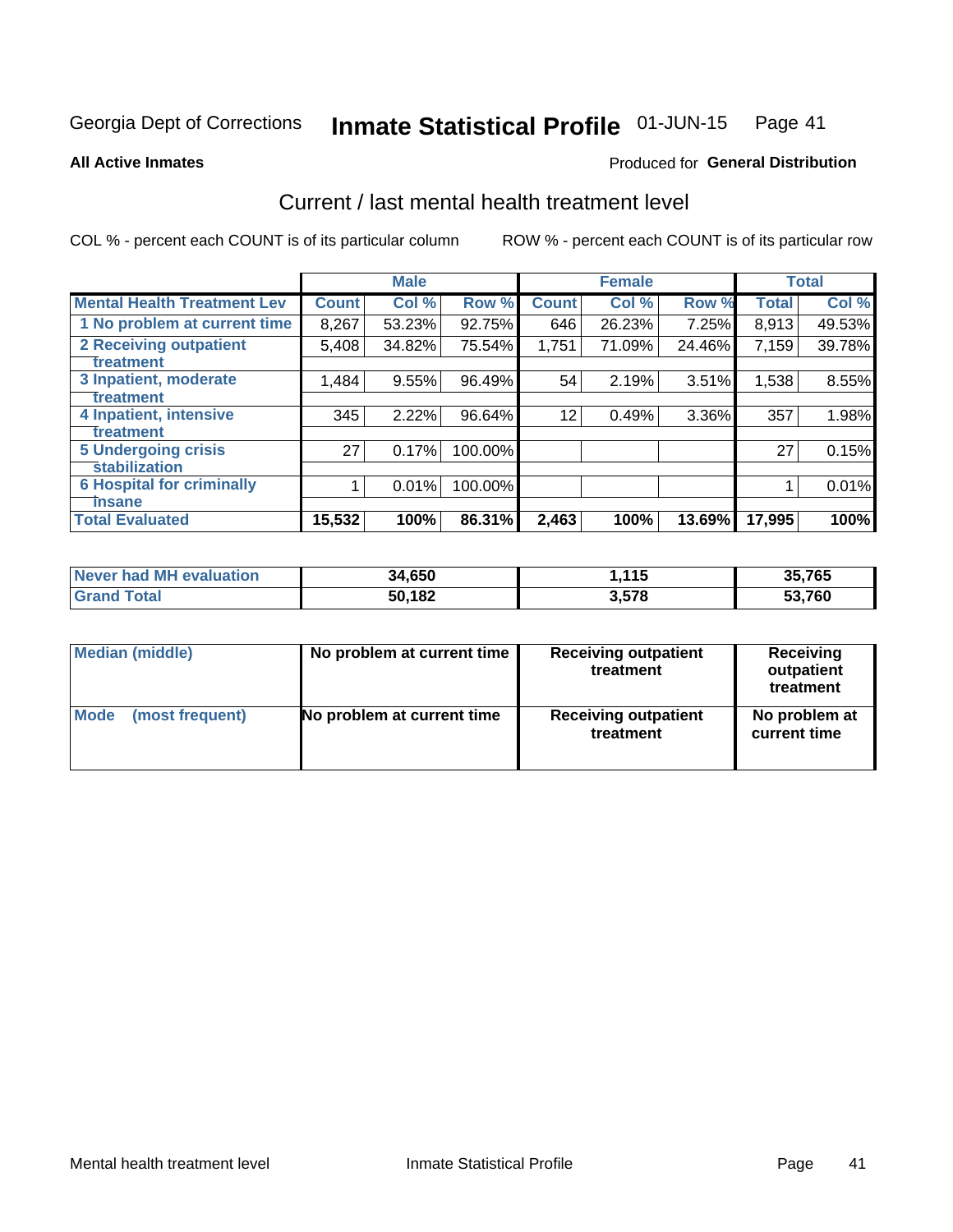### **All Active Inmates**

### Produced for General Distribution

## PULHESDWIT medical scale - 'P' overall condition ('P'hysical)

COL % - percent each COUNT is of its particular column

|                                  |              | <b>Male</b> |         |              | <b>Female</b> |         |              | <b>Total</b> |
|----------------------------------|--------------|-------------|---------|--------------|---------------|---------|--------------|--------------|
| 'P' Overall Condition            | <b>Count</b> | Col %       | Row %   | <b>Count</b> | Col %         | Row %   | <b>Total</b> | Col %        |
| 1 No medical illness             | 33,674       | 73.80%      | 94.15%  | 2,092        | 63.18%        | 5.85%   | 35,766       | 73.08%       |
| 2 Well-controlled chronic        | 11,007       | 24.12%      | 91.09%  | 1,077        | 32.53%        | 8.91%   | 12,084       | 24.69%       |
| <b>illness</b>                   |              |             |         |              |               |         |              |              |
| 3 Poorly-controlled chronic      | 870          | 1.91%       | 92.95%  | 66           | 1.99%         | 7.05%   | 936          | 1.91%        |
| <b>illness</b>                   |              |             |         |              |               |         |              |              |
| 4 Significant problems requiring | 72           | 0.16%       | 86.75%  | 11           | 0.33%         | 13.25%  | 83           | 0.17%        |
| special housing                  |              |             |         |              |               |         |              |              |
| 5 Terminal illness, < 6 months   | 71           | 0.02%       | 100.00% |              |               |         | 7            | 0.01%        |
| to live                          |              |             |         |              |               |         |              |              |
| 6 Inmate is pregnant             |              |             |         | 65           | 1.96%         | 100.00% | 65           | 0.13%        |
| <b>Total Reported</b>            | 45,630       | 100%        | 93.23%  | 3,311        | 100%          | 6.77%   | 48,941       | 100%         |

| rtea | 4,552 | 267<br>20 I | 4,819    |
|------|-------|-------------|----------|
|      | ,182  | <b>E70</b>  | 700      |
|      | эu    | ۰۵.         | วง, เ งบ |

| Mode | (most frequent) | 1 No medical illness | 1 No medical illness | 1 No medical<br>illness |
|------|-----------------|----------------------|----------------------|-------------------------|
|------|-----------------|----------------------|----------------------|-------------------------|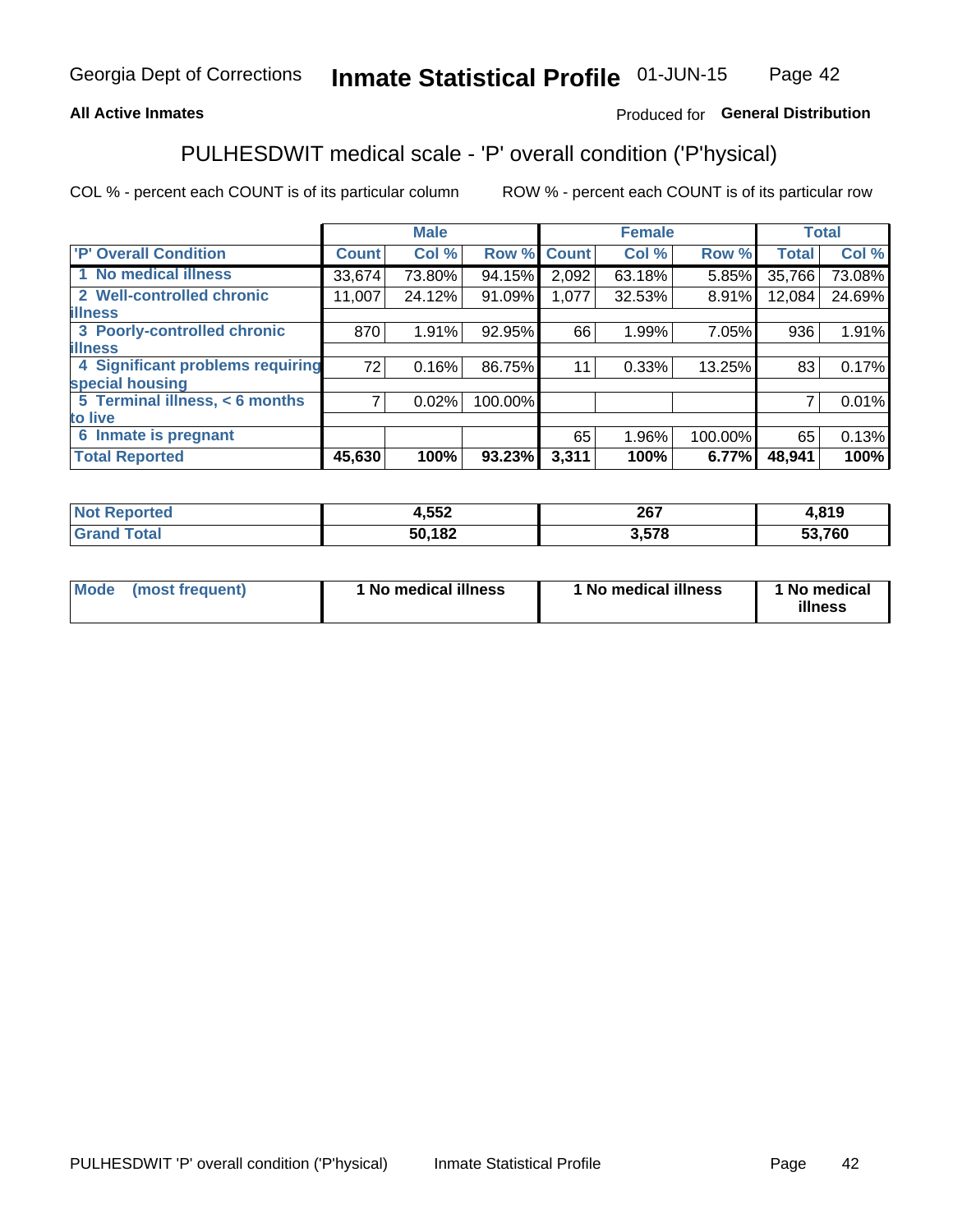### **All Active Inmates**

### Produced for General Distribution

## PULHESDWIT medical scale - 'U' upper body

COL % - percent each COUNT is of its particular column

|                              |              | <b>Male</b> |         |              | <b>Female</b> |        |              | <b>Total</b> |
|------------------------------|--------------|-------------|---------|--------------|---------------|--------|--------------|--------------|
| <b>U' Upper Body</b>         | <b>Count</b> | Col %       | Row %   | <b>Count</b> | Col %         | Row %  | <b>Total</b> | Col %        |
| 1 Upper bones, joints,       | 43,404       | 95.35%      | 93.20%  | 3,165        | 95.68%        | 6.80%  | 46,569       | 95.37%       |
| muscles all OK               |              |             |         |              |               |        |              |              |
| 2 One or both arms minimally | 1,845        | 4.05%       | 94.23%  | 113          | $3.42\%$      | 5.77%  | 1,958        | 4.01%        |
| limited                      |              |             |         |              |               |        |              |              |
| 3 One or both arms           | 239          | 0.53%       | 90.19%  | 26           | 0.79%         | 9.81%  | 265          | 0.54%        |
| <b>moderately limited</b>    |              |             |         |              |               |        |              |              |
| 4 One arm disabled,          | 33           | 0.07%       | 89.19%  | 4            | 0.12%         | 10.81% | 37           | 0.08%        |
| paralyzed, or amputated      |              |             |         |              |               |        |              |              |
| 5 Both arms disabled,        | 2            | 0.01%       | 100.00% |              |               |        | 2            | 0.01%        |
| paralyzed, or amputated      |              |             |         |              |               |        |              |              |
| <b>Total Reported</b>        | 45,523       | 100%        | 93.23%  | 3,308        | 100%          | 6.77%  | 48,831       | 100.0%       |

| <b>Not Reported</b>   | 1,659  | 270   | 4,929  |
|-----------------------|--------|-------|--------|
| <b>Total</b><br>Grand | 50,182 | 3,578 | 53,760 |

|  | Mode (most frequent) | 1 Upper bones, joints,<br>muscles all OK | 1 Upper bones, joints,<br>muscles all OK | 1 Upper bones,<br>joints, muscles all<br>ΟK |
|--|----------------------|------------------------------------------|------------------------------------------|---------------------------------------------|
|--|----------------------|------------------------------------------|------------------------------------------|---------------------------------------------|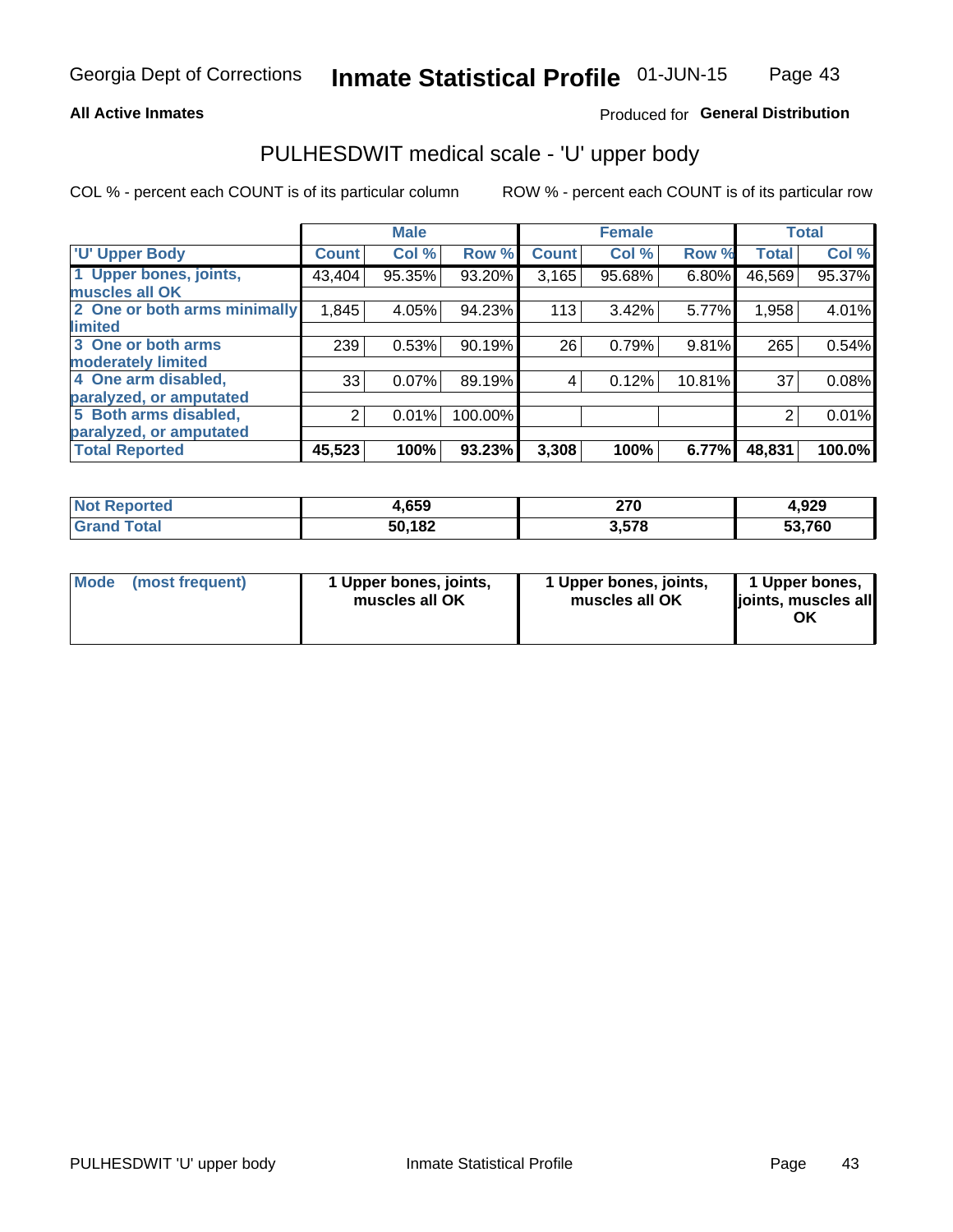### **All Active Inmates**

### Produced for General Distribution

## PULHESDWIT medical scale - 'L' lower body

COL % - percent each COUNT is of its particular column

|                                |              | <b>Male</b> |         |              | <b>Female</b> |       |              | <b>Total</b> |
|--------------------------------|--------------|-------------|---------|--------------|---------------|-------|--------------|--------------|
| 'L' Lower Body                 | <b>Count</b> | Col %       | Row %   | <b>Count</b> | Col %         | Row % | <b>Total</b> | Col %        |
| 1 Lower bones, joints,         | 40,606       | 89.21%      | 93.01%  | 3,054        | 92.29%        | 6.99% | 43,660       | 89.42%       |
| muscles all OK                 |              |             |         |              |               |       |              |              |
| 2 One or both legs minimally   | 4,181        | 9.19%       | 95.07%  | 217          | 6.56%         | 4.93% | 4,398        | 9.01%        |
| limited                        |              |             |         |              |               |       |              |              |
| 3 One or both legs             | 612          | 1.34%       | 95.03%  | 32           | 0.97%         | 4.97% | 644          | 1.32%        |
| moderately limited             |              |             |         |              |               |       |              |              |
| 4 One leg disabled, paralyzed, | 105          | 0.23%       | 94.59%  | 6            | 0.18%         | 5.41% | 111          | 0.23%        |
| or amputated                   |              |             |         |              |               |       |              |              |
| 5 Both legs disabled,          | 13           | 0.03%       | 100.00% |              |               |       | 13           | 0.03%        |
| paralyzed, or amputated        |              |             |         |              |               |       |              |              |
| <b>Total Reported</b>          | 45,517       | 100%        | 93.22%  | 3,309        | 100%          | 6.78% | 48,826       | 100.0%       |

| <b>Not Reported</b>   | 1,665  | 269   | 4,934  |
|-----------------------|--------|-------|--------|
| <b>Total</b><br>Grand | 50,182 | 3,578 | 53,760 |

| Mode | (most frequent) | 1 Lower bones, joints,<br>muscles all OK | I Lower bones, joints,<br>muscles all OK | 1 Lower bones,<br>joints, muscles all<br>ΟK |
|------|-----------------|------------------------------------------|------------------------------------------|---------------------------------------------|
|------|-----------------|------------------------------------------|------------------------------------------|---------------------------------------------|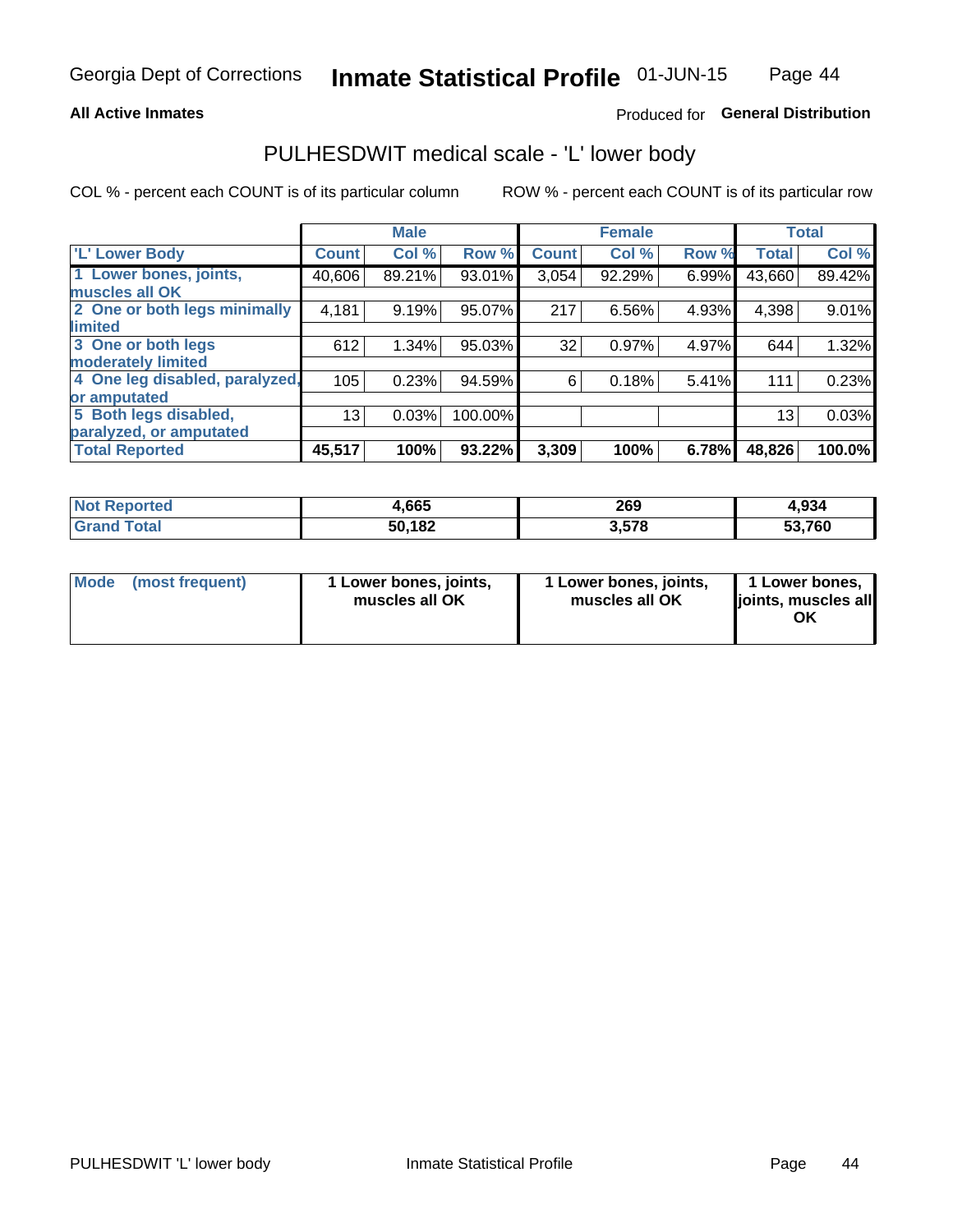### **All Active Inmates**

### Produced for General Distribution

### PULHESDWIT medical scale - 'H' hearing

COL % - percent each COUNT is of its particular column

|                                |              | <b>Male</b> |             |       | <b>Female</b> |       | <b>Total</b> |          |
|--------------------------------|--------------|-------------|-------------|-------|---------------|-------|--------------|----------|
| <b>'H' Hearing</b>             | <b>Count</b> | Col %       | Row % Count |       | Col %         | Row % | <b>Total</b> | Col %    |
| 1 Normal hearing both ears     | 44,937       | 98.76%      | 93.19%      | 3,283 | 99.36%        | 6.81% | 48,220       | 98.80%   |
| 2 Some loss in one ear with    | 443          | 0.97%       | 96.10%      | 18    | 0.54%         | 3.90% | 461          | 0.94%    |
| other OK, or mild loss in both |              |             |             |       |               |       |              |          |
| 3 Total loss in one ear with   | 84           | 0.18%       | 97.67%      | 2     | $0.06\%$      | 2.33% | 86           | 0.18%    |
| mild loss in other             |              |             |             |       |               |       |              |          |
| 4 Severe loss in both ears     | 21           | 0.05%       | 100.00%     |       |               |       | 21           | $0.04\%$ |
| 5 Total loss in both ears,     | 15           | 0.03%       | 93.75%      |       | 0.03%         | 6.25% | 16           | 0.03%    |
| requiring special housing      |              |             |             |       |               |       |              |          |
| <b>Total Reported</b>          | 45,500       | 100%        | 93.23%      | 3,304 | 100%          | 6.77% | 48,804       | 100%     |

| <b>Not Reno</b> | con    | $\sim$ $\sim$ $\sim$ | I.956  |
|-----------------|--------|----------------------|--------|
| ື∩rted          | ⊦,oo∠  | 71                   |        |
| Total           | 50,182 | 3,578                | 53,760 |

| Mode (most frequent) | 1 Normal hearing both ears 1 Normal hearing both ears 1 Normal hearing | both ears |
|----------------------|------------------------------------------------------------------------|-----------|
|                      |                                                                        |           |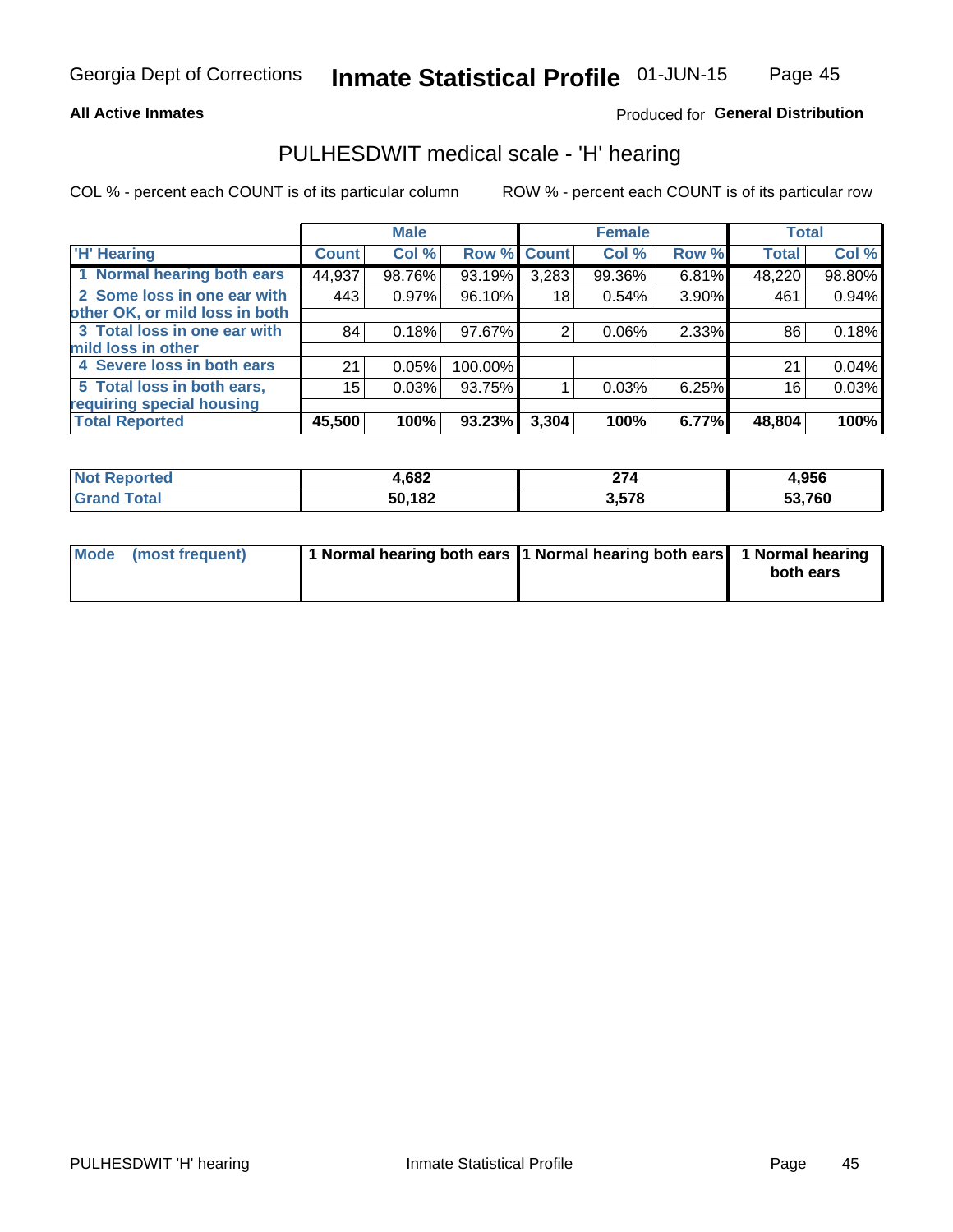### **All Active Inmates**

### Produced for General Distribution

## PULHESDWIT medical scale - 'E' vision

COL % - percent each COUNT is of its particular column

|                                 |              | <b>Male</b> |        |              | <b>Female</b> |        |              | <b>Total</b> |
|---------------------------------|--------------|-------------|--------|--------------|---------------|--------|--------------|--------------|
| 'E' Vision                      | <b>Count</b> | Col %       | Row %  | <b>Count</b> | Col %         | Row %  | <b>Total</b> | Col %        |
| 1 Correctable to 20/40 in both  | 34,934       | 77.72%      | 95.77% | .542         | 47.33%        | 4.23%  | 36,476       | 75.67%       |
| eyes                            |              |             |        |              |               |        |              |              |
| 2 Correctable to 20/70 in one   | 9,065        | 20.17%      | 86.26% | 1,444        | 44.32%        | 13.74% | 10,509       | 21.80%       |
| eye, may be blind in other      |              |             |        |              |               |        |              |              |
| 3 Correctable to 20/200 in one  | 794          | 1.77%       | 79.40% | 206          | 6.32%         | 20.60% | 1,000        | 2.07%        |
| eye, may be blind in other      |              |             |        |              |               |        |              |              |
| 4 One eye not correctable to    | 140          | 0.31%       | 70.00% | 60           | 1.84%         | 30.00% | 200          | 0.41%        |
| 20/200, other may be blind      |              |             |        |              |               |        |              |              |
| 5 Blind in both eyes, requiring | 14           | 0.03%       | 70.00% | 6            | 0.18%         | 30.00% | 20           | 0.04%        |
| special housing                 |              |             |        |              |               |        |              |              |
| <b>Total Reported</b>           | 44,947       | 100%        | 93.24% | 3,258        | 100%          | 6.76%  | 48,205       | 100%         |

| <b>Not Reported</b> | 5,235  | 320   | 5,555        |
|---------------------|--------|-------|--------------|
| <b>Total</b>        | 50,182 | 3,578 | 53,760<br>33 |

| Mode (most frequent) | 1 Correctable to 20/40 in both<br>eves | 1 Correctable to 20/40 in   1 Correctable to  <br>both eves | 20/40 in both eyes |
|----------------------|----------------------------------------|-------------------------------------------------------------|--------------------|
|                      |                                        |                                                             |                    |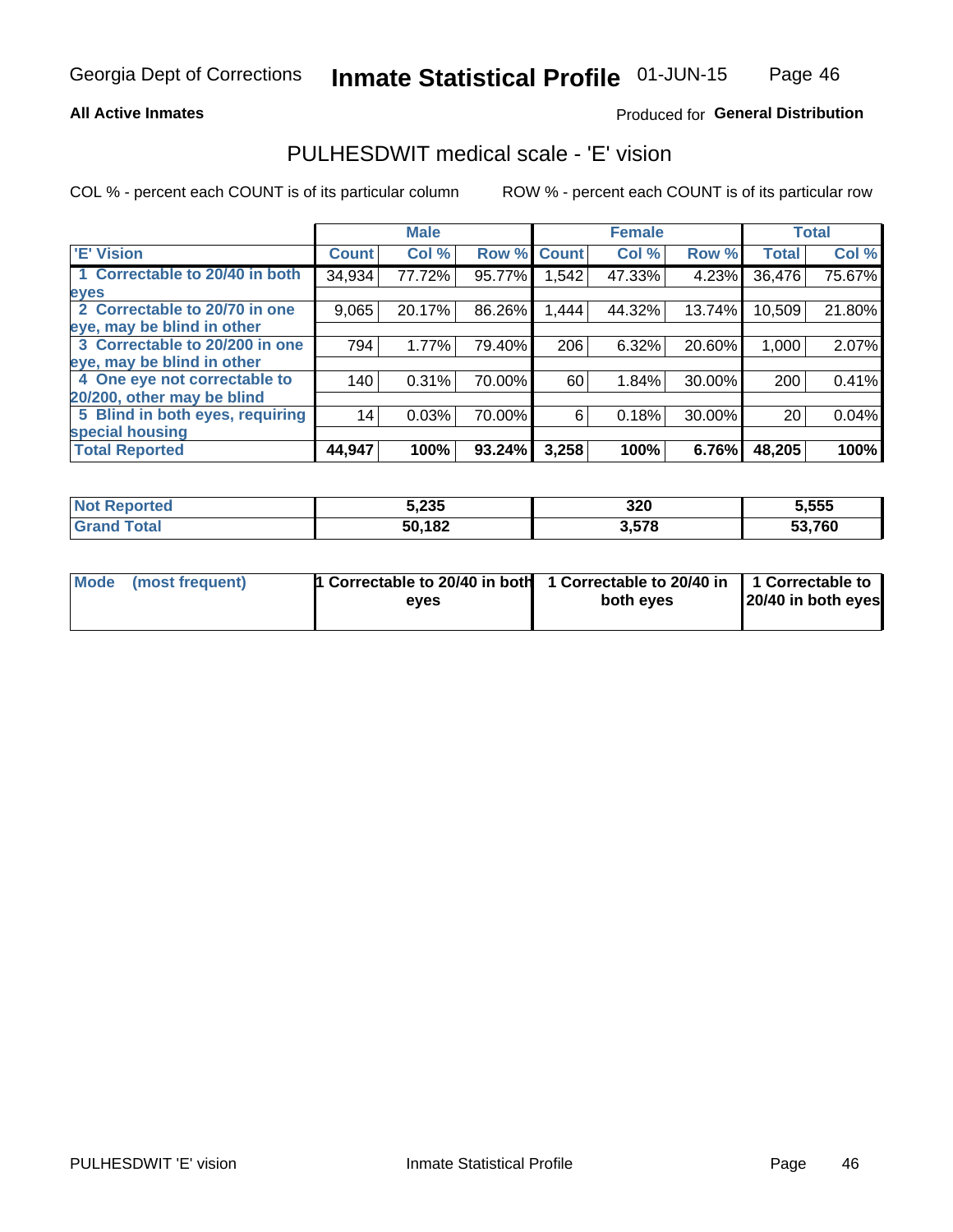### **All Active Inmates**

### Produced for General Distribution

## PULHESDWIT medical scale - 'S' pSychiatric

COL % - percent each COUNT is of its particular column

|                                        |              | <b>Male</b> |         |       | <b>Female</b> |        |              | <b>Total</b> |
|----------------------------------------|--------------|-------------|---------|-------|---------------|--------|--------------|--------------|
| 'S' pSychiatric                        | <b>Count</b> | Col %       | Row %   | Count | Col %         | Row %  | <b>Total</b> | Col %        |
| 1 No impairment or disorders           | 38,961       | 87.22%      | 96.42%  | .448  | 49.02%        | 3.58%  | 40,409       | 84.85%       |
| 2 Stable, or in remission, or          | 4,512        | 10.10%      | 75.28%  | 1,482 | 50.17%        | 24.72% | 5,994        | 12.59%       |
| mild impairment or retardation         |              |             |         |       |               |        |              |              |
| 3 Requires moderate inpatient          | 984          | 2.20%       | 98.11%  | 19    | 0.64%         | 1.89%  | 1,003        | 2.11%        |
| treatment                              |              |             |         |       |               |        |              |              |
| 4 Requires intensive inpatient         | 202          | 0.45%       | 97.58%  | 5     | 0.17%         | 2.42%  | 207          | 0.43%        |
| treatment                              |              |             |         |       |               |        |              |              |
| <b>5 Requires Crisis Stabilization</b> | 13           | 0.03%       | 100.00% |       |               |        | 13           | 0.03%        |
| Unit (CSU) inpatient care              |              |             |         |       |               |        |              |              |
| <b>Total Reported</b>                  | 44,672       | 100%        | 93.80%  | 2,954 | 100%          | 6.20%  | 47,626       | 100.0%       |

| <b>Not Reported</b> | 5,510  | 624   | 6,134         |
|---------------------|--------|-------|---------------|
| Total<br>' Grand    | 50,182 | 3,578 | 53,760<br>აა. |

| Mode (most frequent) | <b>1 No impairment or disorders 2 Stable, or in remission, 1 No impairment or</b> |                       |           |
|----------------------|-----------------------------------------------------------------------------------|-----------------------|-----------|
|                      |                                                                                   | or mild impairment or | disorders |
|                      |                                                                                   | retardation           |           |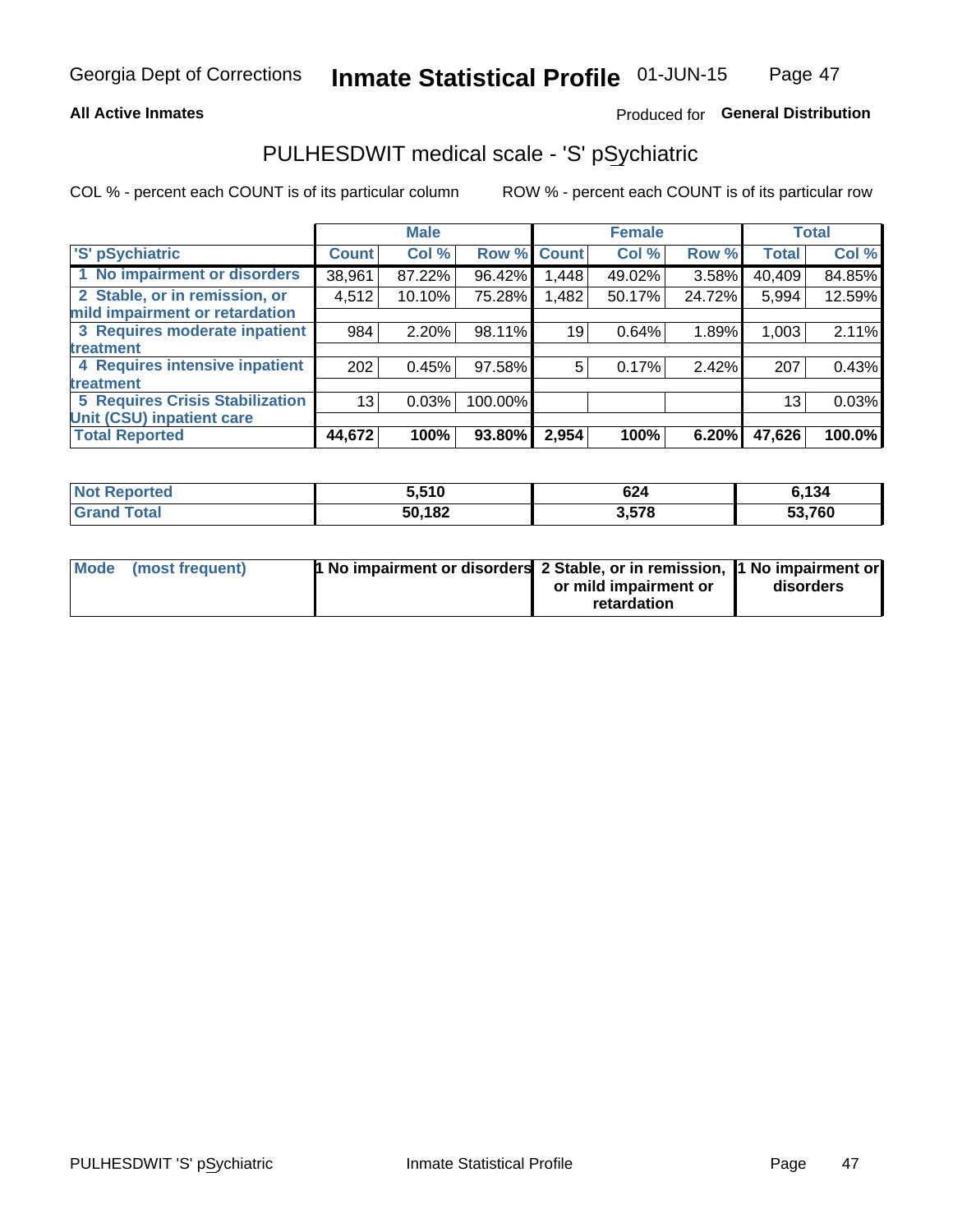### **All Active Inmates**

### Produced for General Distribution

## PULHESDWIT medical scale - 'D' dental

COL % - percent each COUNT is of its particular column

|                                 |              | <b>Male</b> |        |              | <b>Female</b> |        |              | <b>Total</b> |
|---------------------------------|--------------|-------------|--------|--------------|---------------|--------|--------------|--------------|
| <b>D'</b> Dental                | <b>Count</b> | Col %       | Row %  | <b>Count</b> | Col %         | Row %  | <b>Total</b> | Col %        |
| 1 Minimal routine dental health | 25,009       | 58.49%      | 93.12% | .849         | 60.33%        | 6.88%  | 26,858       | 58.61%       |
| <b>needs</b>                    |              |             |        |              |               |        |              |              |
| 2 Moderate cavities and/or gum  | 14,480       | 33.87%      | 93.79% | 959          | 31.29%        | 6.21%  | 15,439       | 33.69%       |
| disease                         |              |             |        |              |               |        |              |              |
| 3 Extensive gum disease         | 3,253        | 7.61%       | 92.73% | 255          | 8.32%         | 7.27%  | 3,508        | 7.66%        |
| and/or widespread decay         |              |             |        |              |               |        |              |              |
| 4 Urgent need for dental        | 16           | 0.04%       | 88.89% |              | 0.07%         | 11.11% | 18           | 0.04%        |
| <b>services</b>                 |              |             |        |              |               |        |              |              |
| <b>Total Reported</b>           | 42,758       | 100%        | 93.31% | 3,065        | 100%          | 6.69%  | 45,823       | 100%         |

| nacio      | 7,424  | E49             | 7007   |
|------------|--------|-----------------|--------|
| N          |        | JIJ             | ,931   |
| <b>ota</b> | 50,182 | 2E70<br>Კ.Ე / Ծ | 53,760 |

| Mode | (most frequent) | <b>Minimal routine dental</b><br>health needs | 1 Minimal routine dental 1 Minimal routine<br>health needs | dental health<br>needs |
|------|-----------------|-----------------------------------------------|------------------------------------------------------------|------------------------|
|------|-----------------|-----------------------------------------------|------------------------------------------------------------|------------------------|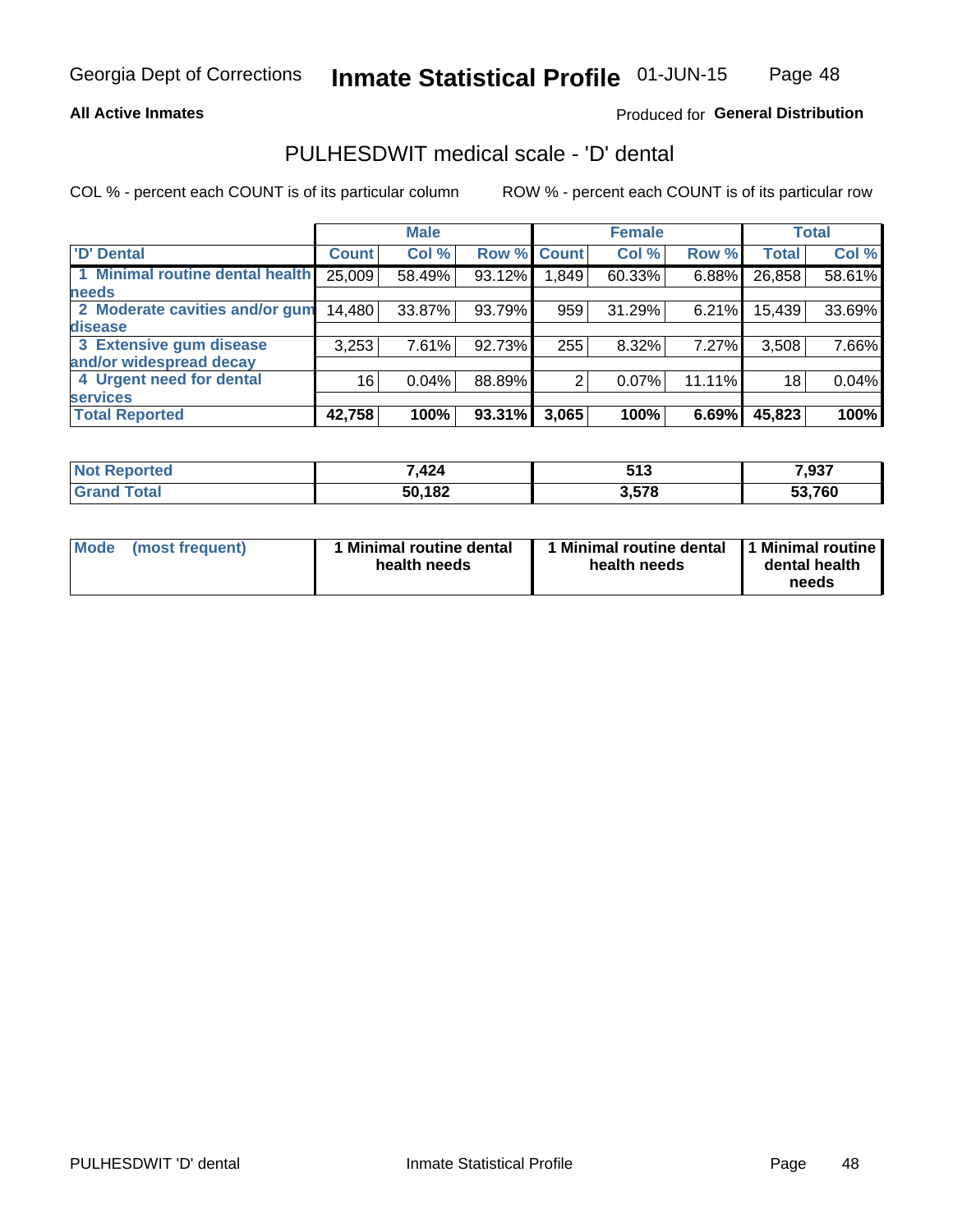### **All Active Inmates**

### Produced for General Distribution

## PULHESDWIT medical scale - 'W' work ability

COL % - percent each COUNT is of its particular column

|                                 |              | <b>Male</b> |        |             | <b>Female</b> |        |              | <b>Total</b> |
|---------------------------------|--------------|-------------|--------|-------------|---------------|--------|--------------|--------------|
| <b>W' work ability</b>          | <b>Count</b> | Col %       |        | Row % Count | Col %         | Row %  | <b>Total</b> | Col %        |
| 1 Unrestricted work or activity | 38,233       | 84.00%      | 93.45% | 2,681       | 81.02%        | 6.55%  | 40,914       | 83.80%       |
| 2 Minor restrictions on type of | 5,774        | 12.69%      | 92.46% | 471         | 14.23%        | 7.54%  | 6,245        | 12.79%       |
| <b>work</b>                     |              |             |        |             |               |        |              |              |
| 3 Moderate restrictions on type | 994          | 2.18%       | 93.95% | 64          | 1.93%         | 6.05%  | 1,058        | 2.17%        |
| lof work                        |              |             |        |             |               |        |              |              |
| 4 Major restrictions on type of | 371          | 0.82%       | 92.29% | 31          | 0.94%         | 7.71%  | 402          | 0.82%        |
| <b>work</b>                     |              |             |        |             |               |        |              |              |
| 5 Cannot work under any         | 145          | 0.32%       | 70.05% | 62          | 1.87%         | 29.95% | 207          | 0.42%        |
| <b>circumstances</b>            |              |             |        |             |               |        |              |              |
| <b>Total Reported</b>           | 45,517       | 100%        | 93.22% | 3,309       | 100%          | 6.78%  | 48,826       | 100%         |

| <b>Not Reported</b>   | 4,665  | 269   | 4,934  |
|-----------------------|--------|-------|--------|
| Total<br><b>Grand</b> | 50,182 | 3,578 | 53,760 |

| Mode            | 1 Unrestricted work or | 1 Unrestricted work or | 1 Unrestricted   |
|-----------------|------------------------|------------------------|------------------|
| (most frequent) | activity               | activity               | work or activity |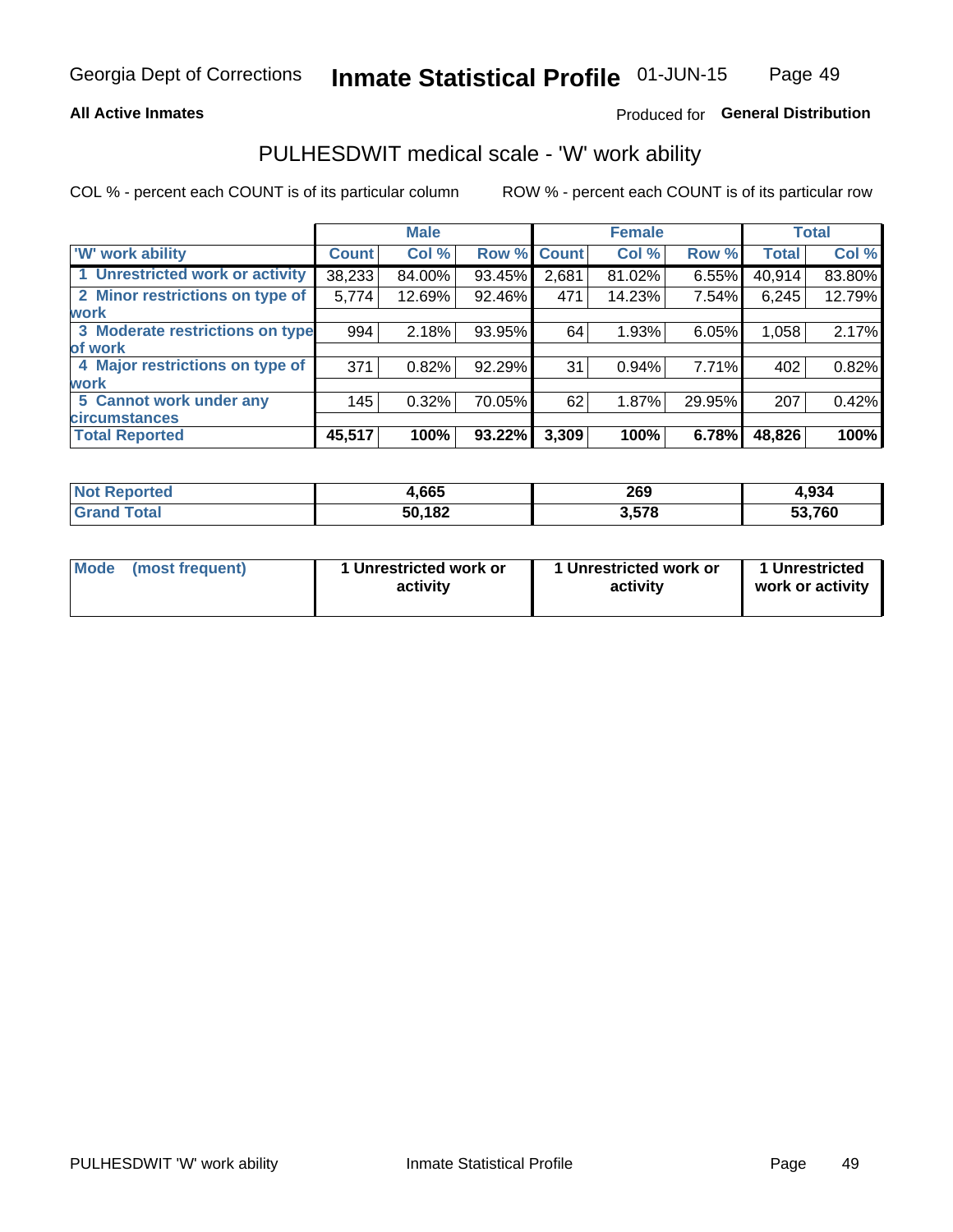#### **All Active Inmates**

### Produced for General Distribution

## PULHESDWIT medical scale - 'I' impairment

COL % - percent each COUNT is of its particular column

|                                   |              | <b>Male</b> |         |                | <b>Female</b> |       |              | <b>Total</b> |
|-----------------------------------|--------------|-------------|---------|----------------|---------------|-------|--------------|--------------|
| <b>T' Impairment</b>              | <b>Count</b> | Col %       |         | Row % Count    | Col %         | Row % | <b>Total</b> | Col %        |
| 1 No impairments or               | 45,161       | 99.24%      | 93.22%  | 3,287          | 99.34%        | 6.78% | 48,448       | 99.25%       |
| disabilities                      |              |             |         |                |               |       |              |              |
| 2 Wheelchair-bound but            | 236          | 0.52%       | 92.55%  | 19             | 0.57%         | 7.45% | 255          | 0.52%        |
| otherwise OK                      |              |             |         |                |               |       |              |              |
| <b>3 Needs low-level Assisted</b> | 39           | 0.09%       | 95.12%  | $\overline{2}$ | 0.06%         | 4.88% | 41           | 0.08%        |
| Living (level I)                  |              |             |         |                |               |       |              |              |
| 4 Needs moderate Assisted         | 14           | 0.03%       | 93.33%  |                | 0.03%         | 6.67% | 15           | 0.03%        |
| Living (level II)                 |              |             |         |                |               |       |              |              |
| <b>5 Needs maximal Assisted</b>   | 57           | 0.13%       | 100.00% |                |               |       | 57           | 0.12%        |
| Living (level III)                |              |             |         |                |               |       |              |              |
| <b>Total Reported</b>             | 45,507       | 100%        | 93.22%  | 3,309          | 100%          | 6.78% | 48,816       | 100%         |

| orted       | 67F<br>ו ש.י | 269  | 4,944  |
|-------------|--------------|------|--------|
| <b>otal</b> | 50,182       | .578 | 53,760 |

| Mode | (most frequent) | 1 No impairments or<br>disabilities | 1 No impairments or<br>disabilities | 1 No impairments<br>or disabilities |
|------|-----------------|-------------------------------------|-------------------------------------|-------------------------------------|
|------|-----------------|-------------------------------------|-------------------------------------|-------------------------------------|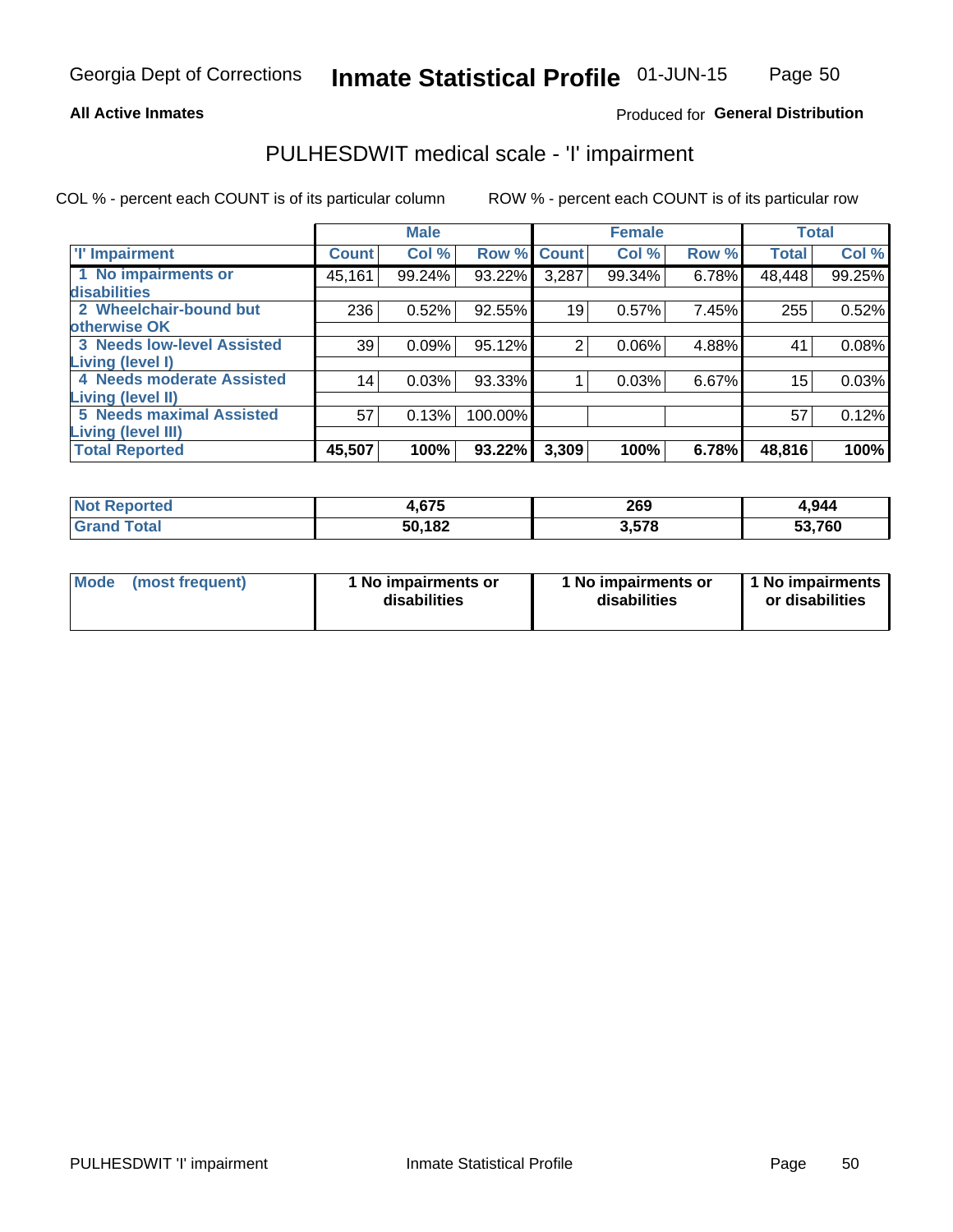### **All Active Inmates**

### Produced fo General Distribution

## PULHESDWIT medical scale - 'T' transportability

COL % - percent each COUNT is of its particular column

|                              |              | <b>Male</b> |         |              | <b>Female</b> |        |              | <b>Total</b> |
|------------------------------|--------------|-------------|---------|--------------|---------------|--------|--------------|--------------|
| <b>T' Transportability</b>   | <b>Count</b> | Col %       | Row %   | <b>Count</b> | Col %         | Row %  | <b>Total</b> | Col %        |
| 1 Can be transported in any  | 45,264       | 99.44%      | 93.25%  | 3,277        | 99.67%        | 6.75%  | 48,541       | 99.45%       |
| ordinary approved vehicle    |              |             |         |              |               |        |              |              |
| 2 Wheelchair-bound, not      | 62           | 0.14%       | 95.38%  | 3            | 0.09%         | 4.62%  | 65           | 0.13%        |
| needing special vehicle      |              |             |         |              |               |        |              |              |
| 3 Wheelchair-bound, requires | 8            | 0.02%       | 100.00% |              |               |        | 8            | 0.02%        |
| special vehicle              |              |             |         |              |               |        |              |              |
| 4 Needs specially-equipped   | 6            | 0.01%       | 85.71%  |              | 0.03%         | 14.29% |              | 0.01%        |
| medical vehicle              |              |             |         |              |               |        |              |              |
| <b>5 Requires ambulance</b>  | 179          | 0.39%       | 96.24%  | 7            | 0.21%         | 3.76%  | 186          | 0.38%        |
| transport                    |              |             |         |              |               |        |              |              |
| <b>Total Reported</b>        | 45,519       | 100%        | 93.26%  | 3,288        | 100%          | 6.74%  | 48,807       | 100%         |

| <b>Not</b><br>Reported | 1,663  | 290   | 4,953  |
|------------------------|--------|-------|--------|
| Total                  | 50,182 | 3.578 | 53,760 |

|  | Mode (most frequent) | 1 Can be transported in any 1 Can be transported in any<br>ordinary approved vehicle   ordinary approved vehicle   transported in any |  | 1 Can be<br>  ordinary approved  <br>vehicle |
|--|----------------------|---------------------------------------------------------------------------------------------------------------------------------------|--|----------------------------------------------|
|--|----------------------|---------------------------------------------------------------------------------------------------------------------------------------|--|----------------------------------------------|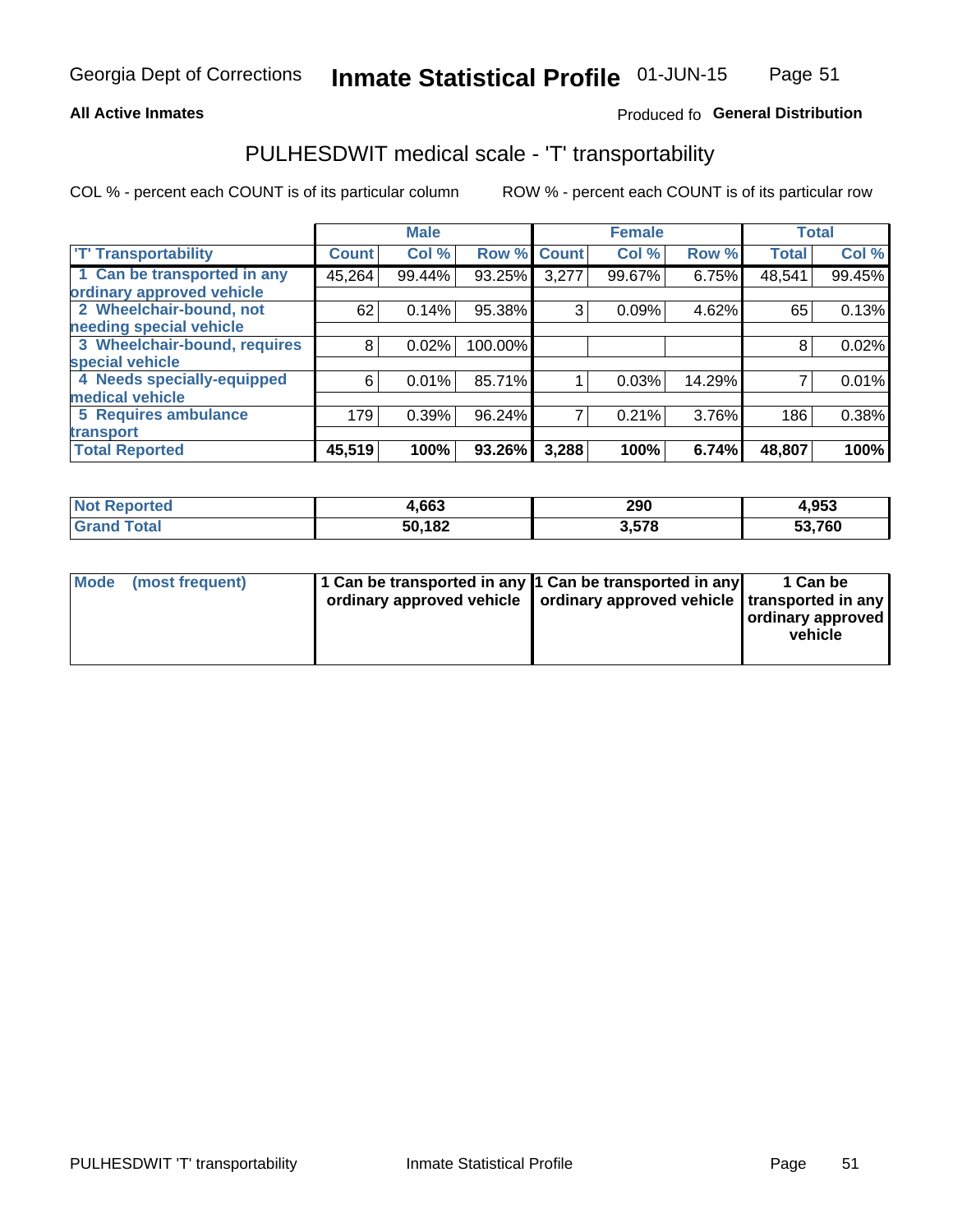#### Inmate Statistical Profile 01-JUN-15 Page 52

**All Active Inmates** 

### Produced for General Distribution

## Number of prior Georgia incarcerations

COL % - percent each COUNT is of its particular column

|                                       |              | <b>Male</b> |                    |       | <b>Female</b> |       |        | <b>Total</b> |
|---------------------------------------|--------------|-------------|--------------------|-------|---------------|-------|--------|--------------|
| <b>Num of Prior GA Incarcerations</b> | <b>Count</b> | Col %       | <b>Row % Count</b> |       | Col %         | Row % | Total  | Col %        |
| $\bf{0}$                              | 28,139       | 56.07%      | 91.63%             | 2,569 | 71.80%        | 8.37% | 30,708 | 57.12%       |
|                                       | 9,254        | 18.44%      | 94.73%             | 515   | 14.39%        | 5.27% | 9,769  | 18.17%       |
| $\mathbf{2}$                          | 5,323        | 10.61%      | 96.40%             | 199   | 5.56%         | 3.60% | 5,522  | 10.27%       |
| 3                                     | 3,055        | 6.09%       | 96.07%             | 125   | 3.49%         | 3.93% | 3,180  | 5.92%        |
| 4                                     | 1,836        | 3.66%       | 96.63%             | 64    | 1.79%         | 3.37% | 1,900  | 3.53%        |
| 5                                     | 1,087        | 2.17%       | 95.77%             | 48    | 1.34%         | 4.23% | 1,135  | 2.11%        |
| <b>More Than 5</b>                    | 1,488        | 2.97%       | 96.25%             | 58    | 1.62%         | 3.75% | 1,546  | 2.88%        |
| <b>Total Reported</b>                 | 50,182       | 100%        | 93.34%             | 3,578 | 100%          | 6.66% | 53,760 | 100%         |

| orted<br>NO. |        |       |        |
|--------------|--------|-------|--------|
| <b>Total</b> | 50,182 | २ ५७८ | 53,760 |

| Mean (average)       | 1.05 | ٥۷. | 1.02 |
|----------------------|------|-----|------|
| Median (middle)      |      |     |      |
| Mode (most frequent) |      |     |      |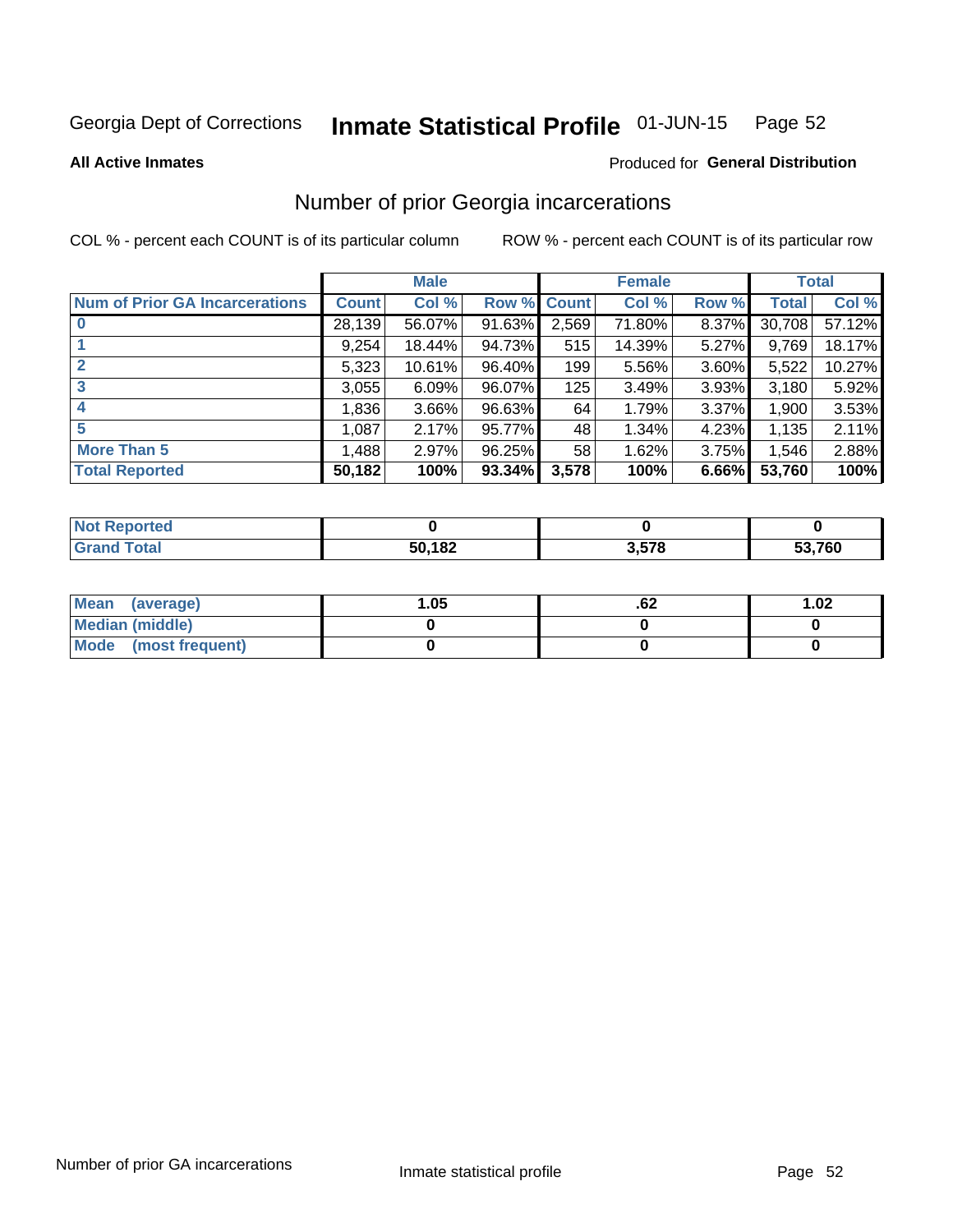#### Inmate Statistical Profile 01-JUN-15 Page 53

#### **All Active Inmates**

### Produced for General Distribution

### Prison sentence in years

COL % - percent each COUNT is of its particular column

ROW % - percent each COUNT is of its particular row

|                                 |              | <b>Male</b> |        |                 | <b>Female</b> |        |              | <b>Total</b> |
|---------------------------------|--------------|-------------|--------|-----------------|---------------|--------|--------------|--------------|
| <b>Prison Sentence In Years</b> | <b>Count</b> | Col %       | Row %  | <b>Count</b>    | Col %         | Row %  | <b>Total</b> | Col %        |
| $0 - 1$                         | 455          | 0.91%       | 92.48% | $\overline{37}$ | 1.03%         | 7.52%  | 492          | 0.92%        |
| $1.1 - 2$                       | 703          | 1.40%       | 91.18% | 68              | 1.90%         | 8.82%  | 771          | 1.43%        |
| $2.1 - 3$                       | 1,022        | 2.04%       | 90.60% | 106             | 2.96%         | 9.40%  | 1,128        | 2.10%        |
| $3.1 - 4$                       | 945          | 1.88%       | 92.11% | 81              | 2.26%         | 7.89%  | 1,026        | 1.91%        |
| $4.1 - 5$                       | 2,137        | 4.26%       | 91.09% | 209             | 5.84%         | 8.91%  | 2,346        | 4.36%        |
| $5.1 - 6$                       | 1,097        | 2.19%       | 89.77% | 125             | 3.49%         | 10.23% | 1,222        | 2.27%        |
| $6.1 - 7$                       | 1,152        | 2.30%       | 92.16% | 98              | 2.74%         | 7.84%  | 1,250        | 2.33%        |
| $7.1 - 8$                       | 1,204        | 2.40%       | 92.19% | 102             | 2.85%         | 7.81%  | 1,306        | 2.43%        |
| $8.1 - 9$                       | 1,232        | 2.46%       | 93.05% | 92              | 2.57%         | 6.95%  | 1,324        | 2.46%        |
| $9.1 - 10$                      | 4,910        | 9.78%       | 90.47% | 517             | 14.45%        | 9.53%  | 5,427        | 10.09%       |
| $10.1 - 12$                     | 2,601        | 5.18%       | 91.58% | 239             | 6.68%         | 8.42%  | 2,840        | 5.28%        |
| $12.1 - 15$                     | 5,292        | 10.55%      | 92.34% | 439             | 12.27%        | 7.66%  | 5,731        | 10.66%       |
| $15.1 - 20$                     | 9,425        | 18.78%      | 94.13% | 588             | 16.43%        | 5.87%  | 10,013       | 18.63%       |
| 20.1 - Over                     | 9,679        | 19.29%      | 95.29% | 478             | 13.36%        | 4.71%  | 10,157       | 18.89%       |
| <b>Life</b>                     | 7,079        | 14.11%      | 95.14% | 362             | 10.12%        | 4.86%  | 7,441        | 13.84%       |
| <b>Life Without Parole</b>      | 1,067        | 2.13%       | 97.18% | 31              | 0.87%         | 2.82%  | 1,098        | 2.04%        |
| <b>Death</b>                    | 92           | 0.18%       | 98.92% | 1               | 0.03%         | 1.08%  | 93           | 0.17%        |
| <b>Youthful Offenders</b>       | 90           | 0.18%       | 94.74% | 5               | 0.14%         | 5.26%  | 95           | 0.18%        |
| <b>Total Reported</b>           | 50,182       | 100%        | 93.34% | 3,578           | 100%          | 6.66%  | 53,760       | 100%         |

| <b>NOT</b><br>portea |        |       |        |
|----------------------|--------|-------|--------|
|                      | 50,182 | 3.578 | 53,760 |

#### **Determinate (numeric) sentences only**

| <b>Mean</b><br><b>20.72</b><br>ss 77<br>19.24<br><i>L</i> V.II<br>20.I<br>$\cdots$<br>______ |  |  |
|----------------------------------------------------------------------------------------------|--|--|
|                                                                                              |  |  |

All sentences (including determinate), with life, life without parole, and death sentences figured at 45 years

| <b>Me</b><br>30.93<br>30.2 <sup>4</sup><br>nn nn<br>3U.Z3<br>___ |  |  |  |
|------------------------------------------------------------------|--|--|--|
|                                                                  |  |  |  |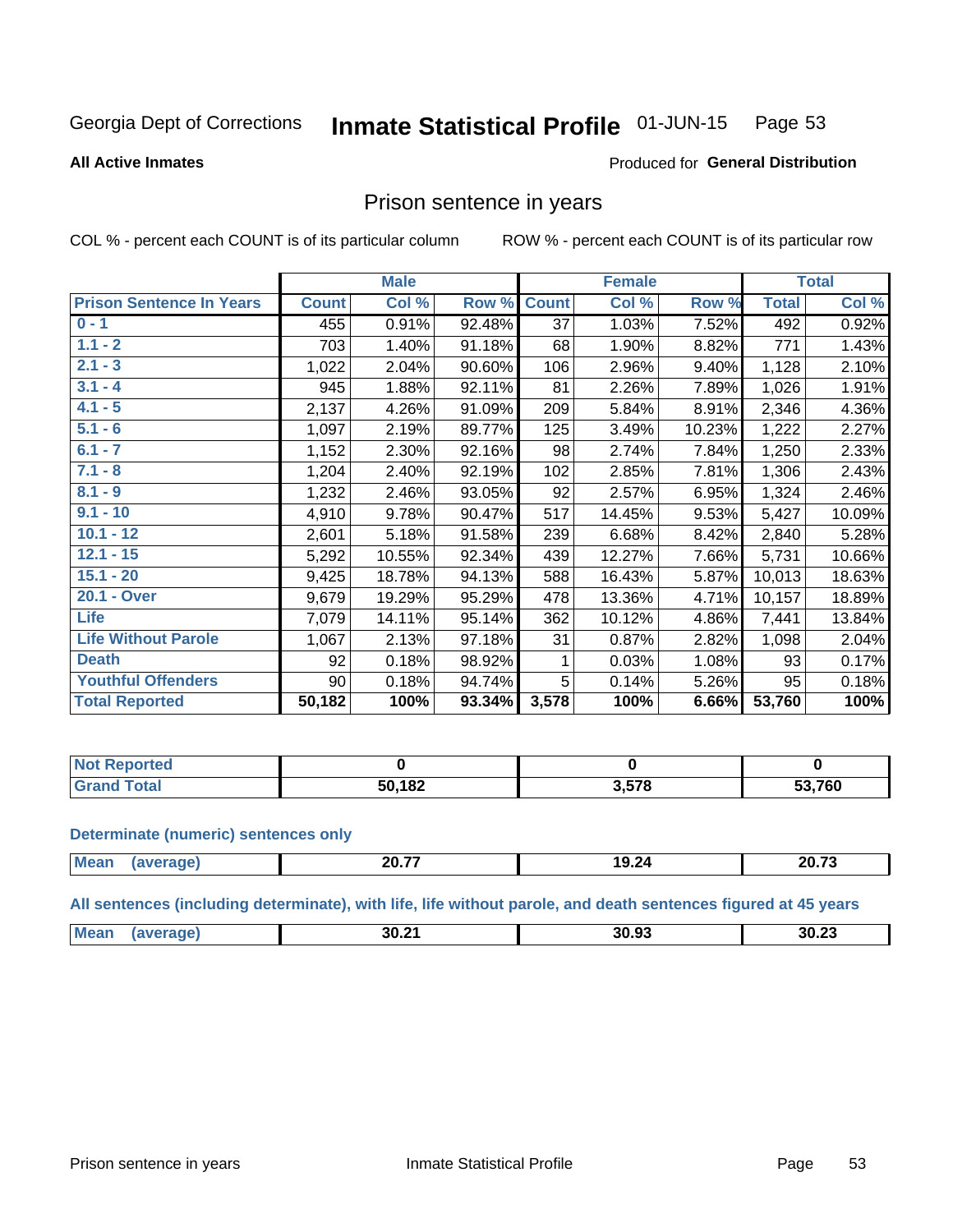#### Inmate Statistical Profile 01-JUN-15 Page 54

### **All Active Inmates**

### **Produced for General Distribution**

## Primary offense, broken out into felonies vs misdemeanors

COL % - percent each COUNT is of its particular column

|                                  |              | <b>Male</b> |                    |       | <b>Female</b> |       | Total  |        |
|----------------------------------|--------------|-------------|--------------------|-------|---------------|-------|--------|--------|
| <b>Felonies and Misdemeanors</b> | <b>Count</b> | Col %       | <b>Row % Count</b> |       | Col %         | Row % | Total  | Col %  |
| <b>Felonies</b>                  | 50,015       | 99.81%      | 93.33%             | 3.575 | 99.92%        | 6.67% | 53.590 | 99.82% |
| <b>Misdemeanors</b>              | 93           | 19%         | $96.88\%$          |       | .08%          | 3.13% | 96     | 18%    |
| <b>Total Reported</b>            | 50,108       | 100%        | $93.34\%$          | 3,578 | 100%          | 6.66% | 53.686 | 100%   |

| <b>Not Reported</b>   | _      |        |        |
|-----------------------|--------|--------|--------|
| <b>Grand</b><br>Гоtal | 50,182 | 50,108 | 53,760 |

| Mo | ____ | 11 C.S<br>. | onies<br>. |
|----|------|-------------|------------|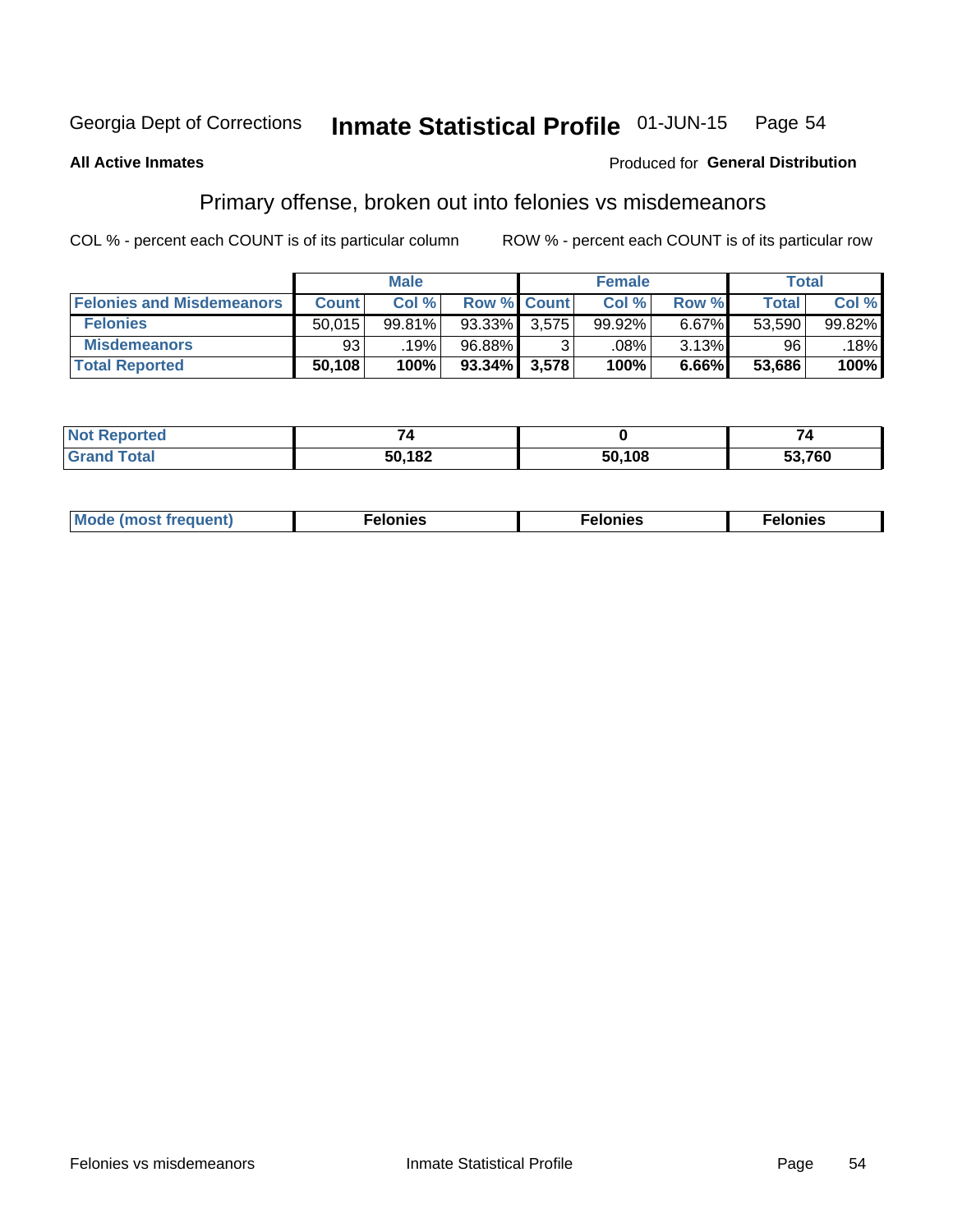#### Inmate Statistical Profile 01-JUN-15 Page 55

#### **All Active Inmates**

### Produced for General Distribution

## Primary offense, broken out into six broad crime categories

COL % - percent each COUNT is of its particular column

|                                 | <b>Male</b>  |        |           | <b>Female</b>   |        |        | <b>Total</b> |        |
|---------------------------------|--------------|--------|-----------|-----------------|--------|--------|--------------|--------|
| <b>Crime Categories</b>         | <b>Count</b> | Col %  |           | Row % Count     | Col %  | Row %  | <b>Total</b> | Col %  |
| <b>Violent</b>                  | 24,697       | 49.29% | 94.02%    | 1,570           | 43.88% | 5.98%  | 26,267       | 48.93% |
| <b>Sex Crime</b><br>2           | 8,233        | 16.43% | 98.47%    | 128             | 3.58%  | 1.53%  | 8,361        | 15.57% |
| $\mathbf{3}$<br><b>Property</b> | 9,197        | 18.35% | 89.74%    | 1,051           | 29.37% | 10.26% | 10,248       | 19.09% |
| <b>Drug</b><br>4                | 5,661        | 11.30% | 89.54%    | 661             | 18.47% | 10.46% | 6,322        | 11.78% |
| <b>Habit/DUI</b><br>5           | 105          | .21%   | 89.74%    | 12 <sub>2</sub> | .34%   | 10.26% | 117          | .22%   |
| <b>Other</b><br>6               | 2,215        | 4.42%  | 93.42%    | 156             | 4.36%  | 6.58%  | 2,371        | 4.42%  |
| <b>Total Reported</b>           | 50,108       | 100%   | $93.34\%$ | 3,578           | 100%   | 6.66%  | 53,686       | 100%   |

| rtea<br>NO |        |                   |      |
|------------|--------|-------------------|------|
| Foto       | 50,182 | <b>E70</b><br>J.J | ,760 |

| Mc | .<br>$\cdots$ | VIOIEM |
|----|---------------|--------|
|    |               |        |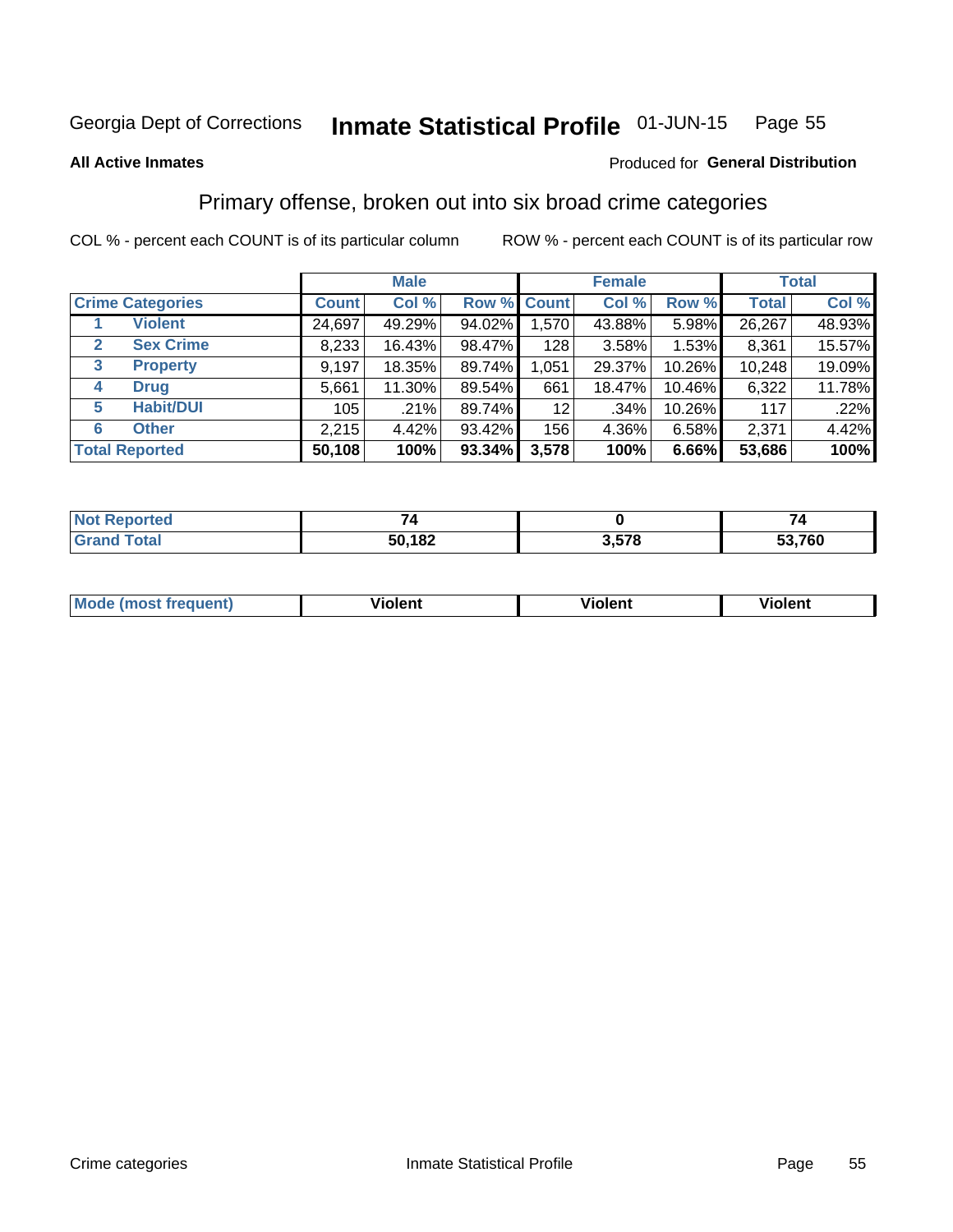#### Inmate Statistical Profile 01-JUN-15 Page 56

**All Active Inmates** 

### **Produced for General Distribution**

## Primary offense, detailed offense code

COL % - percent each COUNT is of its particular column

|                                            |              | <b>Male</b> |         |                         | <b>Female</b> |        |                | <b>Total</b> |
|--------------------------------------------|--------------|-------------|---------|-------------------------|---------------|--------|----------------|--------------|
| <b>Primary Offense</b>                     | <b>Count</b> | Col %       | Row %   | <b>Count</b>            | Col %         | Row %  | <b>Total</b>   | Col %        |
| <b>Abandonment Of Child (2852)</b>         | 1.           | .01%        | 100.00% |                         |               |        | 1              | .01%         |
| <b>Abuse, Neglect Elder/Disab (2812)</b>   | 21           | .04%        | 55.26%  | 17                      | .48%          | 44.74% | 38             | .07%         |
| Agg Aslt W Intnt To Rape (2095)            | 67           | .13%        | 100.00% |                         |               |        | 67             | .12%         |
| <b>Agg Sex Battery Atmpt (2099)</b>        | 1            | .01%        | 100.00% |                         |               |        | 1              | .01%         |
| <b>Aggrav Assault (1302)</b>               | 5,056        | 10.09%      | 94.65%  | 286                     | 7.99%         | 5.35%  | 5,342          | 9.95%        |
| <b>Aggrav Assault Peace Ofcr</b><br>(1314) | 295          | .59%        | 95.16%  | 15                      | .42%          | 4.84%  | 310            | .58%         |
| <b>Aggrav Battery (1305)</b>               | 1,202        | 2.40%       | 93.69%  | 81                      | 2.26%         | 6.31%  | 1,283          | 2.39%        |
| <b>Aggrav Battery Peace Ofcr</b><br>(1315) | 24           | .05%        | 100.00% |                         |               |        | 24             | .04%         |
| <b>Aggrav Ch Molest, Atmpt (2096)</b>      |              | .01%        | 100.00% |                         |               |        | 1              | .01%         |
| <b>Aggrav Child Molestation (2021)</b>     | 1,193        | 2.38%       | 98.60%  | 17                      | .48%          | 1.40%  | 1,210          | 2.25%        |
| <b>Aggrav Cruelty To Animals</b><br>(2972) | 10           | .02%        | 100.00% |                         |               |        | 10             | .02%         |
| <b>Aggrav Sexual Battery (2009)</b>        | 182          | .36%        | 99.45%  | 1                       | .03%          | .55%   | 183            | .34%         |
| <b>Aggrav Sodomy (2003)</b>                | 195          | .39%        | 98.98%  | $\overline{2}$          | .06%          | 1.02%  | 197            | .37%         |
| <b>Aggrav Stalking (1321)</b>              | 280          | .56%        | 96.55%  | 10                      | .28%          | 3.45%  | 290            | .54%         |
| <b>Aggravated Assault On 65+</b><br>(1304) | 3            | .01%        | 100.00% |                         |               |        | 3              | .01%         |
| <b>Alter Id (1506)</b>                     | 4            | .01%        | 100.00% |                         |               |        | 4              | .01%         |
| <b>Armed Robbery (1902)</b>                | 5,565        | 11.11%      | 96.45%  | 205                     | 5.73%         | 3.55%  | 5,770          | 10.75%       |
| Arson 1st Degree (1401)                    | 63           | .13%        | 90.00%  | 7                       | .20%          | 10.00% | 70             | .13%         |
| <b>Arson 2nd Degree (1402)</b>             | 10           | .02%        | 76.92%  | 3                       | .08%          | 23.08% | 13             | .02%         |
| <b>Arson 3rd Degree (1403)</b>             | 5            | .01%        | 100.00% |                         |               |        | 5              | .01%         |
| <b>Ass W/ Int Transmit Hiv (1313)</b>      | 1            | .01%        | 100.00% |                         |               |        | $\mathbf{1}$   | .01%         |
| <b>Atmpt Aggrav Assault (1303)</b>         | $\mathsf g$  | .02%        | 100.00% |                         |               |        | 9              | .02%         |
| <b>Atmpt Aggrav Sodomy (2093)</b>          | 5            | .01%        | 100.00% |                         |               |        | $\overline{5}$ | .01%         |
| <b>Atmpt Armed Robbery (1992)</b>          | 94           | .19%        | 94.95%  | 5                       | .14%          | 5.05%  | 99             | .18%         |
| <b>Atmpt Burglary (1690)</b>               | 30           | .06%        | 93.75%  | $\overline{2}$          | .06%          | 6.25%  | 32             | .06%         |
| <b>Atmpt Child Molestation (2094)</b>      | 22           | .04%        | 100.00% |                         |               |        | 22             | .04%         |
| <b>Atmpt Escape (2590)</b>                 | 3            | .01%        | 100.00% |                         |               |        | 3              | .01%         |
| <b>Atmpt Forgery (1790)</b>                | 1            | .01%        | 100.00% |                         |               |        | 1              | .01%         |
| <b>Atmpt Kidnap (1390)</b>                 | 3            | .01%        | 100.00% |                         |               |        | $\overline{3}$ | .01%         |
| <b>Atmpt Murder (1190)</b>                 | 74           | .15%        | 91.36%  | $\overline{7}$          | .20%          | 8.64%  | 81             | .15%         |
| Atmpt Rape (2091)                          | 47           | .09%        | 97.92%  | 1                       | .03%          | 2.08%  | 48             | .09%         |
| <b>Atmpt Robbery (1991)</b>                | 41           | .08%        | 91.11%  | $\overline{\mathbf{4}}$ | .11%          | 8.89%  | 45             | .08%         |
| <b>Atmpt Sodomy (2092)</b>                 | 4            | .01%        | 100.00% |                         |               |        | 4              | .01%         |
| <b>Atmpt Theft By Taking (1812)</b>        | $\,6\,$      | .01%        | 75.00%  | $\overline{c}$          | .06%          | 25.00% | 8              | .01%         |
| <b>Atmpt Viol Substance Act (4090)</b>     | 26           | .05%        | 86.67%  | $\overline{\mathbf{4}}$ | .11%          | 13.33% | 30             | .06%         |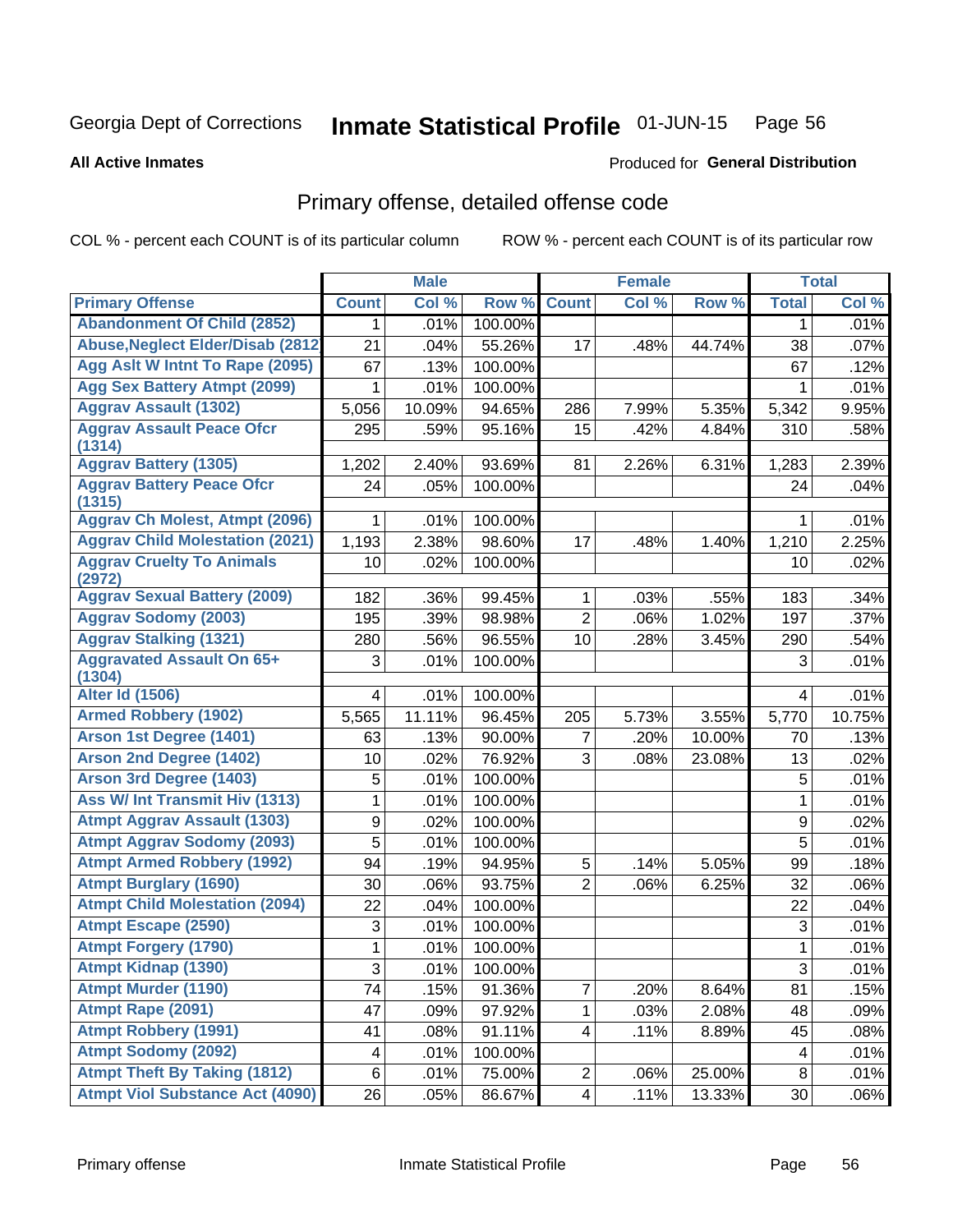#### Inmate Statistical Profile 01-JUN-15 Page 57

**All Active Inmates** 

### **Produced for General Distribution**

## Primary offense, detailed offense code

COL % - percent each COUNT is of its particular column

|                                            |                | <b>Male</b> |         |                 | <b>Female</b> |        |                | <b>Total</b> |
|--------------------------------------------|----------------|-------------|---------|-----------------|---------------|--------|----------------|--------------|
| <b>Primary Offense</b>                     | <b>Count</b>   | Col %       | Row %   | <b>Count</b>    | Col %         | Row %  | <b>Total</b>   | Col %        |
| <b>Att/Consprcy Commt C/S/Of</b>           | 42             | .08%        | 91.30%  | $\vert 4 \vert$ | .11%          | 8.70%  | 46             | .09%         |
| (4134)                                     |                |             |         |                 |               |        |                |              |
| <b>Bad Checks (1704)</b>                   | 2              | .01%        | 50.00%  | $\overline{2}$  | .06%          | 50.00% | 4              | .01%         |
| <b>Bail Jumping (2511)</b>                 | $\overline{7}$ | .01%        | 77.78%  | $\overline{2}$  | .06%          | 22.22% | 9              | .02%         |
| <b>Bestiality (2004)</b>                   | 2              | .01%        | 100.00% |                 |               |        | $\overline{2}$ | .01%         |
| <b>Bribery Govt Officer (2301)</b>         | $\overline{2}$ | .01%        | 66.67%  | 1               | .03%          | 33.33% | $\overline{3}$ | .01%         |
| Burg 1st Aft 6/30/12 (1611)                | 1,164          | 2.32%       | 92.16%  | 99              | 2.77%         | 7.84%  | 1,263          | 2.35%        |
| Burg 2nd Aft 6/30/12 (1612)                | 432            | .86%        | 96.64%  | 15              | .42%          | 3.36%  | 447            | .83%         |
| Burg Bef 7/1/12 (1601)                     | 4,229          | 8.44%       | 96.60%  | 149             | 4.16%         | 3.40%  | 4,378          | 8.15%        |
| <b>Carjacking, Attempted (1912)</b>        | 1              | .01%        | 100.00% |                 |               |        | 1              | .01%         |
| <b>Carry Concealed Weapon (2901)</b>       | 7              | .01%        | 100.00% |                 |               |        | 7              | .01%         |
| <b>Carry Weapon At School (2915)</b>       | 3              | .01%        | 75.00%  | 1               | .03%          | 25.00% | 4              | .01%         |
| <b>Child Molestation (2019)</b>            | 2,671          | 5.33%       | 97.84%  | 59              | 1.65%         | 2.16%  | 2,730          | 5.09%        |
| <b>Chop Shop Violation (5003)</b>          | 1              | .01%        | 100.00% |                 |               |        | 1              | .01%         |
| <b>Cnspire Traffic Cntrl Sub (4130)</b>    | 10             | .02%        | 83.33%  | $\overline{2}$  | .06%          | 16.67% | 12             | .02%         |
| <b>Computer Pornography (1760)</b>         | 47             | .09%        | 100.00% |                 |               |        | 47             | .09%         |
| <b>Computer Theft (1761)</b>               | 7              | .01%        | 46.67%  | 8               | .22%          | 53.33% | 15             | .03%         |
| <b>Computer Trespass (1762)</b>            | 1              | .01%        | 100.00% |                 |               |        | 1              | .01%         |
| <b>Conceal Death Of Another (1125)</b>     | 12             | .02%        | 75.00%  | 4               | .11%          | 25.00% | 16             | .03%         |
| <b>Conspiracy (9901)</b>                   | 37             | .07%        | 92.50%  | 3               | .08%          | 7.50%  | 40             | .07%         |
| <b>Convsn Paymnts Real Propy</b><br>(1811) | 1              | .01%        | 100.00% |                 |               |        | 1              | .01%         |
| <b>Crmnl Abortion (1201)</b>               | 1              | .01%        | 100.00% |                 |               |        | 1              | .01%         |
| Crmnl Atmpt (9905)                         | $\overline{2}$ | .01%        | 100.00% |                 |               |        | $\overline{2}$ | .01%         |
| <b>Crmnl Damage 1st Degree (1501)</b>      | 30             | .06%        | 93.75%  | $\overline{2}$  | .06%          | 6.25%  | 32             | .06%         |
| <b>Crmnl Damage 2nd Degree</b><br>(1502)   | 83             | .17%        | 96.51%  | 3               | .08%          | 3.49%  | 86             | .16%         |
| <b>Crmnl Interfere Govt Prop (2613)</b>    | 19             | .04%        | 95.00%  | 1               | .03%          | 5.00%  | 20             | .04%         |
| <b>Crmnl Solicitation (9910)</b>           | 1              | .01%        | 50.00%  | $\mathbf{1}$    | .03%          | 50.00% | $\overline{2}$ | .01%         |
| <b>Crmnl Trespassing (9912)</b>            | 1              | .01%        | 100.00% |                 |               |        | 1              | .01%         |
| <b>Cruelty To Animals (2971)</b>           | 3              | .01%        | 75.00%  | 1               | .03%          | 25.00% | 4              | .01%         |
| <b>Cruelty To Children (2801)</b>          | 303            | .60%        | 77.49%  | 88              | 2.46%         | 22.51% | 391            | .73%         |
| <b>Cruelty To Elder Person (2811)</b>      | 14             | .03%        | 58.33%  | 10 <sup>1</sup> | .28%          | 41.67% | 24             | .04%         |
| <b>Defrauding State (2307)</b>             | 1              | .01%        | 100.00% |                 |               |        | 1              | .01%         |
| <b>Distributing Obscene Mat (2101)</b>     | $\overline{2}$ | .01%        | 100.00% |                 |               |        | $\overline{2}$ | .01%         |
| <b>Drvng Habtl Violator (5004)</b>         | 10             | .02%        | 100.00% |                 |               |        | 10             | .02%         |
| Eavesdrop & Surveillance (3001)            | $\overline{2}$ | .01%        | 100.00% |                 |               |        | $\overline{2}$ | .01%         |
| <b>Entering Vehicle (1880)</b>             | 112            | .22%        | 96.55%  | 4               | .11%          | 3.45%  | 116            | .22%         |
| <b>Entice Child, Attempted (2090)</b>      | 8              | .02%        | 100.00% |                 |               |        | 8              | .01%         |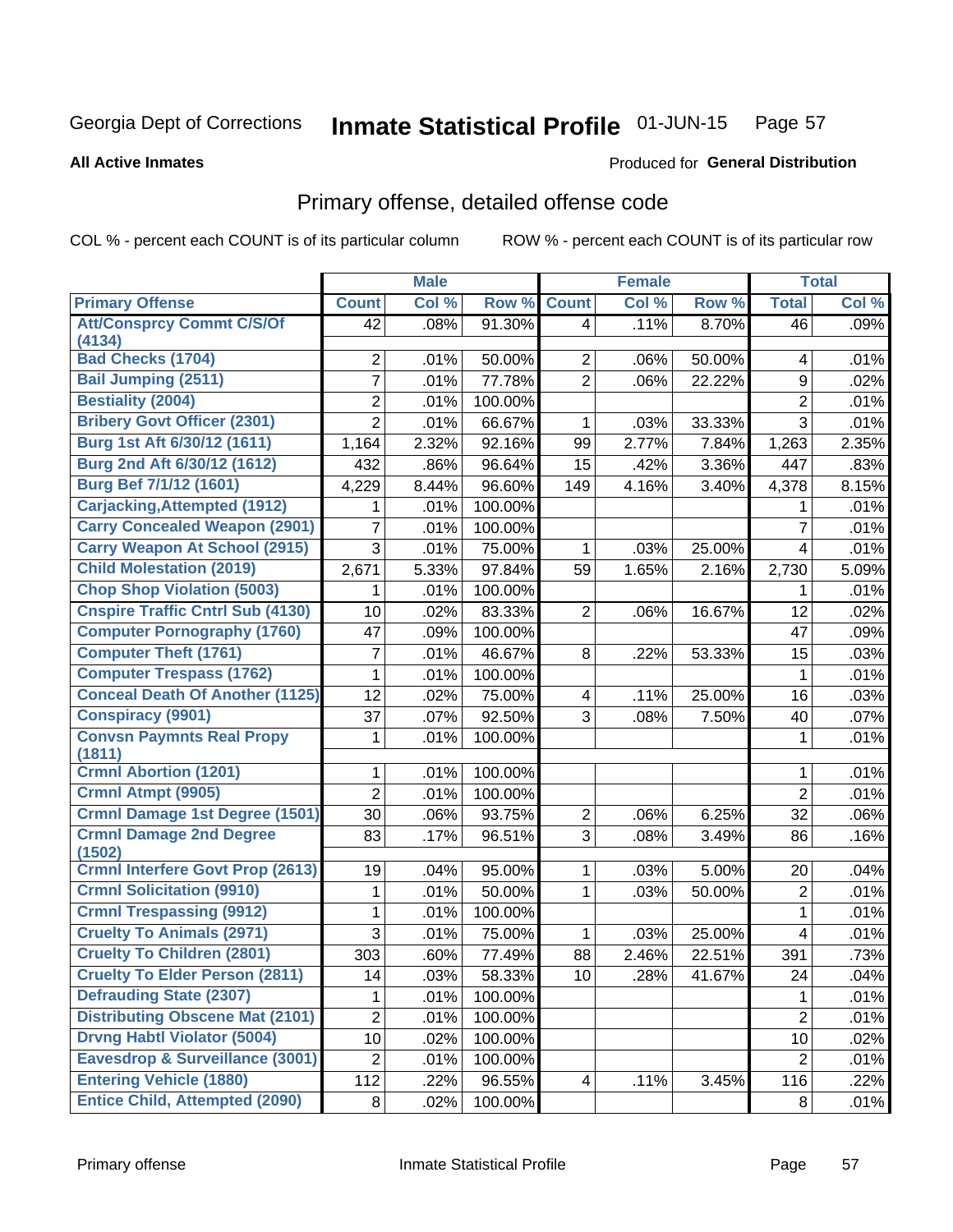#### Inmate Statistical Profile 01-JUN-15 Page 58

#### **All Active Inmates**

### **Produced for General Distribution**

## Primary offense, detailed offense code

COL % - percent each COUNT is of its particular column

|                                            |                         | <b>Male</b> |         |                | <b>Female</b> |        |                | <b>Total</b> |
|--------------------------------------------|-------------------------|-------------|---------|----------------|---------------|--------|----------------|--------------|
| <b>Primary Offense</b>                     | <b>Count</b>            | Col %       | Row %   | <b>Count</b>   | Col %         | Row %  | <b>Total</b>   | Col %        |
| <b>Enticing Child-Indec Purp (2020)</b>    | 82                      | .16%        | 94.25%  | 5              | .14%          | 5.75%  | 87             | .16%         |
| <b>Escape (2501)</b>                       | 21                      | .04%        | 84.00%  | 4              | .11%          | 16.00% | 25             | .05%         |
| <b>False Imprisonment (1308)</b>           | 183                     | .37%        | 96.32%  | 7              | .20%          | 3.68%  | 190            | .35%         |
| <b>False Public Alarm (2609)</b>           | 1                       | .01%        | 100.00% |                |               |        | 1              | .01%         |
| <b>False Statements Govt (2408)</b>        | 22                      | .04%        | 84.62%  | 4              | .11%          | 15.38% | 26             | .05%         |
| <b>False Swearing (2402)</b>               | $\overline{c}$          | .01%        | 100.00% |                |               |        | $\overline{c}$ | .01%         |
| <b>False Swearng Writtn Stmt</b><br>(2205) | 3                       | .01%        | 100.00% |                |               |        | 3              | .01%         |
| <b>Family Violence Battery (1301)</b>      | 132                     | .26%        | 95.65%  | 6              | .17%          | 4.35%  | 138            | .26%         |
| <b>Feticide (1121)</b>                     | 1                       | .01%        | 100.00% |                |               |        | 1              | .01%         |
| <b>Feticide By Vehicle (1118)</b>          | 3                       | .01%        | 50.00%  | 3              | .08%          | 50.00% | 6              | .01%         |
| <b>Financial Identity Fraud (1756)</b>     | 42                      | .08%        | 56.76%  | 32             | .89%          | 43.24% | 74             | .14%         |
| <b>Fleeing/Eluding Police (2316)</b>       | 304                     | .61%        | 95.30%  | 15             | .42%          | 4.70%  | 319            | .59%         |
| Forg 1st Aft 6/30/12 (1711)                | 63                      | .13%        | 63.64%  | 36             | 1.01%         | 36.36% | 99             | .18%         |
| Forg 1st Bef 7/1/12 (1701)                 | 554                     | 1.11%       | 73.57%  | 199            | 5.56%         | 26.43% | 753            | 1.40%        |
| Forg 2nd Aft 6/30/12 (1712)                | 28                      | .06%        | 71.79%  | 11             | .31%          | 28.21% | 39             | .07%         |
| Forg 2nd Bef 7/1/12 (1702)                 | 10                      | .02%        | 83.33%  | $\overline{2}$ | .06%          | 16.67% | 12             | .02%         |
| Forg 3rd Aft 6/30/12 (1713)                | 26                      | .05%        | 76.47%  | 8              | .22%          | 23.53% | 34             | .06%         |
| Forg 4th Aft 6/30/12 (1714)                | $\overline{7}$          | .01%        | 36.84%  | 12             | .34%          | 63.16% | 19             | .04%         |
| <b>Forgery Credit Card (1752)</b>          | $\overline{\mathbf{c}}$ | .01%        | 100.00% |                |               |        | $\overline{2}$ | .01%         |
| <b>Fraudulent Access Compute</b><br>(1796) | 4                       | .01%        | 66.67%  | $\overline{2}$ | .06%          | 33.33% | $6\phantom{1}$ | .01%         |
| <b>Fraudulent Checks (1750)</b>            | 3                       | .01%        | 100.00% |                |               |        | 3              | .01%         |
| <b>Fraudulent Credit Card (1753)</b>       | 57                      | .11%        | 62.64%  | 34             | .95%          | 37.36% | 91             | .17%         |
| <b>Gang Participation (9914)</b>           | 24                      | .05%        | 100.00% |                |               |        | 24             | .04%         |
| <b>Guard Line W/Weapon/Drugs</b><br>(2963) | 12                      | .02%        | 70.59%  | 5              | .14%          | 29.41% | 17             | .03%         |
| <b>Habit Traf Viol/Impaired (5005)</b>     | 19                      | .04%        | 95.00%  | 1              | .03%          | 5.00%  | 20             | .04%         |
| <b>Habit Traf Viol/Other (5006)</b>        | 12                      | .02%        | 92.31%  | 1              | .03%          | 7.69%  | 13             | .02%         |
| <b>Hijacking Motor Vehicle (1911)</b>      | 40                      | .08%        | 97.56%  | 1              | .03%          | 2.44%  | 41             | .08%         |
| <b>Hindering Appreh Or Pun (2503)</b>      | $\overline{2}$          | .01%        | 66.67%  | 1              | .03%          | 33.33% | $\sqrt{3}$     | .01%         |
| Hit-Run W/Injury/Fatality (5007)           | 16                      | .03%        | 72.73%  | 6              | .17%          | 27.27% | 22             | .04%         |
| <b>Homicide By Vessel (1124)</b>           | 40                      | .08%        | 88.89%  | $\sqrt{5}$     | .14%          | 11.11% | 45             | .08%         |
| <b>Illegal Attm To Obt Drugs (4011)</b>    | 3                       | .01%        | 60.00%  | $\overline{2}$ | .06%          | 40.00% | 5              | .01%         |
| <b>Impersntng In Legal Procd (2411)</b>    | 1                       | .01%        | 100.00% |                |               |        | 1              | .01%         |
| <b>Impersonating Officer (2405)</b>        | 5                       | .01%        | 100.00% |                |               |        | $\sqrt{5}$     | .01%         |
| <b>Impersonation (2404)</b>                | 1                       | .01%        | 100.00% |                |               |        | 1              | .01%         |
| <b>Incest (2006)</b>                       | 204                     | .41%        | 99.51%  | 1              | .03%          | .49%   | 205            | .38%         |
| <b>Incest, Atmpt (2098)</b>                | 1                       | .01%        | 100.00% |                |               |        | 1              | .01%         |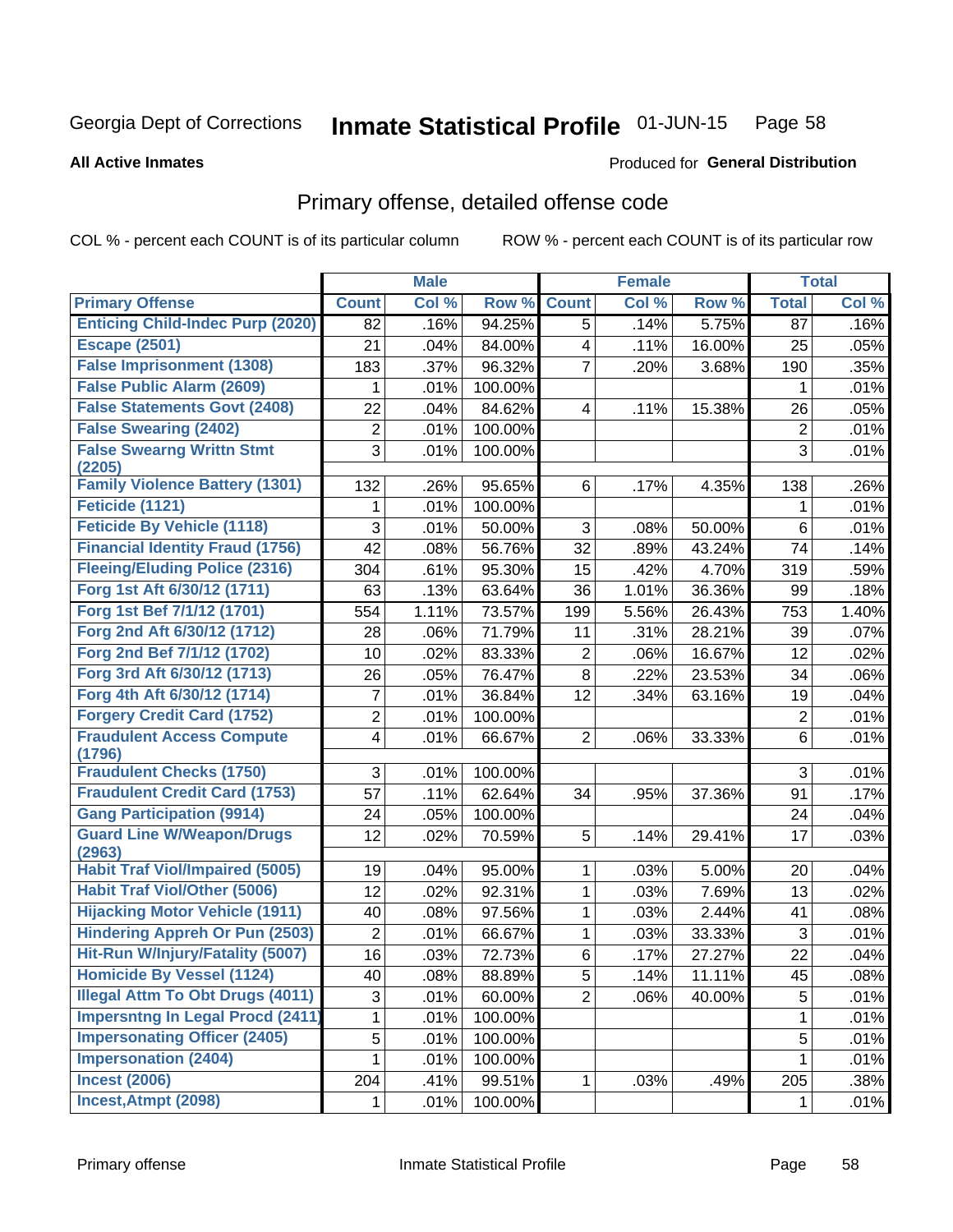#### Inmate Statistical Profile 01-JUN-15 Page 59

#### **All Active Inmates**

### **Produced for General Distribution**

## Primary offense, detailed offense code

COL % - percent each COUNT is of its particular column

|                                             |                  | <b>Male</b> |         |                | <b>Female</b> |         |                         | <b>Total</b> |
|---------------------------------------------|------------------|-------------|---------|----------------|---------------|---------|-------------------------|--------------|
| <b>Primary Offense</b>                      | <b>Count</b>     | Col %       | Row %   | <b>Count</b>   | Col%          | Row %   | <b>Total</b>            | Col %        |
| <b>Inciting To Insurrection (2203)</b>      | 2                | .01%        | 66.67%  | $\mathbf{1}$   | .03%          | 33.33%  | 3                       | .01%         |
| <b>Influencing Witness (2313)</b>           | 6                | .01%        | 100.00% |                |               |         | $6\phantom{1}$          | .01%         |
| <b>Injury By Vehicle (1318)</b>             | 86               | .17%        | 84.31%  | 16             | .45%          | 15.69%  | 102                     | .19%         |
| <b>Interference With Custody (1312)</b>     | 15               | .03%        | 93.75%  | 1              | .03%          | 6.25%   | 16                      | .03%         |
| <b>Involuntary Manslaughter (1103)</b>      | 159              | .32%        | 84.13%  | 30             | .84%          | 15.87%  | 189                     | .35%         |
| Kidnapping (1311)                           | 1,460            | 2.91%       | 96.95%  | 46             | 1.29%         | 3.05%   | 1,506                   | 2.81%        |
| <b>Livestock Theft (1817)</b>               | 3                | .01%        | 100.00% |                |               |         | 3                       | .01%         |
| <b>Malicious Conf Sane Pers (1310)</b>      |                  |             |         | 1              | .03%          | 100.00% | $\mathbf{1}$            | .01%         |
| Manf Methamph 200-399 Gm<br>(4144)          | 11               | .02%        | 78.57%  | 3              | .08%          | 21.43%  | 14                      | .03%         |
| <b>Manf Methamph 28-199 Gm</b><br>(4143)    | 18               | .04%        | 85.71%  | 3              | .08%          | 14.29%  | 21                      | .04%         |
| Manf Methamph 400+ Gm (4145)                | 1                | .01%        | 100.00% |                |               |         | 1                       | .01%         |
| <b>Manf Methamph Unspec Amt</b>             | 149              | .30%        | 90.30%  | 16             | .45%          | 9.70%   | 165                     | .31%         |
| (4147)                                      |                  |             |         |                |               |         |                         |              |
| <b>Manufact Meth Near Child (2803)</b>      | 12               | .02%        | 70.59%  | 5              | .14%          | 29.41%  | 17                      | .03%         |
| <b>Misc Assault/Battery (1300)</b>          | 11               | .02%        | 100.00% |                |               |         | 11                      | .02%         |
| <b>Misc Correctionl Inst Off (6200)</b>     | 4                | .01%        | 100.00% |                |               |         | $\overline{\mathbf{4}}$ | .01%         |
| <b>Misc Drugs Trafficking (4100)</b>        | $\boldsymbol{9}$ | .02%        | 100.00% |                |               |         | $\boldsymbol{9}$        | .02%         |
| <b>Misc Forgery (1700)</b>                  | 3                | .01%        | 100.00% |                |               |         | $\overline{3}$          | .01%         |
| <b>Misc Fraud (1799)</b>                    | 11               | .02%        | 78.57%  | 3              | .08%          | 21.43%  | 14                      | .03%         |
| <b>Misc Homicide Offense (1100)</b>         | 8                | .02%        | 88.89%  | 1              | .03%          | 11.11%  | $\boldsymbol{9}$        | .02%         |
| <b>Misc Invasion Of Privacy (3000)</b>      | 3                | .01%        | 100.00% |                |               |         | $\overline{3}$          | .01%         |
| <b>Misc Obscenity (2100)</b>                | 1                | .01%        | 100.00% |                |               |         | 1                       | .01%         |
| <b>Misc Sexual Offense (2000)</b>           | 19               | .04%        | 86.36%  | 3              | .08%          | 13.64%  | 22                      | .04%         |
| <b>Misc Weapon/Explosive Off</b><br>(2900)  | 1                | .01%        | 100.00% |                |               |         | 1                       | .01%         |
| <b>Murder (1101)</b>                        | 5,089            | 10.16%      | 93.63%  | 346            | 9.67%         | 6.37%   | 5,435                   | 10.12%       |
| <b>Murder, Conspire To Commit</b><br>(1191) | 10               | .02%        | 100.00% |                |               |         | 10                      | .02%         |
| <b>Mutiny In Penal Inst (2507)</b>          | 5                | .01%        | 100.00% |                |               |         | 5                       | .01%         |
| <b>Obstr Of Law Enf Officer (2314)</b>      | 439              | .88%        | 92.03%  | 38             | 1.06%         | 7.97%   | 477                     | .89%         |
| <b>Pandering By Compulsion (2017)</b>       | 3                | .01%        | 100.00% |                |               |         | 3                       | .01%         |
| Party To A Crime (9911)                     | 1                | .01%        | 100.00% |                |               |         | 1                       | .01%         |
| Peeping Tom (3002)                          | 18               | .04%        | 100.00% |                |               |         | 18                      | .03%         |
| Perjury (2401)                              | 4                | .01%        | 100.00% |                |               |         | $\overline{\mathbf{4}}$ | .01%         |
| <b>Pimping A Minor Under 18 (2016)</b>      | 7                | .01%        | 87.50%  | 1              | .03%          | 12.50%  | 8                       | .01%         |
| <b>Poss Contraband Articles (5171)</b>      | $\,6$            | .01%        | 75.00%  | $\overline{2}$ | .06%          | 25.00%  | 8                       | .01%         |
| <b>Poss Dep Stim Cntrf Drugs</b><br>(4007)  | 70               | .14%        | 76.09%  | 22             | .61%          | 23.91%  | 92                      | .17%         |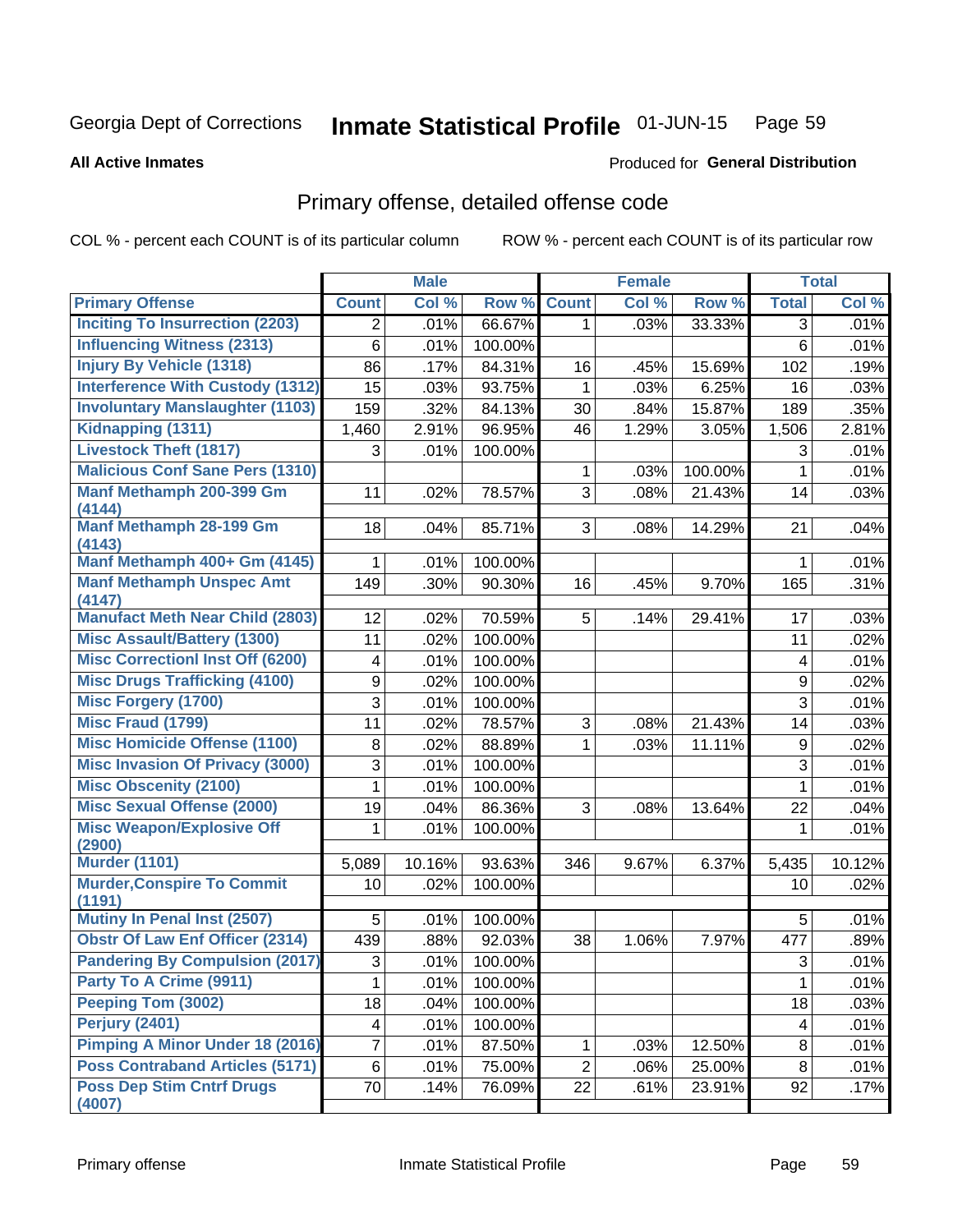#### Inmate Statistical Profile 01-JUN-15 Page 60

**All Active Inmates** 

### **Produced for General Distribution**

## Primary offense, detailed offense code

COL % - percent each COUNT is of its particular column

|                                             |                | <b>Male</b> |         |                | <b>Female</b> |        |              | <b>Total</b> |
|---------------------------------------------|----------------|-------------|---------|----------------|---------------|--------|--------------|--------------|
| <b>Primary Offense</b>                      | <b>Count</b>   | Col %       | Row %   | <b>Count</b>   | Col %         | Row %  | <b>Total</b> | Col %        |
| Poss Drug Related Matri (4016)              | 15             | .03%        | 75.00%  | 5              | .14%          | 25.00% | 20           | .04%         |
| Poss Ephedrine (4030)                       | $\overline{2}$ | .01%        | 50.00%  | $\overline{2}$ | .06%          | 50.00% | 4            | .01%         |
| Poss Firearm 1st Offender (2913)            | 89             | .18%        | 96.74%  | 3              | .08%          | 3.26%  | 92           | .17%         |
| <b>Poss Firearm Convct Felon</b>            | 992            | 1.98%       | 96.31%  | 38             | 1.06%         | 3.69%  | 1,030        | 1.92%        |
| (2914)                                      |                |             |         |                |               |        |              |              |
| <b>Poss Knife During Crime (2911)</b>       | 3              | .01%        | 100.00% |                |               |        | 3            | .01%         |
| Poss Mda/Extsy (4033)                       | 5              | .01%        | 100.00% |                |               |        | 5            | .01%         |
| Poss Methamphetamine (4031)                 | 432            | .86%        | 79.27%  | 113            | 3.16%         | 20.73% | 545          | 1.02%        |
| <b>Poss Narcotics Opiates (4006)</b>        | 78             | .16%        | 76.47%  | 24             | .67%          | 23.53% | 102          | .19%         |
| <b>Poss Of Certain Weapons (2912)</b>       | 28             | .06%        | 90.32%  | 3              | .08%          | 9.68%  | 31           | .06%         |
| <b>Poss Of Cocaine (4022)</b>               | 557            | 1.11%       | 89.84%  | 63             | 1.76%         | 10.16% | 620          | 1.15%        |
| <b>Poss Of Firearm Dur Crime</b>            | 501            | 1.00%       | 96.35%  | 19             | .53%          | 3.65%  | 520          | .97%         |
| (2910)<br><b>Poss Of Lsd (4008)</b>         |                |             |         |                |               |        |              |              |
| Poss Of Marijuana (4009)                    | 1              | .01%        | 100.00% |                |               |        | 1            | .01%         |
|                                             | 90             | .18%        | 100.00% |                |               |        | 90           | .17%         |
| <b>Poss Tools Commit Crime (1602)</b>       | 24             | .05%        | 96.00%  | 1              | .03%          | 4.00%  | 25           | .05%         |
| Poss W Int Dis Other Drug (4053)            | 105            | .21%        | 84.00%  | 20             | .56%          | 16.00% | 125          | .23%         |
| <b>Poss W Int Dist Cocaine (4050)</b>       | 373            | .74%        | 95.15%  | 19             | .53%          | 4.85%  | 392          | .73%         |
| Poss W Int Dist Marijuana (4051)            | 685            | 1.37%       | 96.48%  | 25             | .70%          | 3.52%  | 710          | 1.32%        |
| Poss W Int Dist Meth (4052)                 | 322            | .64%        | 80.90%  | 76             | 2.12%         | 19.10% | 398          | .74%         |
| <b>Poss Wpn, Drugs By Prisnr</b>            | 52             | .10%        | 92.86%  | 4              | .11%          | 7.14%  | 56           | .10%         |
| (2965)<br><b>Racketeering (3404)</b>        |                |             |         |                |               |        |              |              |
|                                             | 79             | .16%        | 66.95%  | 39             | 1.09%         | 33.05% | 118          | .22%         |
| <b>Rape (2001)</b>                          | 1,701          | 3.39%       | 99.53%  | 8              | .22%          | .47%   | 1,709        | 3.18%        |
| <b>Reck Cond Infected Person</b><br>(1317)  | 12             | .02%        | 92.31%  | 1              | .03%          | 7.69%  | 13           | .02%         |
| <b>Reckless Abandonment (1120)</b>          | 1              | .01%        | 100.00% |                |               |        | 1            | .01%         |
| <b>Removal Baggage, Cargo Etc</b><br>(2761) | $\mathbf{1}$   | .01%        | 100.00% |                |               |        | 1            | .01%         |
| <b>Robbery (1901)</b>                       | 1,526          | 3.05%       | 93.33%  | 109            | 3.05%         | 6.67%  | 1,635        | 3.05%        |
| <b>Robbery By Force (1903)</b>              | 240            | .48%        | 90.91%  | 24             | .67%          | 9.09%  | 264          | .49%         |
| <b>Robbery By Intimidation (1904)</b>       | 263            | .52%        | 93.26%  | 19             | .53%          | 6.74%  | 282          | .53%         |
| <b>Robbery By Sudden Snatch</b>             | 138            | .28%        | 93.88%  | 9              | .25%          | 6.12%  | 147          | .27%         |
| (1905)                                      |                |             |         |                |               |        |              |              |
| <b>S/D Cocaine (4021)</b>                   | 609            | 1.22%       | 95.75%  | 27             | .75%          | 4.25%  | 636          | 1.18%        |
| <b>S/D Cont Sub Public (4017)</b>           | 39             | .08%        | 97.50%  | 1              | .03%          | 2.50%  | 40           | .07%         |
| S/D Cont Sub School (4018)                  | 44             | .09%        | 97.78%  | 1              | .03%          | 2.22%  | 45           | .08%         |
| S/D Dep Stim Cntrf Drugs (4002)             | 51             | .10%        | 75.00%  | 17             | .48%          | 25.00% | 68           | .13%         |
| <b>S/D Narcotics Opiates (4001)</b>         | 26             | .05%        | 83.87%  | 5              | .14%          | 16.13% | 31           | .06%         |
| S/D Of Marijuana (4004)                     | 324            | .65%        | 95.86%  | 14             | .39%          | 4.14%  | 338          | .63%         |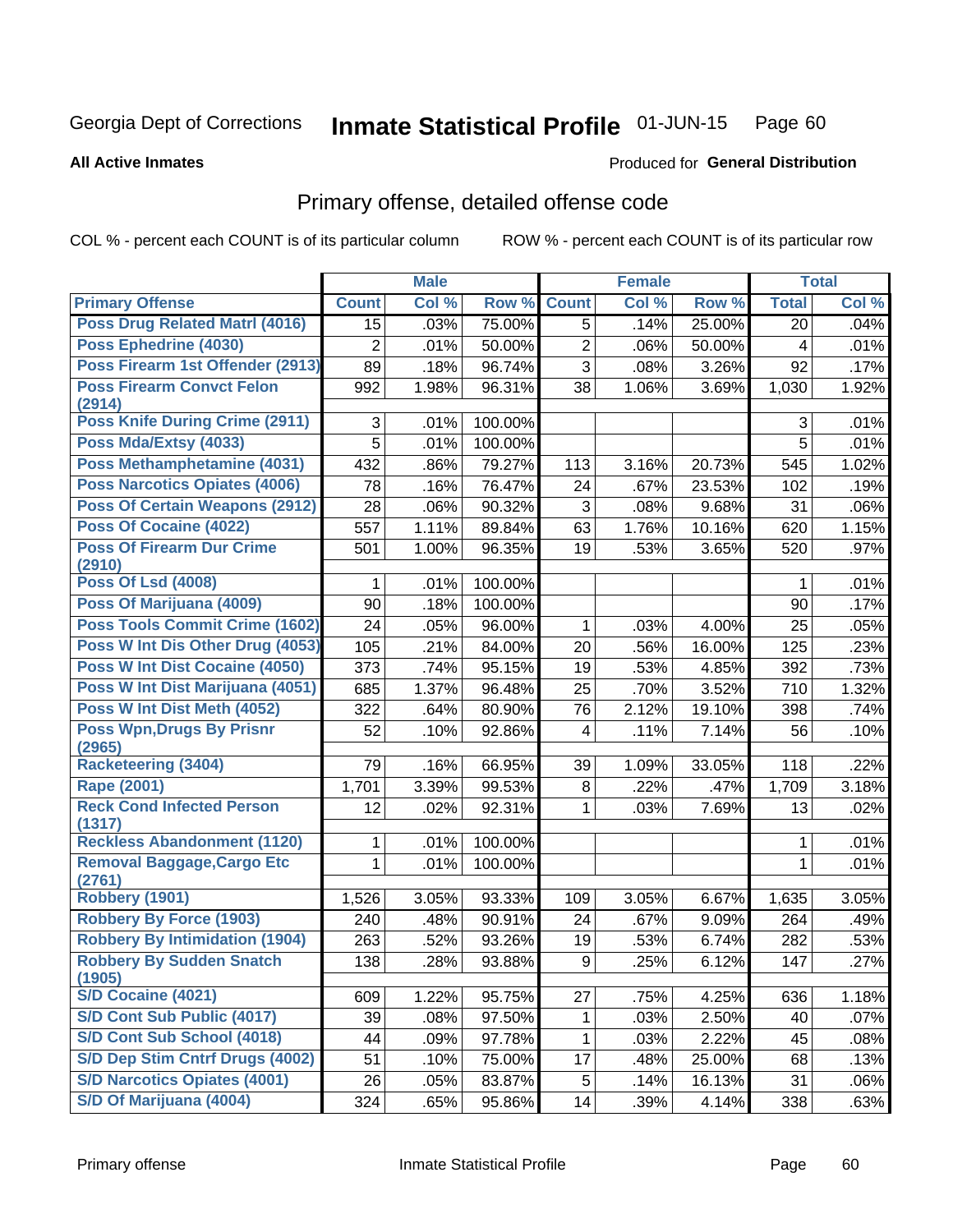#### Inmate Statistical Profile 01-JUN-15 Page 61

#### **All Active Inmates**

# **Produced for General Distribution**

## Primary offense, detailed offense code

COL % - percent each COUNT is of its particular column

|                                            |                | <b>Male</b> |         |                | <b>Female</b> |         |                | <b>Total</b> |
|--------------------------------------------|----------------|-------------|---------|----------------|---------------|---------|----------------|--------------|
| <b>Primary Offense</b>                     | <b>Count</b>   | Col %       | Row %   | <b>Count</b>   | Col %         | Row %   | <b>Total</b>   | Col %        |
| Sale Mda/Extsy (4034)                      | $\overline{2}$ | .01%        | 100.00% |                |               |         | $\overline{2}$ | .01%         |
| Sale Methamphetamine (4032)                | 152            | .30%        | 79.58%  | 39             | 1.09%         | 20.42%  | 191            | .36%         |
| <b>Sex Exploitation Child (2843)</b>       | 181            | .36%        | 98.37%  | 3              | .08%          | 1.63%   | 184            | .34%         |
| <b>Sex Offender Fail Registr (2026)</b>    | 482            | .96%        | 98.97%  | $\overline{5}$ | .14%          | 1.03%   | 487            | .91%         |
| <b>Sex Offender Fail To Move (2028)</b>    | 7              | .01%        | 87.50%  | 1              | .03%          | 12.50%  | 8              | .01%         |
| Sexl/Asslt/Agn/Pers/Cstdy (2023)           | 15             | .03%        | 100.00% |                |               |         | 15             | .03%         |
| <b>Sexual Aslt By Therapist (2024)</b>     |                |             |         | 1              | .03%          | 100.00% | 1              | .01%         |
| <b>Sexual Battery (2011)</b>               | 199            | .40%        | 99.00%  | $\overline{2}$ | .06%          | 1.00%   | 201            | .37%         |
| <b>Simple Battery (1316)</b>               | 15             | .03%        | 93.75%  | 1              | .03%          | 6.25%   | 16             | .03%         |
| <b>Sodomy (2002)</b>                       | 16             | .03%        | 94.12%  | 1              | .03%          | 5.88%   | 17             | .03%         |
| <b>Solicit Sodomy From Minor</b><br>(2025) | 6              | .01%        | 100.00% |                |               |         | 6              | .01%         |
| <b>Stalking (1320)</b>                     | 3              | .01%        | 100.00% |                |               |         | 3              | .01%         |
| <b>Statutory Rape (2018)</b>               | 840            | 1.68%       | 98.13%  | 16             | .45%          | 1.87%   | 856            | 1.59%        |
| <b>Statutory Rape, Atmpt (2097)</b>        | 1              | .01%        | 100.00% |                |               |         | 1              | .01%         |
| <b>Tampering With Evidence (2315)</b>      | 10             | .02%        | 100.00% |                |               |         | 10             | .02%         |
| <b>Terrorist Threats &amp; Acts (1307)</b> | 369            | .74%        | 94.62%  | 21             | .59%          | 5.38%   | 390            | .73%         |
| <b>Theft Bring Prop In State (1815)</b>    | 8              | .02%        | 80.00%  | 2              | .06%          | 20.00%  | 10             | .02%         |
| <b>Theft By Conversion (1808)</b>          | 28             | .06%        | 84.85%  | $\overline{5}$ | .14%          | 15.15%  | 33             | .06%         |
| <b>Theft By Deception (1803)</b>           | 38             | .08%        | 82.61%  | 8              | .22%          | 17.39%  | 46             | .09%         |
| <b>Theft By Extortion (1804)</b>           | 4              | .01%        | 100.00% |                |               |         | 4              | .01%         |
| <b>Theft By Rec Stolen Prop (1806)</b>     | 689            | 1.38%       | 92.36%  | 57             | 1.59%         | 7.64%   | 746            | 1.39%        |
| <b>Theft By Shoplifting (1821)</b>         | 357            | .71%        | 70.14%  | 152            | 4.25%         | 29.86%  | 509            | .95%         |
| <b>Theft By Taking (1802)</b>              | 854            | 1.70%       | 85.57%  | 144            | 4.02%         | 14.43%  | 998            | 1.86%        |
| <b>Theft Credit Card (1751)</b>            | 20             | .04%        | 83.33%  | 4              | .11%          | 16.67%  | 24             | .04%         |
| <b>Theft Motorveh Or Part (1813)</b>       | 45             | .09%        | 100.00% |                |               |         | 45             | .08%         |
| <b>Theft Of Lost Property (1805)</b>       | 1              | .01%        | 100.00% |                |               |         | 1              | .01%         |
| <b>Theft Of Services (1807)</b>            | 3              | .01%        | 100.00% |                |               |         | 3              | .01%         |
| <b>Theft Recv Prop Out State (1816)</b>    | 3              | .01%        | 100.00% |                |               |         | 3              | .01%         |
| <b>Traf Amphtmine 200-399 Gm</b><br>(4127) | 3              | .01%        | 100.00% |                |               |         | $\overline{3}$ | .01%         |
| <b>Traf Amphtmine 28-199 Gm</b>            | 3              | $.01\%$     | 100.00% |                |               |         | 3              | .01%         |
| (4126)<br>Traf Amphtmine 400+ Gm (4128)    | 5              | .01%        | 100.00% |                |               |         | 5              | .01%         |
| <b>Traf Cocaine 201-400 Gm (4102)</b>      | 139            | .28%        | 97.89%  | 3 <sup>1</sup> | .08%          | 2.11%   | 142            | .26%         |
| <b>Traf Cocaine 401+ Gm (4103)</b>         | 122            | .24%        | 95.31%  | 6              | .17%          | 4.69%   | 128            | .24%         |
| Traf Cocaine Less 200 Gm (4101)            | 302            | .60%        | 95.57%  | 14             | .39%          | 4.43%   | 316            | .59%         |
| <b>Traf Marijna 10-2000 Lb (4121)</b>      | 73             | .15%        | 92.41%  | 6              | .17%          | 7.59%   | 79             | .15%         |
| <b>Traf Marijna 10001+ Lb (4123)</b>       | 1              | .01%        | 100.00% |                |               |         | 1              | .01%         |
|                                            |                |             |         |                |               |         |                |              |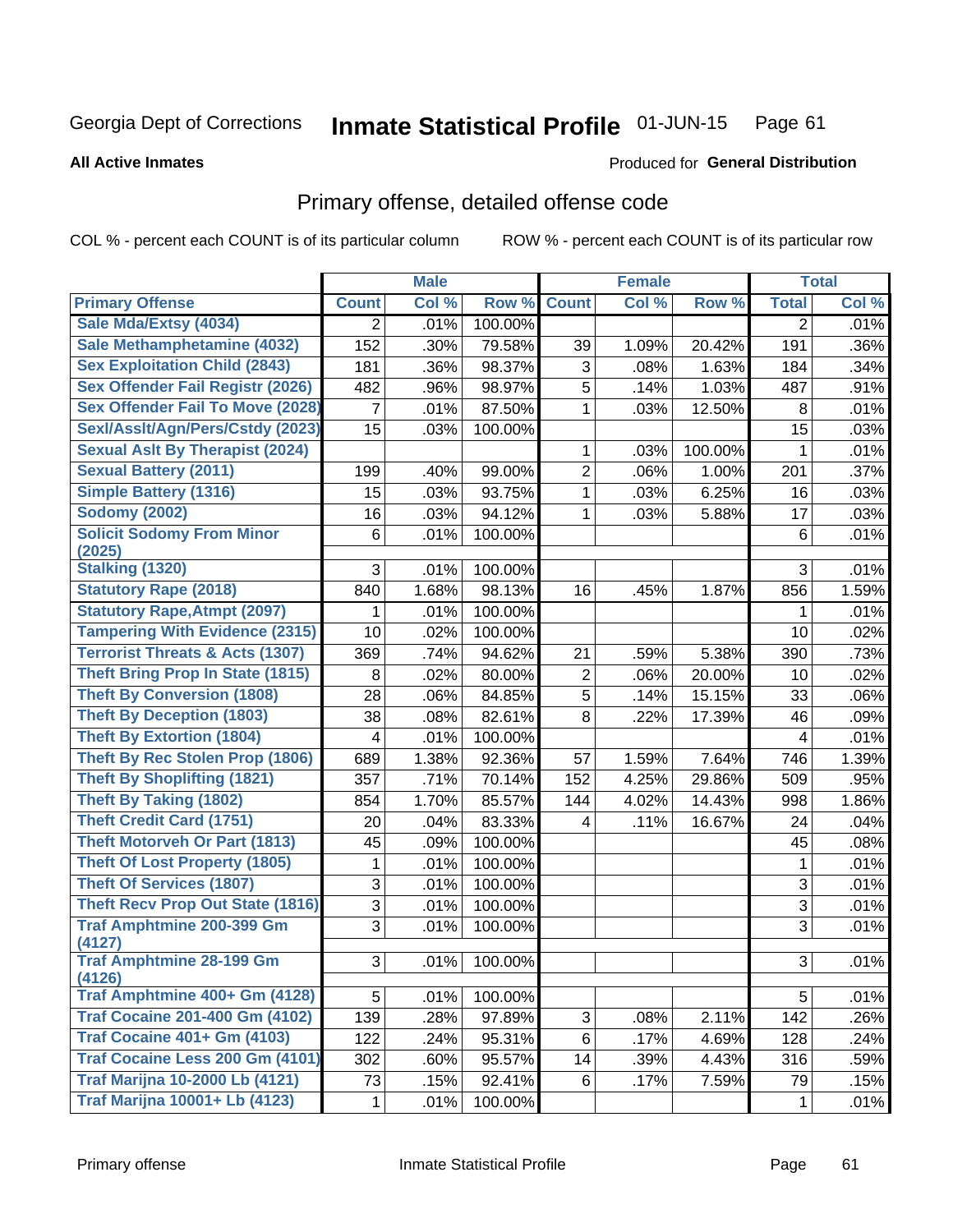#### Inmate Statistical Profile 01-JUN-15 Page 62

**Produced for General Distribution** 

#### **All Active Inmates**

## Primary offense, detailed offense code

COL % - percent each COUNT is of its particular column

|                                               |                | <b>Male</b> |         |                         | <b>Female</b> |         | <b>Total</b>   |       |
|-----------------------------------------------|----------------|-------------|---------|-------------------------|---------------|---------|----------------|-------|
| <b>Primary Offense</b>                        | <b>Count</b>   | Col %       | Row %   | <b>Count</b>            | Col %         | Row %   | <b>Total</b>   | Col % |
| Traf Mda/Extsy 200-399gm                      | 3              | .01%        | 100.00% |                         |               |         | $\overline{3}$ | .01%  |
| (4151)                                        |                |             |         |                         |               |         |                |       |
| <b>Traf Mda/Extsy 28-199gm (4150)</b>         | 12             | .02%        | 85.71%  | $\overline{2}$          | .06%          | 14.29%  | 14             | .03%  |
| Traf Mda/Extsy 400+Gm (4152)                  | $\mathbf 1$    | .01%        | 100.00% |                         |               |         | $\mathbf 1$    | .01%  |
| <b>Traf Methamph 200-399 Gm</b><br>(4141)     | 78             | .16%        | 88.64%  | 10                      | .28%          | 11.36%  | 88             | .16%  |
| <b>Traf Methamph 28-199 Gm</b><br>(4140)      | 222            | .44%        | 85.06%  | 39                      | 1.09%         | 14.94%  | 261            | .49%  |
| Traf Methamph 400+ Gm (4142)                  | 49             | .10%        | 89.09%  | 6                       | .17%          | 10.91%  | 55             | .10%  |
| <b>Traf Methamph Unspec Amt</b><br>(4146)     | 69             | .14%        | 84.15%  | 13                      | .36%          | 15.85%  | 82             | .15%  |
| <b>Traf Methaqualone&lt; 400 Gm</b><br>(4124) | 1              | .01%        | 100.00% |                         |               |         | 1              | .01%  |
| <b>Traf Narcotic 15-28 Gm (4112)</b>          | 11             | .02%        | 91.67%  | 1                       | .03%          | 8.33%   | 12             | .02%  |
| Traf Narcotic 29+ Gm (4113)                   | 15             | .03%        | 100.00% |                         |               |         | 15             | .03%  |
| <b>Traf Narcotic Less 14 Gm (4111)</b>        | 12             | .02%        | 100.00% |                         |               |         | 12             | .02%  |
| <b>Unauth Dist Contrild Sub (4135)</b>        | 1              | .01%        | 100.00% |                         |               |         | 1              | .01%  |
| <b>Unauth Dist Recrd Devices</b><br>(9907)    | $\overline{2}$ | .01%        | 100.00% |                         |               |         | $\overline{2}$ | .01%  |
| <b>Unknown Offense (9999)</b>                 | 24             | .05%        | 88.89%  | 3                       | .08%          | 11.11%  | 27             | .05%  |
| Uniwfl Mfg/Del/Dist N-C S (4014)              | 18             | .04%        | 94.74%  | 1                       | .03%          | 5.26%   | 19             | .04%  |
| <b>Use Comm Facity Vio C Sub</b><br>(4133)    |                |             |         | 1                       | .03%          | 100.00% | 1              | .01%  |
| <b>Vehicular Homicide (1123)</b>              | 283            | .56%        | 83.48%  | 56                      | 1.57%         | 16.52%  | 339            | .63%  |
| <b>Viol Dngrous Drgs Act (4013)</b>           | 194            | .39%        | 82.55%  | 41                      | 1.15%         | 17.45%  | 235            | .44%  |
| Viol Ga Cntrl Sbst Act (4012)                 | 63             | .13%        | 91.30%  | 6                       | .17%          | 8.70%   | 69             | .13%  |
| <b>Viol Motor Vehicle Laws (5001)</b>         | 41             | .08%        | 91.11%  | $\overline{\mathbf{4}}$ | .11%          | 8.89%   | 45             | .08%  |
| <b>Viol Oath Public Offer (2302)</b>          | 1              | .01%        | 50.00%  | $\mathbf{1}$            | .03%          | 50.00%  | $\overline{2}$ | .01%  |
| <b>Violatn Othr States Law (8001)</b>         | 13             | .03%        | 59.09%  | 9                       | .25%          | 40.91%  | 22             | .04%  |
| <b>Vol Manslaughter Of Fetus</b><br>(1119)    | 3              | .01%        | 100.00% |                         |               |         | $\mathbf{3}$   | .01%  |
| <b>Voluntary Manslaughter (1102)</b>          | 1,107          | 2.21%       | 89.27%  | 133                     | 3.72%         | 10.73%  | 1,240          | 2.31% |
| <b>Abandonment Of Dep Child (11)</b>          | 3              | .01%        | 100.00% |                         |               |         | 3              | .01%  |
| <b>Agg Assault With Knife (26)</b>            | $\mathbf{1}$   | .01%        | 100.00% |                         |               |         | $\mathbf{1}$   | .01%  |
| <b>Assault &amp; Battery (21)</b>             | 5              | .01%        | 100.00% |                         |               |         | 5              | .01%  |
| <b>Bad Checks (52)</b>                        | $\overline{2}$ | .01%        | 66.67%  |                         | .03%          | 33.33%  | 3              | .01%  |
| <b>Burglary (45)</b>                          | 8              | .02%        | 100.00% |                         |               |         | 8              | .01%  |
| <b>Cheating &amp; Swindling (51)</b>          | 1              | .01%        | 100.00% |                         |               |         | 1              | .01%  |
| <b>Cpwl &amp; Concealed Weapon (93)</b>       | 4              | .01%        | 100.00% |                         |               |         | 4              | .01%  |
| <b>Crmnl Attempt (98)</b>                     | 1              | .01%        | 100.00% |                         |               |         | 1              | .01%  |
| <b>Crmnl Trespassing (75)</b>                 | $\mathbf{1}$   | .01%        | 100.00% |                         |               |         | 1              | .01%  |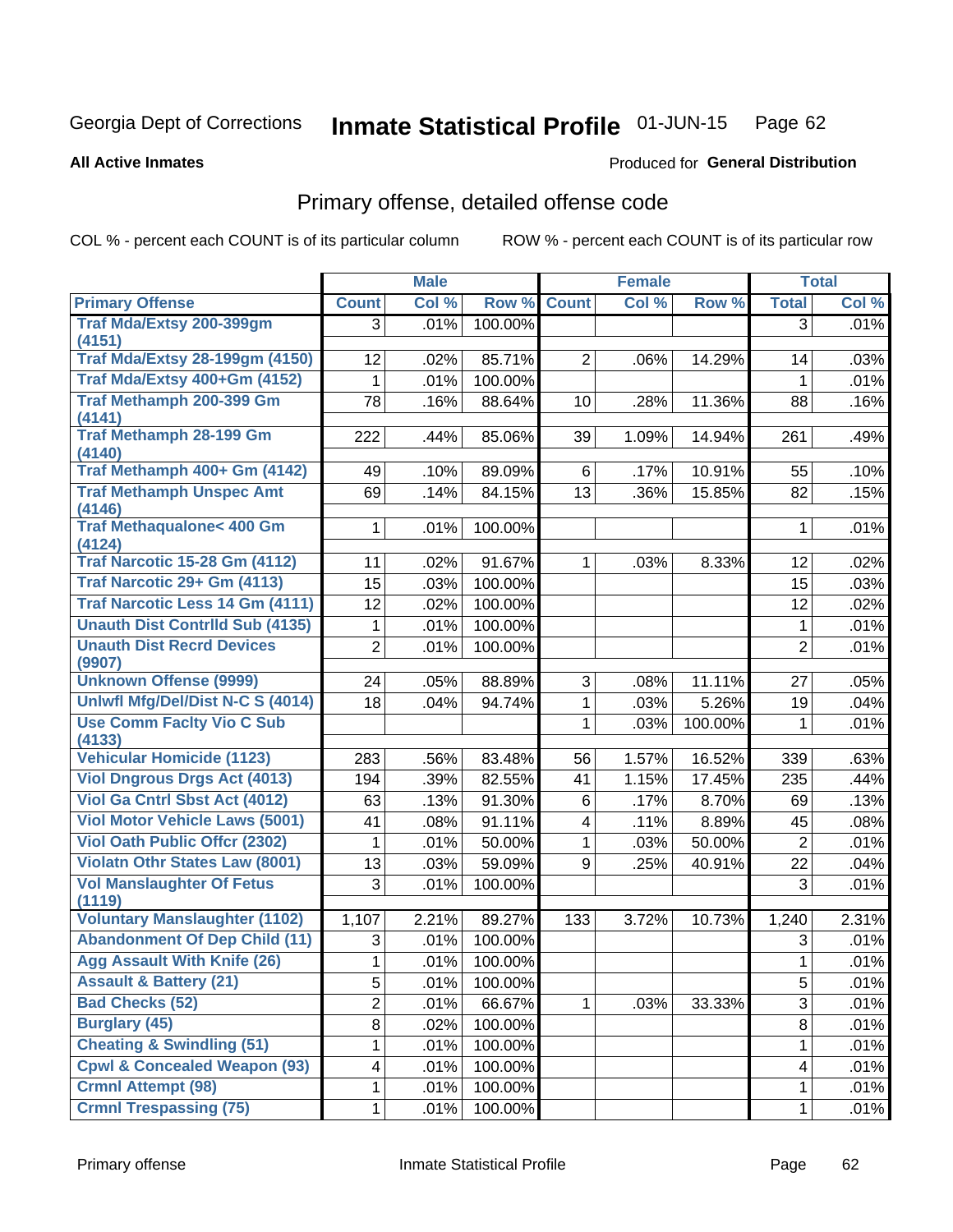#### Inmate Statistical Profile 01-JUN-15 Page 63

**All Active Inmates** 

### **Produced for General Distribution**

## Primary offense, detailed offense code

COL % - percent each COUNT is of its particular column

|                                        |                | <b>Male</b> |         |              | <b>Female</b> |         |                | <b>Total</b> |
|----------------------------------------|----------------|-------------|---------|--------------|---------------|---------|----------------|--------------|
| <b>Primary Offense</b>                 | <b>Count</b>   | Col %       | Row %   | <b>Count</b> | Col %         | Row %   | <b>Total</b>   | Col %        |
| <b>Dui (72)</b>                        |                | .01%        | 100.00% |              |               |         | 7              | .01%         |
| Escape (92)                            | 4              | .01%        | 100.00% |              |               |         | 4              | .01%         |
| Forgery (55)                           | 2              | .01%        | 100.00% |              |               |         | $\overline{2}$ | .01%         |
| <b>Misc Misdemeanor (500)</b>          | $\overline{2}$ | .01%        | 100.00% |              |               |         | $\overline{2}$ | .01%         |
| <b>Obstr Of Law Enf Officer (73)</b>   |                | .01%        | 100.00% |              |               |         | 1              | .01%         |
| <b>Obtn/Attmpt Drugs Illegly (165)</b> |                | .01%        | 100.00% |              |               |         |                | .01%         |
| <b>Other Misdemeanor (99)</b>          | 8              | .02%        | 100.00% |              |               |         | 8              | .01%         |
| <b>Pointing Gun At Another (96)</b>    |                | .01%        | 100.00% |              |               |         |                | .01%         |
| <b>Poss Ntp Whiskey (64)</b>           |                | .01%        | 100.00% |              |               |         |                | .01%         |
| <b>Prostitution (81)</b>               |                |             |         | 1            | .03%          | 100.00% | 1              | .01%         |
| <b>Public Drunkenness (61)</b>         | 3              | .01%        | 100.00% |              |               |         | 3              | .01%         |
| <b>Public Indecency (83)</b>           | 3              | .01%        | 100.00% |              |               |         | 3              | .01%         |
| <b>Riot (101)</b>                      |                | .01%        | 100.00% |              |               |         |                | .01%         |
| Robbery (44)                           |                | .01%        | 100.00% |              |               |         | 1              | .01%         |
| <b>Shoplifting (94)</b>                |                |             |         |              | .03%          | 100.00% |                | .01%         |
| <b>Simple Battery (25)</b>             | 1              | .01%        | 100.00% |              |               |         | 1              | .01%         |
| <b>Theft By Taking (43)</b>            |                | .01%        | 100.00% |              |               |         |                | .01%         |
| <b>Theft By Taking - Larceny (41)</b>  | 23             | .05%        | 100.00% |              |               |         | 23             | .04%         |
| Viol Motor Veh Law (71)                | 3              | .01%        | 100.00% |              |               |         | 3              | .01%         |
| <b>Wife Beating (28)</b>               | 3              | .01%        | 100.00% |              |               |         | 3              | .01%         |
| <b>Worthless Checks (56)</b>           |                | .01%        | 100.00% |              |               |         |                | .01%         |
| <b>Total Rported</b>                   | 50,108         | 101%        | 93.34%  | 3,578        | 100%          | 6.66%   | 53,686         | 101%         |

| $\overline{\phantom{0}}$<br>- |                  | 74               |
|-------------------------------|------------------|------------------|
| <b>EN 400</b><br>104          | הדה ה<br>.,<br>. | $\sim$ 700<br>оı |

| Mode (most frequent) | 1902 Armed Robbery | 1101 Murder | 1902 Armed<br><b>Robberv</b> |
|----------------------|--------------------|-------------|------------------------------|
|----------------------|--------------------|-------------|------------------------------|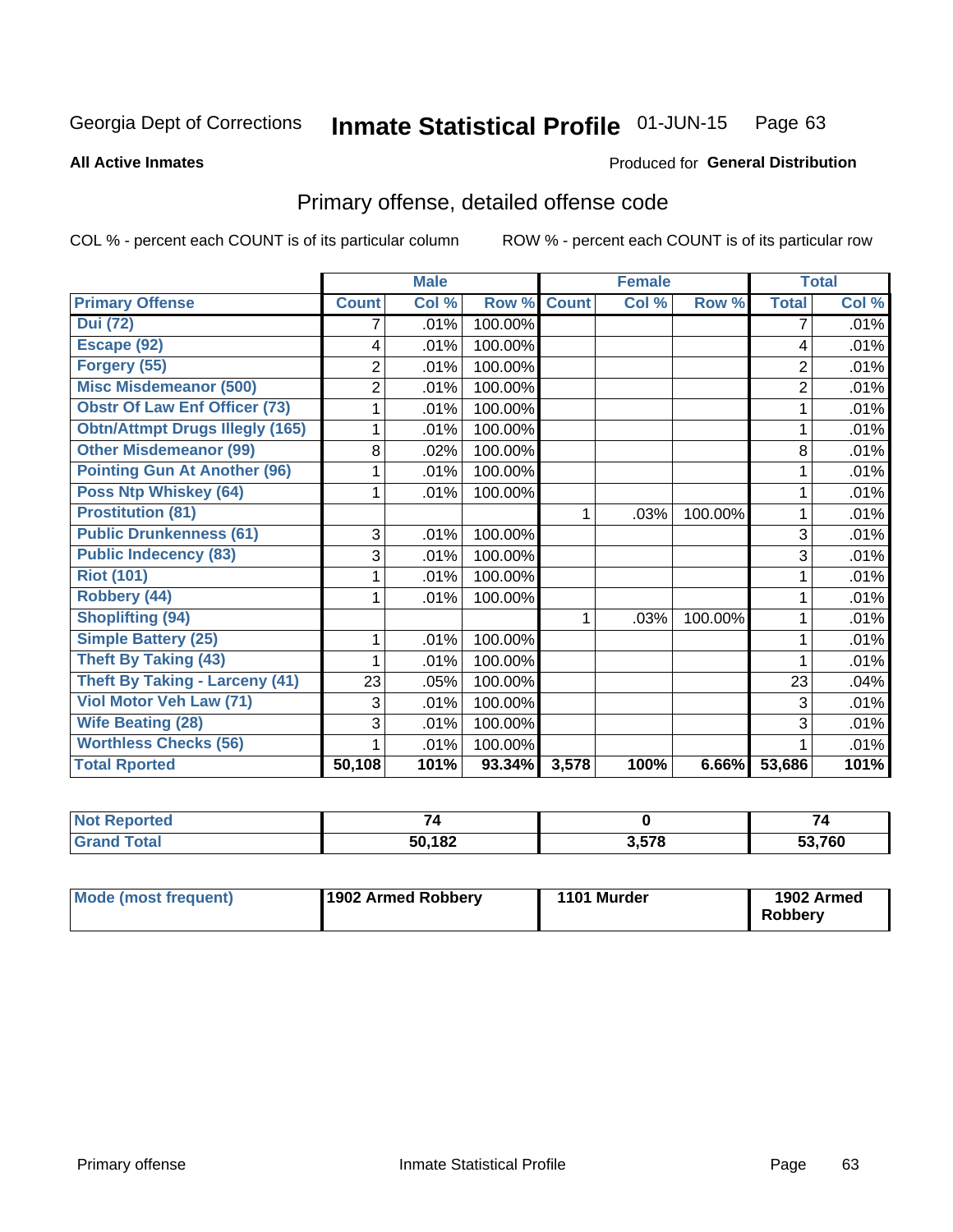#### Inmate Statistical Profile 01-JUN-15 Page 64

**All Active Inmates** 

#### Produced for General Distribution

## County of conviction of primary offense

COL % - percent each COUNT is of its particular column

|     |                             |              | <b>Male</b> |        |                          | <b>Female</b> |        |              | <b>Total</b> |
|-----|-----------------------------|--------------|-------------|--------|--------------------------|---------------|--------|--------------|--------------|
|     | <b>County of Conviction</b> | <b>Count</b> | Col %       | Row %  | <b>Count</b>             | Col %         | Row %  | <b>Total</b> | Col %        |
| 000 | <b>Unknown</b>              | 2,538        | 5.06%       | 92.19% | $\overline{215}$         | 6.01%         | 7.81%  | 2,753        | 5.12%        |
| 001 | <b>Appling County</b>       | 89           | .18%        | 91.75% | 8                        | .22%          | 8.25%  | 97           | .18%         |
| 002 | <b>Atkinson County</b>      | 55           | .11%        | 91.67% | 5                        | .14%          | 8.33%  | 60           | .11%         |
| 003 | <b>Bacon County</b>         | 81           | .16%        | 92.05% | $\overline{7}$           | .20%          | 7.95%  | 88           | .16%         |
| 004 | <b>Baker County</b>         | 12           | .02%        | 80.00% | $\overline{3}$           | .08%          | 20.00% | 15           | .03%         |
| 005 | <b>Baldwin County</b>       | 302          | .60%        | 93.21% | 22                       | .61%          | 6.79%  | 324          | .60%         |
| 006 | <b>Banks County</b>         | 64           | .13%        | 90.14% | $\overline{7}$           | .20%          | 9.86%  | 71           | .13%         |
| 007 | <b>Barrow County</b>        | 249          | .50%        | 93.61% | 17                       | .48%          | 6.39%  | 266          | .49%         |
| 008 | <b>Bartow County</b>        | 597          | 1.19%       | 86.40% | 94                       | 2.63%         | 13.60% | 691          | 1.29%        |
| 009 | <b>Ben Hill County</b>      | 245          | .49%        | 93.16% | 18                       | .50%          | 6.84%  | 263          | .49%         |
| 010 | <b>Berrien County</b>       | 78           | .16%        | 95.12% | $\overline{4}$           | .11%          | 4.88%  | 82           | .15%         |
| 011 | <b>Bibb County</b>          | 1,027        | 2.05%       | 94.92% | 55                       | 1.54%         | 5.08%  | 1,082        | 2.01%        |
| 012 | <b>Bleckley County</b>      | 54           | .11%        | 94.74% | 3                        | .08%          | 5.26%  | 57           | .11%         |
| 013 | <b>Brantley County</b>      | 64           | .13%        | 95.52% | 3                        | .08%          | 4.48%  | 67           | .12%         |
| 014 | <b>Brooks County</b>        | 67           | .13%        | 95.71% | $\overline{3}$           | .08%          | 4.29%  | 70           | .13%         |
| 015 | <b>Bryan County</b>         | 84           | .17%        | 97.67% | $\overline{2}$           | .06%          | 2.33%  | 86           | .16%         |
| 016 | <b>Bulloch County</b>       | 504          | 1.00%       | 93.68% | 34                       | .95%          | 6.32%  | 538          | 1.00%        |
| 017 | <b>Burke County</b>         | 203          | .40%        | 96.67% | $\overline{7}$           | .20%          | 3.33%  | 210          | .39%         |
| 018 | <b>Butts County</b>         | 131          | .26%        | 96.32% | 5                        | .14%          | 3.68%  | 136          | .25%         |
| 019 | <b>Calhoun County</b>       | 29           | .06%        | 90.63% | 3                        | .08%          | 9.38%  | 32           | .06%         |
| 020 | <b>Camden County</b>        | 184          | .37%        | 95.83% | 8                        | .22%          | 4.17%  | 192          | .36%         |
| 021 | <b>Candler County</b>       | 120          | .24%        | 88.24% | 16                       | .45%          | 11.76% | 136          | .25%         |
| 022 | <b>Carroll County</b>       | 511          | 1.02%       | 90.28% | 55                       | 1.54%         | 9.72%  | 566          | 1.05%        |
| 023 | <b>Catoosa County</b>       | 321          | .64%        | 91.45% | 30                       | .84%          | 8.55%  | 351          | .65%         |
| 024 | <b>Charlton County</b>      | 68           | .14%        | 94.44% | 4                        | .11%          | 5.56%  | 72           | .13%         |
| 025 | <b>Chatham County</b>       | 1,939        | 3.86%       | 96.71% | 66                       | 1.84%         | 3.29%  | 2,005        | 3.73%        |
| 026 | <b>Chattahoochee County</b> | 33           | .07%        | 97.06% | 1                        | .03%          | 2.94%  | 34           | .06%         |
| 027 | <b>Chattooga County</b>     | 234          | .47%        | 90.00% | 26                       | .73%          | 10.00% | 260          | .48%         |
| 028 | <b>Cherokee County</b>      | 551          | 1.10%       | 91.53% | 51                       | 1.43%         | 8.47%  | 602          | 1.12%        |
| 029 | <b>Clarke County</b>        | 433          | .86%        | 93.72% | 29                       | .81%          | 6.28%  | 462          | .86%         |
| 030 | <b>Clay County</b>          | 25           | .05%        | 86.21% | $\overline{\mathcal{A}}$ | .11%          | 13.79% | 29           | .05%         |
| 031 | <b>Clayton County</b>       | 1,408        | 2.81%       | 93.43% | 99                       | 2.77%         | 6.57%  | 1,507        | 2.80%        |
| 032 | <b>Clinch County</b>        | 46           | .09%        | 88.46% | 6                        | .17%          | 11.54% | 52           | .10%         |
| 033 | <b>Cobb County</b>          | 2,454        | 4.89%       | 91.29% | 234                      | 6.54%         | 8.71%  | 2,688        | 5.00%        |
| 034 | <b>Coffee County</b>        | 241          | .48%        | 96.02% | 10                       | .28%          | 3.98%  | 251          | .47%         |
| 035 | <b>Colquitt County</b>      | 224          | .45%        | 94.92% | 12                       | .34%          | 5.08%  | 236          | .44%         |
| 036 | <b>Columbia County</b>      | 386          | .77%        | 89.35% | 46                       | 1.29%         | 10.65% | 432          | .80%         |
| 037 | <b>Cook County</b>          | 127          | .25%        | 96.21% | 5                        | .14%          | 3.79%  | 132          | .25%         |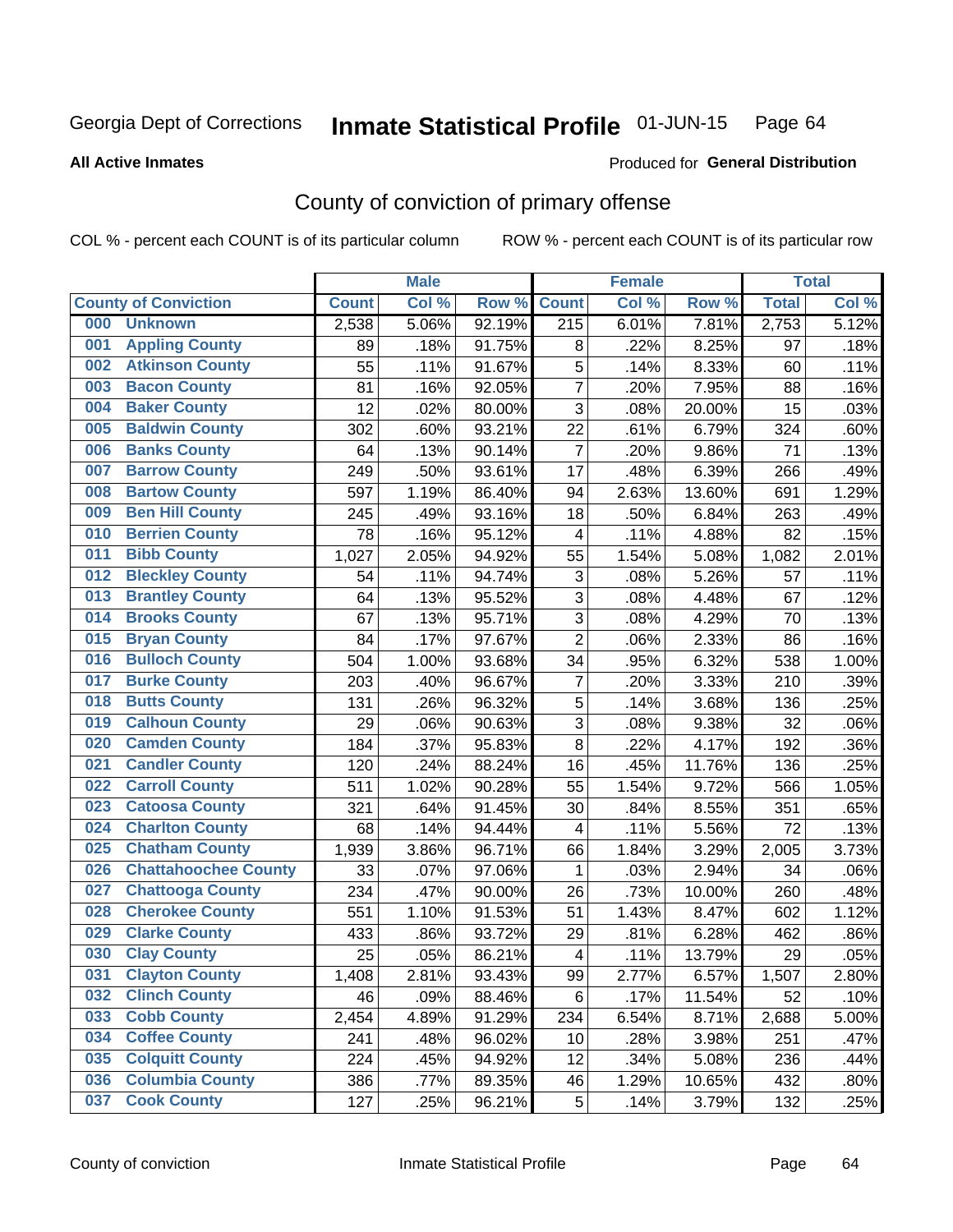#### Inmate Statistical Profile 01-JUN-15 Page 65

**All Active Inmates** 

#### Produced for General Distribution

## County of conviction of primary offense

COL % - percent each COUNT is of its particular column

|     |                             |                  | <b>Male</b> |         |                         | <b>Female</b> |        |              | <b>Total</b> |
|-----|-----------------------------|------------------|-------------|---------|-------------------------|---------------|--------|--------------|--------------|
|     | <b>County of Conviction</b> | <b>Count</b>     | Col %       | Row %   | <b>Count</b>            | Col %         | Row %  | <b>Total</b> | Col %        |
| 038 | <b>Coweta County</b>        | $\overline{513}$ | 1.02%       | 93.10%  | 38                      | 1.06%         | 6.90%  | 551          | 1.02%        |
| 039 | <b>Crawford County</b>      | 25               | .05%        | 100.00% |                         |               |        | 25           | .05%         |
| 040 | <b>Crisp County</b>         | 290              | .58%        | 95.39%  | 14                      | .39%          | 4.61%  | 304          | .57%         |
| 041 | <b>Dade County</b>          | 90               | .18%        | 91.84%  | $\bf 8$                 | .22%          | 8.16%  | 98           | .18%         |
| 042 | <b>Dawson County</b>        | 99               | .20%        | 92.52%  | 8                       | .22%          | 7.48%  | 107          | .20%         |
| 043 | <b>Decatur County</b>       | 257              | .51%        | 93.80%  | 17                      | .48%          | 6.20%  | 274          | .51%         |
| 044 | <b>Dekalb County</b>        | 2,991            | 5.96%       | 94.80%  | 164                     | 4.58%         | 5.20%  | 3,155        | 5.87%        |
| 045 | <b>Dodge County</b>         | 133              | .27%        | 93.01%  | 10                      | .28%          | 6.99%  | 143          | .27%         |
| 046 | <b>Dooly County</b>         | 88               | .18%        | 94.62%  | 5                       | .14%          | 5.38%  | 93           | .17%         |
| 047 | <b>Dougherty County</b>     | 926              | 1.85%       | 93.63%  | 63                      | 1.76%         | 6.37%  | 989          | 1.84%        |
| 048 | <b>Douglas County</b>       | 1,148            | 2.29%       | 90.32%  | 123                     | 3.44%         | 9.68%  | 1,271        | 2.36%        |
| 049 | <b>Early County</b>         | 102              | .20%        | 95.33%  | 5                       | .14%          | 4.67%  | 107          | .20%         |
| 050 | <b>Echols County</b>        | 9                | .02%        | 90.00%  | 1                       | .03%          | 10.00% | 10           | .02%         |
| 051 | <b>Effingham County</b>     | 169              | .34%        | 93.89%  | 11                      | .31%          | 6.11%  | 180          | .33%         |
| 052 | <b>Elbert County</b>        | 127              | .25%        | 92.70%  | 10                      | .28%          | 7.30%  | 137          | .25%         |
| 053 | <b>Emanuel County</b>       | 162              | .32%        | 94.19%  | 10                      | .28%          | 5.81%  | 172          | .32%         |
| 054 | <b>Evans County</b>         | 94               | .19%        | 95.92%  | $\overline{\mathbf{4}}$ | .11%          | 4.08%  | 98           | .18%         |
| 055 | <b>Fannin County</b>        | 92               | .18%        | 87.62%  | 13                      | .36%          | 12.38% | 105          | .20%         |
| 056 | <b>Fayette County</b>       | 347              | .69%        | 89.90%  | 39                      | 1.09%         | 10.10% | 386          | .72%         |
| 057 | <b>Floyd County</b>         | 860              | 1.71%       | 90.24%  | 93                      | 2.60%         | 9.76%  | 953          | 1.77%        |
| 058 | <b>Forsyth County</b>       | 359              | .72%        | 90.43%  | 38                      | 1.06%         | 9.57%  | 397          | .74%         |
| 059 | <b>Franklin County</b>      | 136              | .27%        | 93.79%  | $9\,$                   | .25%          | 6.21%  | 145          | .27%         |
| 060 | <b>Fulton County</b>        | 4,529            | 9.03%       | 96.48%  | 165                     | 4.61%         | 3.52%  | 4,694        | 8.73%        |
| 061 | <b>Gilmer County</b>        | 93               | .19%        | 90.29%  | 10                      | .28%          | 9.71%  | 103          | .19%         |
| 062 | <b>Glascock County</b>      | $\overline{2}$   | .01%        | 66.67%  | $\mathbf{1}$            | .03%          | 33.33% | 3            | .01%         |
| 063 | <b>Glynn County</b>         | 491              | .98%        | 92.64%  | 39                      | 1.09%         | 7.36%  | 530          | .99%         |
| 064 | <b>Gordon County</b>        | 378              | .75%        | 87.30%  | 55                      | 1.54%         | 12.70% | 433          | .81%         |
| 065 | <b>Grady County</b>         | 170              | .34%        | 96.05%  | $\overline{7}$          | .20%          | 3.95%  | 177          | .33%         |
| 066 | <b>Greene County</b>        | 110              | .22%        | 93.22%  | 8                       | .22%          | 6.78%  | 118          | .22%         |
| 067 | <b>Gwinnett County</b>      | 2,245            | 4.47%       | 93.00%  | 169                     | 4.72%         | 7.00%  | 2,414        | 4.49%        |
| 068 | <b>Habersham County</b>     | 103              | .21%        | 94.50%  | $\,6$                   | .17%          | 5.50%  | 109          | .20%         |
| 069 | <b>Hall County</b>          | 690              | 1.37%       | 91.88%  | 61                      | 1.70%         | 8.12%  | 751          | 1.40%        |
| 070 | <b>Hancock County</b>       | 35               | .07%        | 92.11%  | 3                       | .08%          | 7.89%  | 38           | .07%         |
| 071 | <b>Haralson County</b>      | 165              | .33%        | 93.75%  | 11                      | .31%          | 6.25%  | 176          | .33%         |
| 072 | <b>Harris County</b>        | 97               | .19%        | 93.27%  | $\overline{7}$          | .20%          | 6.73%  | 104          | .19%         |
| 073 | <b>Hart County</b>          | 173              | .34%        | 96.11%  | $\overline{7}$          | .20%          | 3.89%  | 180          | .33%         |
| 074 | <b>Heard County</b>         | 49               | .10%        | 92.45%  | $\overline{4}$          | .11%          | 7.55%  | 53           | .10%         |
| 075 | <b>Henry County</b>         | 496              | .99%        | 90.35%  | 53                      | 1.48%         | 9.65%  | 549          | 1.02%        |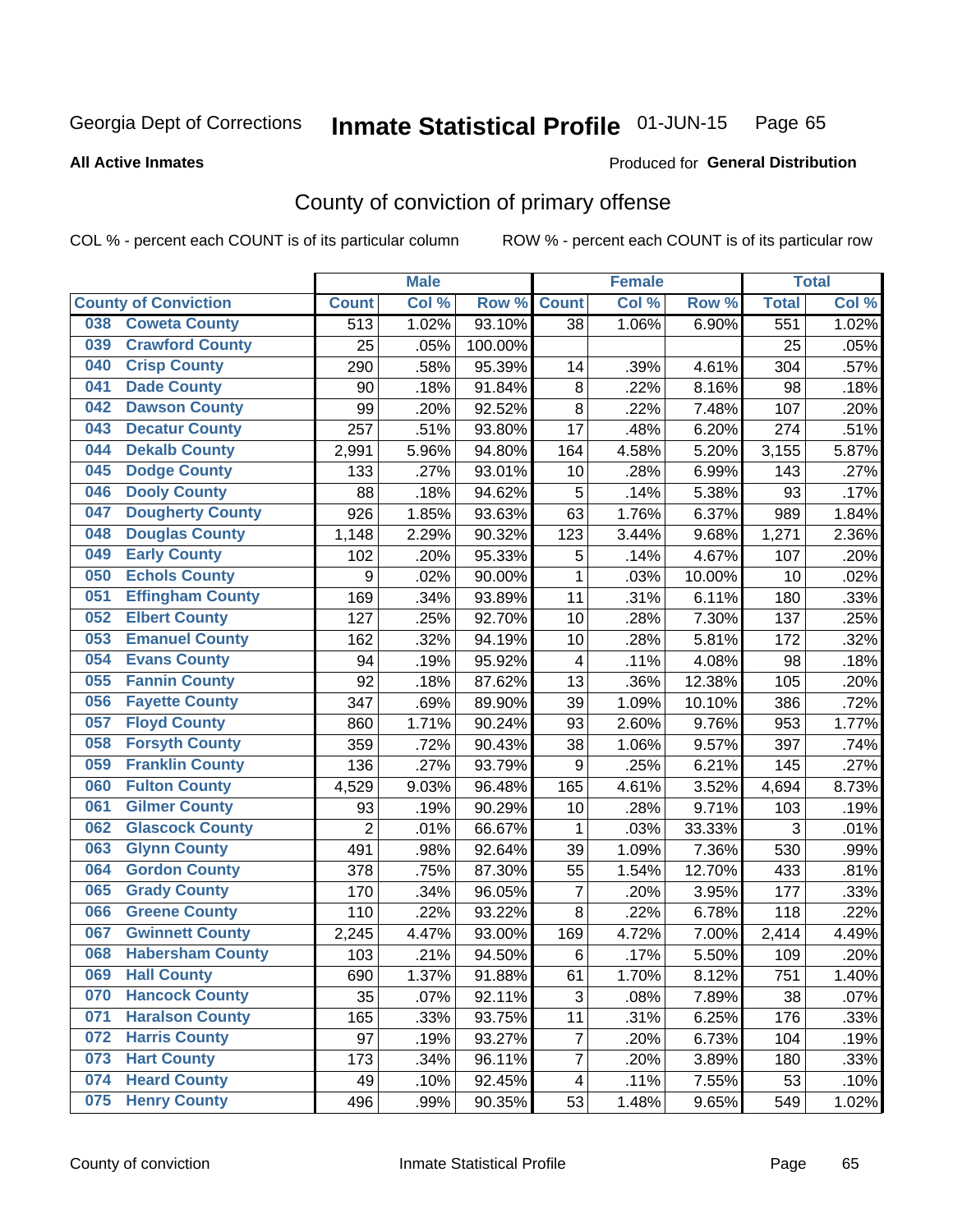#### Inmate Statistical Profile 01-JUN-15 Page 66

**All Active Inmates** 

### Produced for General Distribution

## County of conviction of primary offense

COL % - percent each COUNT is of its particular column

|                  |                             |              | <b>Male</b> |         |                | <b>Female</b> |        |              | <b>Total</b> |
|------------------|-----------------------------|--------------|-------------|---------|----------------|---------------|--------|--------------|--------------|
|                  | <b>County of Conviction</b> | <b>Count</b> | Col %       | Row %   | <b>Count</b>   | Col %         | Row %  | <b>Total</b> | Col %        |
|                  | 076 Houston County          | 703          | 1.40%       | 95.52%  | 33             | .92%          | 4.48%  | 736          | 1.37%        |
| 077              | <b>Irwin County</b>         | 69           | .14%        | 97.18%  | $\overline{2}$ | .06%          | 2.82%  | 71           | .13%         |
| 078              | <b>Jackson County</b>       | 245          | .49%        | 94.23%  | 15             | .42%          | 5.77%  | 260          | .48%         |
| 079              | <b>Jasper County</b>        | 62           | .12%        | 95.38%  | 3              | .08%          | 4.62%  | 65           | .12%         |
| 080              | <b>Jeff Davis County</b>    | 88           | .18%        | 94.62%  | 5              | .14%          | 5.38%  | 93           | .17%         |
| 081              | <b>Jefferson County</b>     | 144          | .29%        | 96.64%  | 5              | .14%          | 3.36%  | 149          | .28%         |
| 082              | <b>Jenkins County</b>       | 65           | .13%        | 95.59%  | 3              | .08%          | 4.41%  | 68           | .13%         |
| 083              | <b>Johnson County</b>       | 43           | .09%        | 97.73%  | $\mathbf 1$    | .03%          | 2.27%  | 44           | .08%         |
| 084              | <b>Jones County</b>         | 184          | .37%        | 90.20%  | 20             | .56%          | 9.80%  | 204          | .38%         |
| 085              | <b>Lamar County</b>         | 74           | .15%        | 92.50%  | $\,6$          | .17%          | 7.50%  | 80           | .15%         |
| 086              | <b>Lanier County</b>        | 46           | .09%        | 97.87%  | 1              | .03%          | 2.13%  | 47           | .09%         |
| 087              | <b>Laurens County</b>       | 272          | .54%        | 94.77%  | 15             | .42%          | 5.23%  | 287          | .53%         |
| 088              | <b>Lee County</b>           | 59           | .12%        | 93.65%  | 4              | .11%          | 6.35%  | 63           | .12%         |
| 089              | <b>Liberty County</b>       | 250          | .50%        | 91.91%  | 22             | .61%          | 8.09%  | 272          | .51%         |
| 090              | <b>Lincoln County</b>       | 27           | .05%        | 96.43%  | $\mathbf 1$    | .03%          | 3.57%  | 28           | .05%         |
| 091              | <b>Long County</b>          | 78           | .16%        | 91.76%  | $\overline{7}$ | .20%          | 8.24%  | 85           | .16%         |
| 092              | <b>Lowndes County</b>       | 523          | 1.04%       | 96.49%  | 19             | .53%          | 3.51%  | 542          | 1.01%        |
| 093              | <b>Lumpkin County</b>       | 89           | .18%        | 94.68%  | 5              | .14%          | 5.32%  | 94           | .17%         |
| 094              | <b>Macon County</b>         | 55           | .11%        | 96.49%  | $\overline{c}$ | .06%          | 3.51%  | 57           | .11%         |
| 095              | <b>Madison County</b>       | 132          | .26%        | 94.96%  | $\overline{7}$ | .20%          | 5.04%  | 139          | .26%         |
| 096              | <b>Marion County</b>        | 24           | .05%        | 100.00% |                |               |        | 24           | .04%         |
| 097              | <b>Mcduffie County</b>      | 183          | .36%        | 95.81%  | 8              | .22%          | 4.19%  | 191          | .36%         |
| 098              | <b>Mcintosh County</b>      | 60           | .12%        | 98.36%  | 1              | .03%          | 1.64%  | 61           | .11%         |
| 099              | <b>Meriwether County</b>    | 175          | .35%        | 92.59%  | 14             | .39%          | 7.41%  | 189          | .35%         |
| 100              | <b>Miller County</b>        | 33           | .07%        | 100.00% |                |               |        | 33           | .06%         |
| 101              | <b>Mitchell County</b>      | 168          | .33%        | 92.82%  | 13             | .36%          | 7.18%  | 181          | .34%         |
| 102              | <b>Monroe County</b>        | 132          | .26%        | 88.00%  | 18             | .50%          | 12.00% | 150          | .28%         |
| 103              | <b>Montgomery County</b>    | 27           | .05%        | 93.10%  | $\overline{2}$ | .06%          | 6.90%  | 29           | .05%         |
| 104              | <b>Morgan County</b>        | 144          | .29%        | 92.31%  | 12             | .34%          | 7.69%  | 156          | .29%         |
| 105              | <b>Murray County</b>        | 153          | .30%        | 93.29%  | 11             | .31%          | 6.71%  | 164          | .31%         |
| 106              | <b>Muscogee County</b>      | 1,174        | 2.34%       | 95.68%  | 53             | 1.48%         | 4.32%  | 1,227        | 2.28%        |
| 107              | <b>Newton County</b>        | 654          | 1.30%       | 92.90%  | 50             | 1.40%         | 7.10%  | 704          | 1.31%        |
| 108              | <b>Oconee County</b>        | 53           | .11%        | 96.36%  | 2              | .06%          | 3.64%  | 55           | .10%         |
| 109              | <b>Oglethorpe County</b>    | 51           | .10%        | 96.23%  | $\overline{c}$ | .06%          | 3.77%  | 53           | .10%         |
| 110              | <b>Paulding County</b>      | 224          | .45%        | 92.95%  | 17             | .48%          | 7.05%  | 241          | .45%         |
| 111              | <b>Peach County</b>         | 88           | .18%        | 94.62%  | $\mathbf 5$    | .14%          | 5.38%  | 93           | .17%         |
| $\overline{112}$ | <b>Pickens County</b>       | 88           | .18%        | 90.72%  | 9              | .25%          | 9.28%  | 97           | .18%         |
| 113              | <b>Pierce County</b>        | 86           | .17%        | 96.63%  | 3              | .08%          | 3.37%  | 89           | .17%         |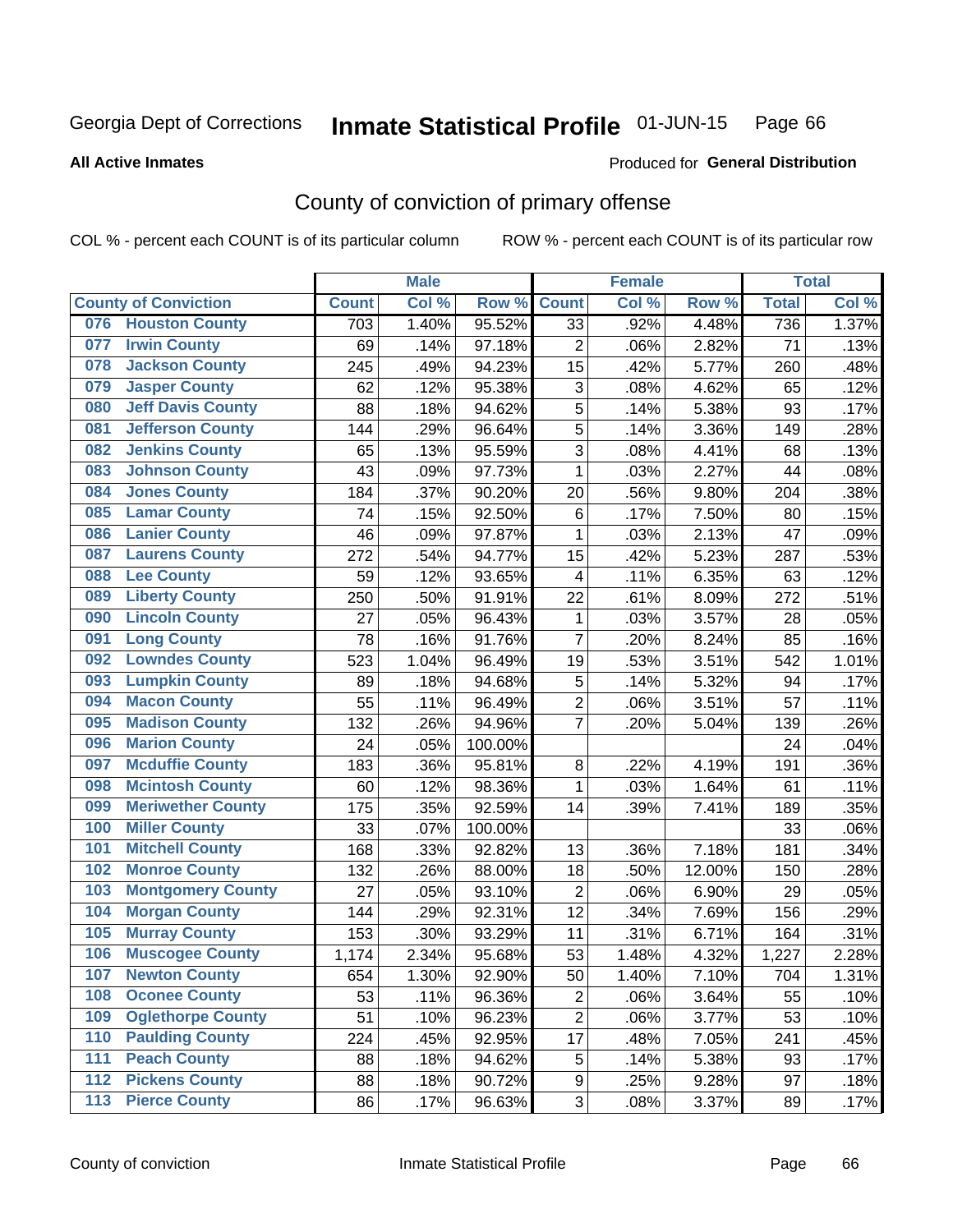#### Inmate Statistical Profile 01-JUN-15 Page 67

#### **All Active Inmates**

## **Produced for General Distribution**

## County of conviction of primary offense

COL % - percent each COUNT is of its particular column

|                                          |              | <b>Male</b> |         |                | <b>Female</b> |        |              | <b>Total</b> |
|------------------------------------------|--------------|-------------|---------|----------------|---------------|--------|--------------|--------------|
| <b>County of Conviction</b>              | <b>Count</b> | Col %       | Row %   | <b>Count</b>   | Col %         | Row %  | <b>Total</b> | Col %        |
| <b>Pike County</b><br>114                | 47           | .09%        | 95.92%  | $\overline{2}$ | .06%          | 4.08%  | 49           | .09%         |
| <b>Polk County</b><br>$\overline{115}$   | 164          | .33%        | 93.71%  | 11             | .31%          | 6.29%  | 175          | .33%         |
| <b>Pulaski County</b><br>116             | 62           | .12%        | 98.41%  | 1              | .03%          | 1.59%  | 63           | .12%         |
| <b>Putnam County</b><br>117              | 147          | .29%        | 94.23%  | 9              | .25%          | 5.77%  | 156          | .29%         |
| <b>Quitman County</b><br>118             | 15           | .03%        | 100.00% |                |               |        | 15           | .03%         |
| <b>Rabun County</b><br>119               | 48           | .10%        | 87.27%  | $\overline{7}$ | .20%          | 12.73% | 55           | .10%         |
| <b>Randolph County</b><br>120            | 64           | .13%        | 95.52%  | 3              | .08%          | 4.48%  | 67           | .12%         |
| <b>Richmond County</b><br>121            | 1,794        | 3.57%       | 94.52%  | 104            | 2.91%         | 5.48%  | 1,898        | 3.53%        |
| <b>Rockdale County</b><br>122            | 460          | .92%        | 90.73%  | 47             | 1.31%         | 9.27%  | 507          | .94%         |
| 123<br><b>Schley County</b>              | 14           | .03%        | 93.33%  | 1              | .03%          | 6.67%  | 15           | .03%         |
| <b>Screven County</b><br>124             | 135          | .27%        | 94.41%  | 8              | .22%          | 5.59%  | 143          | .27%         |
| <b>Seminole County</b><br>125            | 68           | .14%        | 91.89%  | 6              | .17%          | 8.11%  | 74           | .14%         |
| <b>Spalding County</b><br>126            | 511          | 1.02%       | 92.74%  | 40             | 1.12%         | 7.26%  | 551          | 1.02%        |
| 127<br><b>Stephens County</b>            | 143          | .28%        | 91.67%  | 13             | .36%          | 8.33%  | 156          | .29%         |
| <b>Stewart County</b><br>128             | 30           | .06%        | 96.77%  | 1              | .03%          | 3.23%  | 31           | .06%         |
| <b>Sumter County</b><br>129              | 200          | .40%        | 94.34%  | 12             | .34%          | 5.66%  | 212          | .39%         |
| <b>Talbot County</b><br>130              | 37           | .07%        | 94.87%  | $\mathbf 2$    | .06%          | 5.13%  | 39           | .07%         |
| <b>Taliaferro County</b><br>131          | 16           | .03%        | 88.89%  | $\overline{2}$ | .06%          | 11.11% | 18           | .03%         |
| <b>Tattnall County</b><br>132            | 189          | .38%        | 94.97%  | 10             | .28%          | 5.03%  | 199          | .37%         |
| 133<br><b>Taylor County</b>              | 58           | .12%        | 89.23%  | $\overline{7}$ | .20%          | 10.77% | 65           | .12%         |
| <b>Telfair County</b><br>134             | 88           | .18%        | 92.63%  | $\overline{7}$ | .20%          | 7.37%  | 95           | .18%         |
| <b>Terrell County</b><br>135             | 84           | .17%        | 95.45%  | 4              | .11%          | 4.55%  | 88           | .16%         |
| <b>Thomas County</b><br>136              | 196          | .39%        | 92.89%  | 15             | .42%          | 7.11%  | 211          | .39%         |
| <b>Tift County</b><br>137                | 337          | .67%        | 95.47%  | 16             | .45%          | 4.53%  | 353          | .66%         |
| <b>Toombs County</b><br>138              | 327          | .65%        | 91.60%  | 30             | .84%          | 8.40%  | 357          | .66%         |
| <b>Towns County</b><br>139               | 38           | .08%        | 82.61%  | 8              | .22%          | 17.39% | 46           | .09%         |
| <b>Treutlen County</b><br>140            | 83           | .17%        | 94.32%  | 5              | .14%          | 5.68%  | 88           | .16%         |
| <b>Troup County</b><br>141               | 575          | 1.15%       | 91.41%  | 54             | 1.51%         | 8.59%  | 629          | 1.17%        |
| <b>Turner County</b><br>142              | 66           | .13%        | 94.29%  | 4              | .11%          | 5.71%  | 70           | .13%         |
| $\overline{143}$<br><b>Twiggs County</b> | 68           | .14%        | 97.14%  | $\overline{2}$ | .06%          | 2.86%  | 70           | .13%         |
| <b>Union County</b><br>144               | 75           | .15%        | 81.52%  | 17             | .48%          | 18.48% | 92           | .17%         |
| 145<br><b>Upson County</b>               | 164          | .33%        | 95.35%  | 8              | .22%          | 4.65%  | 172          | $.32\%$      |
| <b>Walker County</b><br>146              | 385          | .77%        | 90.59%  | 40             | 1.12%         | 9.41%  | 425          | .79%         |
| 147<br><b>Walton County</b>              | 512          | 1.02%       | 90.94%  | 51             | 1.43%         | 9.06%  | 563          | 1.05%        |
| <b>Ware County</b><br>148                | 338          | .67%        | 94.15%  | 21             | .59%          | 5.85%  | 359          | .67%         |
| <b>Warren County</b><br>149              | 50           | .10%        | 98.04%  | 1              | .03%          | 1.96%  | 51           | .09%         |
| <b>Washington County</b><br>150          | 169          | .34%        | 92.35%  | 14             | .39%          | 7.65%  | 183          | .34%         |
| <b>Wayne County</b><br>151               | 167          | .33%        | 94.35%  | 10             | .28%          | 5.65%  | 177          | .33%         |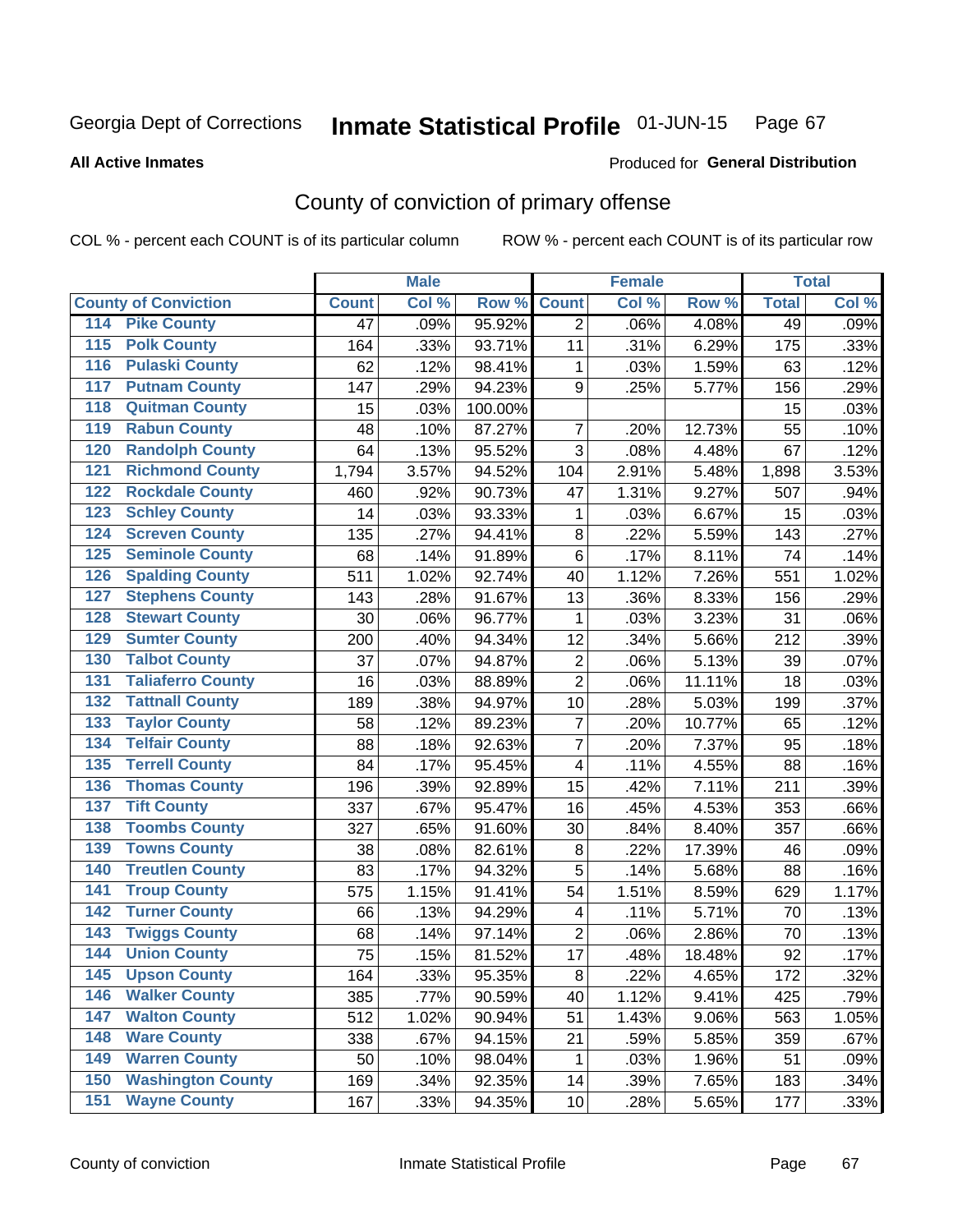#### Inmate Statistical Profile 01-JUN-15 Page 68

**All Active Inmates** 

### Produced for General Distribution

## County of conviction of primary offense

COL % - percent each COUNT is of its particular column

|                                |              | <b>Male</b> |             |       | <b>Female</b> |        |              | <b>Total</b> |
|--------------------------------|--------------|-------------|-------------|-------|---------------|--------|--------------|--------------|
| <b>County of Conviction</b>    | <b>Count</b> | Col %       | Row % Count |       | Col %         | Row %  | <b>Total</b> | Col %        |
| <b>Webster County</b><br>152   | 4            | .01%        | 80.00%      |       | .03%          | 20.00% | 5            | .01%         |
| <b>Wheeler County</b><br>153   | 26           | $.05\%$     | 100.00%     |       |               |        | 26           | .05%         |
| <b>White County</b><br>154     | 84           | $.17\%$     | 87.50%      | 12    | .34%          | 12.50% | 96           | .18%         |
| <b>Whitfield County</b><br>155 | 524          | 1.04%       | 90.03%      | 58    | 1.62%         | 9.97%  | 582          | 1.08%        |
| <b>Wilcox County</b><br>156    | 42           | $.08\%$     | 93.33%      | 3     | .08%          | 6.67%  | 45           | .08%         |
| <b>Wilkes County</b><br>157    | 76           | .15%        | 97.44%      | 2     | $.06\%$       | 2.56%  | 78           | .15%         |
| <b>Wilkinson County</b><br>158 | 44           | .09%        | 95.65%      | 2     | $.06\%$       | 4.35%  | 46           | .09%         |
| <b>Worth County</b><br>159     | 112          | .22%        | 95.73%      | 5     | .14%          | 4.27%  | 117          | .22%         |
| <b>Total Rported</b>           | 50,182       | 100%        | 93.34%      | 3,578 | 100%          | 6.66%  | 53,760       | 100%         |

| <b>Not Reported</b> |        |       |        |
|---------------------|--------|-------|--------|
| <b>Grand Total</b>  | 50,182 | 3,578 | 53,760 |

| <b>Mode (most frequent)</b> | <b>Fulton County</b> | <b>ICobb County</b> | <b>Fulton County</b> |
|-----------------------------|----------------------|---------------------|----------------------|
|                             |                      |                     |                      |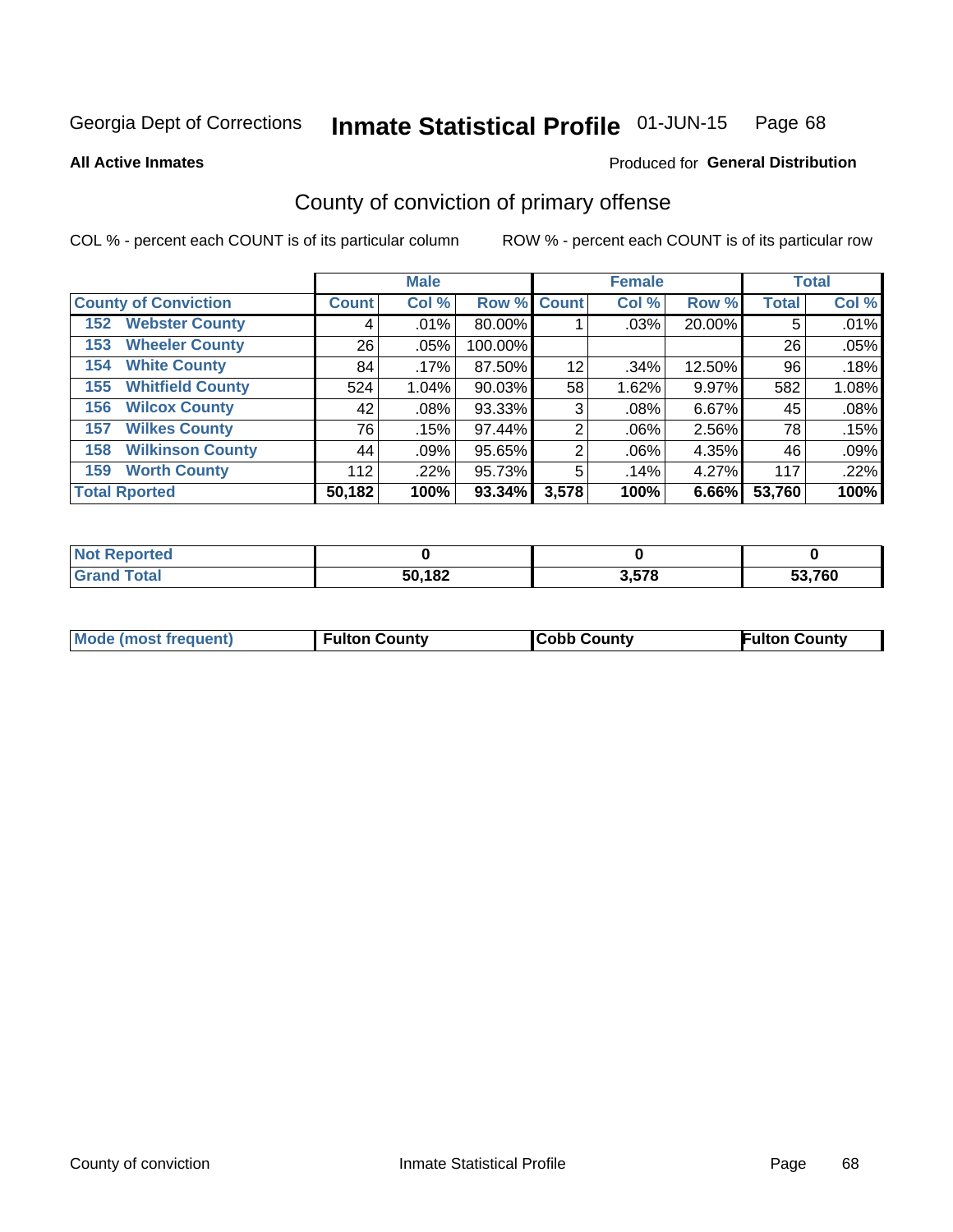### Georgia Dept of Corrections **All Active Inmates**

#### Inmate Statistical Profile 01-JUN-15 Page 69

Produced for General Distribution

## Circuit of conviction of primary offense

COL % - percent each COUNT is of its particular column ROW % - percent each COUNT is of its particular row

|                         |                                 |                  | <b>Male</b> |        |              | <b>Female</b> |        |                  | <b>Total</b> |
|-------------------------|---------------------------------|------------------|-------------|--------|--------------|---------------|--------|------------------|--------------|
|                         | <b>Circuit of Conviction</b>    | <b>Count</b>     | Col %       | Row %  | <b>Count</b> | Col %         | Row %  | <b>Total</b>     | Col %        |
| 1                       | <b>Alapaha Circuit</b>          | $\overline{352}$ | .74%        | 94.37% | 21           | .62%          | 5.63%  | $\overline{373}$ | .73%         |
| $\overline{2}$          | <b>Alcovy Circuit</b>           | 1,166            | 2.45%       | 92.03% | 101          | 3.00%         | 7.97%  | 1,267            | 2.48%        |
| $\overline{\mathbf{3}}$ | <b>Atlanta Circuit</b>          | 4,529            | 9.51%       | 96.48% | 165          | 4.91%         | 3.52%  | 4,694            | 9.20%        |
| 4                       | <b>Atlantic Circuit</b>         | 755              | 1.58%       | 94.26% | 46           | 1.37%         | 5.74%  | 801              | 1.57%        |
| 5                       | <b>Augusta Circuit</b>          | 2,383            | 5.00%       | 93.82% | 157          | 4.67%         | 6.18%  | 2,540            | 4.98%        |
| $\overline{6}$          | <b>Blue Ridge Circuit</b>       | 551              | 1.16%       | 91.53% | 51           | 1.52%         | 8.47%  | 602              | 1.18%        |
| $\overline{\mathbf{7}}$ | <b>Brunswick Circuit</b>        | 1,019            | 2.14%       | 93.57% | 70           | 2.08%         | 6.43%  | 1,089            | 2.14%        |
| 8                       | <b>Chattahoochee Circuit</b>    | 1,423            | 2.99%       | 95.31% | 70           | 2.08%         | 4.69%  | 1,493            | 2.93%        |
| $\overline{9}$          | <b>Cherokee Circuit</b>         | 975              | 2.05%       | 86.74% | 149          | 4.43%         | 13.26% | 1,124            | 2.20%        |
| 10                      | <b>Clayton Circuit</b>          | 1,408            | 2.96%       | 93.43% | 99           | 2.94%         | 6.57%  | 1,507            | 2.95%        |
| $\overline{11}$         | <b>Cobb Circuit</b>             | 2,454            | 5.15%       | 91.29% | 234          | 6.96%         | 8.71%  | 2,688            | 5.27%        |
| $\overline{12}$         | <b>Conasauga Circuit</b>        | 677              | 1.42%       | 90.75% | 69           | 2.05%         | 9.25%  | 746              | 1.46%        |
| 13                      | <b>Cordele Circuit</b>          | 665              | 1.40%       | 94.33% | 40           | 1.19%         | 5.67%  | 705              | 1.38%        |
| 14                      | <b>Coweta Circuit</b>           | 1,823            | 3.83%       | 91.70% | 165          | 4.91%         | 8.30%  | 1,988            | 3.90%        |
| 15                      | <b>Dougherty Circuit</b>        | 926              | 1.94%       | 93.63% | 63           | 1.87%         | 6.37%  | 989              | 1.94%        |
| 16                      | <b>Dublin Circuit</b>           | 466              | .98%        | 95.30% | 23           | .68%          | 4.70%  | 489              | .96%         |
| 17                      | <b>Eastern Circuit</b>          | 1,939            | 4.07%       | 96.71% | 66           | 1.96%         | 3.29%  | 2,005            | 3.93%        |
| 18                      | <b>Flint Circuit</b>            | 496              | 1.04%       | 90.35% | 53           | 1.58%         | 9.65%  | 549              | 1.08%        |
| 19                      | <b>Griffin Circuit</b>          | 1,069            | 2.24%       | 92.31% | 89           | 2.65%         | 7.69%  | 1,158            | 2.27%        |
| $\overline{20}$         | <b>Gwinnett Circuit</b>         | 2,245            | 4.71%       | 93.00% | 169          | 5.03%         | 7.00%  | 2,414            | 4.73%        |
| $\overline{21}$         | <b>Houston Circuit</b>          | 703              | 1.48%       | 95.52% | 33           | .98%          | 4.48%  | 736              | 1.44%        |
| $\overline{22}$         | <b>Lookout Mountain Circuit</b> | 1,030            | 2.16%       | 90.83% | 104          | 3.09%         | 9.17%  | 1,134            | 2.22%        |
| 23                      | <b>Macon Circuit</b>            | 1,140            | 2.39%       | 95.00% | 60           | 1.78%         | 5.00%  | 1,200            | 2.35%        |
| $\overline{24}$         | <b>Middle Circuit</b>           | 922              | 1.94%       | 92.48% | 75           | 2.23%         | 7.52%  | 997              | 1.95%        |
| 25                      | <b>Mountain Circuit</b>         | 294              | .62%        | 91.88% | 26           | .77%          | 8.13%  | 320              | .63%         |
| 26                      | <b>Northeastern Circuit</b>     | 789              | 1.66%       | 91.96% | 69           | 2.05%         | 8.04%  | 858              | 1.68%        |
| $\overline{27}$         | <b>Northern Circuit</b>         | 619              | 1.30%       | 94.65% | 35           | 1.04%         | 5.35%  | 654              | 1.28%        |
| 28                      | <b>Ocmulgee Circuit</b>         | 1,028            | 2.16%       | 92.86% | 79           | 2.35%         | 7.14%  | 1,107            | 2.17%        |
| 29                      | <b>Oconee Circuit</b>           | 390              | .82%        | 94.43% | 23           | .68%          | 5.57%  | 413              | .81%         |
| 30                      | <b>Ogeechee Circuit</b>         | 873              | 1.83%       | 93.97% | 56           | 1.67%         | 6.03%  | 929              | 1.82%        |
| $\overline{31}$         | <b>Pataula Circuit</b>          | 391              | .82%        | 94.67% | 22           | .65%          | 5.33%  | 413              | .81%         |
| 32                      | <b>Piedmont Circuit</b>         | 558              | 1.17%       | 93.47% | 39           | 1.16%         | 6.53%  | 597              | 1.17%        |
| 33                      | <b>Rome Circuit</b>             | 860              | 1.81%       | 90.24% | 93           | 2.77%         | 9.76%  | 953              | 1.87%        |
| 34                      | <b>South Georgia Circuit</b>    | 636              | 1.33%       | 93.67% | 43           | 1.28%         | 6.33%  | 679              | 1.33%        |
| 35                      | <b>Southern Circuit</b>         | 1,019            | 2.14%       | 95.32% | 50           | 1.49%         | 4.68%  | 1,069            | 2.10%        |
| 36                      | <b>Southwestern Circuit</b>     | 362              | .76%        | 94.52% | 21           | .62%          | 5.48%  | 383              | .75%         |
| 37                      | <b>Stone Mountain Circuit</b>   | 2,991            | 6.28%       | 94.80% | 164          | 4.88%         | 5.20%  | 3,155            | 6.19%        |
| 38                      | <b>Tallapoosa Circuit</b>       | 329              | .69%        | 93.73% | 22           | .65%          | 6.27%  | 351              | .69%         |
| 39                      | <b>Tifton Circuit</b>           | 584              | 1.23%       | 95.58% | 27           | .80%          | 4.42%  | 611              | 1.20%        |
| 40                      | <b>Toombs Circuit</b>           | 354              | .74%        | 95.93% | 15           | .45%          | 4.07%  | 369              | .72%         |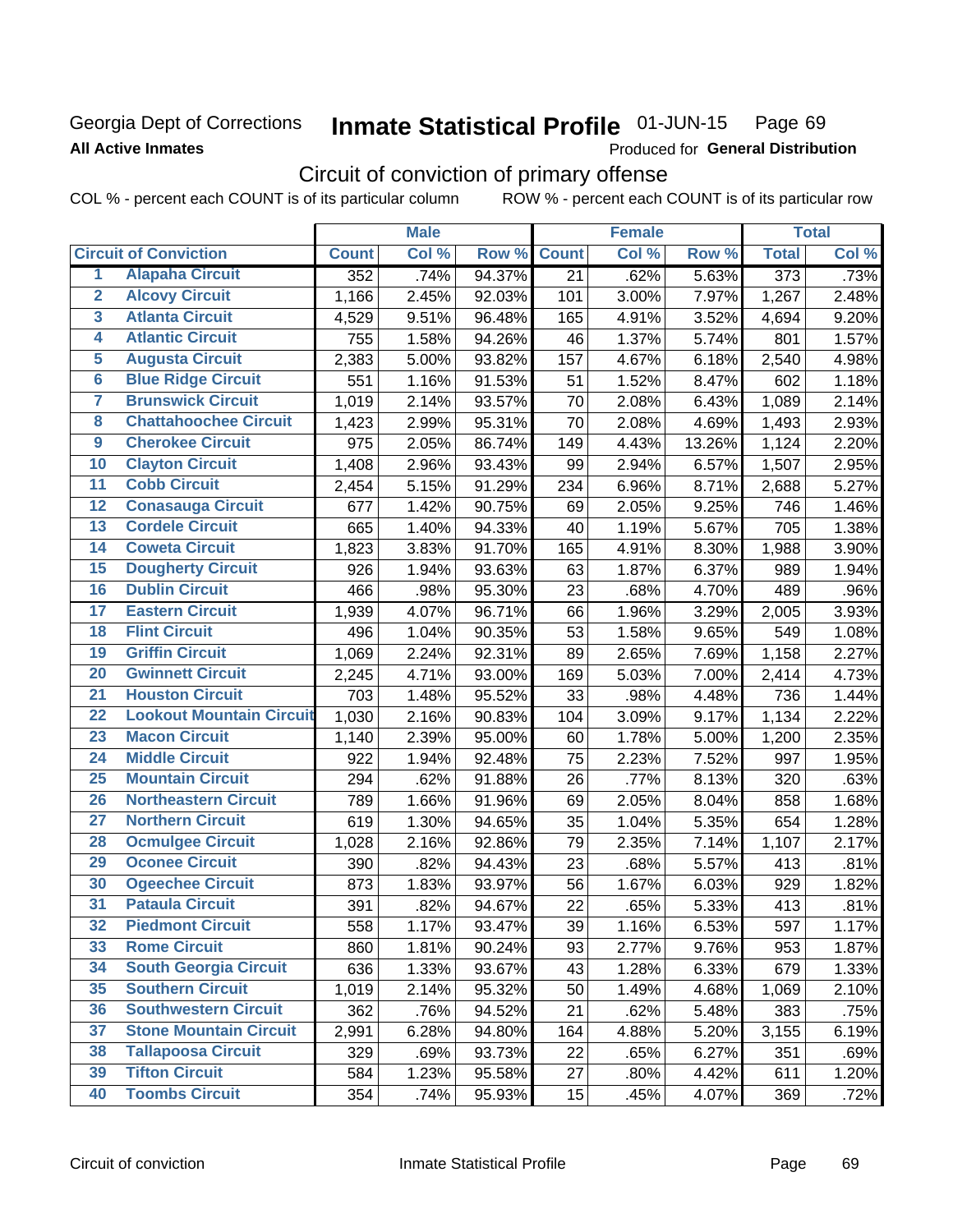## Georgia Dept of Corrections **All Active Inmates**

**Mode (most frequent)** 

#### Inmate Statistical Profile 01-JUN-15 Page 70

Cobb

Produced for General Distribution

## Circuit of conviction of primary offense

ROW % - percent each COUNT is of its particular row COL % - percent each COUNT is of its particular column

|    |                                  |              | <b>Male</b> |        |              | <b>Female</b> |          |              | <b>Total</b> |
|----|----------------------------------|--------------|-------------|--------|--------------|---------------|----------|--------------|--------------|
|    | <b>Circuit of Conviction</b>     | <b>Count</b> | Col %       | Row %  | <b>Count</b> | Col %         | Row %    | <b>Total</b> | Col %        |
| 41 | <b>Waycross Circuit</b>          | 878          | 1.84%       | 94.82% | 48           | 1.43%         | 5.18%    | 926          | 1.82%        |
| 42 | <b>Western Circuit</b>           | 486          | 1.02%       | 94.00% | 31           | .92%          | $6.00\%$ | 517          | 1.01%        |
| 43 | <b>Rockdale Circuit</b>          | 460          | .97%        | 90.73% | 47           | 1.40%         | 9.27%    | 507          | .99%         |
| 44 | <b>Douglas Circuit</b>           | 1,148        | 2.41%       | 90.32% | 123          | 3.66%         | 9.68%    | 1,271        | 2.49%        |
| 45 | <b>Appalachian Circuit</b>       | 273          | .57%        | 89.51% | 32           | .95%          | 10.49%   | 305          | .60%         |
| 46 | <b>Enotah Circuit</b>            | 286          | .60%        | 87.20% | 42           | 1.25%         | 12.80%   | 328          | .64%         |
| 47 | <b>Bell-Forsyth J.C.</b>         | 359          | .75%        | 90.43% | 38           | 1.13%         | 9.57%    | 397          | .78%         |
| 48 | <b>Towaliga Judicial Circuit</b> | 337          | .71%        | 92.08% | 29           | .86%          | 7.92%    | 366          | .72%         |
| 49 | <b>Paulding Circuit</b>          | 224          | .47%        | 92.95% | 17           | .51%          | 7.05%    | 241          | .47%         |
|    | <b>Total Rported</b>             | 47,644       | 100%        | 93.41% | 3,363        | 100%          | 6.59%    | 51,007       | 100%         |
|    | <b>Not Reported</b>              |              | 2,538       |        |              | 215           |          |              | 2,753        |
|    | <b>Grand Total</b>               |              | 50,182      |        |              | 3,578         |          |              | 53,760       |

**Atlanta** 

**Atlanta**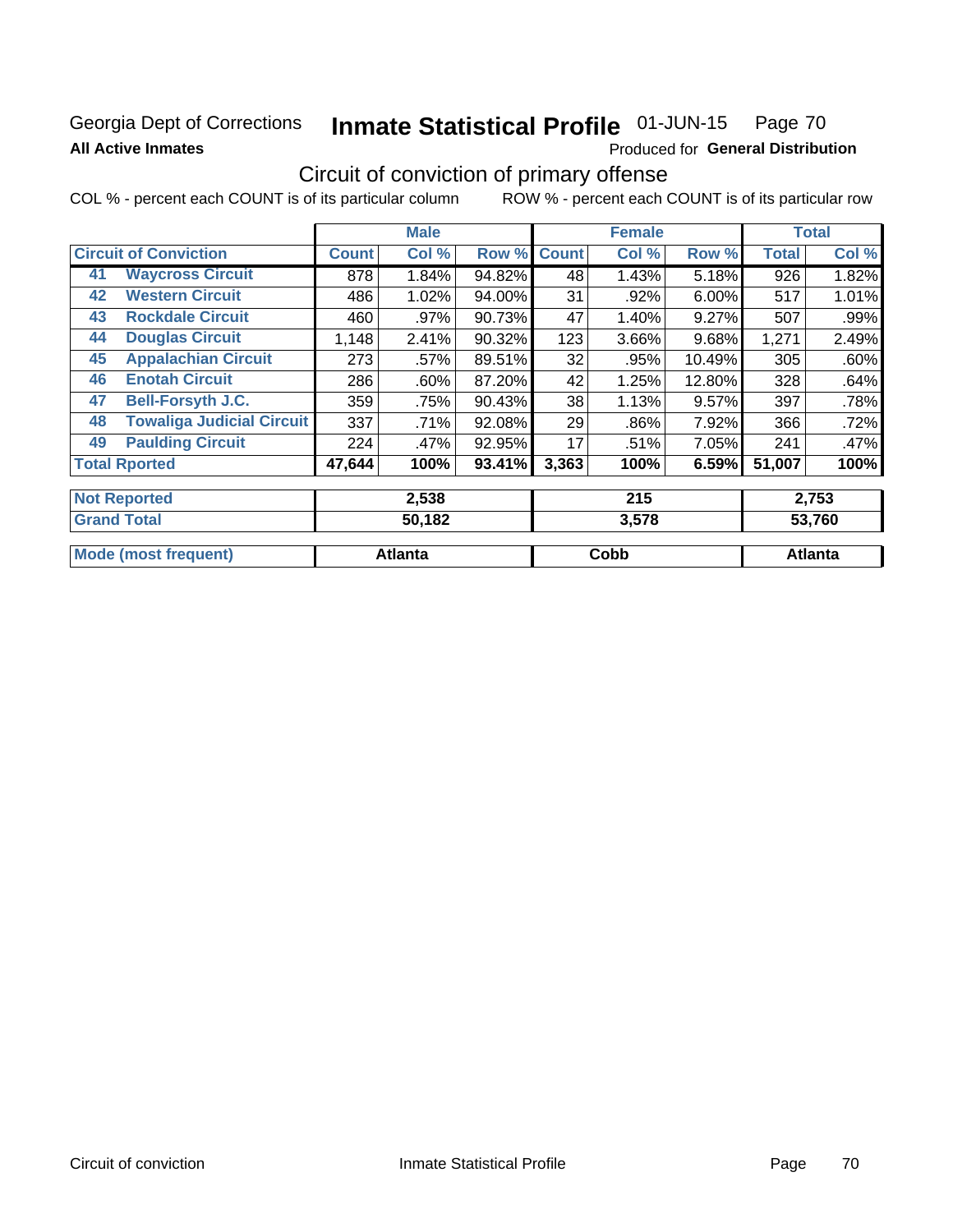### **All Active Inmates**

### Produced for General Distribution

## Years served (jail + prison) in this incarceration

COL % - percent each COUNT is of its particular column

|                       |              | <b>Male</b> |                  |              | <b>Female</b> |       |              | <b>Total</b> |
|-----------------------|--------------|-------------|------------------|--------------|---------------|-------|--------------|--------------|
| <b>Years Served</b>   | <b>Count</b> | Col %       | Row <sup>%</sup> | <b>Count</b> | Col %         | Row % | <b>Total</b> | Col %        |
| Less than one year    | 10,603       | 21.13%      | 90.68%           | 1,090        | 30.46%        | 9.32% | 11,693       | 21.75%       |
| 1 to 1.99 years       | 7,642        | 15.23%      | 91.80%           | 683          | 19.09%        | 8.20% | 8,325        | 15.49%       |
| 2 to 2.99 years       | 5,394        | 10.75%      | 92.03%           | 467          | 13.05%        | 7.97% | 5,861        | 10.90%       |
| $3$ to $3.99$ years   | 4,335        | 8.64%       | 92.99%           | 327          | 9.14%         | 7.01% | 4,662        | 8.67%        |
| 4 to 4.99 years       | 3,382        | 6.74%       | 94.71%           | 189          | 5.28%         | 5.29% | 3,571        | 6.64%        |
| 5 to 5.99 years       | 2,303        | 4.59%       | 94.42%           | 136          | 3.80%         | 5.58% | 2,439        | 4.54%        |
| 6 to 6.99 years       | 1,974        | 3.93%       | 95.09%           | 102          | 2.85%         | 4.91% | 2,076        | 3.86%        |
| 7 to 7.99 years       | 1,973        | 3.93%       | 95.73%           | 88           | 2.46%         | 4.27% | 2,061        | 3.83%        |
| 8 to 8.99 years       | 1,709        | 3.41%       | 95.16%           | 87           | 2.43%         | 4.84% | 1,796        | 3.34%        |
| 9 to 9.99 years       | 1,419        | 2.83%       | 95.23%           | 71           | 1.98%         | 4.77% | 1,490        | 2.77%        |
| 10 to 10.99 years     | 886          | 1.77%       | 95.58%           | 41           | 1.15%         | 4.42% | 927          | 1.72%        |
| 11 to 11.99 years     | 830          | 1.65%       | 94.97%           | 44           | 1.23%         | 5.03% | 874          | 1.63%        |
| 12 to 12.99 years     | 806          | 1.61%       | 95.61%           | 37           | 1.03%         | 4.39% | 843          | 1.57%        |
| 13 to 13.99 years     | 686          | 1.37%       | 96.35%           | 26           | 0.73%         | 3.65% | 712          | 1.32%        |
| 14 to 14.99 years     | 693          | 1.38%       | 97.06%           | 21           | 0.59%         | 2.94% | 714          | 1.33%        |
| 15 to 15.99 years     | 537          | 1.07%       | 95.04%           | 28           | 0.78%         | 4.96% | 565          | 1.05%        |
| 16 to 16.99 years     | 523          | 1.04%       | 95.79%           | 23           | 0.64%         | 4.21% | 546          | 1.02%        |
| 17 to 17.99 years     | 573          | 1.14%       | 96.95%           | 18           | 0.50%         | 3.05% | 591          | 1.10%        |
| 18 to 18.99 years     | 555          | 1.11%       | 97.20%           | 16           | 0.45%         | 2.80% | 571          | 1.06%        |
| 19 to 19.99 years     | 480          | 0.96%       | 96.97%           | 15           | 0.42%         | 3.03% | 495          | 0.92%        |
| 20 to 20.99 years     | 394          | 0.79%       | 96.81%           | 13           | 0.36%         | 3.19% | 407          | 0.76%        |
| 21 to 21.99 years     | 335          | 0.67%       | 95.99%           | 14           | 0.39%         | 4.01% | 349          | 0.65%        |
| 22 to 22.99 years     | 280          | 0.56%       | 97.90%           | $\,6\,$      | 0.17%         | 2.10% | 286          | 0.53%        |
| 23 to 23.99 years     | 254          | 0.51%       | 96.21%           | 10           | 0.28%         | 3.79% | 264          | 0.49%        |
| 24 to 24.99 years     | 223          | 0.44%       | 97.81%           | 5            | 0.14%         | 2.19% | 228          | 0.42%        |
| 25 to 25.99 years     | 168          | 0.33%       | 97.11%           | 5            | 0.14%         | 2.89% | 173          | 0.32%        |
| 26 to 26.99 years     | 167          | 0.33%       | 99.40%           | $\mathbf 1$  | 0.03%         | 0.60% | 168          | 0.31%        |
| 27 to 27.99 years     | 145          | 0.29%       | 97.32%           | 4            | 0.11%         | 2.68% | 149          | 0.28%        |
| 28 to 28.99 years     | 101          | 0.20%       | 100.00%          |              |               |       | 101          | 0.19%        |
| 29 to 29.99 years     | 94           | 0.19%       | 96.91%           | 3            | 0.08%         | 3.09% | 97           | 0.18%        |
| Thirty + years        | 718          | 1.43%       | 98.90%           | 8            | 0.22%         | 1.10% | 726          | 1.35%        |
| <b>Total Reported</b> | 50,182       | 100%        | 93.34%           | 3,578        | 100%          | 6.66% | 53,760       | 100%         |

| N <sub>of</sub><br><b>eported</b> |        |       |        |
|-----------------------------------|--------|-------|--------|
| <b>Total</b><br>Crope             | 50,182 | 3,578 | 53,760 |
|                                   |        |       |        |

| Mean<br>(average)    | 6.15               | 3.79               | 5.99          |
|----------------------|--------------------|--------------------|---------------|
| Median (middle)      | 3.3                | 2.025              | 3.2           |
| Mode (most frequent) | Less than one year | Less than one year | Less than one |
|                      |                    |                    | year          |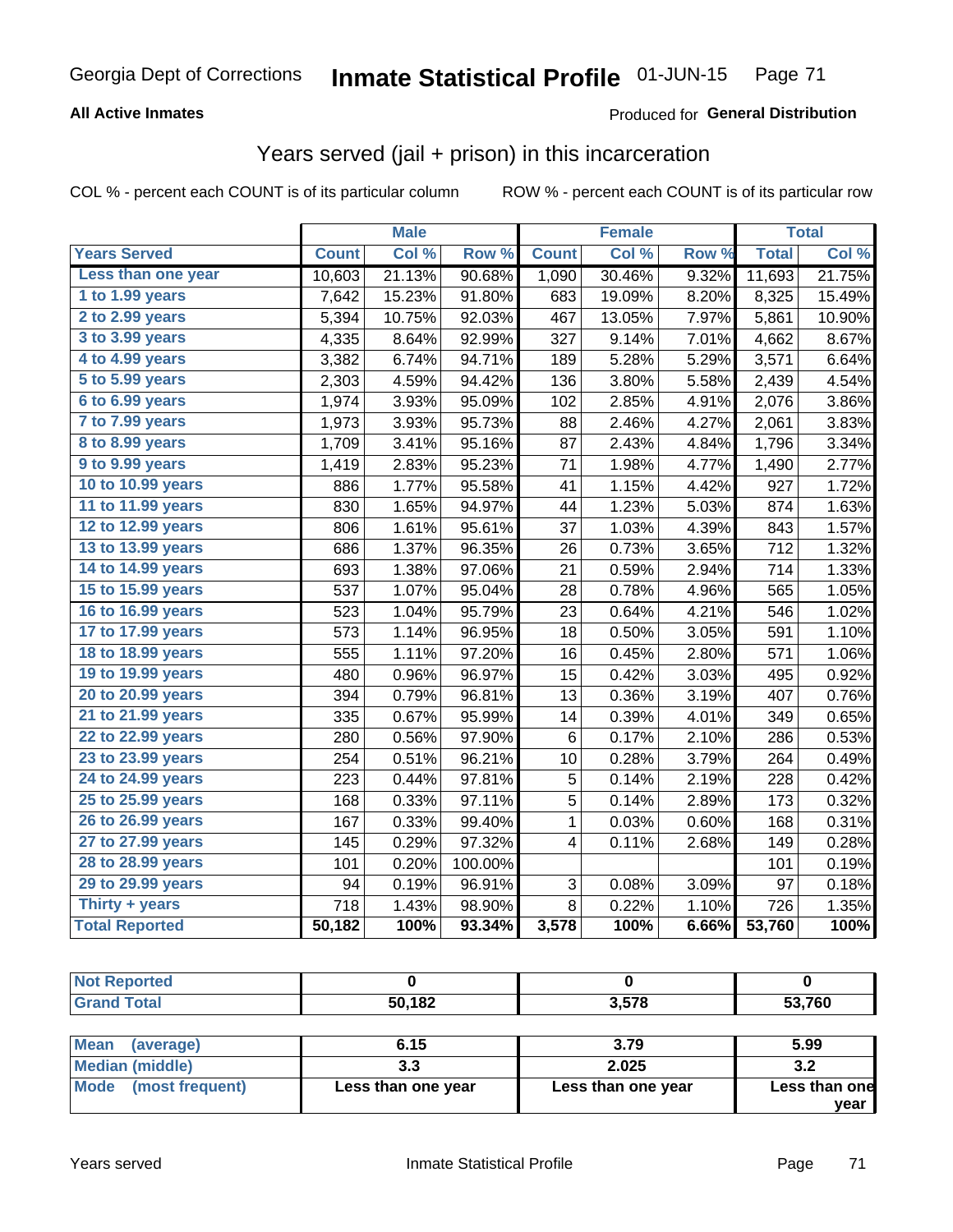## Georgia Dept of Corrections **Inmate Statistical Profile** 01-JUN-15 Page 72

### **All Active Inmates**

Produced for **General Distribution**

## Results of most recent HIV tests

COL % - percent each COUNT is of its particular column ROW % - percent each COUNT is of its particular row

|                         |              | <b>Male</b> |           |              | <b>Female</b> |          |        | Total  |
|-------------------------|--------------|-------------|-----------|--------------|---------------|----------|--------|--------|
| <b>HIV Test Results</b> | <b>Count</b> | Col%        | Row %I    | <b>Count</b> | Col %         | Row %    | Total  | Col %  |
| <b>Positive</b>         | 737          | 1.61%       | $92.94\%$ | 56           | 1.63%         | 7.06%    | 793    | 1.61%  |
| <b>Negative</b>         | 45,040       | 98.38%      | 93.03%    | 3,373        | $98.37\%$     | $6.97\%$ | 48,413 | 98.38% |
| Indeterminate           | າ            | 0.01%       | 100.00%   |              |               |          |        | 0.01%  |
| <b>Total Reported</b>   | 45,780       | 100%        | $93.03\%$ | 3,429        | 100%          | $6.97\%$ | 49,209 | 100%   |

| <b>Not Reported</b> | 402.ا  | 149   | 4,551  |
|---------------------|--------|-------|--------|
| Total<br>Grand      | 50,182 | 3,578 | 53,760 |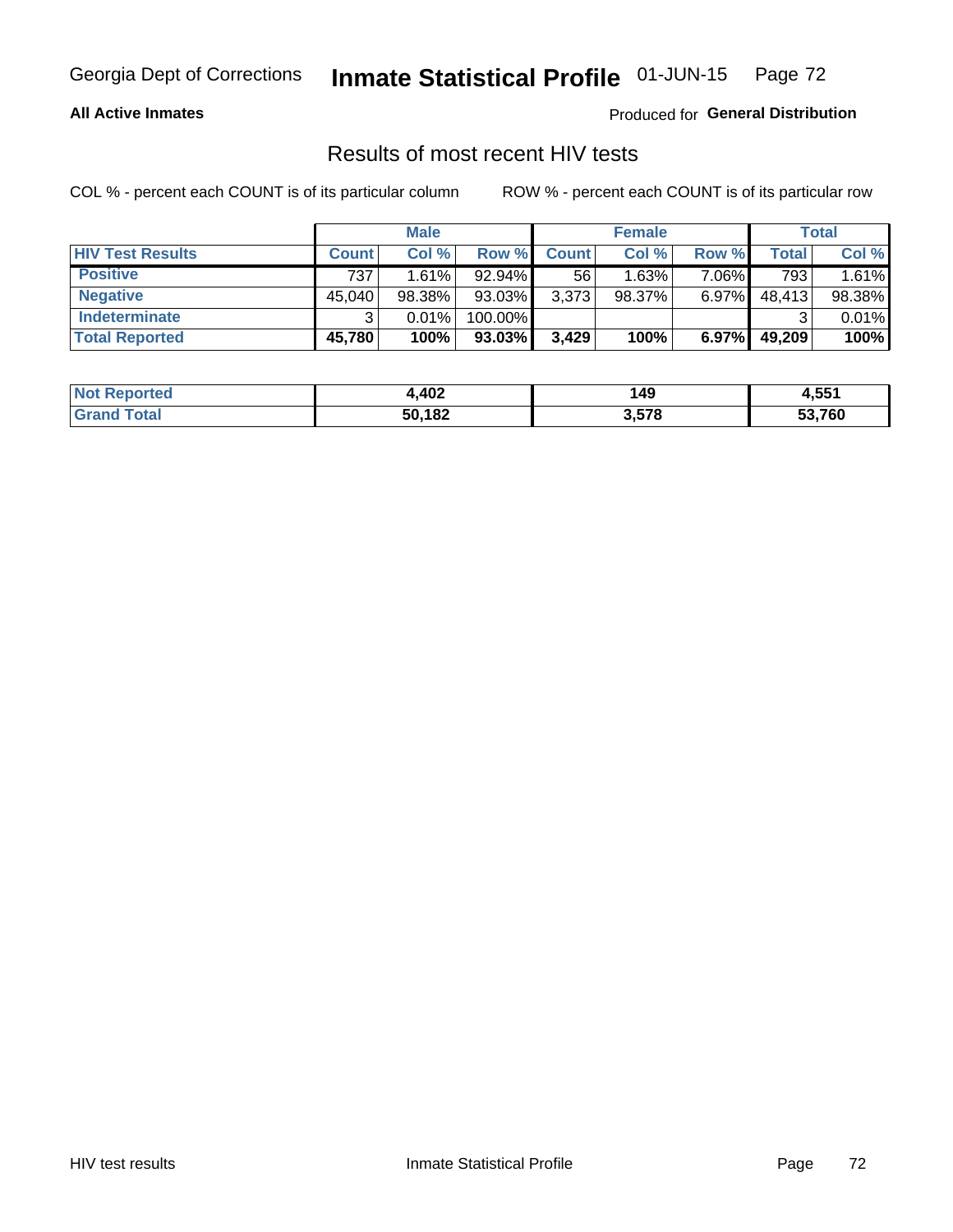# Georgia Dept of Corrections **Inmate Statistical Profile** 01-JUN-15 Page 73

#### **All Active Inmates**

### Produced for **General Distribution**

### Results of most recent tuberculosis test

COL % - percent each COUNT is of its particular column ROW % - percent each COUNT is of its particular row

|                                  | <b>Male</b>  |           |           | <b>Female</b> |          |          | Total  |        |
|----------------------------------|--------------|-----------|-----------|---------------|----------|----------|--------|--------|
| <b>Tuberculosis Test Results</b> | <b>Count</b> | Col%      | Row %     | <b>Count</b>  | Col %    | Row %    | Total  | Col %  |
| <b>Positive on current test</b>  | 7.522        | $16.39\%$ | $97.71\%$ | 176           | $5.22\%$ | 2.29%    | 7,698  | 15.62% |
| <b>Positive on previous test</b> | 21           | 0.05%     | 100.00%   |               |          |          | 21     | 0.04%  |
| <b>Negative</b>                  | 38.363       | $83.57\%$ | $92.31\%$ | 3,196         | 94.78%   | $7.69\%$ | 41.559 | 84.34% |
| <b>Total Reported</b>            | 45,906       | 100%      | 93.16%    | 3,372         | 100%     | 6.84%    | 49,278 | 100%   |

| <b>Not Reported</b>   | 1,276  | 206   | 1,482  |
|-----------------------|--------|-------|--------|
| <b>Total</b><br>Grand | 50,182 | 3,578 | 53,760 |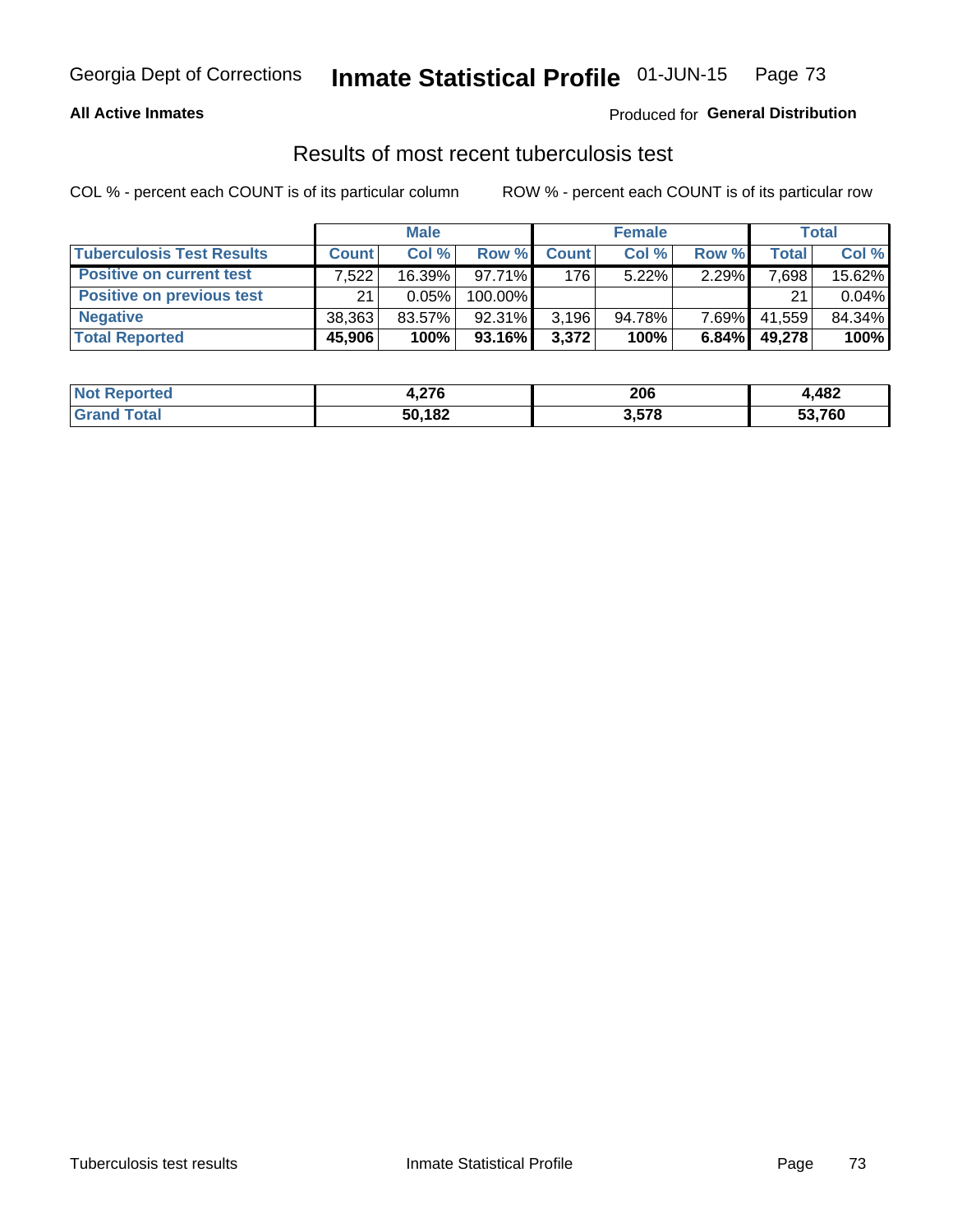# Georgia Dept of Corrections **Inmate Statistical Profile** 01-JUN-15 Page 74

#### **All Active Inmates**

Produced for **General Distribution**

## Results of most recent syphilis test

COL % - percent each COUNT is of its particular column ROW % - percent each COUNT is of its particular row

|                                 | <b>Male</b>  |           |           | <b>Female</b> |           |          | Total   |        |
|---------------------------------|--------------|-----------|-----------|---------------|-----------|----------|---------|--------|
| <b>Syphilis Test Results</b>    | <b>Count</b> | Col%      | Row %     | <b>Count</b>  | Col %     | Row %    | Total I | Col %  |
| <b>Positive on current test</b> | 262          | $1.40\%$  | $93.24\%$ | 19            | 2.53%     | $6.76\%$ | 281     | 1.44%  |
| <b>Negative</b>                 | 18.480       | $98.60\%$ | 96.19%    | 731           | $97.47\%$ | $3.81\%$ | 19,211  | 98.56% |
| <b>Total Reported</b>           | 18,742       | 100%      | 96.15% I  | 750           | 100%      | $3.85\%$ | 19,492  | 100%   |

| <b>Not Reported</b> | 1,440<br>54. | 2,828 | 34,268 |
|---------------------|--------------|-------|--------|
| <b>Grand Total</b>  | 50,182       | 3,578 | 53,760 |